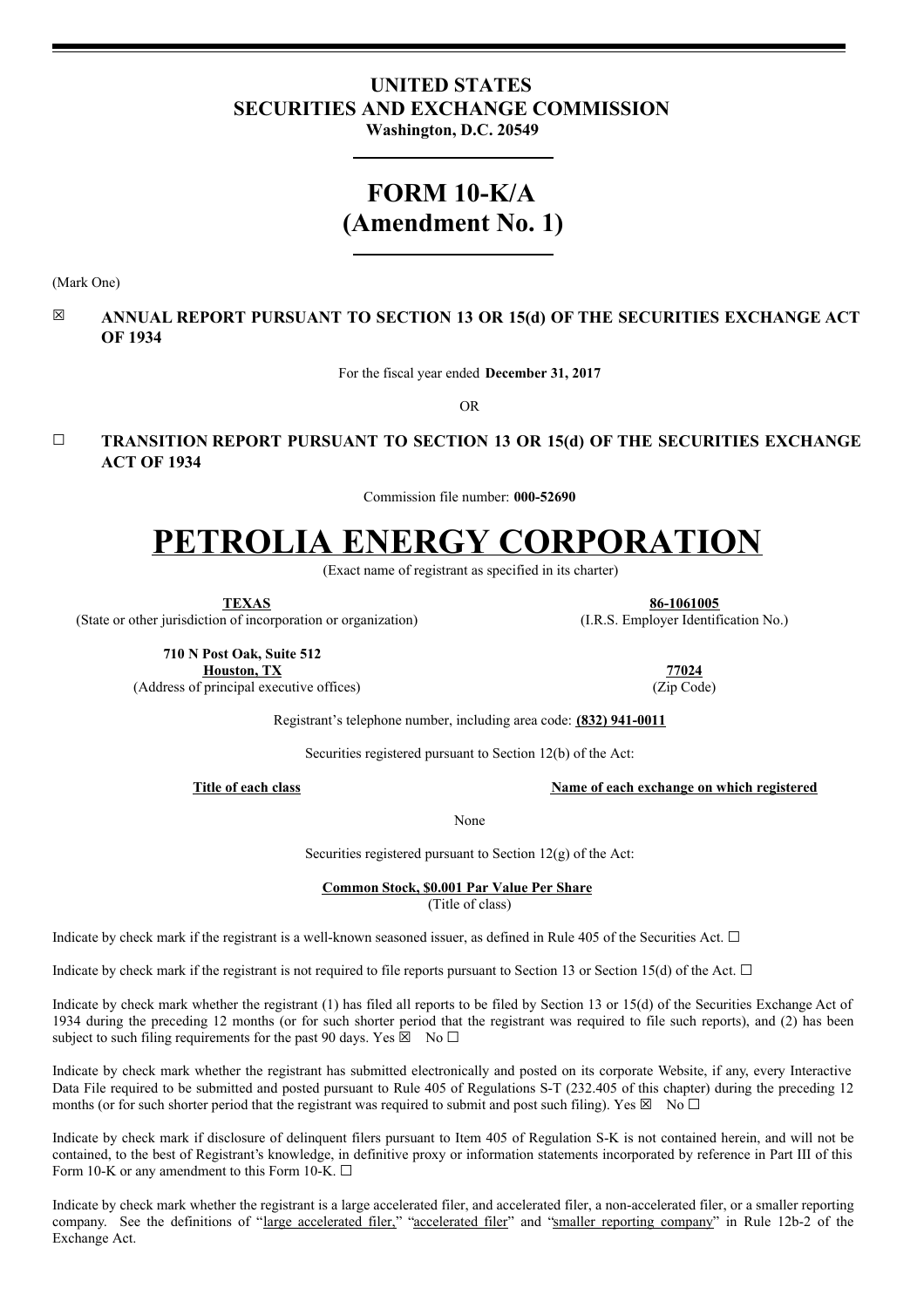# **Large accelerated filer ☐ Accelerated filer** ☐ **Emerging growth** ☐

# **Non-accelerated** filer □  **Smaller** reporting company ⊠

If an emerging growth company, indicate by check mark if the registrant has elected not to use the extended transition period for complying with any new or revised financial accounting standards provided pursuant to Section 13(a) of the Exchange Act.  $\Box$ 

Indicate by check mark whether the registrant is a shell company (as defined in Rule 12b-2 of the Act): Yes  $\Box$  No  $\boxtimes$ 

The aggregate market value of the voting stock held by non-affiliates of the registrant on June 30, 2017 was approximately \$8,175,105.

As of April 16, 2018, the registrant had 222,437,810 outstanding shares of common stock.

Documents Incorporated by Reference: None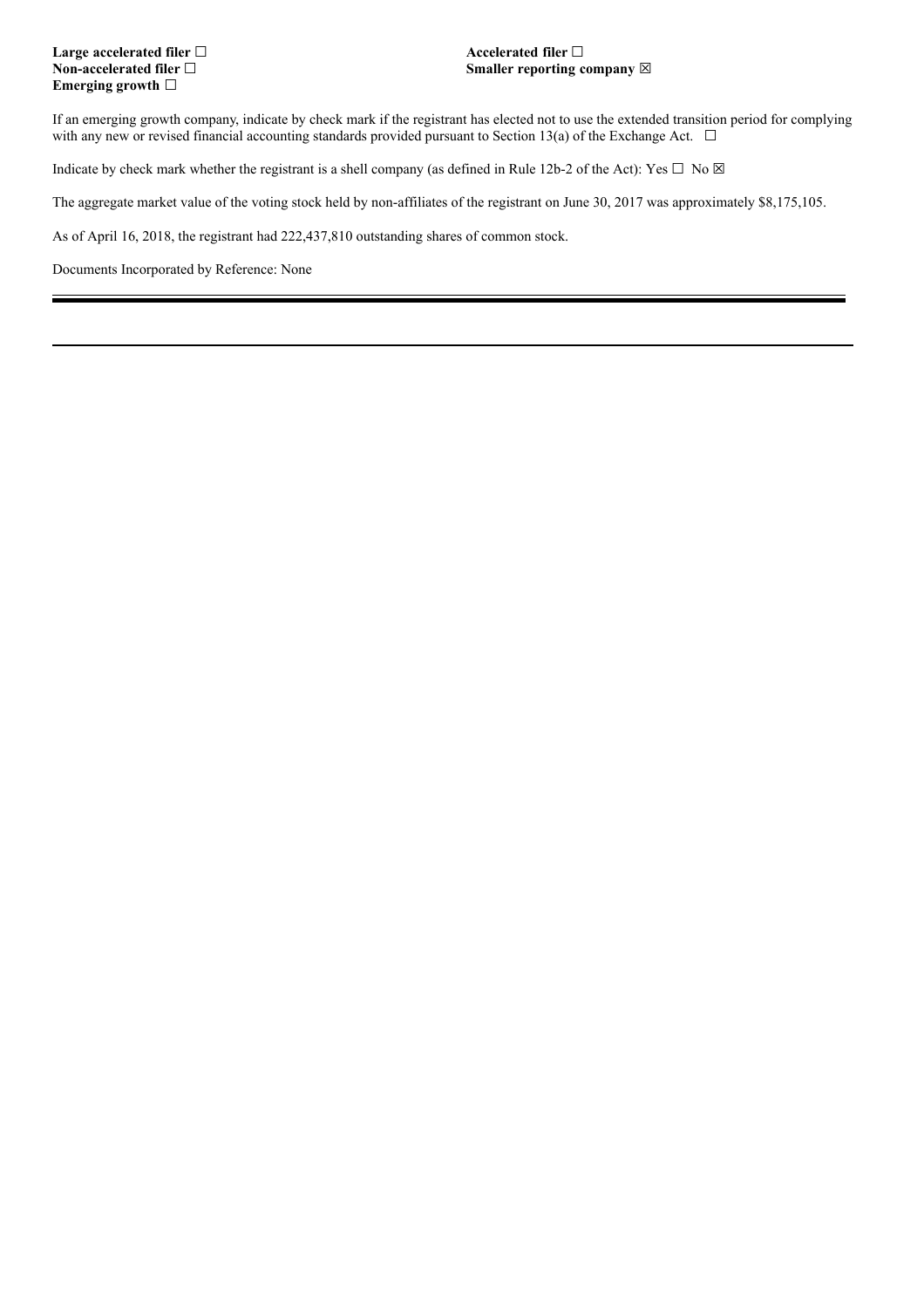#### **EXPLANATORY NOTE: RELATED PARTY DISCLOSURES**

This Amendment No. 1 on Form 10-K/A ("Amendment") to the Annual Report on Form 10-K of Petrolia Energy Corporation (the "Company") for the fiscal year ended December 31, 2017 (the "Form 10-K"), originally filed with the Securities and Exchange Commission (the "SEC") on April 17, 2018, is being filed for the sole purpose of amending Item 1. Business; Item 8. Financial Statements and Supplementary Data; Item 9A. Controls and Procedures; Item 12. Security Ownership of Certain Beneficial Owners and Management and Related Stockholder Matters; Item 13. Certain Relationships and Related Transactions, and Director Independence; and the footnotes to the financial statements included herein, to clarify that (a) the Bow Acquisition is a related party transaction, because of the related party relationship we failed to disclose as described in (c) below, (b) the President, Chief Executive Officer and 100% owner of Blue Sky International Holdings Inc. ("Blue Sky") is Ilyas Chaudhary, the father of Zel C. Khan, the Company's Chief Executive Officer; that Mr. Chaudhary owns and controls BSIH Ltd. ("BSIH"), which was the largest shareholder of the Company prior to the cancellation of the shares held by BSIH in September 2018, pursuant to the terms of a Share Exchange Agreement between the Company and Blue Sky Resources Ltd. dated August 31, 2018 of which entity Mr. Chaudhary also owns and controls; (c) prior to the acquisition of Bow Energy Ltd ("Bow") as described in (b) above, BSIH, and as a result of his ownership and control of BSIH, Mr. Chaudhary controlled Bow; (d) on April 12, 2018 a \$500,000 convertible promissory note was issued to Blue Sky and such note was subsequently canceled by the Company; (e) BSIH and Blue Sky Resources Ltd. are both entirely owned by Mr. Chaudhary; (f) Quinten Beasley, the Company's Director, and not Mr. Khan, beneficially owns the shares of the Company's common stock held by Jovian Petroleum Corporation; and (g) the Company's disclosure controls and procedures, and internal control over financial reporting were ineffective as of December 31, 2017; specifically, we have material weakness in internal controls over monitoring and disclosing related party transactions as indicated in the amendment of the related party disclosures above.

Except as described above and set forth below, no changes have been made to the Form 10-K. The Form 10-K continues to speak as of the date of the Form 10-K, except as set forth below, and the Company has not updated the disclosures contained herein to reflect any events that have occurred as of a date subsequent to the date of the Form 10-K, except as set forth below. Accordingly, this Amendment should be read in conjunction with the Form 10-K and the Company's filings made with the SEC subsequent to the filing of the Form 10-K. The filing of this Amendment is not an admission that the Form 10-K, when filed, included any untrue statement of a material fact necessary to make a statement not misleading.

 $\overline{2}$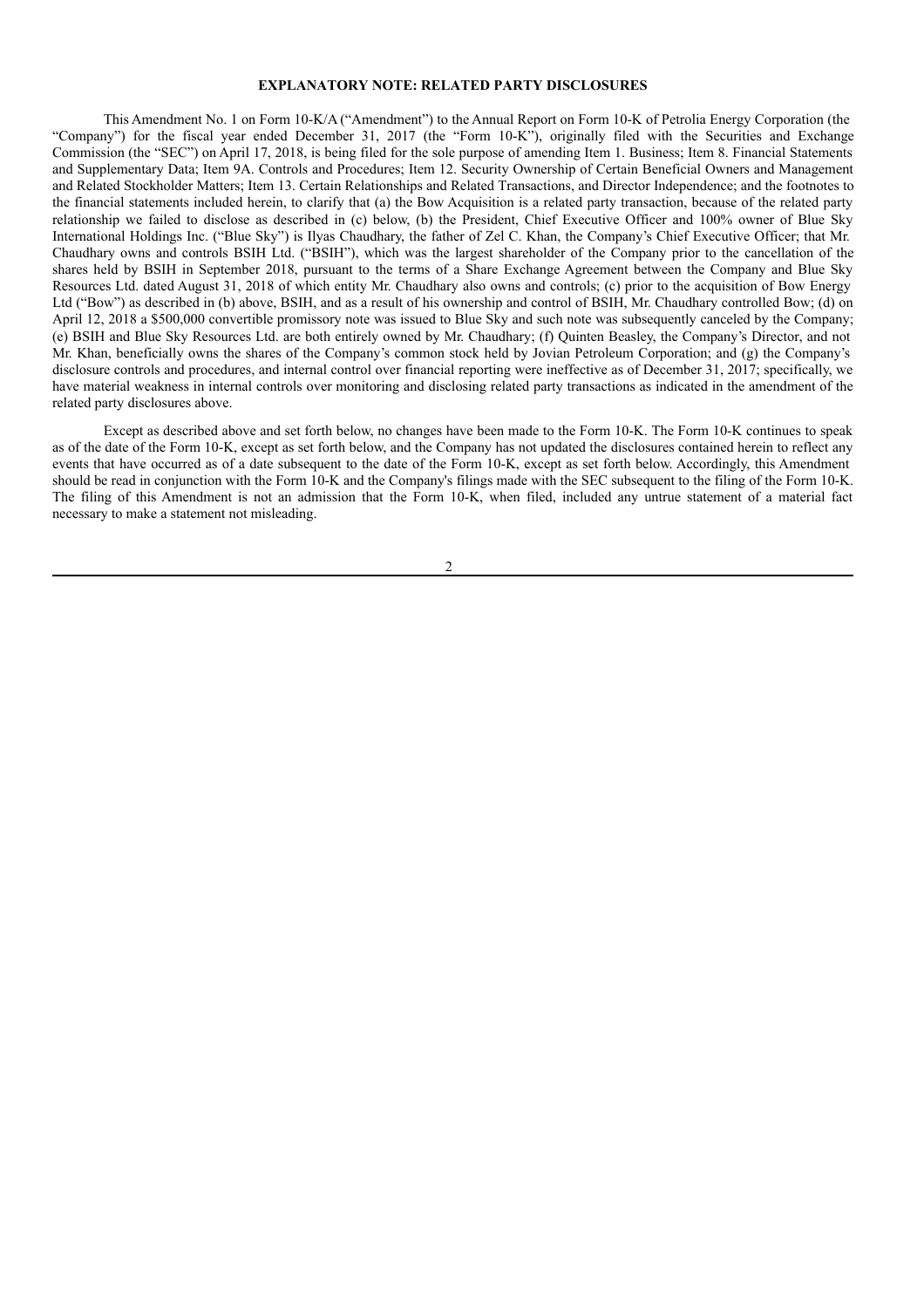| <b>PART I</b>                                                                      |     |
|------------------------------------------------------------------------------------|-----|
| <b>ITEM 1. BUSINESS</b>                                                            |     |
| <b>ITEM 8. FINANCIAL STATEMENTS AND SUPPLEMENTARY DATA</b>                         | 16  |
| <b>ITEM 9A. CONTROLS AND PROCEDURES</b>                                            | 16  |
|                                                                                    |     |
| <b>PART III</b>                                                                    |     |
| ITEM 12. SECURITY OWNERSHIP OF CERTAIN BENEFICIAL OWNERS AND MANAGEMENT AND        |     |
| <b>RELATED STOCKHOLDER MATTERS</b>                                                 | 18  |
| ITEM 13. CERTAIN RELATIONSHIPS AND RELATED TRANSACTIONS, AND DIRECTOR INDEPENDENCE | 2.1 |
|                                                                                    |     |
| <b>PART IV</b>                                                                     |     |
| <b>ITEM 15. EXHIBITS, FINANCIAL STATEMENT SCHEDULES</b>                            | 28  |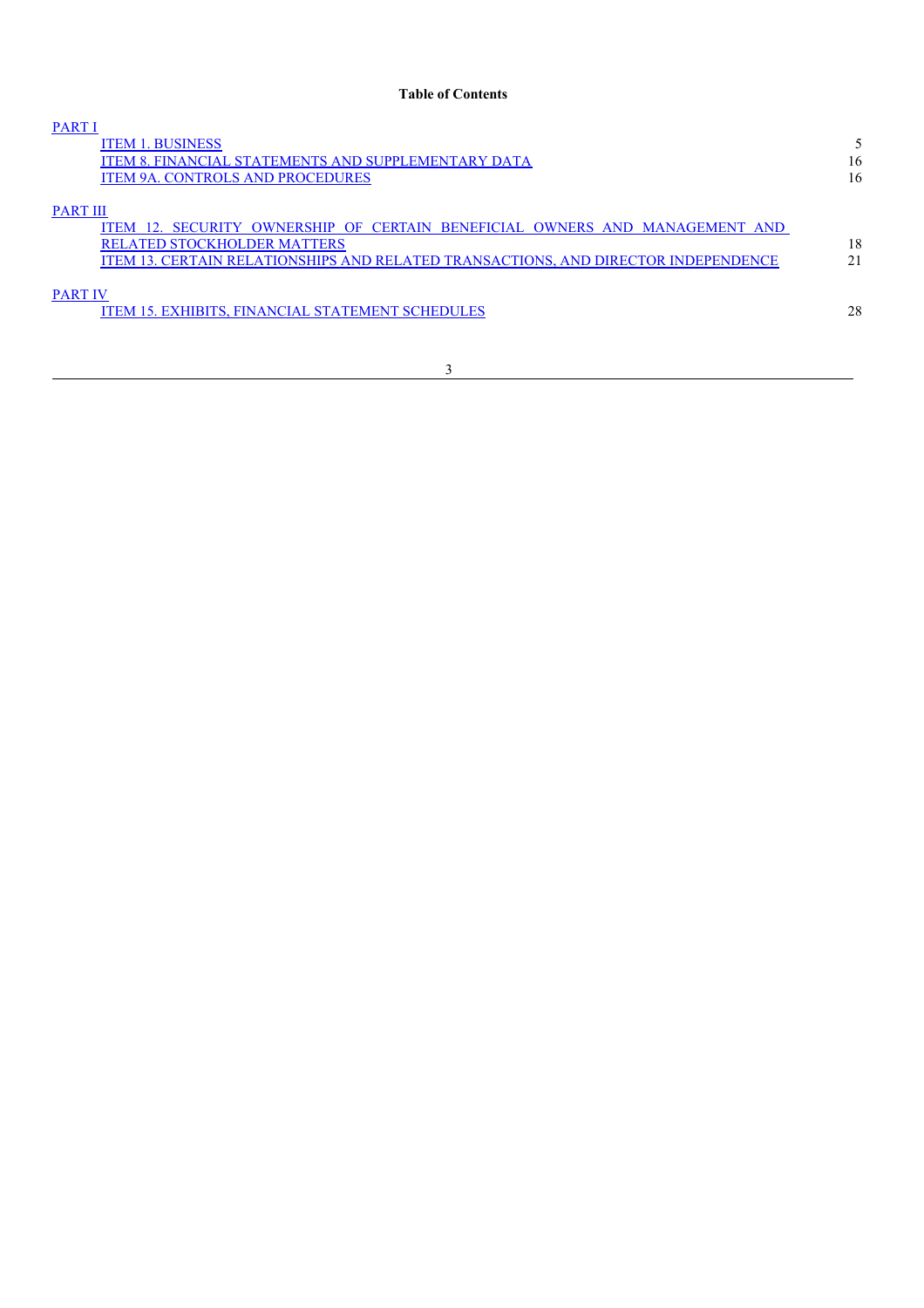# **PART I**

#### **FORWARD-LOOKING STATEMENTS**

This Report contains statements which, to the extent that they do not recite historical fact, constitute forward-looking statements. These statements can be identified by the fact that they do not relate strictly to historical or current facts and may include the words "may," "will," "could," "should," "would," "believe," "expect," "anticipate," "estimate," "intend," "plan" or other words or expressions of similar meaning. We have based these forward-looking statements on our current expectations about future events. The forward-looking statements include statements that reflect management's beliefs, plans, objectives, goals, expectations, anticipations and intentions with respect to our financial condition, results of operations, future performance and business, including statements relating to our business strategy and our current and future development plans.

The potential risks and uncertainties that could cause our actual financial condition, results of operations and future performance to differ materially from those expressed or implied in this report include:

- The sale prices of crude oil:
- The amount of production from oil wells in which we have an interest;
- Lease operating expenses;
- International conflict or acts of terrorism;
- General economic conditions: and
- Other factors disclosed in this Report.

Although we believe that the expectations reflected in the forward-looking statements are reasonable, we cannot guarantee future results, level of activity, performance or achievements. Many factors discussed in this report, some of which are beyond our control, will be important in determining our future performance. Consequently, actual results may differ materially from those that might be anticipated from the forward-looking statements. In light of these and other uncertainties, you should not regard the inclusion of a forward-looking statement in this Report as a representation by us that our plans and objectives will be achieved, and you should not place undue reliance on such forward-looking statements. We undertake no obligation to publicly update any forward-looking statements, whether as a result of new information, future events or otherwise, except as required by law.

You should read the matters described in "Risk Factors" and the other cautionary statements made in this Report as being applicable to all related forward-looking statements wherever they appear in this Report. We cannot assure you that the forward-looking statements in this Report will prove to be accurate and therefore prospective investors are encouraged not to place undue reliance on forward-looking statements. Other than as required by law, we undertake no obligation to update or revise these forward-looking statements, even though our situation may change in the future.

Please see the "Glossary of Oil and Gas Terms" on page 9, for a list of abbreviations and definitions used throughout this report.

Except where context otherwise requires and for purposes of the Annual Report on Form 10-K only:

- "we", "us", "our company", "our", "the company" refer to Petrolia Energy Corporation, and its subsidiaries
- "Exchange Act" refers to the Securities Exchange Act of 1934, as amended;
- "SEC" or the "Commission" refers to the United States Securities and Exchange Commission; and "Securities Act" refers to the Securities Act of 1933, as amended.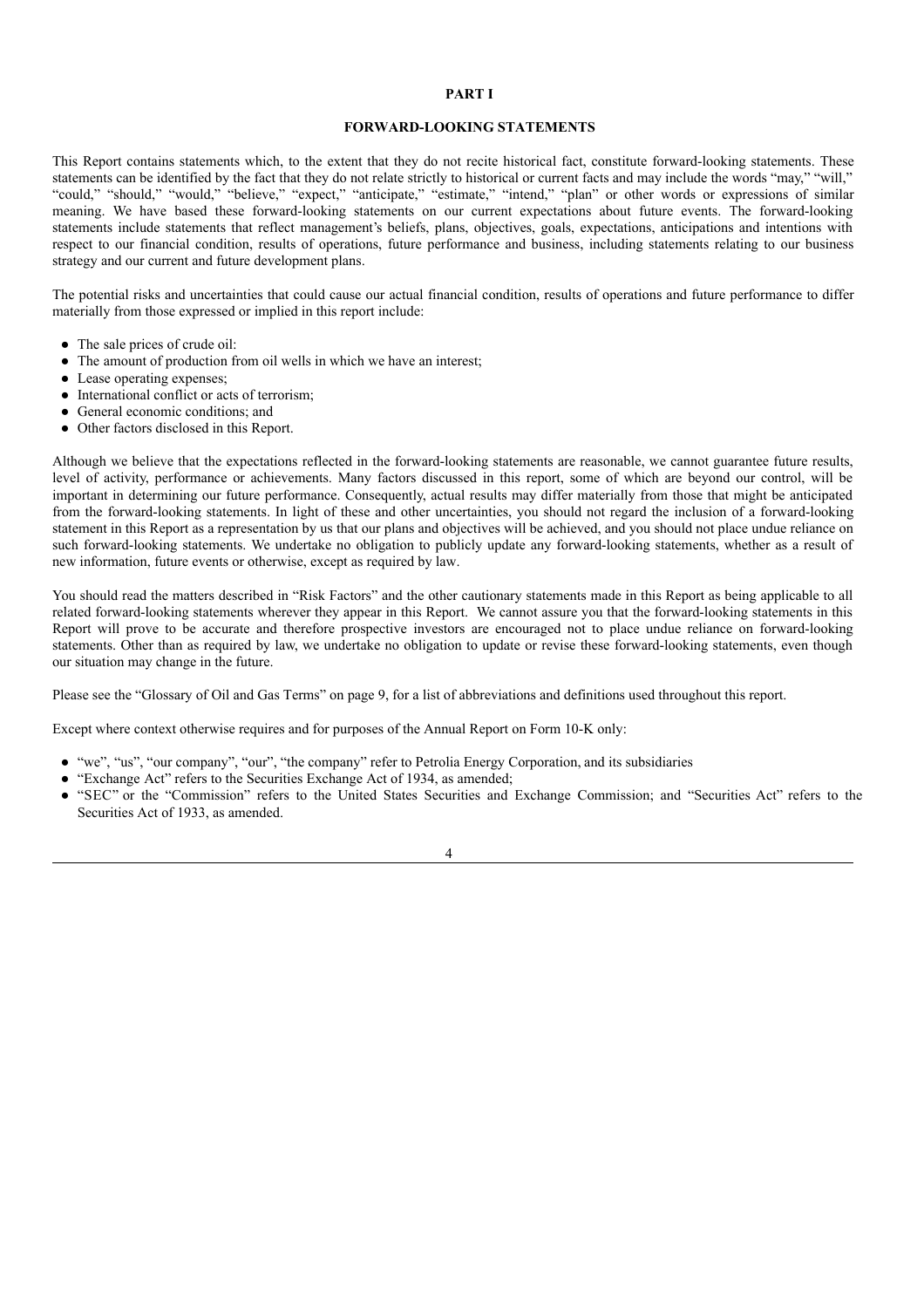#### **Available Information**

We are subject to the information and reporting requirements of the Exchange Act, under which we file periodic reports, proxy and information statements and other information with the United States Securities and Exchange Commission, or SEC. Copies of the reports, proxy statements and other information may be examined without charge at the Public Reference Room of the SEC, 100 F Street, N.E., Room 1580, Washington, D.C. 20549, or on the Internet at http://www.sec.gov. Copies of all or a portion of such materials can be obtained from the Public Reference Room of the SEC upon payment of prescribed fees. Please call the SEC at 1-800-SEC-0330 for further information about the Public Reference Room.

Financial and other information about the Company is available on our website ( **http://www.petroliaenergy.com/**). Information on our website is not incorporated by reference into this Report. We make available on our website, free of charge, copies of our annual report on Form 10-K, quarterly reports on Form 10-Q, current reports on Form 8-K, and amendments to those reports filed or furnished pursuant to Section 13(a) or 15(d) of the Exchange Act as soon as reasonably practicable after filing such material electronically or otherwise furnishing it to the SEC.

#### **ITEM 1. BUSINESS.**

#### **Background**

We were incorporated in Colorado on January 16, 2002.

We planned to sell custom framed artwork, art accessories, and interior design consulting. However, we generated only limited revenue and were inactive between 2008 and February of 2012.

In February 2012, we decided it would be in the best interests of our shareholders to no longer pursue our original business plan and, in April 2012 we became active in the exploration and development of oil and gas properties.

Effective September 2, 2016, we formally changed our name to Petrolia Energy Corporation, pursuant to the filing of a Statement of Conversion with the Secretary of State of Colorado and a Certificate of Conversion with the Secretary of State of Texas, authorized by the Plan of Conversion which was approved by our stockholders at our April 14, 2016, annual meeting of stockholders, each of which are described in greater detail in the Definitive Proxy Statement on Schedule 14A, which was filed with the Securities and Exchange Commission on March 23, 2016. In addition to the Certificate of Conversion filing, we filed a Certificate of Correction filing with the Secretary of State of Texas (correcting certain errors in our originally filed Certificate of Formation) on August 24, 2016.

As previously reported, although the stockholders approved the Plan of Conversion at the annual meeting, pursuant to which our corporate jurisdiction was to be changed from the State of Colorado to the State of Texas by means of a process called a "Conversion" and our name was to be changed to "Petrolia Energy Corporation", those filings were not immediately made and the Conversion did not become legally effective until September 2, 2016. Specifically, on June 15, 2016, the Company filed a Certificate of Conversion with the Texas Secretary of State, affecting the Conversion and the name change, and including a Certificate of Formation as a converted Texas corporation; however, the Statement of Conversion was not filed with the State of Colorado until a later date. As a result, and because FINRA and the Depository Trust Company (DTC) had advised us that they would not recognize the Conversion or name change, or update such related information in the marketplace, until we became current in our periodic filings with the Securities and Exchange Commission and they had a chance to review and approve such transactions, we took the position that the Conversion and name change were not legally effective until September 2, 2016.

As a result of the filings described above, and FINRA and the Depository Trust Company (DTC) formally recognizing and reflecting the events described above in the marketplace, the Company has formally converted from a Colorado corporation to a Texas corporation, and has formally changed its name to "Petrolia Energy Corporation".

Two significant acquisitions were made in 2015 and additional working interests in the same properties were acquired in 2016 and 2017, as described in greater detail in the "Plan of Operation" section below. Additionally, in February 2018, we acquired Bow Energy Ltd and its assets, as discussed below.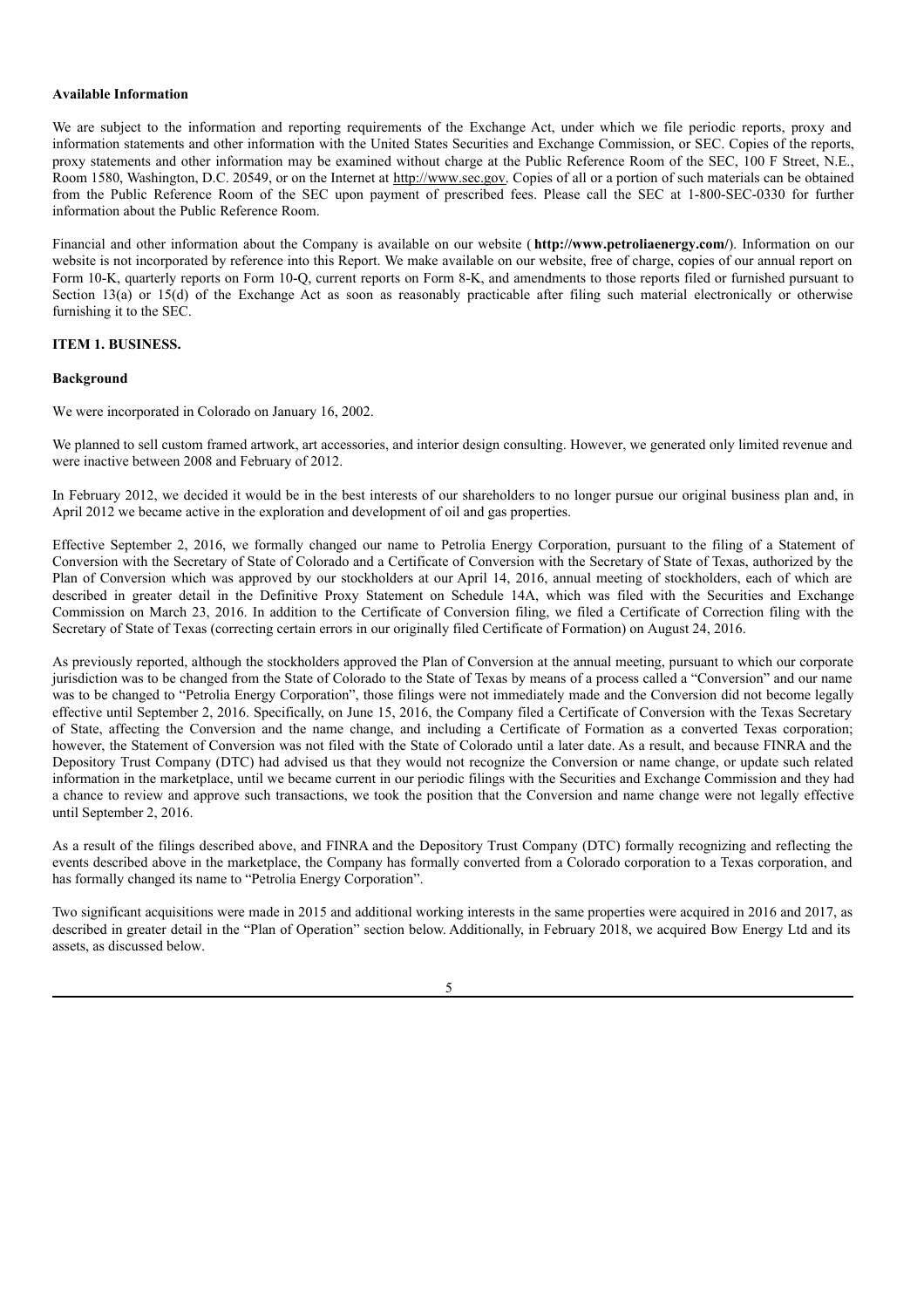#### **Plan of Operation**

Since 2015, we have established a clearly defined strategy to acquire, enhance and redevelop high-quality, resource in place assets. The Company has been focusing on acquisitions in the Southwest United States while actively pursuing our strategy to offer low-cost operational solutions in established Oil and Gas regions. We believe our mix of assets-oil-in-place conventional plays, low-risk resource plays and the redevelopment of our late-stage plays is a solid foundation for continued growth and future revenue growth.

Our strategy is to acquire low risk, conventionally producing oil fields. This strategy allows us to incorporate new technology to minimize risk and maximize the recoverability of existing reservoirs. This approach allows us to minimize the environmental impact caused by exploratory development.

Our activities will primarily be dependent upon available financing.

Oil and gas leases are considered real property. Title to properties which we may acquire will be subject to landowner's royalties, overriding royalties, carried working and other similar interests and contractual arrangements customary in the oil and gas industry, to liens for current taxes not yet due, liens for amounts owing to persons operating wells, and other encumbrances. As is customary in the industry, in the case of undeveloped properties little investigation of record title will be made at the time of acquisition (other than a preliminary review of local records). However, drilling title opinions may be obtained before commencement of drilling operations.

#### *Minerva-Rockdale Field*

The Minerva-Rockdale Field, which is located approximately 30 miles Northeast of Austin, Texas, was first discovered in 1921 and is approximately 50 square miles in size. The main producing formation for this field is the Upper Cretaceous Navarro Group of sands and shales. The Navarro is typically subdivided into several producing zones from the uppermost "A" and "B" sands to the lower "C" and "D" sands. The "B" sand is the primary producing zone. These sands are commonly fine grained and poorly sorted and were deposited close to a shoreline during a cycle of marine regression.

In April 2013, the Company entered into a lease pertaining to a 423 acre tract in Milam County, Texas, which is adjacent to the Company's original 200 acre lease. The Company issued 500,000 shares of its common stock as consideration for a 100% working interest (83.33% net revenue interest) in such lease.

During the period from our inception to December 31, 2011, we did not drill any oil or gas wells. During the year-ended December 31, 2012 we drilled and completed six (6) oil wells; and during 2013 the Company drilled and completed three (3) wells of which one (1) was converted to an injection well. During 2014 the Company drilled seven (7) new wells. In 2015, six (6) of the wells were completed, five (5) wells produced, one (1) did not produce and one (1) well was not completed. In 2016, the Company had thirteen (13) wells producing with one (1) injection well and one (1) did not produce/one (1) well not completed. During 2017, out of a total of sixteen (16) wellbores, thirteen (13) wells are producers, one (1) is an injection well, one (1) well requires completing and one (1) well is completed but not perforated. Out of the thirteen (13) producers, eight (8) were producing during 2017.

#### *Slick Unit Dutcher Sands ("SUDS") Field*

The SUDS oilfield consists of 2,600 acres located in Creek County, Oklahoma and carries a 76.5% net revenue interest (NRI). The first oil producer was completed in 1918 by Standard Oil of Ohio ("Sohio"), which at that time was owned by John D. Rockefeller. By 1959, approximately 14,000,000 barrels of oil had been recovered at an average well depth of 3,100 feet and over 100 wells in production. Through a series of events, the infrastructure had deteriorated and the field suffered a lot of neglect. From 2011 to the 2016, when the Company took over operations and 100% of the Working Interest of SUDS, Jovian Petroleum Corporation and its subsidiaries, Jovian Resources, LLC and SUDS Properties, LLC (together known as "Jovian"), the previous operator and owner of SUDS, had invested an estimated \$1.6 million into the restoration of the field; including environmental clean-up, rebuilding the infrastructure, and repairing certain injection wells and producers. Note that Jovian and its management are considered a related party. This designation is because two (2) individuals hold key management and ownership positions in both companies which effectively results in joint control. To date, 22 wells have been worked over and 9 are fully operational with considerable reserves remaining. As a result of the transactions below, as of December 31, 2017 and 2016, Petrolia was the operator and has a 100% working interest in this field. Mr. Zel C. Khan, our Chief Executive Officer and President, is the former manager of Jovian and Mr. Quinten Beasley, our Director, currently serves as President of Jovian.

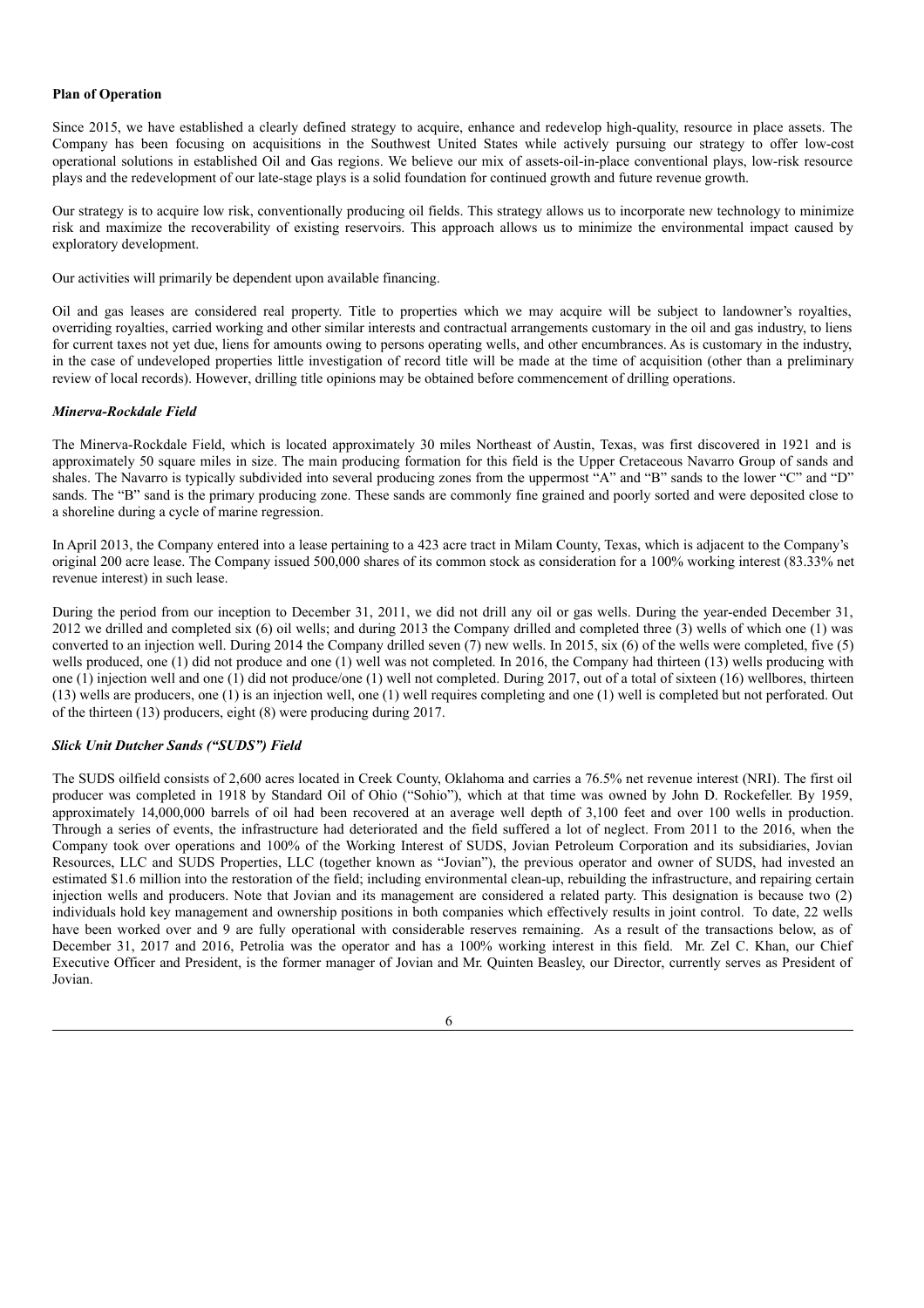#### *SUDS 10% Acquisition*

The Company acquired a 10% working interest in the SUDS field located in Creek County Oklahoma on September 23, 2015, in exchange for 10,586,805 shares of restricted common stock. Based on the then current market value of our common stock, \$0.068 per share, the price paid was \$719,903 or \$4.77 dollars per barrel of oil (Bbl). Through this transaction, the Company increased its reserve base by approximately 151,000 Bbls of (1P) proven reserves. Concurrently with the purchase, Jovian agreed to assign to the Company the right to be the operator of record of the SUDS field, governed by an American Association of Professional Landmen (AAPL) standard Joint Operating Agreement (JOA).

#### *SUDS 90% Acquisition*

On the effective date of September 28, 2016, the Company acquired a 90% net working interest in the SUDS field as a result of two separate agreements, Purchase and Sale Agreement and the Share Exchange Agreement, both between the Company and Jovian.

The Company issued two notes for a combined value of \$4,000,000 in exchange for a cumulative 50% working interest in SUDS. A Promissory Note to Jovian for \$1,000,000 was executed bearing interest at 5% and due on December 31, 2016 related to the acquisition of a 50% working interest in the SUDS field. The Promissory Note was secured by a 12.5% undivided working interest in the SUDS field. In addition, a Production Payment Note was executed for the same 50% working interest in the SUDS field. This note was for \$3,000,000, paid out of twenty percent (20%) of the 50% undivided interest of net revenues received by the Purchaser that is attributable to the SUDS field assets. The Production Payment Note was secured by a 12.5% undivided working interest in the SUDS field.

The Company issued 24,308,985 shares of its restricted common stock to Jovian to acquire an additional 40% working interest ownership of SUDS. The purchase price of the shares equates to a \$4,373,186 value, based on the \$0.1799/share market price of our common stock on September 28, 2016 (the effective date of the transaction).

Jovian Petroleum Corporation converted its outstanding \$4,000,000 of debt in two tranches, a \$2,000,000 first tranche on May 30, 2017 and a \$2,000,000 second tranche on July 19, 2017. Although the two transactions occurred in different reporting periods, the two transactions were contemplated together, and they were accounted for as one extinguishment that was accomplished in two tranches, the first in May 2017 and the second in July 2017.

*Tranche 1* - On May 30, 2017, Jovian Petroleum Corporation converted \$2 million of its \$4 million debt into 10 million shares of the Company's common stock. The \$2 million debt included a \$1 million Promissory Note and \$1 million of the \$3 million Production Payment Note as well as interest payable of \$33,151.

*Tranche 2* - On July 19, 2017, Jovian Petroleum Corporation converted \$2 million of its remaining debt (outstanding under a Production Payment Note) into 12,749,286 shares of the Company's common stock and 21,510 shares of the Company's Preferred Stock.

The consideration for the debt extinguished consisted of the following:

- 10 million shares of common stock which were valued using the market price on the date of issuance of \$0.14 per share (\$1,400,000)
- Warrants to purchase 6 million shares of common stock with an exercise price of \$0.20 per share based on a \$0.12 valuation, volatility of 293%, a discount rate of 1.09% and warrants to purchase 4 million shares of common stock with an exercise price of \$0.35 per share based on a \$0.12 valuation, volatility of 293%, and a discount rate of 1.09%. All warrants expire in 3 years. The 6 million warrants were valued at \$709,776 while the 4 million warrants were valued at \$471,104, totaling \$1,180,880.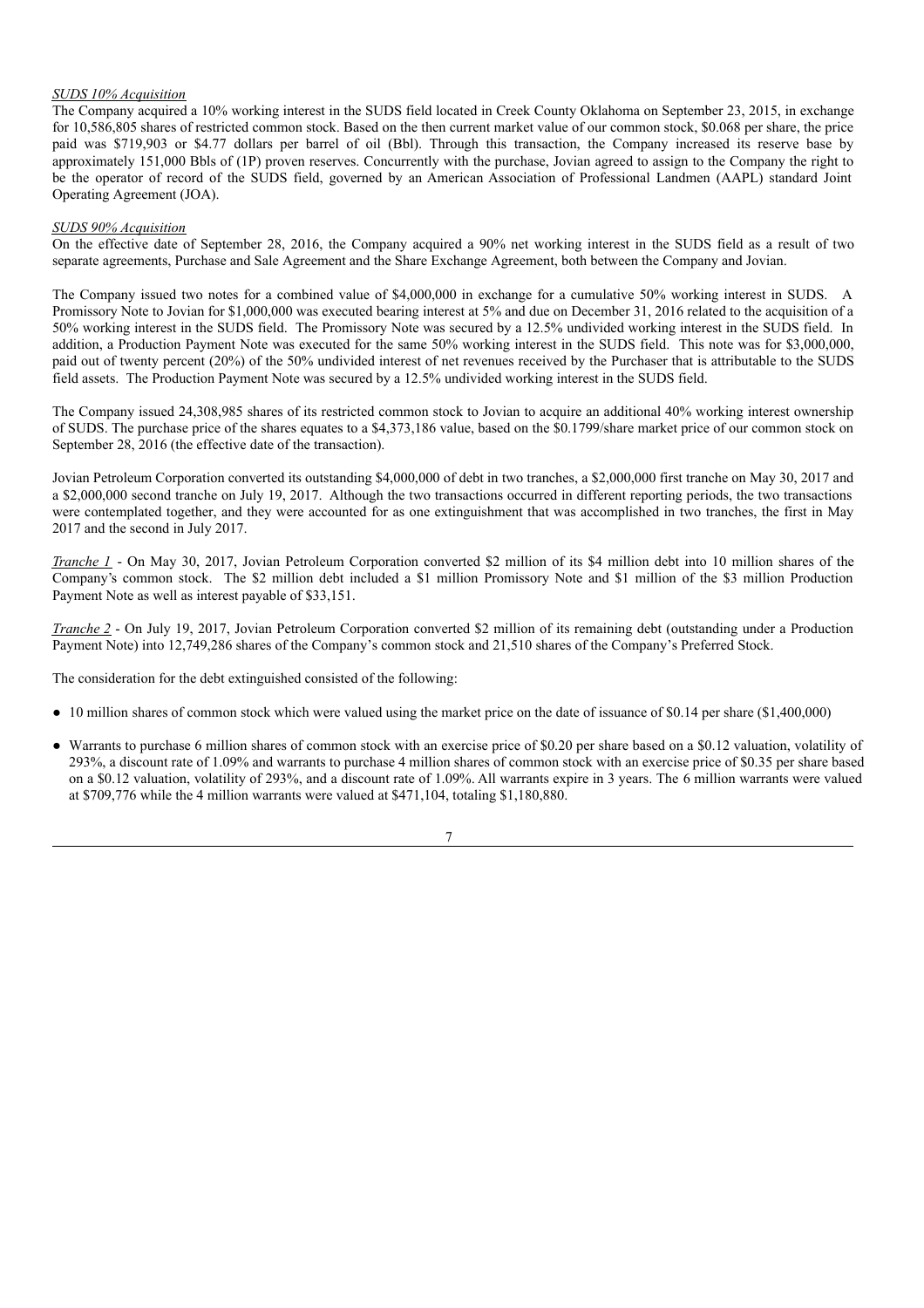- 12,749,286 shares of common stock which were valued using the market price on the date of issuance of \$0.104 per share (\$1,325,926).
- The Preferred Stock was valued at \$10.00 per share, the cash price paid by third party investors for the same stock with an aggregate value of \$215,100.

The combination of the two transactions resulted in an \$88,755 loss which was recognized in the second quarter of 2017. The extinguishment of tranche 2 was recognized in the third quarter, with no impact on the consolidated statement of operations.

#### *Twin Lakes San Andres Unit ("TLSAU") Field*

TLSAU is located 45 miles from Roswell, Chavez County, New Mexico and consists of 4,864 acres with 80 wells. The last independent reserve report prepared by MKM Engineering on December 31, 2017, reflects approximately 1.6 million barrels of proven oil reserves remaining for the 100% working interest. During 2017, the Company took control of thirty-eight (38) wells of which twenty-one (21) were re-worked of this eight (8) wells remained producing, five (5) wells were dedicated for injection purpose and the remaining await additional workover and a secondary review. As of December 31, 2017, Petrolia was the operator of the TLSAU field (through an agreement with Blue Sky NM, Inc. ("BSNM") described below). As of the date of this report, Petrolia owns a 100% working interest in the field. In 2017 the Company worked over 21 wells capable of producing oil. Eight (8) of those wells produced and thirteen (13) experienced a repairable mechanical failure after a month of production.

#### TLSAU 15% Acquisition

On November 4, 2015, the Company acquired a 15% net working interest in the TLSAU field located in Chavez County, New Mexico (the "Net Working Interest") and all operating equipment on the field. Through this transaction, the Company increased its reserve base by approximately 384,800 Bbls of (1P) proven reserves. The Company was also assigned all rights to be the operator of the TLSAU unit under a standard operating agreement.

The total purchase price for the acquisition of the Net Working Interest and equipment rights was \$196,875 or \$0.52 dollars per barrel of oil (Bbl) and was paid to BSNM. The Company paid \$50,000 in cash and gave a promissory note in the amount of \$146,875. The \$50,000 was paid by the CEO of the Company for the benefit of the Company and recorded as a shareholder advance. Subsequently, the \$50,000 advance was converted into 800,000 shares of common stock at \$0.06 per share and warrants to purchase 800,000 shares of common stock. In addition, a \$1.3 million face value note payable to BSNM was purchased for \$316,800 (6,000,000 shares of common stock at \$0.0528 per share). With the inclusion of the note receivable, the price per barrel would be \$1.33 dollars per barrel oil (Bbl). (See Note 5 and Note 6 of the audited consolidated financial statements beginning on page F-1 hereof for further details)

#### TLSAU 25% Acquisition

On September 1, 2016, the Company acquired an additional 25% working interest ownership in the TLSAU field through the issuance of 3,500,000 shares of its restricted common stock to an unrelated party. The purchase price of the shares equates to a \$350,000 value, based on the \$0.10 per share market price of Petrolia's shares on September 1, 2016. After the purchase, the Company owns a total working interest ownership of 40%. The final purchase price allocation of the transaction is as follows: oil and gas properties acquired \$392,252, and asset retirement obligations assumed of \$42,252.

#### TLSAU 60% Acquisition

Effective February 12, 2017, the Company acquired an additional 60% working interest ownership in the TLSAU field (the "Net Working Interest") resulting from the execution of a Settlement Agreement on February 12, 2017. The agreement assigned Dead Aim Investments' ("Dead Aim") 60% ownership interests to the Company. As a result of this transaction, Petrolia now owns 100% working interest in TLSAU. Consideration of \$465,788 was given in exchange for Dead Aim's working interest. The consideration includes the forgiveness of the Orbit Petroleum Inc Bankruptcy Estate ("OPBE") note of \$316,800 (with a \$1.3 million face value) which we acquired in November 2015 and the write-off of \$148,988 of Dead Aim's outstanding accounts receivable to Petrolia. Dead Aim assumed liability (prior to the acquisition) for the OPBE note that the Company purchased.

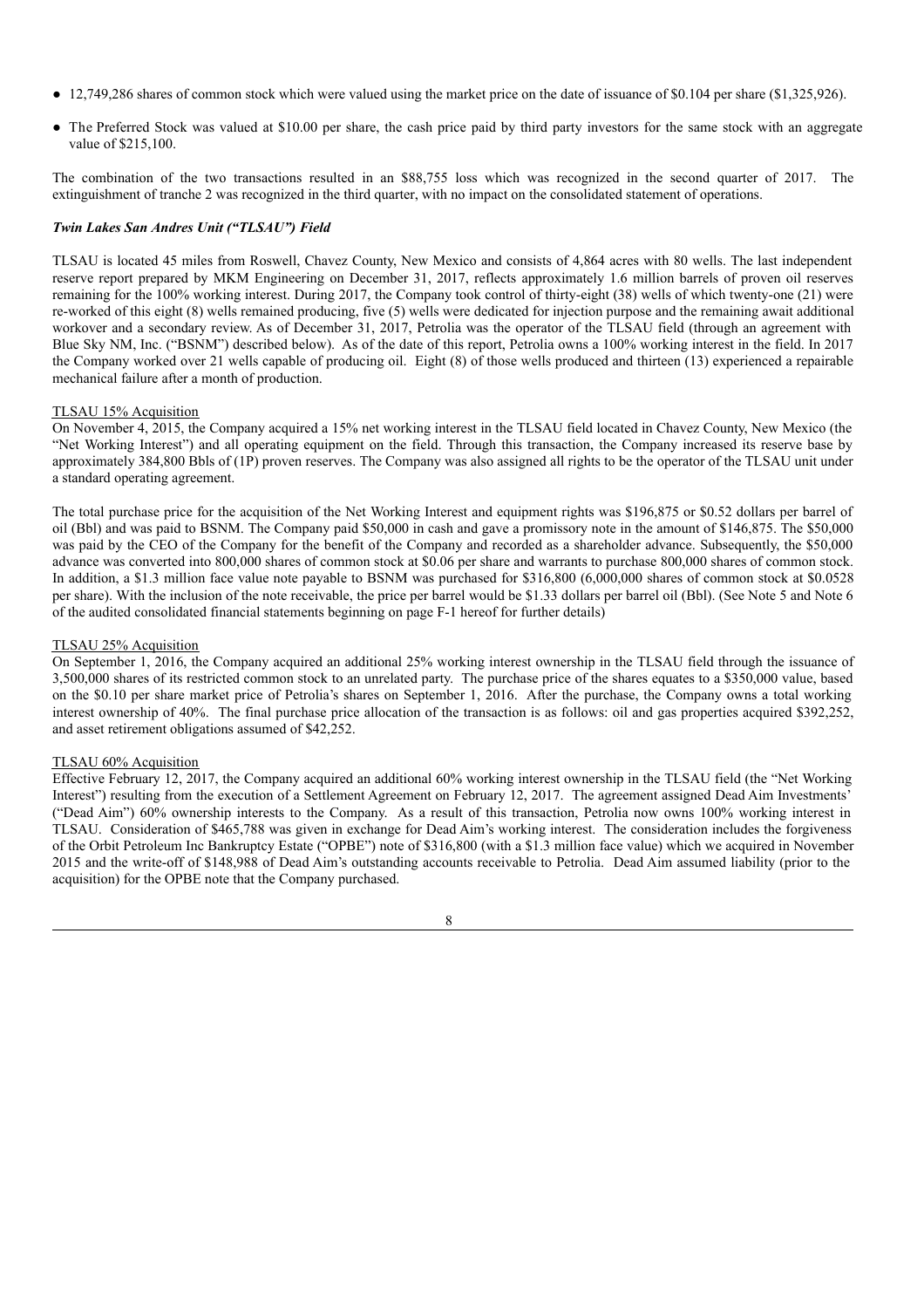## *Non Oil & Gas Properties Businesses*

#### *Askarii Resources, LLC*

Effective February 1, 2016, the Company acquired 100% of the issued and outstanding shares in Askarii Resources LLC ("Askarii"), a private Texas based oil & gas service company. The Company acquired Askarii by issuing one (1) million restricted common shares. Based on the then market value of the Company stock at \$0.05 per share, the aggregate value of the transaction is \$50,000.

Askarii, while dormant for the last few years, has a significant history with major oil companies providing services both onshore and offshore- Gulf of Mexico. Using Askarii, the Company will engage in the oil field service business as well as the leasing of field related heavy equipment. Askarii will also research various enhanced oil recovery (EOR) technologies and methods which it can use for the benefit of the Company's oil fields.

There were no wells drilled during the years ended December 31, 2017 and December 31, 2016.

The following table shows, as of March 31, 2018, our producing wells, developed acreage, and undeveloped acreage:

| <b>State</b> | <b>Productive Wells</b><br><b>Developed Acreage</b> |            |       |            |       | Undeveloped Acreage (1) |  |  |
|--------------|-----------------------------------------------------|------------|-------|------------|-------|-------------------------|--|--|
|              | Gross                                               | <b>Net</b> | Gross | <b>Net</b> | Gross | <b>Net</b>              |  |  |
| Texas        | 16                                                  | 16         | 260   | 260        | 363   | 363                     |  |  |
| Oklahoma     | 26(2)                                               | 26         | .040  | .040       | .564  | 1,564                   |  |  |
| New Mexico   | 38(3)                                               | 32         | 500   | 500        | 4.364 | 4.364                   |  |  |

(1) Undeveloped acreage includes leasehold interests on which wells have not been drilled or completed to the point that would permit the production of commercial quantities of natural gas and oil regardless of whether the leasehold interest is classified as containing proved undeveloped reserves.

(2) Represents twenty-six (26) wells that were worked-over and capable of producing oil. Seventeen (17) of those wells experienced a repairable mechanical failure after a week of production. Those eighteen (18) wells are excluded from our producing well totals in the overview description above. Note that there were other wells that were worked over that never produce oil and are excluded from all of these reported amounts.

(3) Represents 21 wells that were worked-over and capable of producing oil. Eight (8) of those wells produced and thirteen (13) experienced a repairable mechanical failure after a month of production. Note that there were other wells that were worked over that never produce oil and are excluded from all of these reported amounts.

The following table shows, as of February 22, 2018, the status of our gross acreage:

|              | <b>Held by</b> | Not Held by              |
|--------------|----------------|--------------------------|
| <b>State</b> | Production     | Production               |
| Texas        | 623            | $-$                      |
| Oklahoma     | 2,604          | $\overline{\phantom{a}}$ |
| New Mexico   | 4,864          | $-$                      |
|              |                |                          |

 $\overline{Q}$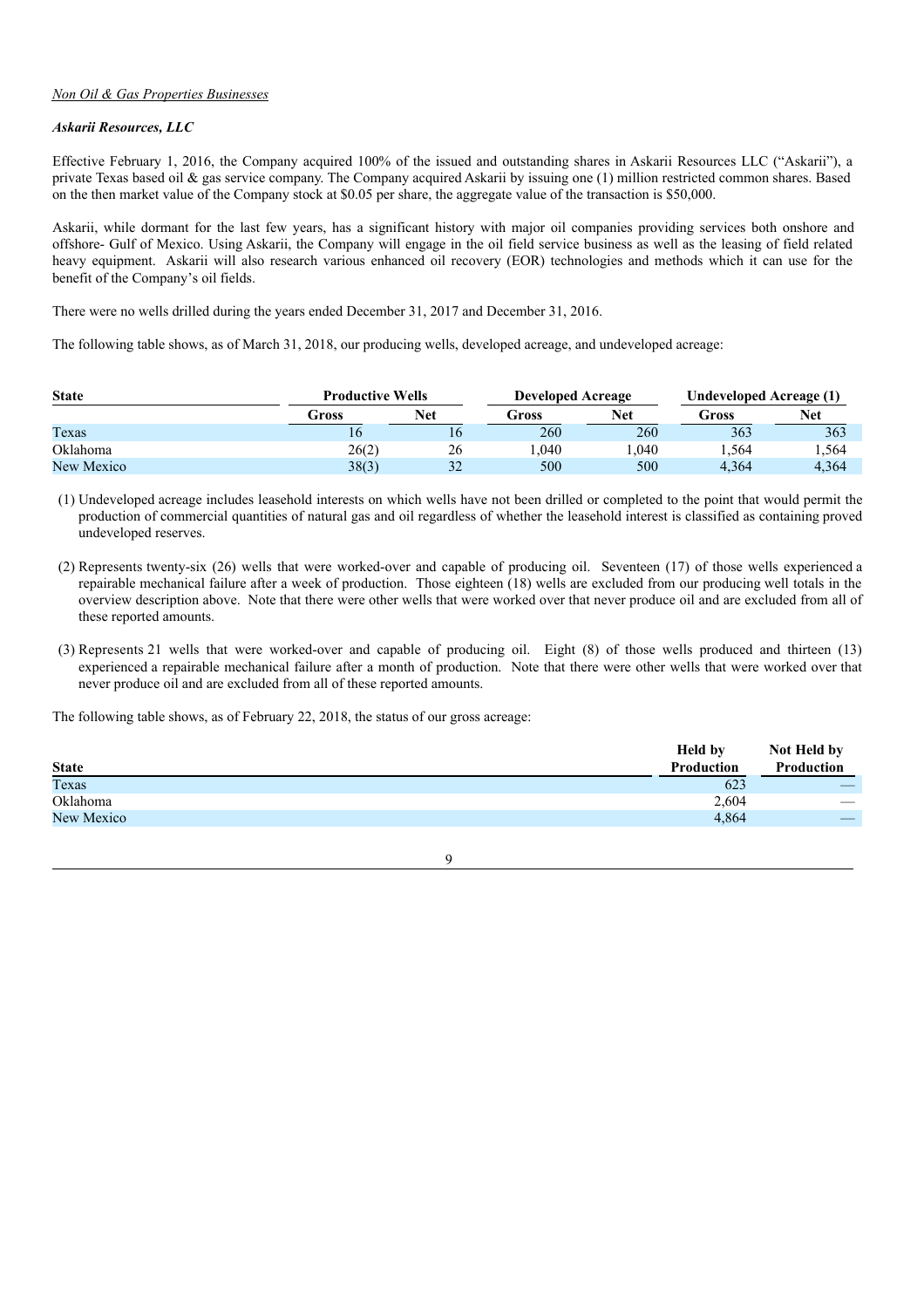Leases on acres that are Held by Production remain in force so long as oil or gas is produced from one or more wells on the particular lease. Leased acres that are not held by Production require annual rental payments to maintain the lease until the first to occur of the following: the expiration of the lease or the time oil or gas is produced from one or more wells drilled on the leased acreage. At the time oil or gas is produced from wells drilled on the leased acreage, the lease is considered to be Held by Production.

#### **Proved Reserves**

Below is a table that provides historical average sales price per barrel and average production cost per barrel by geographical location and by year, for the last three (3) fiscal years.

|            | Average<br><b>Sales</b><br>Price<br>(per Bbls)<br>$(\$)$ | Average<br>Production<br>Cost<br>(per Bbls)<br>$(\$)$ | Oil<br>Production<br>(Bbls) |
|------------|----------------------------------------------------------|-------------------------------------------------------|-----------------------------|
| Texas      |                                                          |                                                       |                             |
| 2015       | 42.38                                                    | 49.97                                                 | 4,024                       |
| 2016       | 34.49                                                    | 35.52                                                 | 3,401                       |
| 2017       | 37.90                                                    | 57.94                                                 | 2,322                       |
| Oklahoma   |                                                          |                                                       |                             |
| 2015       | 45.84                                                    | 68.48                                                 | 155                         |
| 2016       | 38.14                                                    | 81.47                                                 | 2,400                       |
| 2017       | 32.51                                                    | 133.25                                                | 885                         |
| New Mexico |                                                          |                                                       |                             |
| 2015       | 43.04                                                    | 117.44                                                | 134                         |
| 2016       | 29.10                                                    | 186.25                                                | 842                         |
| 2017       | 39.08                                                    | 251.23                                                | 464                         |

Below are estimates of our net proved reserves as of December 31, 2017, net to our interest. Our proved reserves are located in Texas, Oklahoma and New Mexico.

Estimates of volumes of proved reserves at December 31, 2017 are presented in barrels (Bbls) for oil and, for natural gas, in millions of cubic feet (Mcf) at the official temperature and pressure bases of the areas in which the gas reserves are located.

|                | Oil(Bbls) | Gas(Mcf) |
|----------------|-----------|----------|
| <b>Proved:</b> |           |          |
| Developed      | 1,598,010 |          |
| Undeveloped    | 40.190    |          |
| Total          | 1,638,200 | $-$      |

There was a significant increase of approximately 1.6 million barrels of proved reserves primarily due to the acquisition of 60% working interests in the TLSAU field during 2017 (see explanations above).

- Bbl refers to one stock tank barrel, or 42 U.S. gallons liquid volume, in reference to crude oil or other liquid hydrocarbons.
- Mcf refers to one thousand cubic feet.
- A BOE (i.e., barrel of oil equivalent) combines Bbls of oil and Mcf of gas by converting each six Mcf of gas to one Bbl of oil.

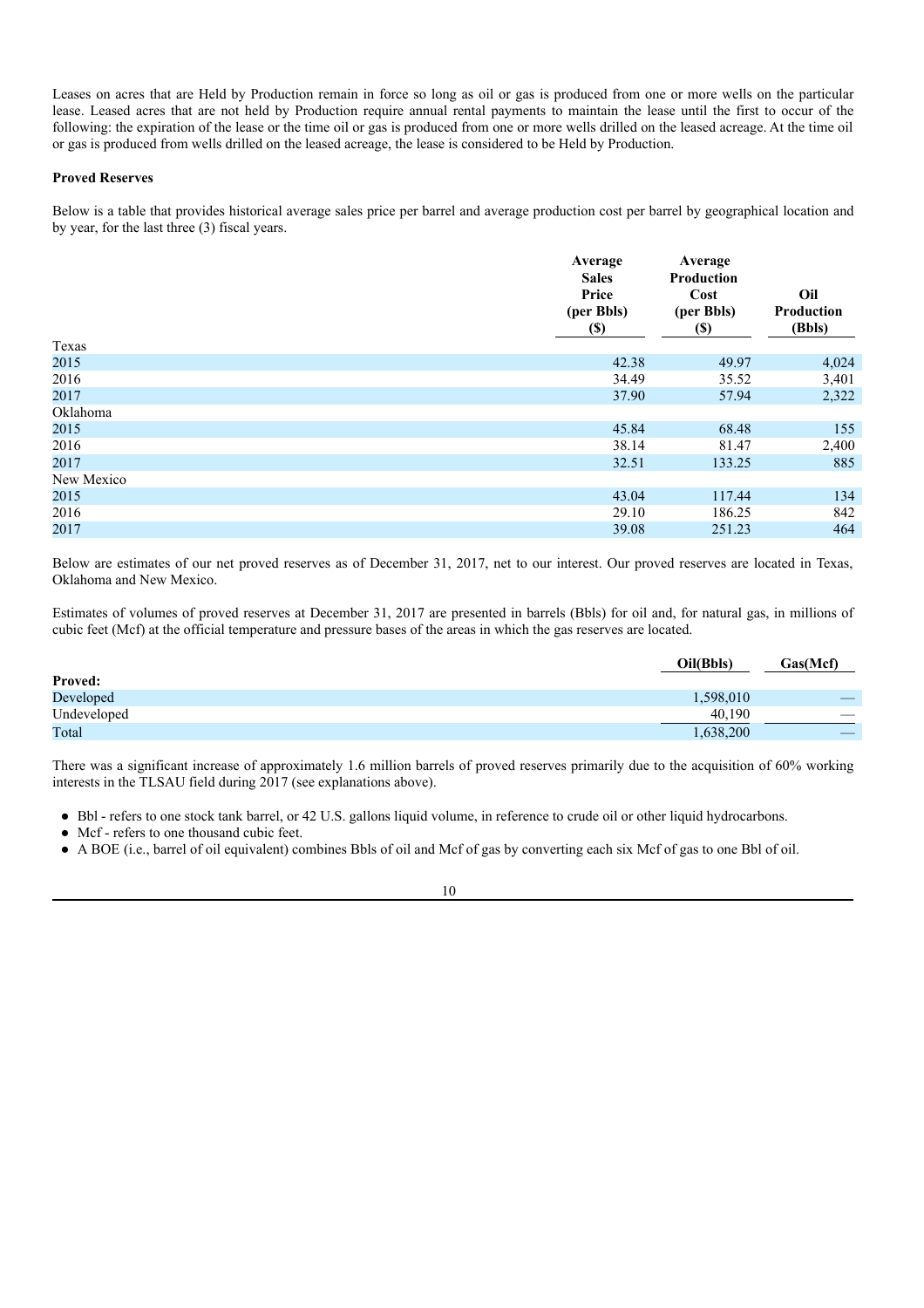Below are estimates of our present value of estimated future net revenues from our proved reserves based upon the standardized measure of discounted future net cash flows relating to proved oil and gas reserves in accordance with the provisions of Accounting Standards Codification Topic 932, Extractive Activities—Oil and Gas. The standardized measure of discounted future net cash flows is determined by using estimated quantities of proved reserves and the periods in which they are expected to be developed and produced based on period-end economic conditions. The estimated future production is based upon benchmark prices that reflect the unweighted arithmetic average of the first-day-of-the-month price for oil and gas during the twelve month period ended December 31, 2017. The resulting estimated future cash inflows are then reduced by estimated future costs to develop and produce reserves based on period-end cost levels. No deduction has been made for depletion, depreciation or for indirect costs, such as general corporate overhead. Present values were computed by discounting future net revenues by 10% per year.

| Future cash inflows                    |              | \$62.964.150       |
|----------------------------------------|--------------|--------------------|
| Deductions (including estimated taxes) |              | $$^{(28,828,130)}$ |
| Future net cash flow                   |              | \$34,136,020       |
| Discounted future net cash flow        | <sup>S</sup> | 16.605.980         |

MKM Engineering prepared the estimates of our proved reserves, future production and income attributable to our leasehold interests as of December 31, 2017. Michele Mudrone was the technical person primarily responsible for overseeing the preparation of the 2017 reserve report. Ms. Mudrone has more than 25 years of practical experience in the estimation and evaluation of petroleum reserves. MKM Engineering is an independent petroleum engineering firm that provides petroleum consulting services to the oil and gas industry. The estimates of drilled reserves, future production and income attributable to certain leasehold and royalty interests are based on technical analysis conducted by engineers employed at MKM Engineering.

Zel C. Khan, our CEO, oversaw preparation of the reserve estimates by MKM Engineering. We do not have a reserve committee and we do not have any specific internal controls regarding the estimates of our reserves.

Our proved reserves include only those amounts which we reasonably expect to recover in the future from known oil and gas reservoirs under existing economic and operating conditions, at current prices and costs, under existing regulatory practices and with existing technology. Accordingly, any changes in prices, operating and development costs, regulations, technology or other factors could significantly increase or decrease estimates of proved reserves.

Proved reserves were estimated by performance methods, the volumetric method, analogy, or a combination of methods utilizing present economic conditions and limited to those proved reserves economically recoverable. The performance methods include decline curve analysis that utilize extrapolations of historical production and pressure data available through December 31, 2017 in those cases where such data was considered to be definitive.

Proved undeveloped reserves decreased from 2016 to 2017, primarily due to a specific "5-year rule", a new disclosure requirement in SEC Regulations S-X 210.4-10, which states that undeveloped projects should be developed within 5 years of the initial proved reserves booking. The Noack field has been under one ownership for 5 plus years. The Company believes that once the drilling plan commences this will no longer be an issue. As per this regulation, once the Company provides evidence that it adopted a development plan for a PUD location and that this development plan contains a "final investment decision" showing that it would be developed within the next 5 years, then the PUDS removed from the 2017 report should be re-qualified at that point. At this time the Company does not have the funding to support the first five years of development so the proved undeveloped reserves were not taken into account for the Twin Lakes San Andres Unit.

Forecasts for future production rates are based on historical performance from wells currently on production in the region with an economic cut-off for production based upon the projected net revenue being equal to the projected operating expenses. No further reserves or valuation were given to any wells beyond their economic cut-off. Where no production decline trends have been established due to the limited historical production records from wells on the properties, surrounding wells historical production records were used and extrapolated to wells of the property. Where applicable, the actual calculated present decline rate of any well was used to determine future production volumes to be economically recovered. The calculated present rate of decline was then used to determine the present economic life of the production from the reservoir.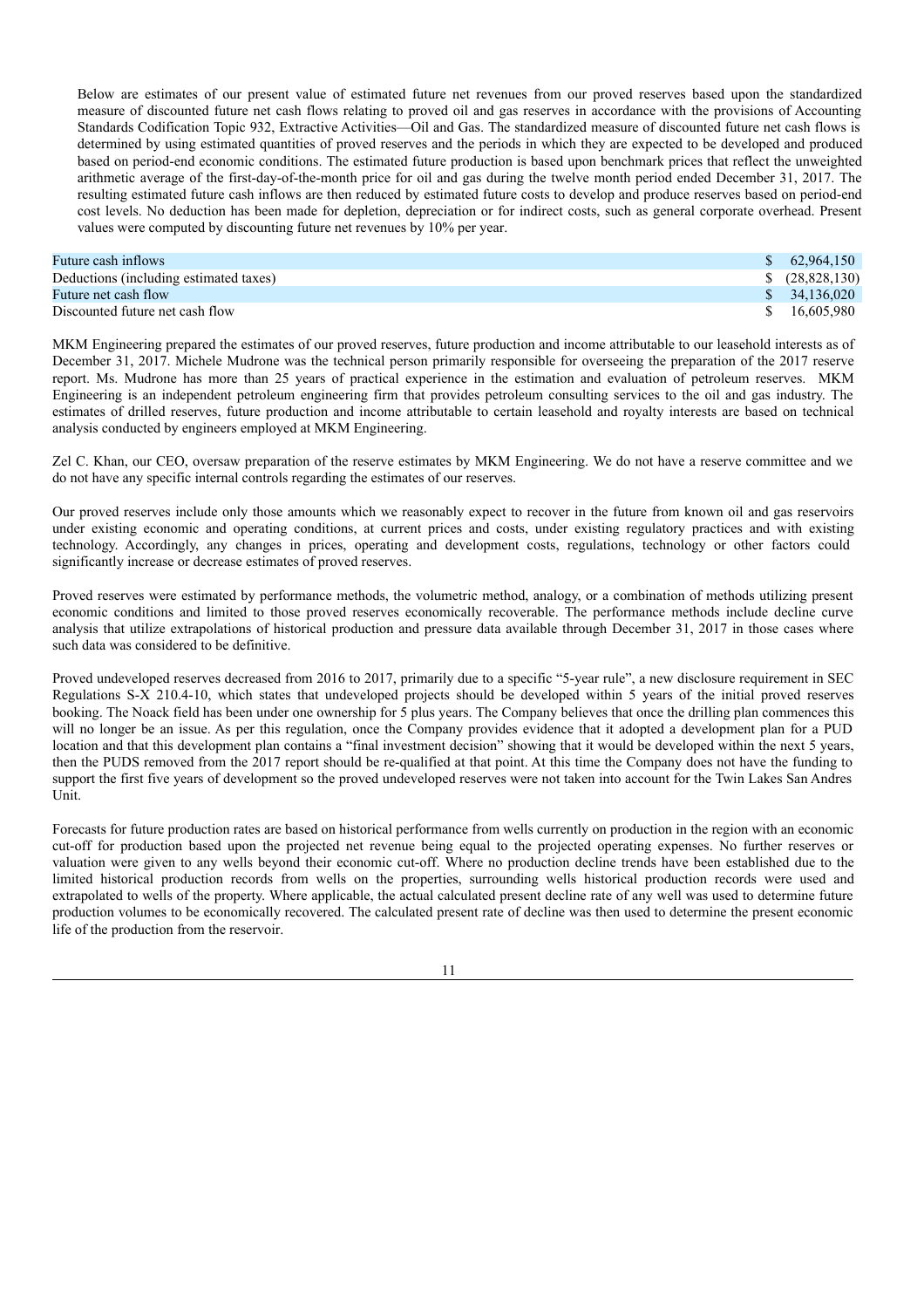For wells currently on production, forecasts of future production rates were based on historical performance data. If no production decline trend has been established, future production rates were held constant, or adjusted for the effects of curtailment where appropriate, until a decline in ability to produce was anticipated. An estimated rate of decline was then applied to economic depletion of the reserves. If a decline trend has been established, this trend was used as the basis for estimating future production rates.

Proved developed non-producing and undeveloped reserves were estimated primarily by the performance and historical extrapolation methods. Test data and other related information were used to estimate the anticipated initial production rates from those wells or locations that are not currently producing. For reserves not yet on production, sales were estimated to commence at a date we determined to be reasonable.

In general, the volume of production from our oil and gas properties declines as reserves are depleted. Except to the extent we acquire additional properties containing proved reserves or conduct successful exploration and development activities, or both, our proved reserves will decline as reserves are produced. Accordingly, volumes generated from our future activities are highly dependent upon the level of success in acquiring or finding additional reserves and the costs incurred in doing so.

#### *Recent Events:*

#### *Acquisition of Bow Energy Ltd, a related party transaction*

On November 30, 2017, we signed an Agreement and the Arrangement (the "Arrangement") to acquire Bow Energy Ltd ("Bow"). Bow is a Canadian company with corporate offices in Alberta, Calgary.

Bow is an Oil & Gas Exploration and Development company operating in the prolific Indonesian Sumatra basin. Bow's key assets include South Block A PSC - 44.48% working interest, Bohorok PSC – 50% working interest, Bohorok Deep JSA – 20.25% working interest, Palmerah Baru – 54% working interest, MNK Palmerah – 69.36% working interest, and Mahato PSC – 20% working interest.

On February 27, 2018, the Acquisition closed and we acquired all of the issued and outstanding shares of capital stock of Bow (each a "Bow Share"). The Agreement and the Arrangement was approved by an overwhelming majority of more than 99% of the votes cast by Bow's shareholders at a special meeting of shareholders of Bow held on February 21, 2018. Final approval of the Arrangement was granted by the Court of Queen's Bench of Alberta (the "Court") on February 23, 2018.

Under the terms of the Arrangement, Bow shareholders are deemed to have received 1.15 Petrolia common stock shares for each Bow Share. A total of 106,156,712 shares of the Company's common stock were issued to the Bow shareholders as a result of the Arrangement, plus additional shares in connection with the rounding described below. The Arrangement provided that no fractional shares would be issued in connection with the Arrangement, and instead, each Bow shareholder otherwise entitled to a fractional interest would receive the nearest whole number of Company shares. For example, where such fractional interest is greater than or equal to 0.5, the number of shares to be issued would be rounded up to the nearest whole number and where such fractional interest is less than 0.5, the number of shares to be issued would be rounded down to the nearest whole number. In calculating such fractional interests, all shares issuable in the name of or beneficially held by each Bow shareholder or their nominee as a result of the Arrangement shall be aggregated.

The Arrangement provides that any certificate formerly representing Bow common stock not duly surrendered on or before the last business day prior to the third anniversary of the closing date will cease to represent a claim by, or interest of, any former shareholder of any kind of nature against Bow or the Company and on such date all consideration or other property to which such former holder was entitled shall be deemed to have been surrendered to the Company.

The Company also assumed all of the outstanding warrants to purchase shares of common stock of Bow (the "Bow Warrants") and certain options to purchase shares of common stock of Bow (the "Bow Options") in connection with the Arrangement (i.e., each warrant/option to purchase one (1) share of Bow represents the right to purchase one (1) share of the Company following the closing).

The Bow Shares were delisted from the facilities of the TSX Venture Exchange after the close of business on March 5, 2018.

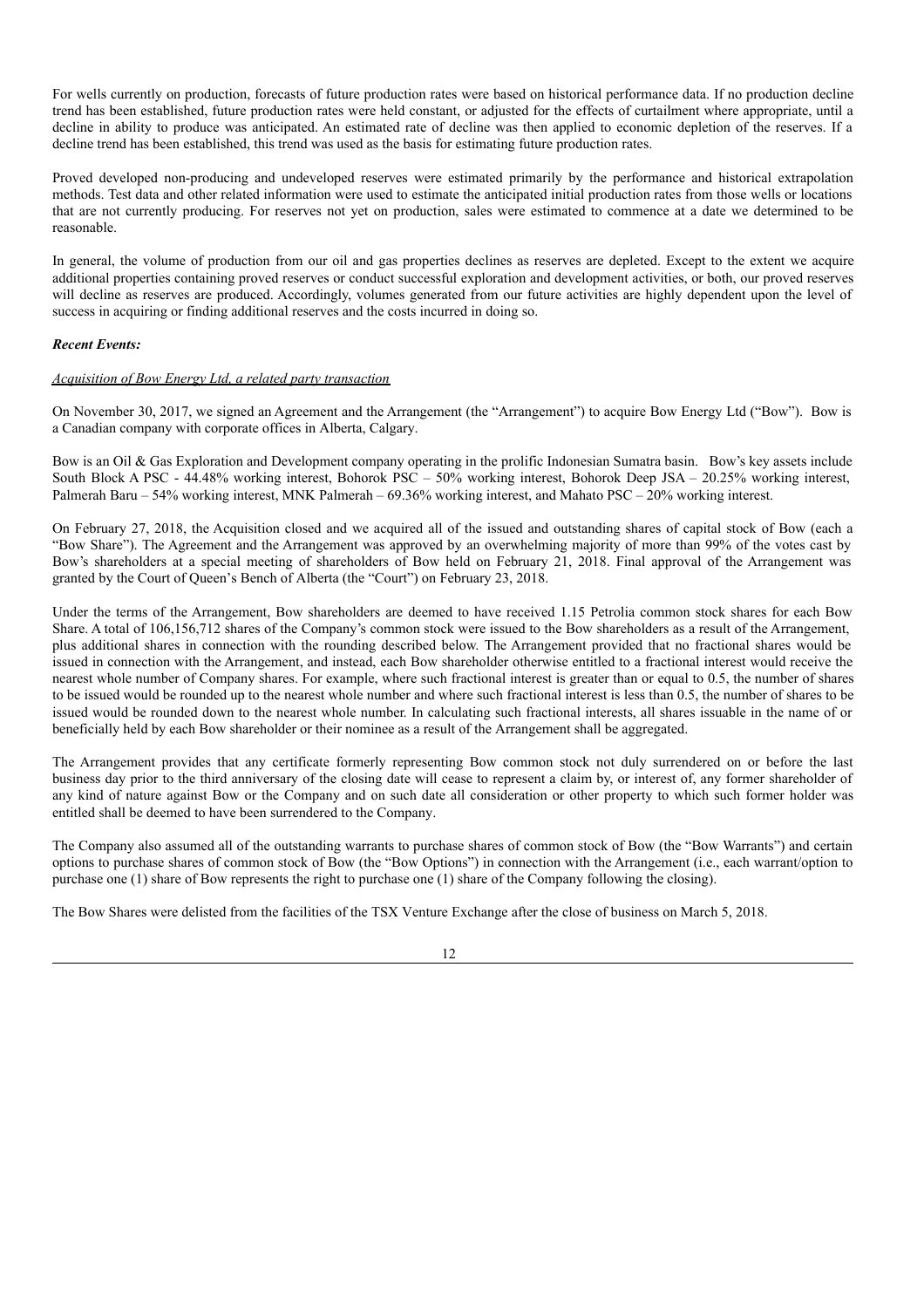The acquired assets of Bow consist of over 948,000 net acres onshore North Sumatra, Indonesia which consists of interests in five production-sharing contracts (PSCs) and one Joint Study Agreement (JSA) with the Indonesian government. The assets are surrounded by major discoveries by Repsol, ConocoPhillips and Chevron and existing transportation infrastructure.

The preliminary engineering resource estimate was conducted by McDaniel & Associates Consultants LT and further tests are being conducted to complete this report for a full reservoir analysis. Estimates will be released by end of 3<sup>rd</sup> Quarter of 2018.

Effective April 12, 2018, the Board of Directors (a) appointed Zel C. Khan as Secretary of the Company; (b) appointed Ivar Siem as a member of the Board of Directors of the Company; (c) approved the issuance of 100,000 shares of the Company's restricted common stock to the Company's legal counsel; and (d) approved the issuance of 616,210 shares of restricted common stock to Mr. James E. Burns in consideration for 2017 deferred salary of \$61,621.

Also on April 12, 2018, the Board of Directors approved (a) the entry by the Company into a \$500,000 Convertible Promissory Note with Blue Sky International Holdings Inc., a related party ("Blue Sky"). The note, effective April 1, 2018, is due on April 1, 2019, accrues interest at the rate of 11% per annum until paid in full, and is convertible into shares of common stock of the Company at the rate of \$0.12 per share; and (b) the entry into an Amended Revolving Line of Credit Agreement with Jovian Petroleum Corporation, a related party, which establishes a revolving line of credit in the amount of \$500,000 for a period of six months (through August 9, 2018) with amounts borrowed thereunder due at the expiration of the line of credit and accruing interest at the rate of 3.5% per annum unless there is a default thereunder at which time amounts outstanding accrue interest at the rate of 7.5% per annum until paid in full, with such interest payable every 90 days.

The President, Chief Executive Officer and 100% owner of Blue Sky is Ilyas Chaudhary, the father of Zel C. Khan, the Company's Chief Executive Officer. Mr. Chaudhary owns and controls BSIH Ltd. ("BSIH") which was the largest shareholder of the Company prior to the cancellation of the shares held by BSIH in September 2018 pursuant to the terms of a Share Exchange Agreement between the Company and Blue Sky Resources Ltd. dated August 31, 2018. Additionally, prior to the acquisition of Bow as described above, BSIH, and as a result of his ownership and control of BSIH, Mr. Chaudhary controlled Bow.

#### **Government Regulation**

Various state and federal agencies regulate the production and sale of oil and natural gas. All states in which we plan to operate impose restrictions on the drilling, production, transportation and sale of oil and natural gas.

The Federal Energy Regulatory Commission (the "FERC") regulates the interstate transportation and the sale in interstate commerce for resale of natural gas. The FERC's jurisdiction over interstate natural gas sales has been substantially modified by the Natural Gas Policy Act under which the FERC continued to regulate the maximum selling prices of certain categories of gas sold in "first sales" in interstate and intrastate commerce.

FERC has pursued policy initiatives that have affected natural gas marketing. Most notable are (1) the large-scale divestiture of interstate pipeline-owned gas gathering facilities to affiliated or non-affiliated companies; (2) further development of rules governing the relationship of the pipelines with their marketing affiliates; (3) the publication of standards relating to the use of electronic bulletin boards and electronic data exchange by the pipelines to make available transaction information on a timely basis and to enable transactions to occur on a purely electronic basis; (4) further review of the role of the secondary market for released pipeline capacity and its relationship to open access service in the primary market; and (5) development of policy and promulgation of orders pertaining to its authorization of marketbased rates (rather than traditional cost-of-service based rates) for transportation or transportation-related services upon the pipeline's demonstration of lack of market control in the relevant service market. We do not know what effect the FERC's other activities will have on the access to markets, the fostering of competition and the cost of doing business.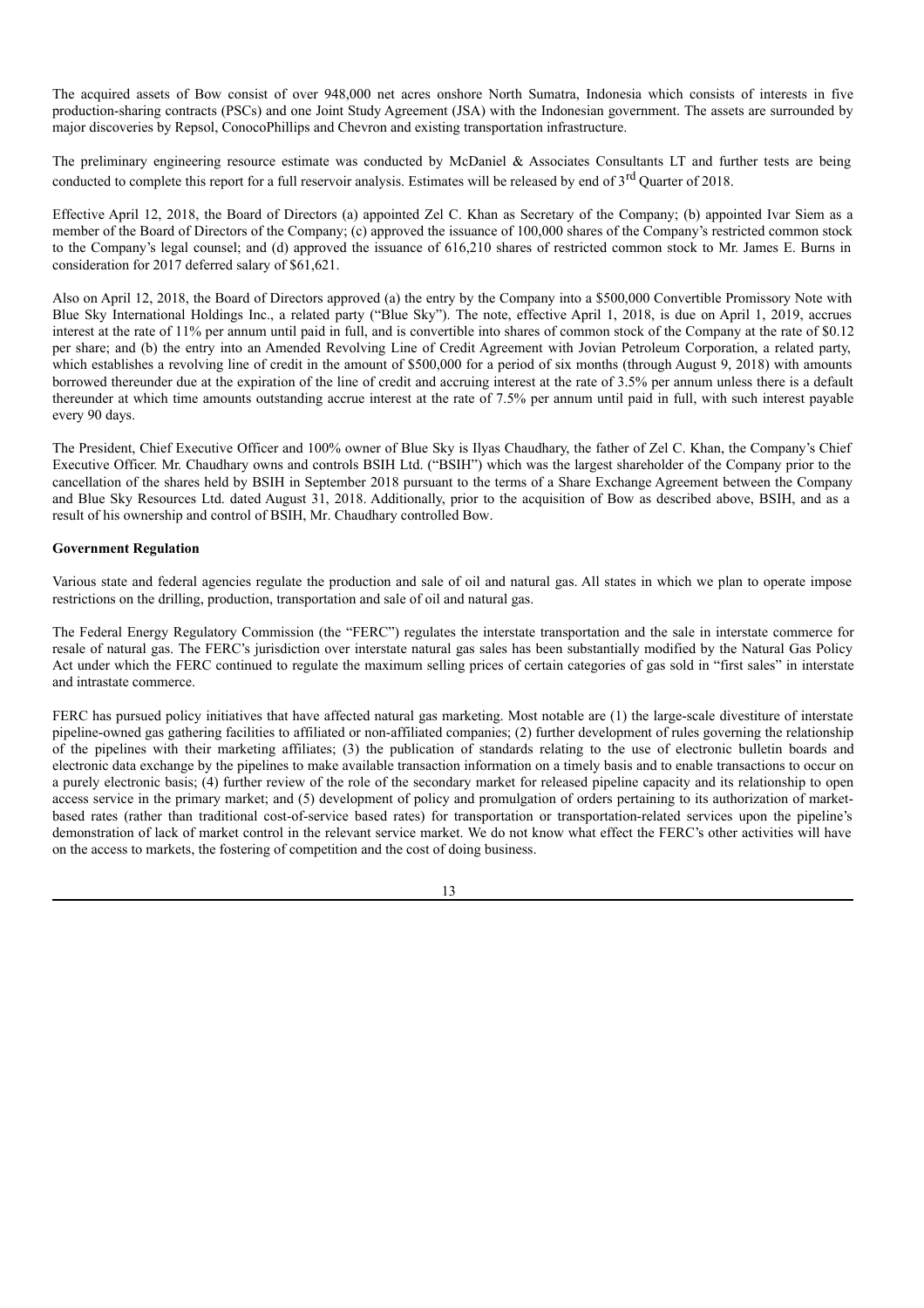Our sale of oil and natural gas liquids will not be regulated and will be at market prices. The price received from the sale of these products will be affected by the cost of transporting the products to market. Much of that transportation is through interstate common carrier pipelines.

Federal, state, and local agencies have promulgated extensive rules and regulations applicable to our oil and natural gas exploration, production and related operations. Most states require permits for drilling operations, drilling bonds and the filing of reports concerning operations, and impose other requirements relating to the exploration of oil and natural gas. Many states also have statutes or regulations addressing conservation matters including provisions for the unitization or pooling of oil and natural gas properties, the establishment of maximum rates of production from oil and natural gas wells and the regulation of spacing, plugging and abandonment of such wells. The statutes and regulations of some states limit the rate at which oil and natural gas is produced from our properties. The federal and state regulatory burden on the oil and natural gas industry increases our cost of doing business and affects our profitability. Because these rules and regulations are amended or reinterpreted frequently, we are unable to predict the future cost or impact of complying with those laws.

#### **Competition and Marketing**

We will be faced with strong competition from many other companies and individuals engaged in the oil and gas business, many are very large, well established energy companies with substantial capabilities and established earnings records. We will be at a competitive disadvantage in acquiring oil and gas prospects since we must compete with these individuals and companies, many of which have greater financial resources and larger technical staffs. It is nearly impossible to estimate the number of competitors; however, it is known that there are a large number of companies and individuals in the oil and gas business.

Exploration for and production of oil and gas are affected by the availability of pipe, casing and other tubular goods and certain other oil field equipment including drilling rigs and tools. We will depend upon independent drilling contractors to furnish rigs, equipment and tools to drill our wells. Higher prices for oil and gas may result in competition among operators for drilling equipment, tubular goods and drilling crews which may affect our ability to expeditiously drill, complete, recomplete and work-over wells.

The market for oil and gas is dependent upon a number of factors beyond our control, which at times cannot be accurately predicted. These factors include the proximity of wells to, and the capacity of, natural gas pipelines, the extent of competitive domestic production and imports of oil and gas, the availability of other sources of energy, fluctuations in seasonal supply and demand, and governmental regulation. In addition, there is always the possibility that new legislation may be enacted that would impose price controls or additional excise taxes upon crude oil or natural gas, or both. Oversupplies of natural gas can be expected to recur from time to time and may result in the gas producing wells being shut-in. Imports of natural gas may adversely affect the market for domestic natural gas.

The market price for crude oil is significantly affected by policies adopted by the member nations of Organization of Petroleum Exporting Countries ("OPEC"). Members of OPEC establish prices and production quotas among themselves for petroleum products from time to time with the intent of controlling the current global supply and consequently price levels. We are unable to predict the effect, if any, that OPEC or other countries will have on the amount of, or the prices received for, crude oil and natural gas.

#### **Glossary of Oil and Gas Terms**

DEVELOPED ACREAGE. The number of acres that are allocated or assignable to productive wells or wells capable of production.

DISPOSAL WELL. A well employed for the reinjection of salt water produced with oil into an underground formation.

HELD BY PRODUCTION. A provision in an oil, gas and mineral lease that perpetuates an entity's right to operate a property or concession as long as the property or concession produces a minimum paying quantity of oil or gas.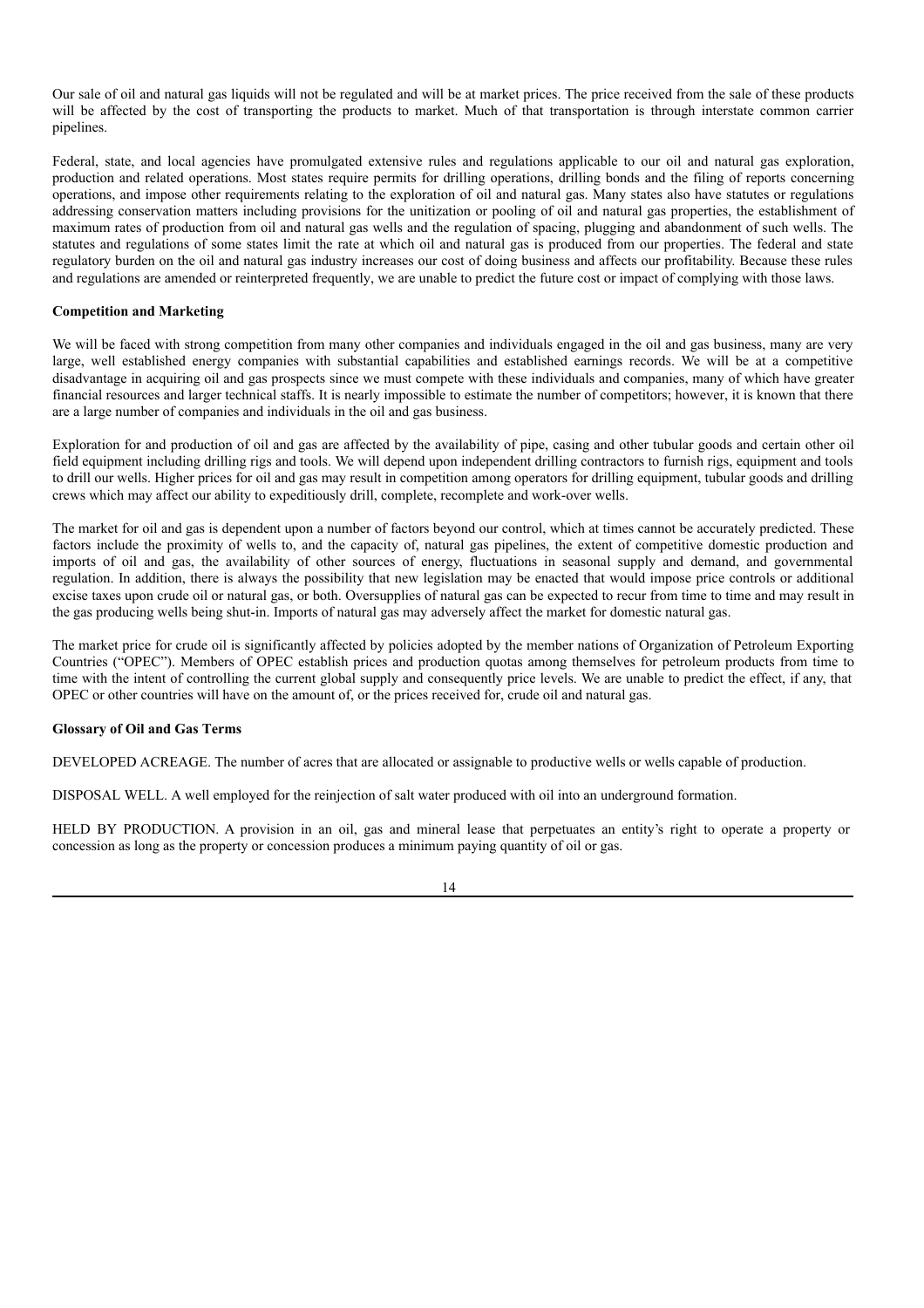INJECTION WELL. A well employed for the injection into an underground formation of water, gas or other fluid to maintain underground pressures which would otherwise be reduced by the production of oil or gas.

LANDOWNER'S ROYALTY. A percentage share of production, or the value derived from production, which is granted to the lessor or landowner in the oil and gas lease, and which is free of the costs of drilling, completing, and operating an oil or gas well.

LEASE. Full or partial interests in an oil and gas lease, authorizing the owner thereof to drill for, reduce to possession and produce oil and gas upon payment of rentals, bonuses and/or royalties. Oil and gas leases are generally acquired from private landowners and federal and state governments. The term of an oil and gas lease typically ranges from three to ten years and requires annual lease rental payments of \$1.00 to \$2.00 per acre. If a producing oil or gas well is drilled on the lease prior to the expiration of the lease, the lease will generally remain in effect until the oil or gas production from the well ends. The owner of the lease is required to pay the owner of the leased property a royalty which is usually between 12.5% and 25% of the gross amount received from the sale of the oil or gas produced from the well.

LEASE OPERATING EXPENSES. The expenses of producing oil or gas from a formation, consisting of the costs incurred to operate and maintain wells and related equipment and facilities, including labor costs, repair and maintenance, supplies, insurance, production, severance and other production excise taxes.

NET ACRES OR WELLS. A net well or acre is deemed to exist when the sum of fractional ownership working interests in gross wells or acres equals one. The number of net wells or acres is the sum of the fractional working interests owned in gross wells or acres expressed as whole numbers and fractions.

NET REVENUE INTEREST. A percentage share of production, or the value derived from production, from an oil or gas well and which is free of the costs of drilling, completing and operating the well.

OVERRIDING ROYALTY. A percentage share of production, or the value derived from production, which is free of all costs of drilling, completing and operating an oil or gas well, and is created by the lessee or working interest owner and paid by the lessee or working interest owner to the owner of the overriding royalty.

PRODUCING PROPERTY. A property (or interest therein) producing oil or gas in commercial quantities or that is shut-in but capable of producing oil or gas in commercial quantities. Interests in a property may include working interests, production payments, royalty interests and other non-working interests.

PROSPECT. An area in which a party owns or intends to acquire one or more oil and gas interests, which is geographically defined on the basis of geological data and which is reasonably anticipated to contain at least one reservoir of oil, gas or other hydrocarbons.

PROVED RESERVES. Those quantities of oil and gas, which, by analysis of geosciences and engineering data, can be estimated with reasonable certainty to be economically producible, from a given date forward, from known reservoirs, and under existing economic conditions, operating methods, and government regulations, prior to the time at which contracts providing the right to operate expire, unless evidence indicates that renewal is reasonably certain regardless of whether deterministic or probabilistic methods are used for the estimation.

SHUT-IN WELL. A well which is capable of producing oil or gas but which is temporarily not producing due to mechanical problems or a lack of market for the well's oil or gas.

UNDEVELOPED ACREAGE. Lease acres on which wells have not been drilled or completed to a point that would permit the production of commercial quantities of oil and gas regardless of whether or not such acreage contains proved reserves. Undeveloped acreage should not be confused with undrilled acreage which is "Held by Production" under the terms of a lease.

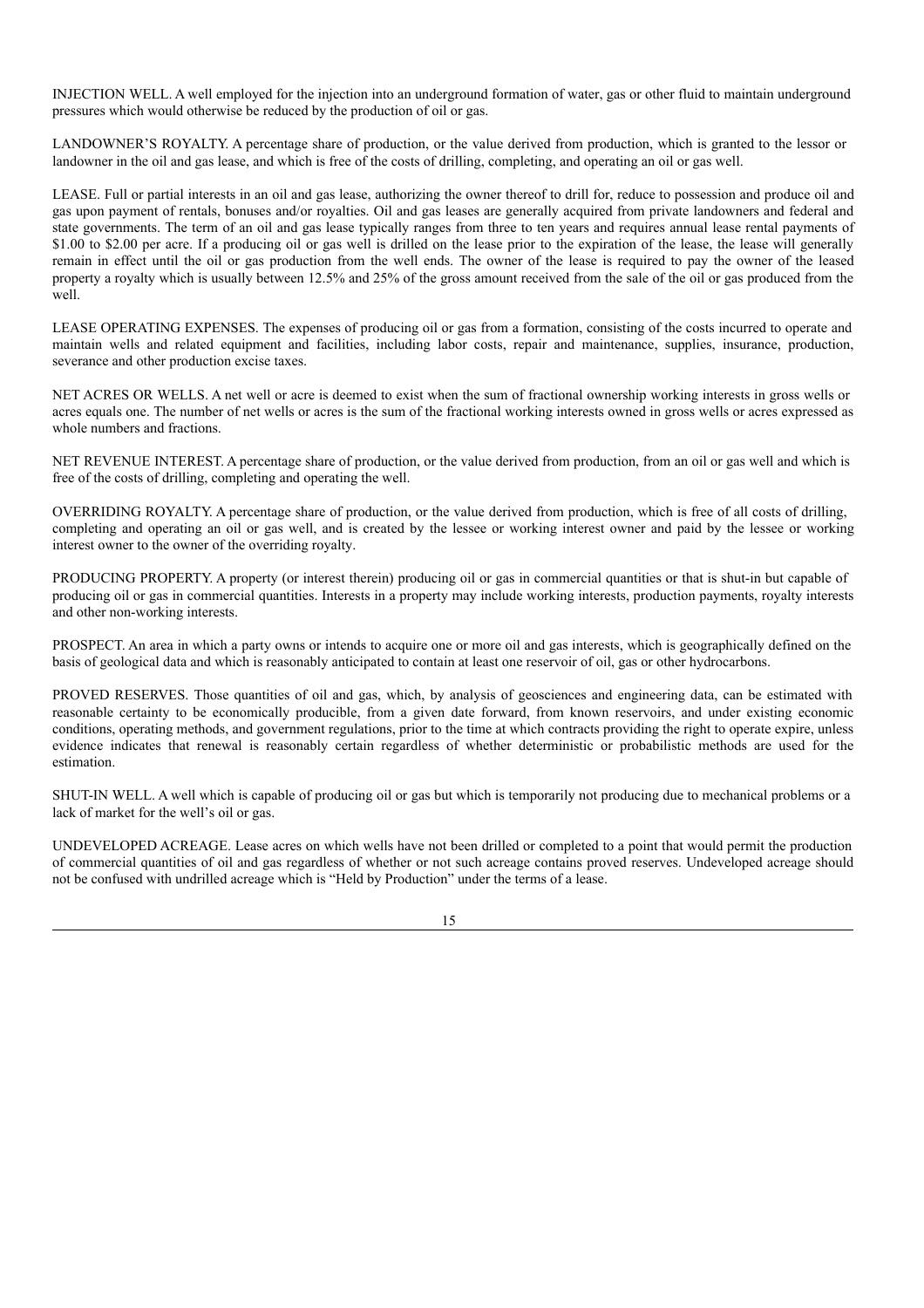WORKING INTEREST. A percentage of ownership in an oil and gas lease granting its owner the right to explore, drill and produce oil and gas from a tract of property. Working interest owners are obligated to pay a corresponding percentage of the cost of leasing, drilling, producing and operating a well. After royalties are paid, the working interest also entitles its owner to share in production revenues with other working interest owners, based on the percentage of the working interest owned.

# **Employees**

As of April 10, 2018 we have six (6) full time employees and no part time employees.

# **ITEM 8. FINANCIAL STATEMENTS AND SUPPLEMENTARY DATA.**

The consolidated audited financial statements and supplementary data required by this Item are presented beginning on page F-1 of this Annual Report on Form 10-K, which follows "Signatures" below.

# **ITEM 9A. CONTROLS AND PROCEDURES.**

The Company maintains disclosure controls and procedures that are designed to ensure that information required to be disclosed in its Exchange Act reports is recorded, processed, summarized and reported within the time periods specified in the SEC's rules and forms, and that such information is accumulated and communicated to the Company's management, including the Company's chief executive officer and chief financial officer, as appropriate, to allow timely decisions regarding required disclosure. Management recognizes that any controls and procedures, no matter how well designed and operated, can provide only reasonable assurance of achieving their objectives and management necessarily applies its judgment in evaluating the cost-benefit relationship of possible controls and procedures.

An evaluation was carried out under the supervision and with the participation of our management, including our Principal Executive and Financial Officer, of the effectiveness of our disclosure controls and procedures, as defined in Rules 13a-15(e) and 15d-15(e) under the Exchange Act, as of the end of the period covered by this annual report on Form 10-K. Based on that evaluation, our management concluded that, as of December 31, 2017, our disclosure controls and procedures were not effective. Such disclosure controls and procedures were deemed ineffective due to a material weakness in connection with disclosure and related issues associated with related party transactions involving the Company and its officers and directors.

#### **Management's Report on Internal Control over Financial Reporting**

Our management is responsible for establishing and maintaining adequate internal control over financial reporting as defined in Rules 13a-15(f) and 15d-15(f) under the Exchange Act, and for the assessment of the effectiveness of internal control over financial reporting. As defined by the Securities and Exchange Commission, internal control over financial reporting is a process designed by, or under the supervision of our Principal Executive and Financial Officer and implemented by our Board of Directors, management and other personnel, to provide reasonable assurance regarding the reliability of financial reporting and the preparation of our financial statements in accordance with U.S. generally accepted accounting principles.

Because of its inherent limitations, internal control over financial reporting may not prevent or detect misstatements. Also, projections of any evaluation of effectiveness to future periods are subject to the risk that controls may become inadequate because of changes in conditions, or that the degree of compliance with the policies or procedures may deteriorate.

Our Principal Executive Officer and Principal Financial Officer evaluated the effectiveness of our internal control over financial reporting as of December 31, 2017, based on criteria established in Internal Control - Integrated Framework issued by the Committee of Sponsoring Organizations of the Treadway Commission, or the COSO Framework of 2013. Management's assessment included an evaluation of the design of our internal control over financial reporting and testing of the operational effectiveness of those controls.

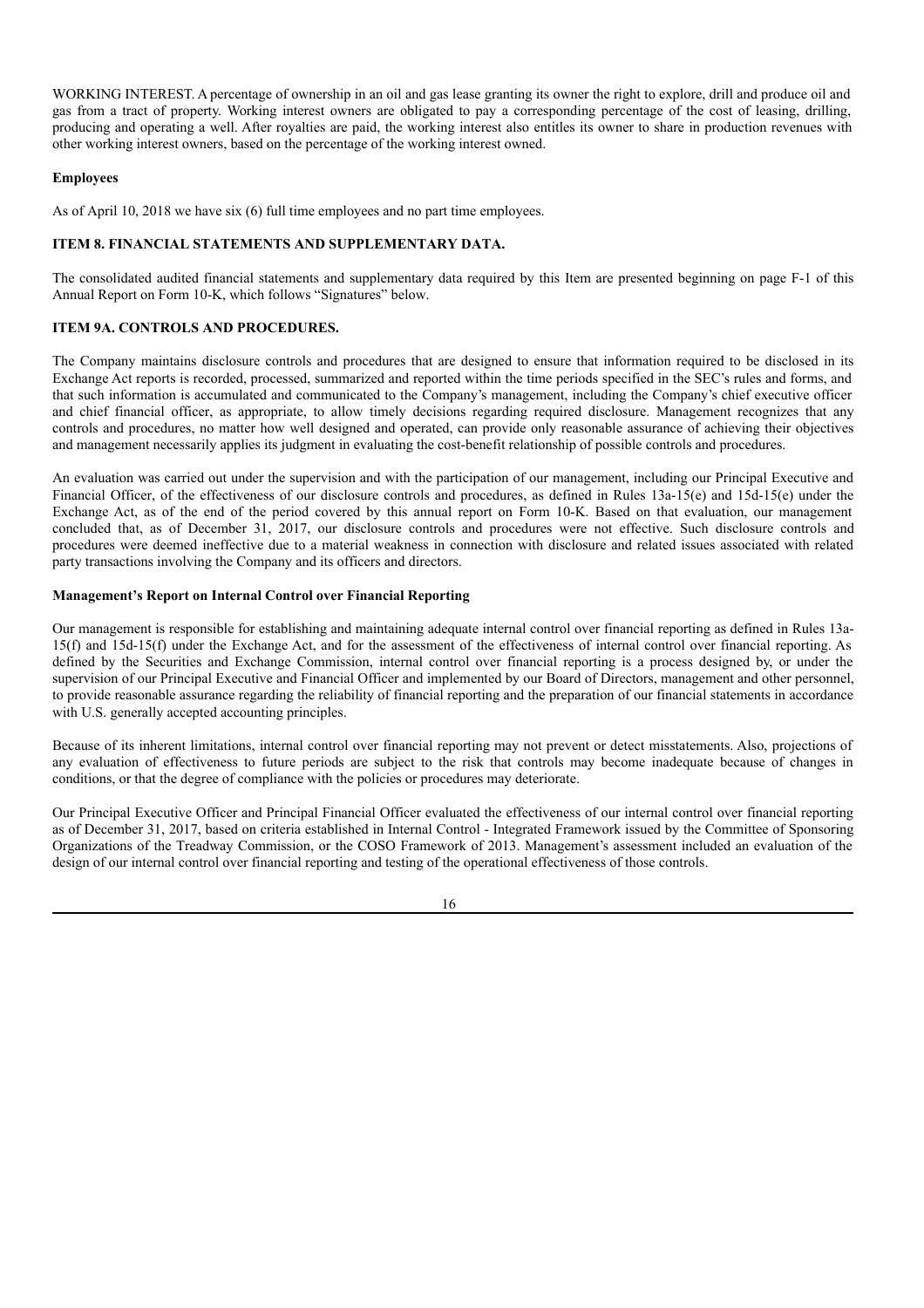Based on this evaluation, management concluded that the internal control over financial reporting was not effective as of December 31, 2017. The internal control was deemed ineffective due to a material weakness in connection with the related party disclosures for certain transactions involving the Company and its officers and directors.

# **Changes in Internal Control Over Financial Reporting**

There was no change in our internal control over financial reporting that occurred during the period covered by this Report that has materially affected, or is reasonably likely to materially affect, our internal control over financial reporting.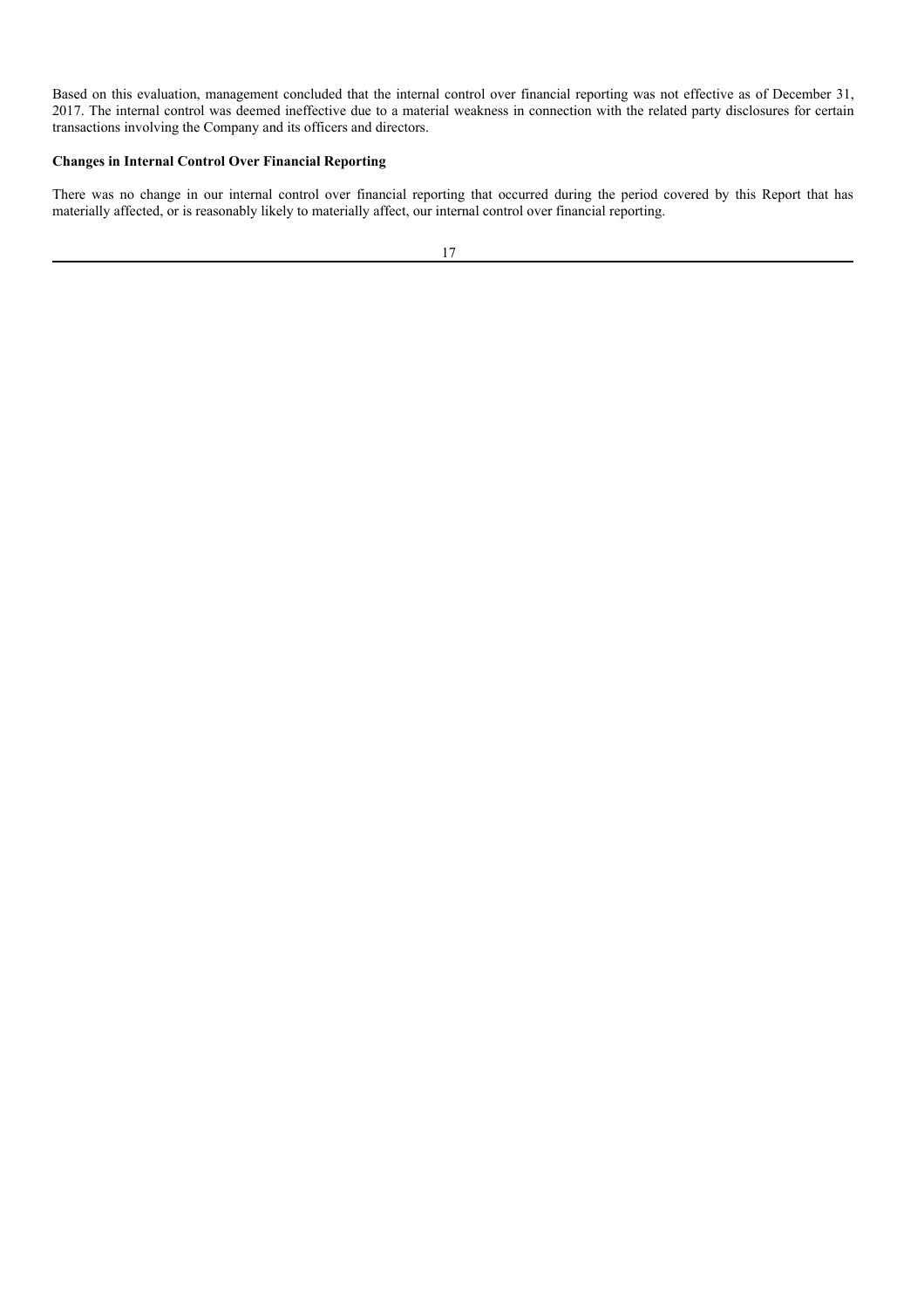# **PART III**

### **ITEM 12. SECURITY OWNERSHIP OF CERTAIN BENEFICIAL OWNERS AND MANAGEMENT AND RELATED STOCKHOLDER MATTERS.**

The following table shows, as of April 13, 2018, information with respect to those persons owning beneficially 5% or more of our common stock and the number and percentage of outstanding shares owned by each of our officers and directors and by all officers and directors as a group. Unless otherwise indicated, each owner has sole voting and investment powers over his shares of common and preferred stock.

|                                            | Name and address of                                                       | <b>Amount of beneficial</b> |      | Percent of  |
|--------------------------------------------|---------------------------------------------------------------------------|-----------------------------|------|-------------|
| Title of class                             | beneficial owner                                                          | ownership (1)               |      | class $(2)$ |
| <b>Executive Officers &amp; Directors:</b> |                                                                           |                             |      |             |
| Common                                     | <b>Quinten Beasley</b>                                                    | 58,983,225 shares           | (3)  | $26.5\%$    |
| Common                                     | Joel Oppenheim                                                            | 8,635,024 shares            | (4)  | $3.9\%$     |
| Common                                     | Leo Womack                                                                | 6,460,000 shares            | (5)  | 2.9%        |
| Common                                     | Paul Deputy                                                               | 6,349,131 shares            | (6)  | 2.9%        |
| Common                                     | James E. Burns                                                            | 4,191,233 shares            | (7)  | $1.9\%$     |
| Common                                     | Zel Khan                                                                  | 3,349,961 shares            | (8)  | $1.3\%$     |
| Common                                     | Tariq Chaudhary                                                           | 675,417 shares              | (9)  | $*0/0$      |
| Common                                     | Saleem Nizami                                                             | 750,000 shares              | (10) | $*9/0$      |
| Common                                     | Ivar Siem                                                                 | 0 shares                    |      | $*9/0$      |
|                                            | Total of All Directors and Executive Officers as a Group (seven persons): | 88,844,030                  |      |             |
|                                            |                                                                           | shares                      |      |             |
|                                            |                                                                           |                             |      |             |
| More Than 5% Beneficial Owners:            |                                                                           |                             |      |             |
| Jovian Petroleum Corporation               | (11)                                                                      | 51,277,053 shares           | (12) | 23.5%       |
| <b>BSIH Ltd.</b>                           | (13)                                                                      | 70,807,417 shares           | (14) | 31.9%       |

\* Less than one percent  $(1\%)$ .

Unless otherwise stated, the address of each shareholder is c/o Petrolia Energy Corporation, 710 N Post Oak, Suite 512, Houston, Texas 77024.

- (1) Under Rule 13d-3 of the Exchange Act, a beneficial owner of a security includes any person who, directly or indirectly, through any contract, arrangement, understanding, relationship, or otherwise has or shares: (i) voting power, which includes the power to vote, or to direct the voting of shares, and/or (ii) investment power, which includes the power to dispose or direct the disposition of shares. Also under this rule, certain shares may be deemed to be beneficially owned by more than one person (if, for example, persons share the power to vote or the power to dispose of the shares). In addition, shares are deemed to be beneficially owned by a person if the person has the right to acquire shares (for example, upon exercise of an option or warrant) within 60 days of the date as of which the information is provided. In computing the percentage ownership of any person, the amount of shares is deemed to include the amount of shares beneficially owned by such person by reason of such acquisition rights. As a result, the percentage of outstanding shares of any person as shown in the following table does not necessarily reflect the person's actual voting power at any particular date.
- (2) Except as otherwise indicated, all shares are owned directly and the percentage shown is based on 222,437,810 shares of common stock.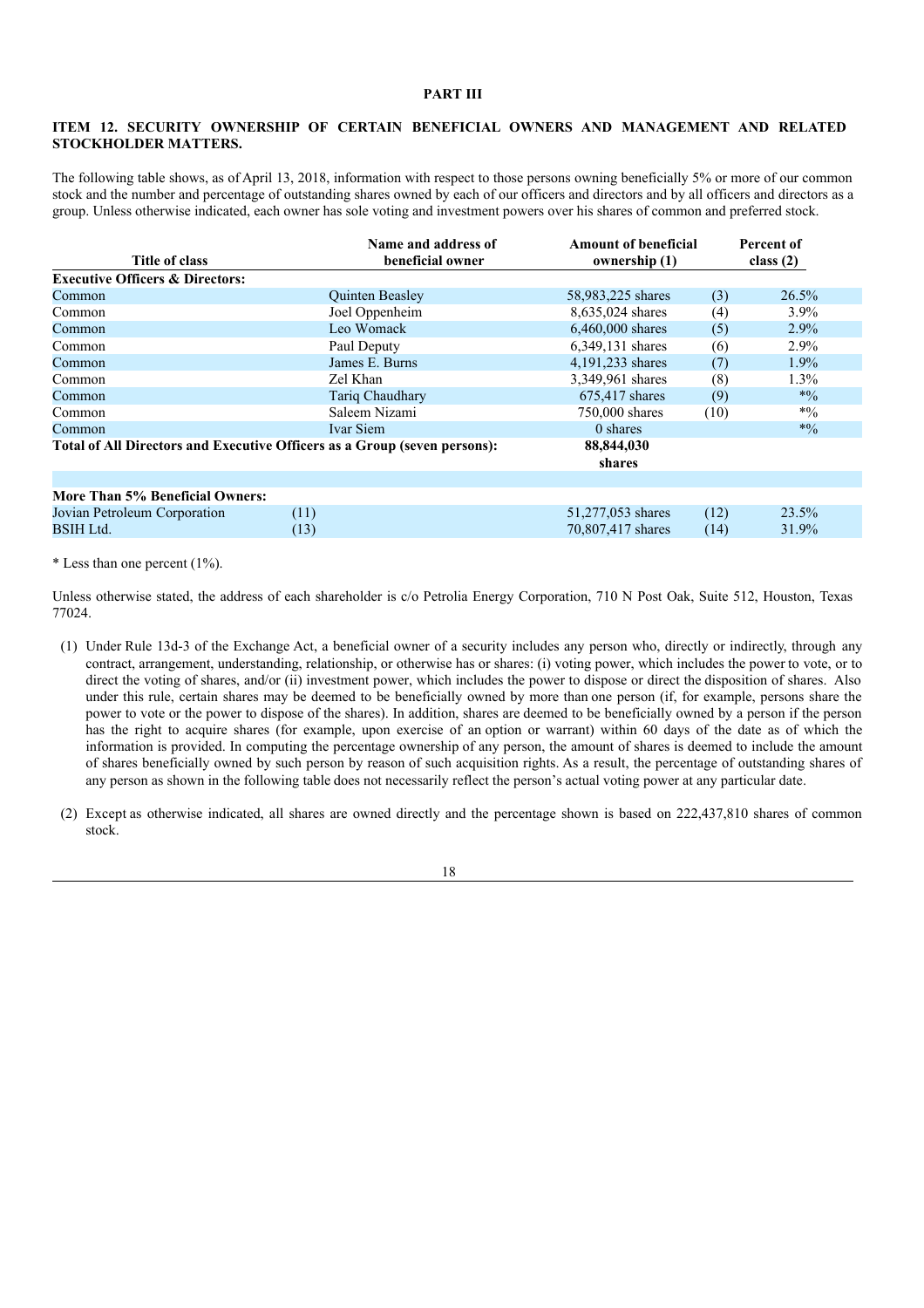- (3) Includes 7,706,172 shares held by Mr. Beasley directly. Includes ownership of the securities held by Jovian Petroleum Corporation, which securities Mr. Beasley is deemed to beneficially own (see footnote 12).
- (4) Includes 4,676,690 shares held by Joel Oppenheim. Includes warrants to purchase 100,000 shares of Company common stock at an exercise price of \$0.75 per share, which expire on August 5, 2019. Includes warrants to purchase 300,000 shares of Company common stock at an exercise price of \$0.12 per share, which expire on August 5, 2018. Includes warrants to purchase 200,000 shares of Company common stock at an exercise price of \$0.10 per share, which expire on September 1, 2018. Includes warrants to purchase 10,000 shares of Company common stock at an exercise price of \$0.10 per share, which expire on September 1, 2018. Includes warrants to purchase 50,000 shares of Company common stock at an exercise price of \$0.09 per share, which expire on June 20, 2019. Includes warrants to purchase 55,000 shares of Company common stock at an exercise price of \$0.09 per share, which expire on August 23, 2019. Includes warrants to purchase 10,000 shares of Company common stock at an exercise price of \$0.06 per share, which expire on September 14, 2019. Includes warrants to purchase 500,000 shares of Company common stock at an exercise price of \$0.12 per share, which expire on August 23, 2020. Includes warrants to purchase 270,000 shares of Company common stock at an exercise price of \$0.20 per share, which expire on May 23, 2020. Includes warrants to purchase 2,000,000 shares of Company common stock at an exercise price of \$0.14 per share, which expire on August 1, 2020. Includes warrants to purchase 250,000 shares of Company common stock at an exercise price of \$0.14 per share, which expire on December 1, 2020. Includes warrants to purchase 83,334 shares of Company common stock at an exercise price of \$0.20 per share, which expire on October 1, 2020.
- (5) Includes 2,550,000 shares held by the Leo B. Womack Family Trust, which Mr. Womack is deemed to beneficially own (the "Trust"). Includes 166,667 shares issuable upon the exercise of warrants, which have an exercise price of \$0.75 per share and an expiration date of August 5, 2019, held by the Trust. Includes 300,000 shares issuable upon the exercise of warrants, which have an exercise price of \$0.12 per share and an expiration date of August 5, 2018, held by the Trust. Includes 1,000,000 shares issuable upon the exercise of options, which have an exercise price of \$0.06 per share, and have a term of three years from their vesting date. Includes 1,000,000 shares issuable upon the exercise of options, which have an exercise price of \$0.06 per share, and have a term of three years from their vesting date. Includes warrants to purchase 10,000 shares of Company common stock at an exercise price of \$0.10 per share, which expire on February 1, 2019. Includes warrants to purchase 20,000 shares of Company common stock at an exercise price of \$0.09 per share, which expire on August 10, 2019. Includes warrants to purchase 10,000 shares of Company common stock at an exercise price of \$0.06 per share, which expire on September 13, 2019. Includes warrants to purchase 1,000,000 shares of Company common stock at an exercise price of \$0.12 per share, which expire on May 23, 2020. Includes warrants to purchase 70,000 shares of Company common stock at an exercise price of \$0.20 per share, which expire on May 23, 2020.
- (6) Includes 4,262,048 shares held by Mr. Deputy. Includes 100,000 shares issuable upon exercise of warrants, which have an exercise price of \$0.12 per share and expire on August 31, 2018. Includes 1,100,000 shares issuable upon exercise of warrants, which have an exercise price of \$0.10 per share and expire on August 31, 2018. Includes 10,000 shares issuable upon exercise of warrants, which have an exercise price of \$0.10 per share and expire on February 1, 2019. Includes 100,000 shares issuable upon exercise of warrants, which have an exercise price of \$0.09 per share and expire on June 17, 2019. Includes 10,000 shares issuable upon exercise of warrants, which have an exercise price of \$0.059 and expire on September 13, 2019. Includes 550,000 shares issuable upon exercise of warrants, which have an exercise price of \$0.077 and expire on July 1, 2019. Includes 6,250 shares issuable upon exercise of warrants, which have an exercise price of \$0.12 and expire on September 26, 2019. Includes 11,666 shares issuable upon exercise of warrants, which have an exercise price of \$0.14 and expire on September 30, 2019. Includes 35,000 shares issuable upon exercise of warrants, which have an exercise price of \$0.16 and expire on December 31, 2019. Includes 35,000 shares issuable upon exercise of warrants, which have an exercise price of \$0.14 and expire on March 31, 2020. Includes 35,000 shares issuable upon exercise of warrants, which have an exercise price of \$0.14 and expire on June 30, 2020. Includes 30,000 shares issuable upon exercise of warrants, which have an exercise price of \$0.20 and expire on May 23, 2020. Includes 35,000 shares issuable upon exercise of warrants, which have an exercise price of \$0.12 and expire on September 30, 2020. Includes 29,167 shares issuable upon exercise of warrants, which have an exercise price of \$0.12 and expire on December 31, 2020.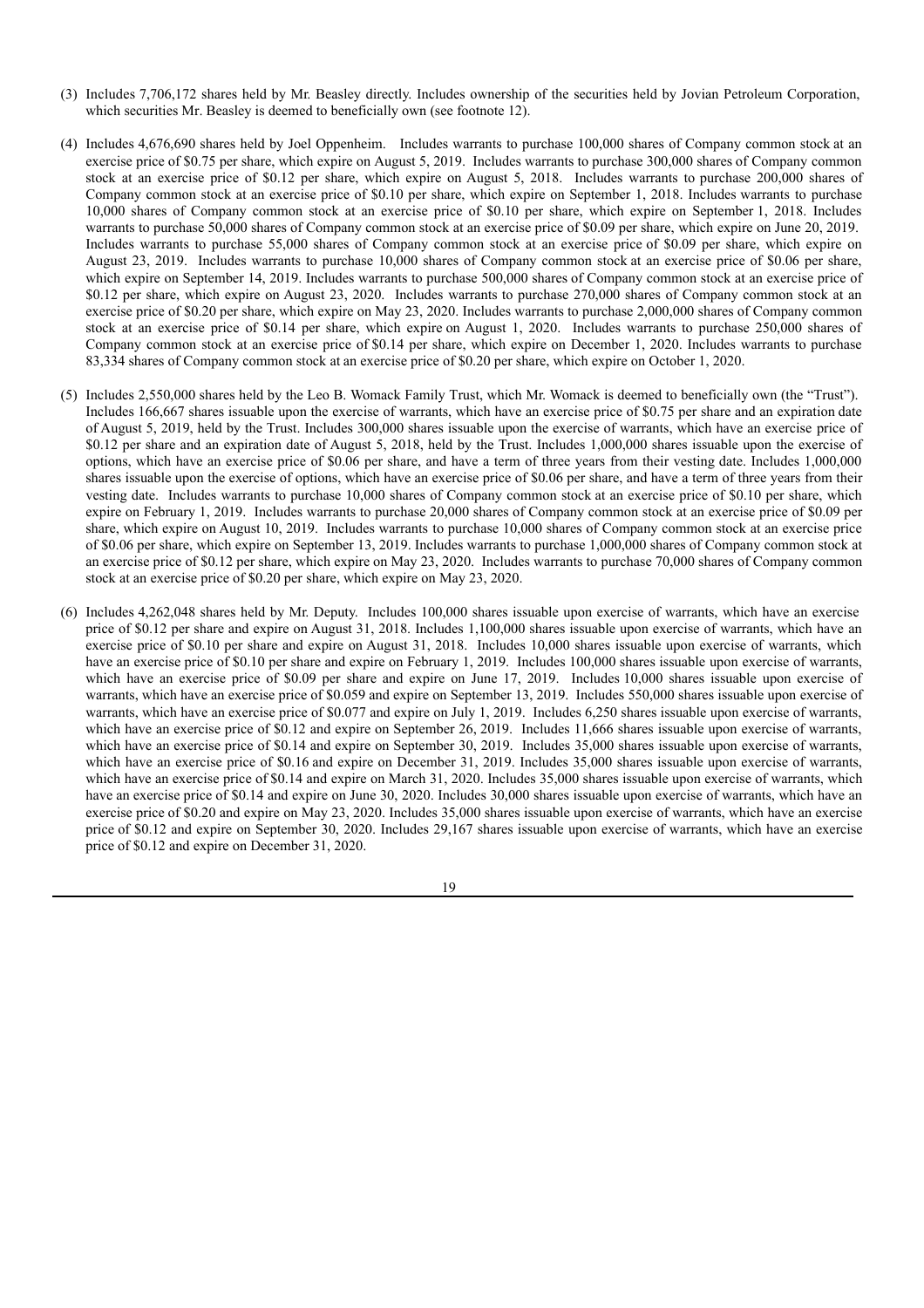- (7) Includes 3,054,566 shares held by Mr. Burns. Includes 10,000 shares issuable upon exercise of warrants, which have an exercise price of \$0.10 per share and expire on February 1, 2019. Includes 50,000 shares issuable upon exercise of warrants, which have an exercise price of \$0.12 per share and expire on December 17, 2019. Includes 40,000 shares issuable upon exercise of warrants, which have an exercise price of \$0.14 per share and expire on December 31, 2019. Includes 40,000 shares issuable upon exercise of warrants, which have an exercise price of \$0.14 per share and expire on January 31, 2020. Includes 40,000 shares issuable upon exercise of warrants, which have an exercise price of \$0.14 per share and expire on February 28, 2020. Includes 40,000 shares issuable upon exercise of warrants, which have an exercise price of \$0.14 per share and expire on March 31, 2020. Includes 166,667 shares issuable upon exercise of warrants, which have an exercise price of \$0.14 per share and expire on September 30, 2020. Includes 250,000 shares issuable upon exercise of warrants, which have an exercise price of \$0.14 per share and expire on September 30, 2020. Includes 250,000 shares issuable upon exercise of warrants, which have an exercise price of \$0.14 per share and expire on December 31, 2020. Includes 250,000 shares issuable upon exercise of warrants, which have an exercise price of \$0.14 per share and expire on March 31, 2021. Does not include shares held by Jovian, of which Mr. Khan serves as a member of the Board of Directors of and owns 25% of.
- (8) Includes 1,800,000 shares held by Mr. Khan. Includes 800,000 shares issuable upon exercise of warrants, which have an exercise price of \$0.10 per share and expire on August 31, 2018. Includes 40,000 shares issuable upon exercise of warrants, which have an exercise price of \$0.20 per share and expire on December 31, 2018. Includes 40,000 shares issuable upon exercise of warrants, which have an exercise price of \$0.20 per share and expire on March 31, 2019. Includes 40,000 shares issuable upon exercise of warrants, which have an exercise price of \$0.20 per share and expire on June 30, 2019. Includes 40,000 shares issuable upon exercise of warrants, which have an exercise price of \$0.20 per share and expire on September 30, 2019. Includes 40,000 shares issuable upon exercise of warrants, which have an exercise price of \$0.20 per share and expire on December 31, 2019. Includes warrants to purchase 100,000 shares of Company common stock at an exercise price of \$0.12 per share, which expire on August 5, 2018. Includes warrants to purchase 10,000 shares of Company common stock at an exercise price of \$0.10 per share, which expire on February 1, 2019. Includes warrants to purchase 6,000,000 shares of Company common stock at an exercise price of \$0.20 per share, which expire on May 23, 2020. Includes warrants to purchase 4,000,000 shares of Company common stock at an exercise price of \$0.35 per share, which expire on May 23, 2020. Includes 549,961 shares held by Cindy Wu-Khan, spouse of Zel C. Khan, CEO.
- (9) Includes 675,417 shares held by Mr. Chaudhary.
- (10)Includes 200,000 shares held by Mr. Nizami. Includes warrants to purchase 12,500 shares of Company common stock at an exercise price of \$0.05 per share, which expire on June 30, 2019. Includes warrants to purchase 12,500 shares of Company common stock at an exercise price of \$0.14 per share, which expire on September 30, 2019. Includes warrants to purchase 12,500 shares of Company common stock at an exercise price of \$0.14 per share, which expire on December 31, 2019. Includes warrants to purchase 12,500 shares of Company common stock at an exercise price of \$0.14 per share, which expire on March 31, 2020. Includes warrants to purchase 500,000 shares of Company common stock at an exercise price of \$0.12 per share, which expire on May 23, 2020.
- (11)Address: 710 N. Post Oak Rd., Suite 550, Houston, Texas 77024. Shares held by Jovian Petroleum Corporation are beneficially owned by Quinten Beasley, President and CEO, a member of the Board of Directors of the Company.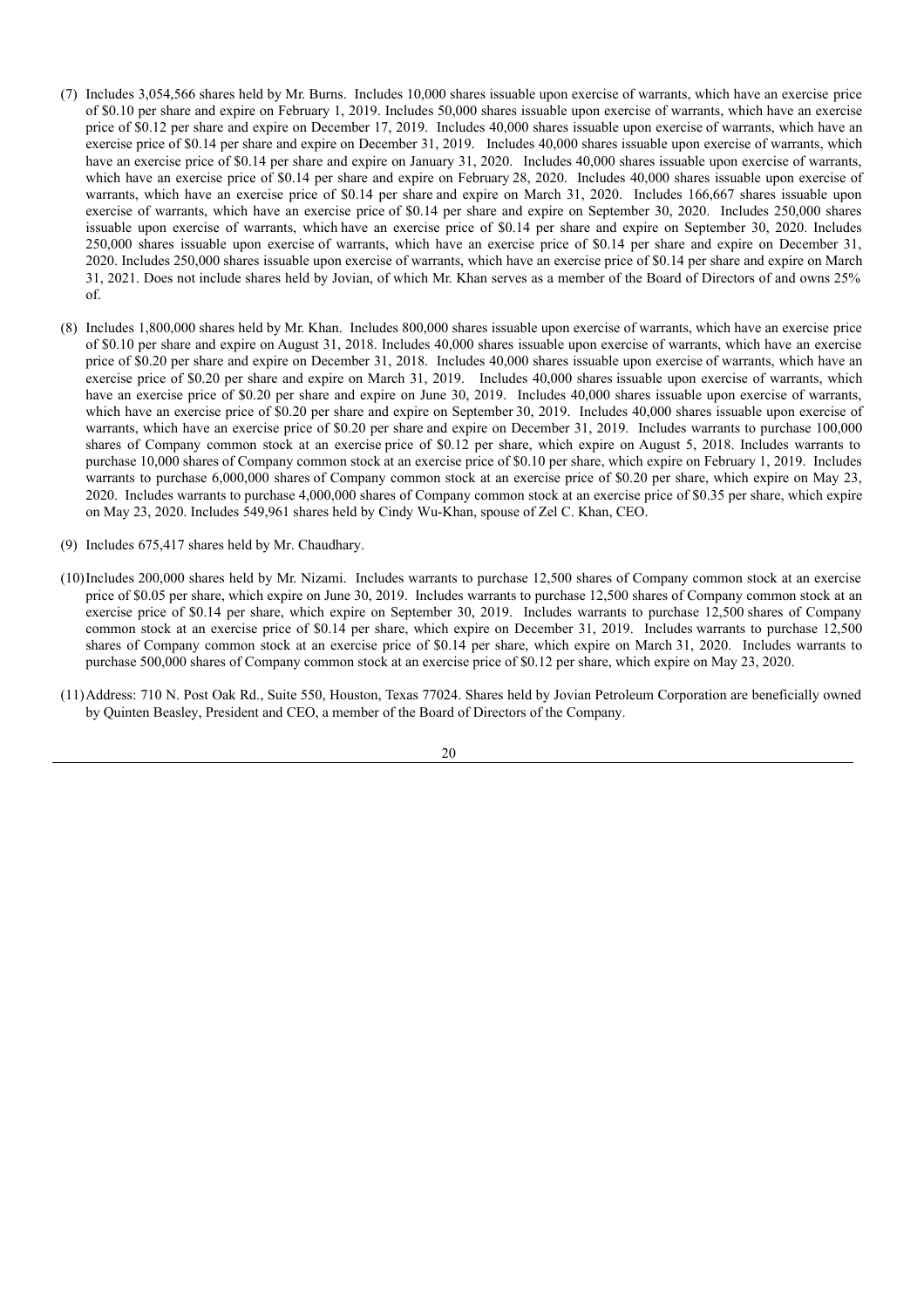- (12)Includes 41,167,053 shares held by Jovian Petroleum Corporation. Includes 100,000 shares issuable upon the exercise of warrants, which have an exercise price of \$0.12 per share and an expiration date of August 5, 2018. Includes warrants to purchase 10,000 shares of Company common stock at an exercise price of \$0.10 per share, which expire on February 1, 2019. Includes warrants to purchase 6,000,000 shares of Company common stock at an exercise price of \$0.20 per share, which expire on May 23, 2020. Includes warrants to purchase 4,000,000 shares of Company common stock at an exercise price of \$0.35 per share, which expire on May 23, 2020.
- (13)Address: 234-5149 Country Hills Blvd NW Calgary, AB T3A 5K8. Canada.
- (14)Includes 70,807,417 shares held by BSIH Ltd. which was the largest shareholder of Bow Energy Ltd. Ilyas Chaudhary, the father of Zel C. Khan, the Company's Chief Executive Officer, owns and controls BSIH Ltd. ("BSIH"). Blue Sky Resources Ltd is also a related party company owned by Mr. Chaudhary. The shares have since been cancelled pursuant to the terms of a Share Exchange Agreement between the Company and Blue Sky Resources Ltd dated August 31, 2018.

# **Changes in Control**

The Company is not aware of any arrangements, which may at a subsequent date result in a change of control of the Company.

# **ITEM 13. CERTAIN RELATIONSHIPS AND RELATED TRANSACTIONS, AND DIRECTOR INDEPENDENCE.**

Except as discussed below or otherwise disclosed above under " Executive Compensation," or in Note 5 Related Party, of the consolidated audited financial statements included herein, all of which information is incorporated by reference into this Item 13, there have been no transactions since the beginning of the Company's last fiscal year, and there is not currently any proposed transaction, in which the Company was or is to be a participant, where the amount involved exceeds the lesser of \$120,000 or one percent of the average of the Company's total assets at year end, for the last two completed fiscal years, and in which any officer, director, or any stockholder owning greater than five percent (5%) of our outstanding voting shares, nor any member of the above referenced individual's immediate family, had or will have a direct or indirect material interest.

Beginning February 1, 2016, the Company sponsored the SUDS 1% Term Overriding Royalty Interest ("ORRI") offering on behalf of the SUDS field to raise \$300,000. Under the terms of the Company offering, investors will receive 1% of the gross revenue from the field monthly, based on their investment of \$20,000 until such time as they receive a cumulative revenue amount of \$30,000. With each unit purchased, a warrant to purchase 10,000 shares of Company's common stock was granted with an exercise price of \$0.10 per share, and an expiration date of February 28, 2019. At the end of the second quarter of 2016, the \$300,000 offering had been received which resulted in the granting of warrants to purchase 150,000 shares of common stock. The following affiliated investors each purchased one (1) unit in the offering: Joel Oppenheim, Jovian, Lee Lytton (former Secretary and Director), Paul Deputy (former CFO) and Leo Womack. The fair value of all 150,000 SUDS related warrants was \$14,336, over a 3 year term. This fair value was accounted for as a loss on the conveyance.

The Company through its wholly-owned subsidiary Askarii sold pump jacks to the other owners of the SUDS properties (before the Company's September 2016 acquisition of the 90% working interest), totaling \$198,000 for the year ended December 31, 2016. Askarii booked a profit of \$164,670 on the sale of pump jacks to the other owners of the SUDs properties.

On February 10, 2016, Joel Oppenheim, a Director and related party, provided an advance of \$20,000 in order to temporarily fund the Company's working capital needs. On April 1, 2016, in order to compensate the shareholder, the Company issued 285,714 shares in consideration for forgiveness of the debt in full. The valuation of the issuance was \$20,000, based on 285,714 shares valued at \$0.07 per share on April 1, 2016.

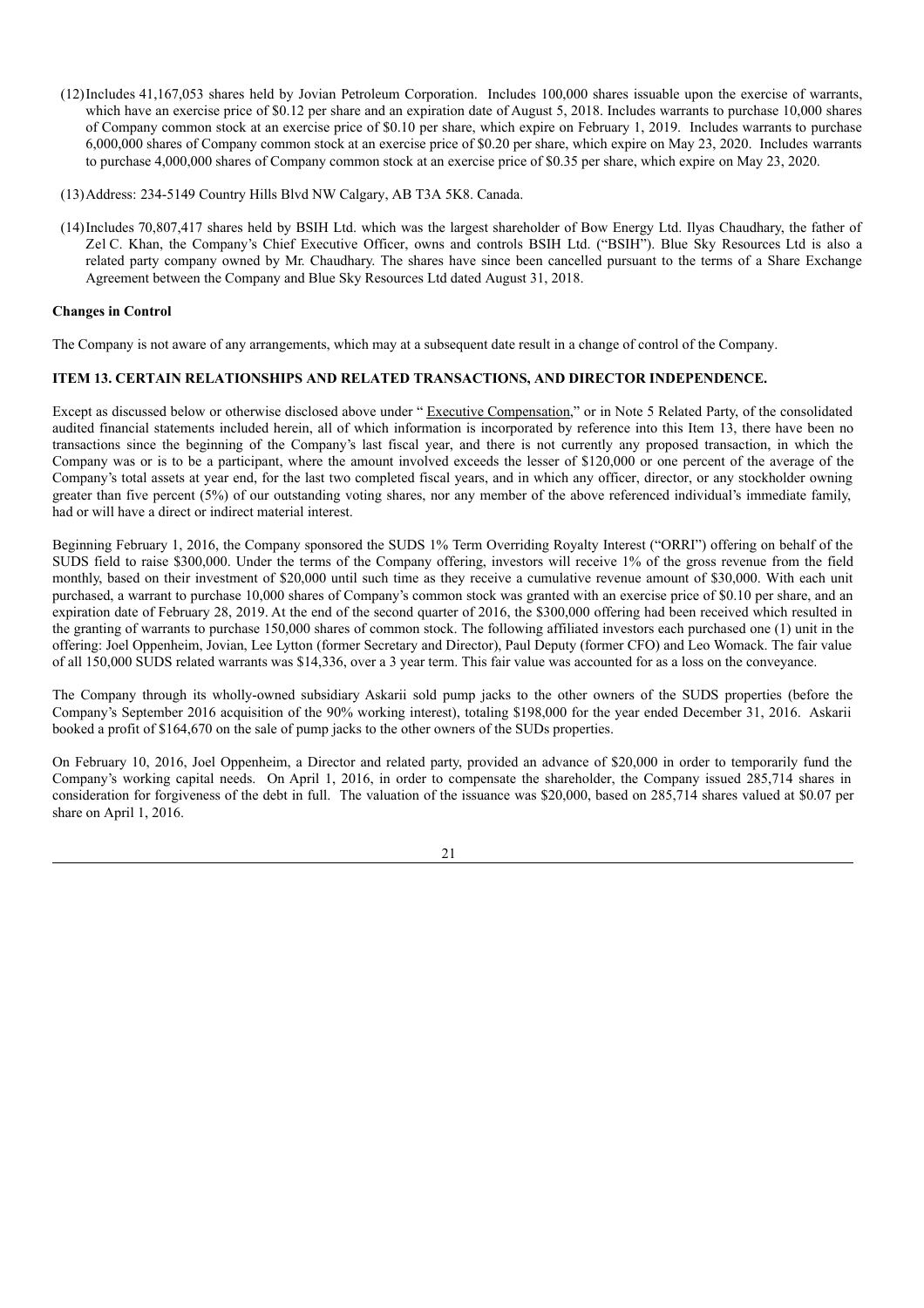On March 11, 2016, the Board of Directors granted Leo B. Womack, the Chairman of the Board of Directors of the Company an option to purchase 1 million shares of the Company's common stock at an exercise price of \$0.06 per share, which vested on January 1, 2017, and is exercisable for 36 months thereafter. The Board also granted Lee Lytton (since deceased) and Joel Oppenheim, members of the Board of Directors each an option to purchase 500,000 shares of the Company's common stock at an exercise price of \$0.06 per share, which vested on January 1, 2017, and is excisable for 36 months thereafter. The fair value of the options granted on March 11, 2016 is \$115,045.

Effective April 18, 2016, Quinten Beasley was compensated for his Board service during 2016 through a grant of 500,000 warrants to purchase 500,000 shares of the Company's common stock at an exercise price of \$0.07 per share, which vested immediately, and are exercisable for 36 months thereafter. The fair value of the warrants is \$41,891 with a 3 year term. These warrants are subject to a clawback provision which would be ratably invoked if Mr. Beasley did not complete his 2016 service term.

On May 2, 2016, the Company paid off its outstanding Promissory Note to Blue Sky NM ("BSNM") for \$146,875. This Note was created when the 15% working interest in the Twin Lakes field was purchased in November of 2015. The payoff was made by issuing 1,468,750 shares of the Company's restricted common stock. Based on the market value of the stock on May 2, 2016 of \$0.10, the value of the transaction was \$146,875 and resulted in no gain or loss. In addition, a cash payment of \$4,869 was made to pay off the remaining outstanding interest.

On May 31, 2016, in exchange for a cash payment of \$48,000, the Company issued 8 units or 800,000 shares to the former CFO, Paul Deputy, as part of, and under the terms of, the September 1, 2015 private offering. The shares were issued at a price of \$0.06 per share and included warrants to purchase an additional 800,000 shares of common stock at a price of \$0.10 cents per share at any time prior to August 5, 2018. This represented the final sale under this offering.

On June 17, 2016, the Company entered into Temporary Unsecured Loans (Bridge Loan – Working Capital) for \$230,000. The notes bear interest at 10% per annum and were payable and matured in sixty (60) days. The lenders received 100% warrant coverage at an exercise price of \$0.09 per share. If the loans are not paid in 60 days, a 10% warrant coverage default penalty was to be paid. Initially, Director Leo Womack loaned \$20,000, Director Joel Oppenheim loaned \$110,000 and our former CFO loaned \$100,000. At December 31, 2017, the outstanding balance of Bridge Loan – Working Capital is \$0. The decrease during 2017 was due to all lenders converting their respective debt into shares.

On July 13, 2016, the Company issued warrants to purchase 60,000 shares of common stock. The warrants were related loans provided by investors to the purchase a pulling rig. The fair value of all of the warrants was \$3,744 at an exercise price of \$0.06 per share, expiring on July 13, 2019. The following affiliated investors each received 10,000 warrants related to their loans: Joel Oppenheim - Director, Lee Lytton – Director (now deceased), Paul Deputy – former CFO, Leo Womack – Board Chairman and Quinten Beasley – Director.

In association with Mr. Deputy's employment agreement dated July 1, 2016, the Company issued one warrant to purchase one share of the Company's restricted stock at the exercise price at quarter end for each dollar of Mr. Deputy's deferred gross salary for the year ended 2016. Mr. Deputy's total accrued salary at December 31, 2016 was \$52,520. The Company granted warrants to purchase 46,666 shares of common shares for the year ended 2016. The warrants have a term of 36 months from their issuance date. The fair value of all four quarter's warrants was \$7,090 and a 3 year term.

On August 18, 2016, the Board of Directors issued Mr. Deputy, the then CFO 500,000 shares of the Company's restricted common stock for a signing bonus. The shares were issued at current market price of \$0.077 per share on August 17, 2016 at a value of \$38,500 and recorded as stock based compensation.

On August 18, 2016, the Board of Directors granted Joel Oppenheim options to purchase 300,000 shares of the Company's restricted common stock at an exercise price of \$0.077 per share and have a term of three (3) years beginning August 17, 2016 at a value of \$23,028 as compensation for arranging and guaranteeing certain bank relationships for the Company.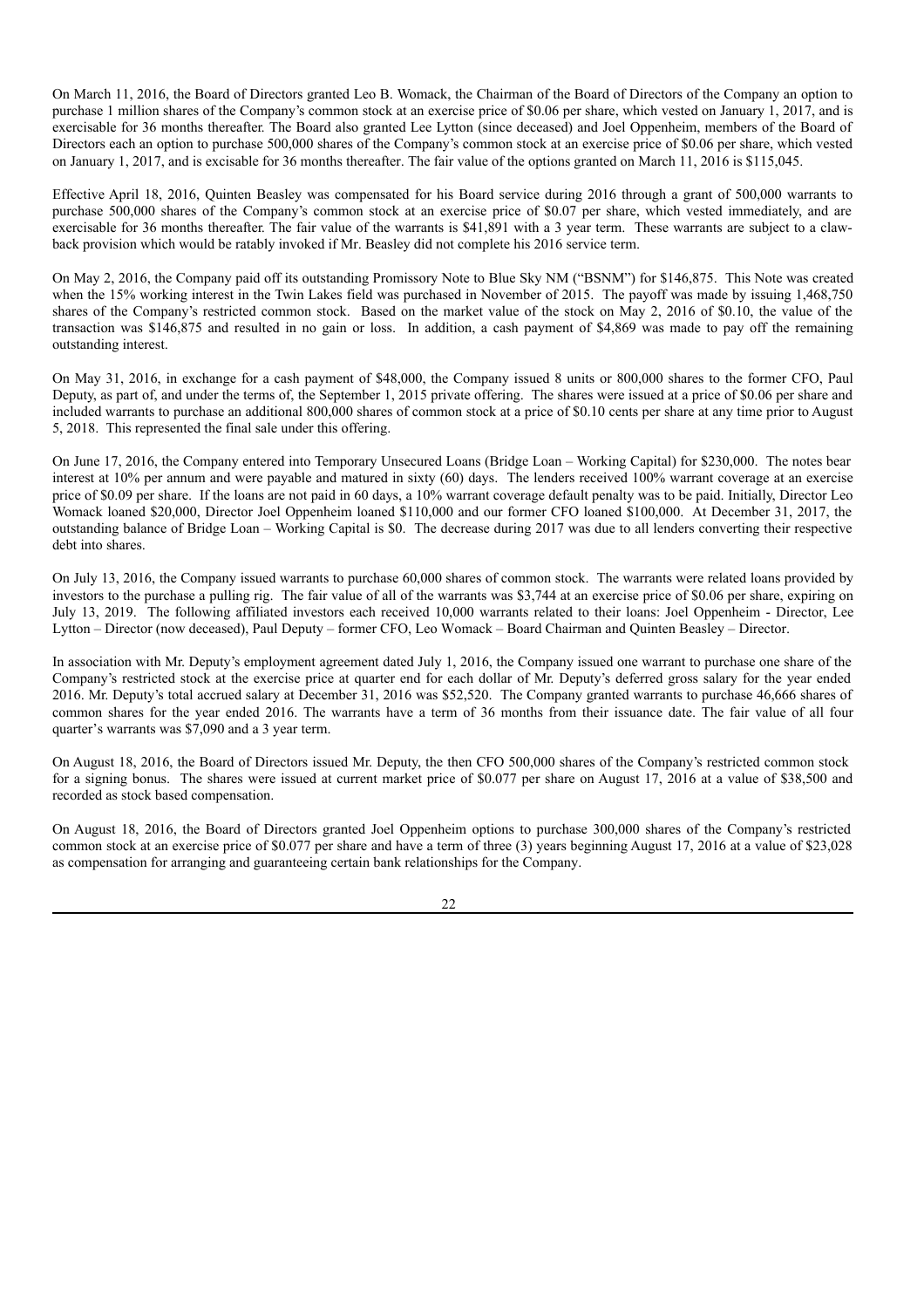On August 25, 2016, in consideration for the cancellation of \$12,000 of accounts payable, the Company issued 150,000 shares at a valuation of \$12,000 priced at \$0.08 per share, to Director Quinten Beasley.

On August 25, 2016, in consideration for the cancellation of debts incurred, the Company issued 250,000 shares to Director Joel Oppenheim. These shares had a valuation of \$20,000 and were priced at \$0.08 per share.

On August 25, 2016, in consideration for the cancellation of debts incurred, the Company issued 285,710 shares to Mr. Deputy, the then CFO. These shares had a valuation of \$20,000 and were priced at \$0.07 per share.

On August 25, 2016, in consideration for the cancellation of \$56,107 of accounts payable and \$110,000 of debts incurred, the Company issued 2,076,000 shares at a valuation of \$166,107 priced at \$0.08 per share, to Mr. Deputy, the then CFO.

During the 2<sup>nd</sup> and 3<sup>rd</sup> quarter of 2016, warrants to purchase 230,000 shares of common stock were issued for pre-bridge loans. The loans were provided as follows: \$110,000 by Director Joel Oppenheim, \$100,000 by Mr. Deputy, the then CFO and \$20,000 by Chairman Leo Womack. These warrants had a valuation of \$15,792 with an exercise price of \$0.09 per share and expire in the  $2<sup>nd</sup>$  and  $3<sup>rd</sup>$  quarter of 2019.

During the 3<sup>rd</sup> quarter of 2016, warrants to purchase 31,250 shares of common stock were issued for guaranteeing bank collateral. This collateral was provided by Director Joel Oppenheim and Mr. Deputy, the then CFO. These warrants had a valuation of \$2,629 with an exercise price of \$0.06 per share and expire in the  $3<sup>rd</sup>$  quarter of 2019.

The Board authorized the Company to allow all outstanding warrant-holders to exercise their outstanding warrants at a 20% discount. In October 2016, four (4) warrant holders exercised a total of 825,000 warrants by remitting payments of \$63,352 at an average share price of \$0.095 per shares. Director Lee Lytton (since deceased) exercised 10,000 warrants (included in the total above) by remitting a payment of \$472 at a share price of \$0.059 per share. Director Joel Oppenheim exercised 300,000 warrants by remitting payment of \$18,480 at a share price of \$0.06 per share.

On the effective date of September 28, 2016, we acquired a 90% net working interest in the SUDS field located in Creek County, Oklahoma (the "Working Interest") based on two separate agreements, the Purchase and Sale Agreement and the Share Exchange Agreement, both between the Company and Jovian.

The Company issued two notes for a combined value of \$4,000,000 in exchange for a cumulative 50% working interest in SUDS.

One note is a Promissory Note for \$1,000,000 bearing interest at 5% and due on December 31, 2016. If full payment is not made by December 31, 2016, the buyer will be entitled to extend the Note to June 30, 2017 by making a \$10,000 payment in cash prior to maturity. The Promissory Note is secured by a 12.5% undivided working interest in the SUDS field. Although the note is due on December 31, 2016, in the event the Company closes any financing related to the SUDS field, 50% of the net proceeds received from the financing will be applied to pay the Note.

The second note is a Production Payment Note for \$3,000,000 paid out of twenty percent (20%) of the 50% undivided interest of net revenues received by the Purchaser that are attributable to the SUDS field assets. The Purchaser shall make the production payments to seller no later than the end of each calendar month. The Production Payment Note is secured by a 12.5% undivided working interest in the SUDS field.

As of April 18, 2017, Mr. James Burns and Mr. Saleem Nizami were elected Directors of the Company. In exchange for accepting their appointments, each individual was granted 100,000 shares of common stock valued at \$0.13 per share. Each Directors'shares were valued at \$13,000.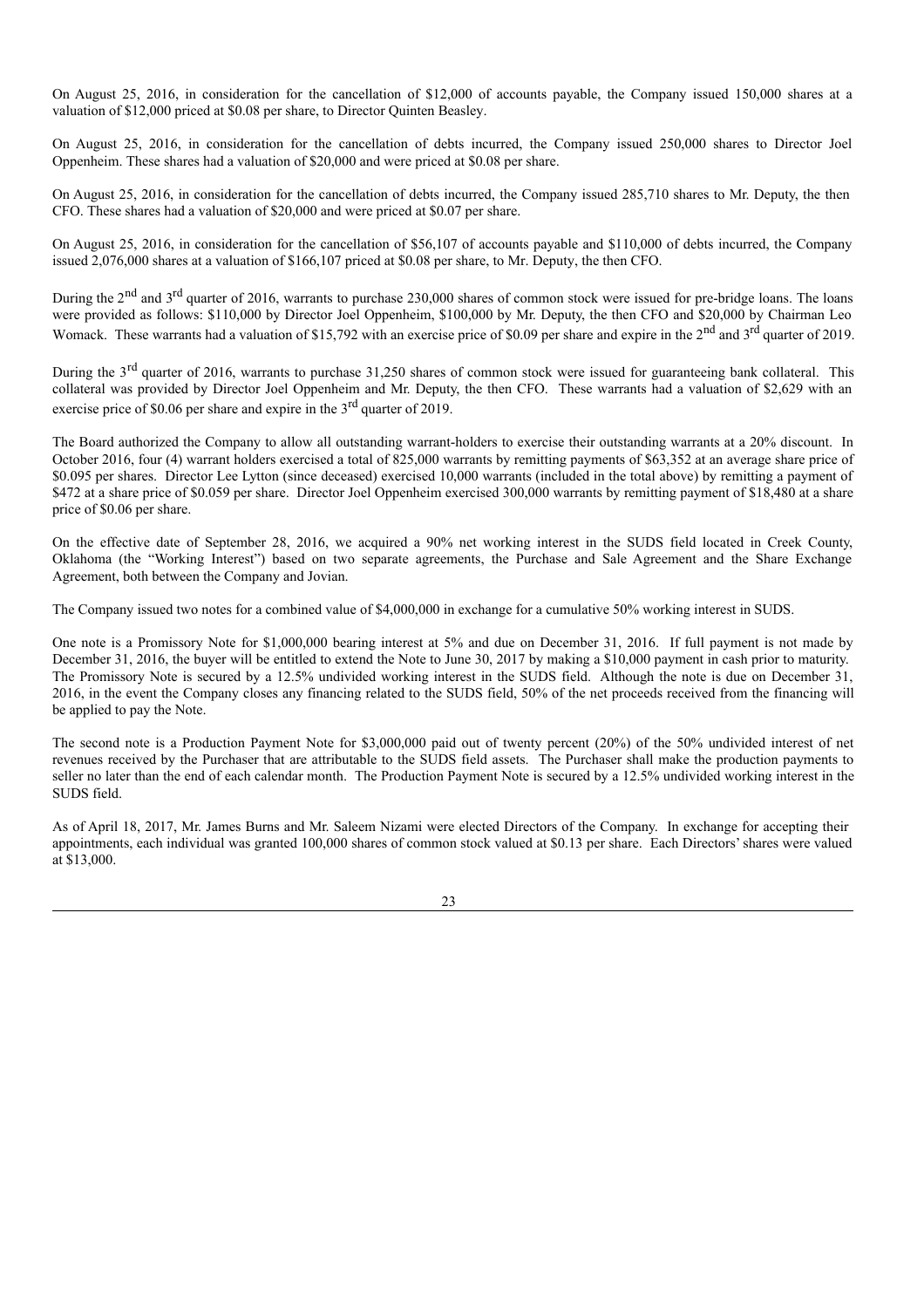Also, on April 18, 2017, James E. Burns was appointed President of the Company and entered into an employment agreement with the Company to serve as President. The agreement provides that the Company will pay Mr. Burns \$300,000 per year in base salary. For the first year of employment, \$100,000 of the salary will be paid in cash, the remaining amount will be paid by the issuance of 1,400,000 shares of common stock. On June 30, 2017, 350,000 shares, valued at \$35,000, were issued in accordance with Mr. Burns' common stock related salary compensation. On September 30, 2017, 350,000 shares, valued at \$42,000, were issued in accordance with Mr. Burns' common stock related salary compensation. The \$100,000 cash salary was to commence after \$1,000,000 is raised from the Series A Preferred Offering or a material event that brings cash into the Company. A one-time signing bonus of 1,000,000 shares of common stock, valued at \$120,000, was granted to Mr. Burns upon execution of the agreement. Mr. Burns was also to receive an annual bonus based on the percentage increase in stock price during the year. For every percentage point increase in stock price, Mr. Burns will be paid that percentage times his base salary. For example, if the stock price increased by  $20\%$ , then a \$60,000 bonus (\$300,000  $*$  20% = \$60,000) would be paid. On an annual basis, Mr. Burns will also receive service related warrants to purchase 1,000,000 shares of common stock with an exercise price of \$0.14 per share. At September 30, 2017, warrants to purchase 250,000 shares of common stock were granted, valued at \$29,580, related to his 3rd quarter service bonus. These warrants are based on a \$0.12 price per share valuation, volatility of 286%, a discount rate of 1.09% and a 3 year term. In addition, warrants to purchase 166,667 shares of common stock were granted, valued at \$14,758, related to his 2nd quarter service bonus. These warrants are based on a \$0.09 price per share valuation, volatility of 286%, a discount rate of 1.09% and a 3 year term. On December 31, 2017, warrants to purchase 250,000 shares of common stock were granted, at \$0.17 price per share valuation, related to his 4<sup>th</sup> quarter service, volatility of 284%, a discount rate of 1.09%, valued at \$41,916.

On June 8, 2017, the Company sold a 2007 Toyota Tundra truck to Jovian for \$5,000. The payment was made through a \$5,000 reduction of Jovian's shareholder advance balance. The transaction resulted is a loss of \$3,677 based on an original cost of \$10,625 and accumulated depreciation of \$1,948.

During 2017, shareholders advanced an additional \$361,600 to the Company, the Company made payments back to shareholders of \$74,000 (\$5,000 out of the \$74,000 related to the truck purchase disclosed above) and \$262,500 of outstanding debt was converted to Series A Preferred Stock. This resulted in an increase to the shareholder advance liability from \$192,000 at December 31, 2016 to \$217,100 at December 31, 2017. The following related parties (Leo Womack - \$55,000, Lee Lytton - \$25,000, Joel Oppenheim - \$167,500 and Paul Deputy - \$15,000) converted their shareholder advances into Preferred Stock.

For their service as Directors on the Company's Board of Directors, on May 23, 2017, the Board granted Leo B. Womack, the Chairman of the Board of Directors of the Company an option to purchase 1,000,000 shares of the Company's common stock at an exercise price of \$0.12 per share, which vested immediately, and is exercisable for 36 months thereafter. The Board also granted Lee Lytton, Joel Oppenheim, Quinten Beasley and Saleem Nizami, members of the Board of Directors each an option to purchase 500,000 shares of the Company's common stock at an exercise price of \$0.12 per share, which vested immediately, and are exercisable for 36 months thereafter. The fair value of the options granted on May 23, 2017 is \$356,027, based on a \$0.12 valuation, volatility of 235%, a discount rate of 1.09% and a 3 year term. The total amount of the options was expensed during December 31, 2017. These warrants are subject to a clawback provision which would be ratably invoked if a director did not complete his 2017 service term.

Beginning February 1, 2016, the Company sponsored the SUDS 1% Term Overriding Royalty Interest offering ("ORRI") on behalf of the SUDS field to raise \$300,000 to purchase and install pump jacks for twenty two (22) previously drilled wells at the field. Under the terms of the offering, investors received 1% of the gross revenue from the field monthly, based on their investment of \$20,000 until such time they receive a cumulative revenue amount of \$30,000. At its completion, the ORRI raised a total of \$300,000. Effective April 18, 2017, all owners of SUDS ORRI interests were authorized to convert their interests, at their sole discretion, to Preferred Stock in the Company in conjunction with the Company's current Series A Preferred Stock Offering. Included in this conversion offering each investor converted ORRI interests equal to the cumulative revenue amount of \$30,000, less their revenue received since inception. During the second quarter of 2017, 14% of the 15% outstanding SUDS ORRI interests were converted to Preferred Stock of the Company. This conversion resulted in 40,500 shares of Preferred Stock being issued to those holders who chose to convert, with a value of \$405,000. The transaction resulted in an increase to Oil and Gas Property assets by \$280,000 and an increase to interest expense of \$128,229 and a cash true-up payment of \$3,230. Related parties (James Burns, Joel Oppenheim, Paul Deputy (former CFO), Lee Lytton (former Secretary and Director), Leo Womack and Jovian) converted 6% in ORRI interests and received a total of 17,400 shares of Preferred Stock (2,900 shares of Preferred Stock each), with the total valued at \$174,000.

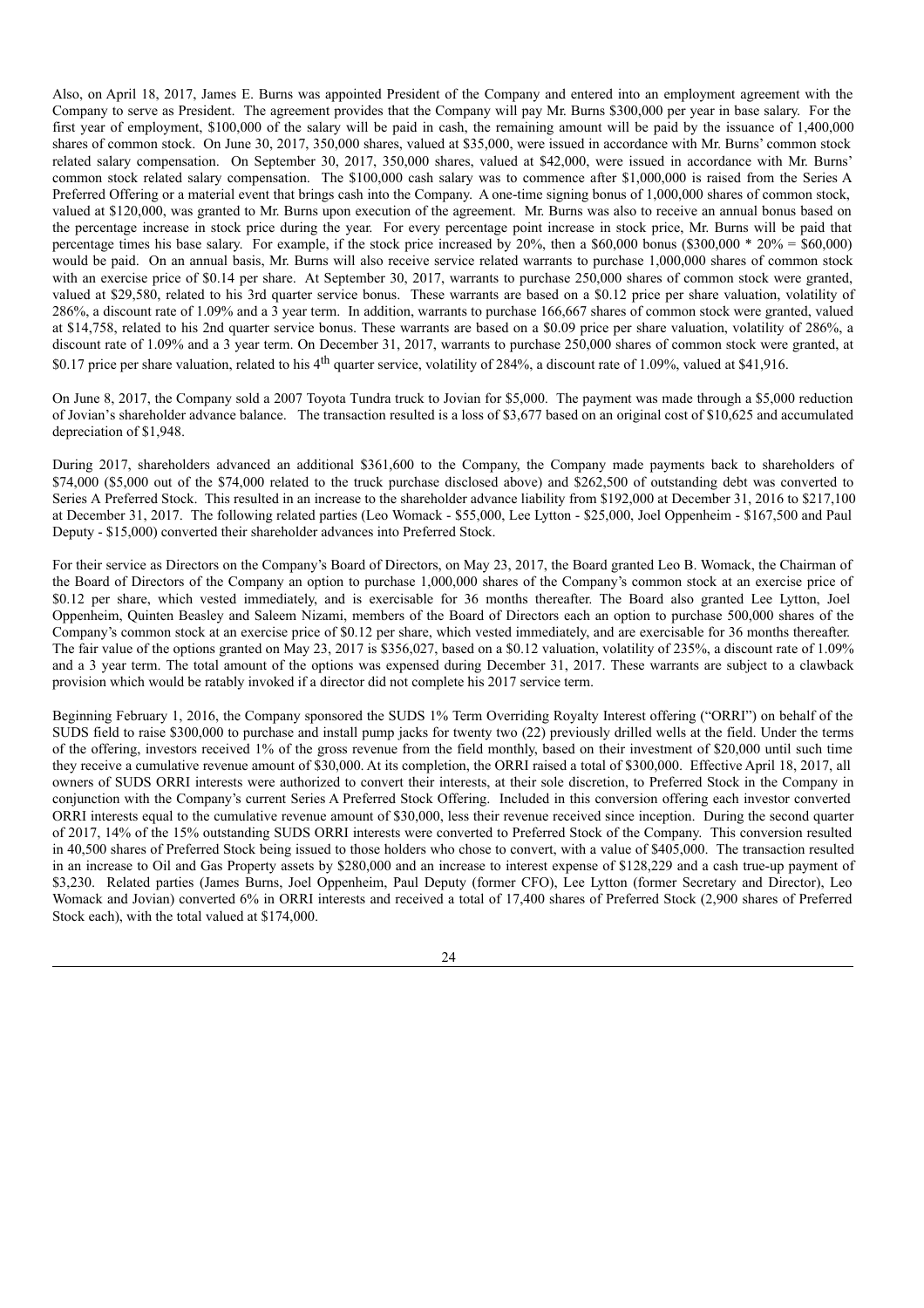On May 23, 2017, related party debt holders were offered the option to convert their outstanding loan balances of \$362,500 and accrued interest of \$13,400 (totaling \$375,900) into Preferred Stock. As a result, the following Preferred Stock shares were issued: Leo Womack 5,500 shares, Joel Oppenheim 17,590 shares, Lee Lytton 2,500 shares, James Burns 10,500 shares and Paul Deputy 1,500 shares. In addition, any holder of any non-interest bearing loan converted also received warrants to purchase four shares of common stock for each dollar converted. Consequently, a total of warrants to purchase 400,000 shares of common stock were granted (Leo Womack 70,000 shares, Joel Oppenheim 270,000 shares, Lee Lytton 30,000 shares and Paul Deputy (former CFO) 30,000 shares) as part of the conversion, which each had an exercise price of \$0.20 per share and a term of 3 years. The warrants were valued at \$47,319. Any loan that had received warrants when initially issued did not receive additional warrants in this conversion offering.

Jovian converted its outstanding \$4,000,000 of debt in two tranches, a \$2,000,000 first tranche on May 30, 2017 and a \$2,000,000 second tranche on July 19, 2017. Although the two transactions occurred in different reporting periods, the two transactions were contemplated together, and they were accounted for as one extinguishment that was accomplished in two tranches, the first in May 2017 and the second in July 2017.

*Tranche 1* - On May 30, 2017, Jovian converted \$2 million of its \$4 million debt into 10 million shares of the Company's common stock. The \$2 million debt included a \$1 million Promissory Note and \$1 million of the \$3 million Production Payment Note as well as interest payable of \$33,151.

*Tranche 2* - On July 19, 2017, Jovian converted \$2 million of its remaining debt (outstanding under a Production Payment Note) into 12,749,285 shares of the Company's common stock and 21,510 shares of the Company's Preferred Stock.

The consideration for the debt extinguished consisted of the following:

- 10 million shares of common stock which were valued using the market price on the date of issuance of \$0.14 per share (\$1,400,000).
- Warrants to purchase 6 million shares of common stock with an exercise price of \$0.20 per share based on a \$0.12 valuation, volatility of 293%, a discount rate of 1.09% and warrants to purchase 4 million shares of common stock with an exercise price of \$0.35 per share based on a \$0.12 valuation, volatility of 293%, and a discount rate of 1.09%. All warrants expire in 3 years. The 6 million warrants were valued at \$709,776 while the 4 million warrants were valued at \$471,104, totaling \$1,180,880.
- $12,749,285$  shares of common stock which were valued using the market price on the date of issuance of \$0.104 per share (\$1,325,926).
- The Preferred Stock was valued at \$10.00 per share, the cash price paid by third party investors for the same stock with an aggregate value of \$215,100.

The combination of the two transactions resulted in an \$88,755 loss which was recognized in the second quarter of 2017. The extinguishment of tranche 2 was recognized in the third quarter, with no impact on the consolidated statement of operations.

On May 23, 2017, James E. Burns, the President of the Company, sold a Caterpillar D6 Dozer to the Company in exchange for 3,000 shares of Preferred Stock. The equipment was valued at \$30,000.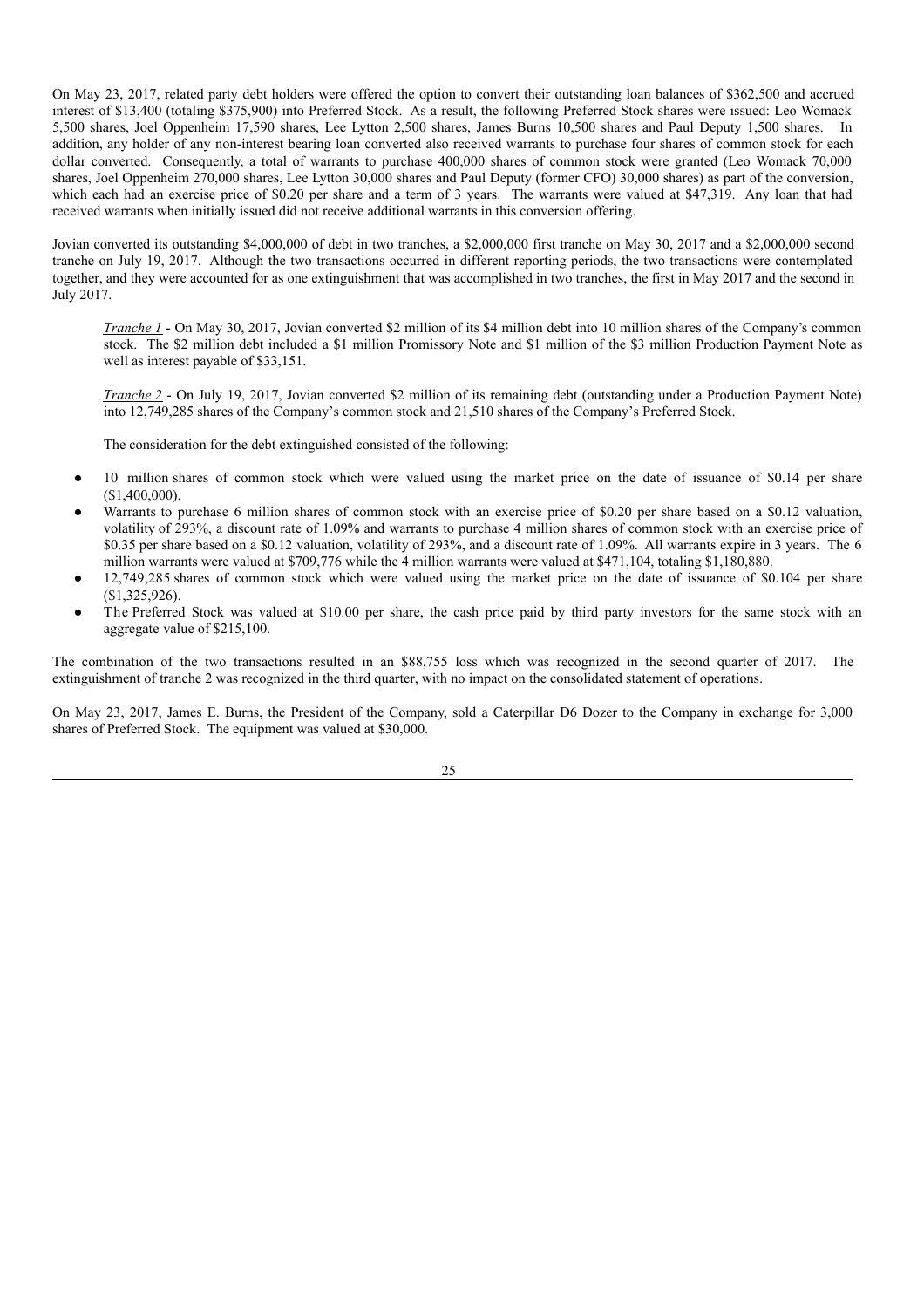On August 1, 2017, Mr. Joel Oppenheim provided a Letter of Credit (LOC), which was posted as collateral, in order for the Company to issue operating bonds with the State of New Mexico for the operation of 25 Twin Lakes San Andres Unit wells. In exchange for the LOC, the Company issued Mr. Oppenheim 2,000,000 shares of common stock valued at \$246,000 and warrants to purchase 2,000,000 shares of common stock valued at \$236,586 with an exercise price of \$0.14 per share. The warrants are based on a \$0.12 price per share valuation, volatility of 286%, a discount rate of 1.09% and a 3 year term. For each quarter following the initial advance until the LOC is revoked an additional two hundred fifty thousand (250,000) warrants will be granted. The exercise price of those warrants will be the average common stock market price over the previous 90 days. In addition, the Company will provide security interest in the form of 100% undivided working interest in the Noack field. On December 31, 2017, warrants to purchase 250,000 shares of common stock were granted, at \$0.17 price per share valuation, related to the Letter of Credit (LOC) provided for the 4<sup>th</sup> quarter, volatility of 284%, a discount rate of 1.09%, and a 3 years term, valued at \$41,916.

On September 26, 2017, Mr. Oppenheim was issued 1,035,000 shares of common stock. These shares were the result of exercising warrants to purchase 1,035,000 shares of common stock, at an exercise price of \$0.06 per share, which included the remittance of \$62,065 as the aggregate exercise price.

On October 1, 2017, the Company initiated a new \$500,000 private placement offering consisting of 10 units to "accredited investors", with each unit consisting of (1) 416,667 shares of restricted common stock and (2) warrants to purchase 416,667 additional shares of common stock at an exercise price of \$0.20 per share at any time prior to October 1, 2020. Each unit is being sold for \$50,000.

In 2017 the Company sold 6.5 (six and a half) Units (2,708,336 restricted shares of common stock and warrants to purchase 2,708,336 shares of common stock) for aggregate consideration of \$325,000. Included as purchases in the offering were Leo Womack, our Chairman and Director, who purchased 0.8 (8/10 part) of Unit for an aggregate of \$40,000; and Joel Oppenheim, our Director, which acquired one fifth of one (1/5 part) Unit for an aggregate of \$10,000.

On November 30, 2017, we signed an Agreement and the Arrangement (the "Arrangement") to acquire Bow Energy Ltd, a related party ("Bow"). Bow is a Canadian company with corporate offices in Alberta, Calgary.

Bow is an Oil & Gas Exploration and Development company operating in the prolific Indonesian Sumatra basin. Bow's key assets include South Block A PSC - 44.48% working interest, Bohorok PSC – 50% working interest, Bohorok Deep JSA – 20.25% working interest, Palmerah Baru – 54% working interest, MNK Palmerah – 69.36% working interest, and Mahato PSC – 20% working interest.

On February 27, 2018, the Acquisition closed and we acquired all of the issued and outstanding shares of capital stock of Bow (each a "Bow Share"). The Agreement and the Arrangement was approved by an overwhelming majority of more than 99% of the votes cast by Bow's shareholders at a special meeting of shareholders of Bow held on February 21, 2018. Final approval of the Arrangement was granted by the Court of Queen's Bench of Alberta (the "Court") on February 23, 2018.

Under the terms of the Arrangement, Bow shareholders are deemed to have received 1.15 Petrolia common stock shares for each Bow Share. A total of 106,156,712 shares of the Company's common stock were issued to the Bow shareholders as a result of the Arrangement, plus additional shares in connection with the rounding described below. The Arrangement provided that no fractional shares would be issued in connection with the Arrangement, and instead, each Bow shareholder otherwise entitled to a fractional interest would receive the nearest whole number of Company shares. For example, where such fractional interest is greater than or equal to 0.5, the number of shares to be issued would be rounded up to the nearest whole number and where such fractional interest is less than 0.5, the number of shares to be issued would be rounded down to the nearest whole number. In calculating such fractional interests, all shares issuable in the name of or beneficially held by each Bow shareholder or their nominee as a result of the Arrangement shall be aggregated.

The Arrangement provides that any certificate formerly representing Bow common stock not duly surrendered on or before the last business day prior to the third anniversary of the closing date will cease to represent a claim by, or interest of, any former shareholder of any kind of nature against Bow or the Company and on such date all consideration or other property to which such former holder was entitled shall be deemed to have been surrendered to the Company.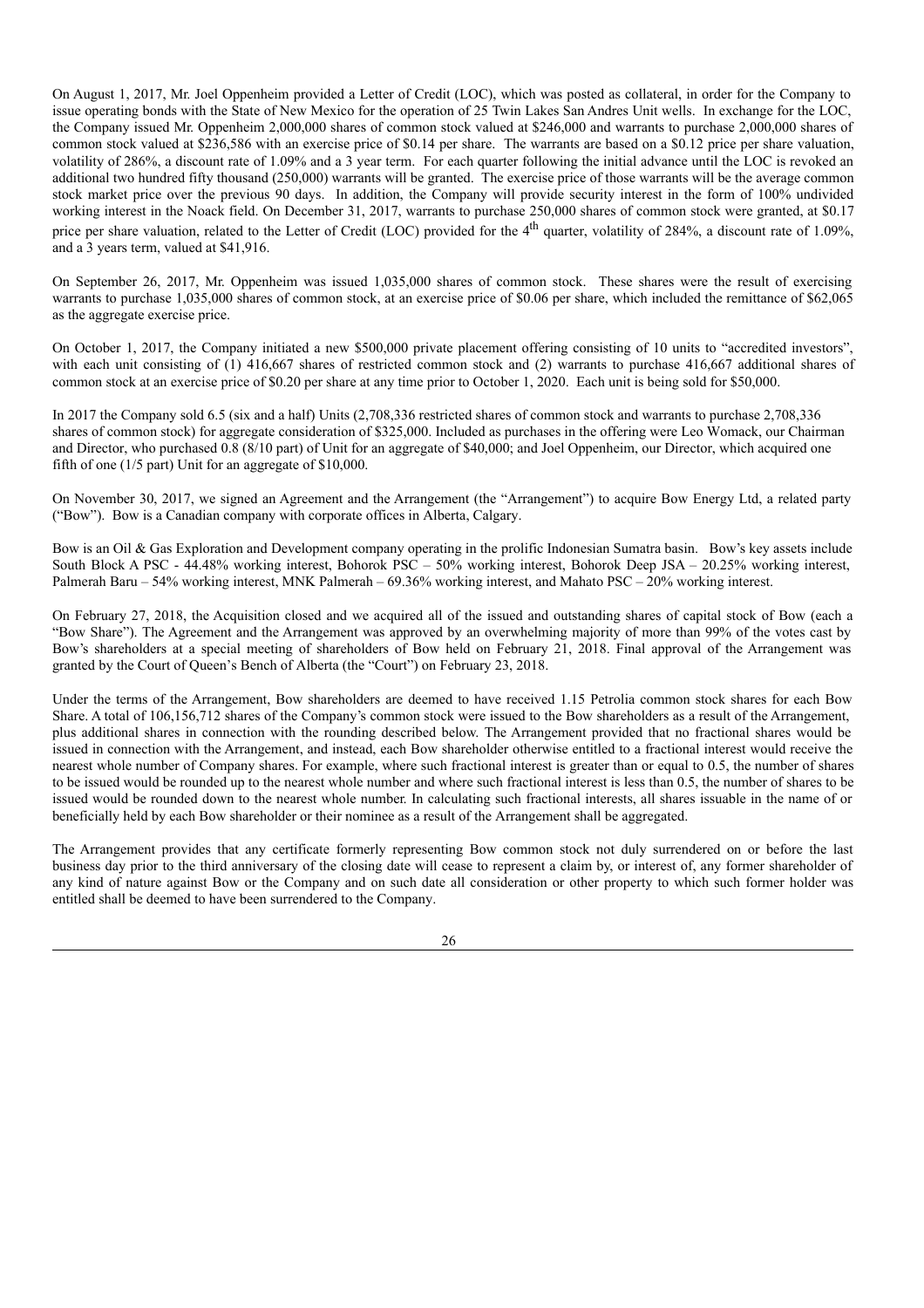The Company also assumed all of the outstanding warrants to purchase shares of common stock of Bow (the "Bow Warrants") and certain options to purchase shares of common stock of Bow (the "Bow Options") in connection with the Arrangement (i.e., each warrant/option to purchase one (1) share of Bow represents the right to purchase one (1) share of the Company following the closing).

The Bow Shares were delisted from the facilities of the TSX Venture Exchange after the close of business on March 5, 2018.

Also on April 12, 2018, the Board of Directors approved (a) the entry by the Company into a \$500,000 Convertible Promissory Note with Blue Sky International Holdings Inc. ("Blue Sky"). The note, effective April 1, 2018, is due on April 1, 2019, accrues interest at the rate of 11% per annum until paid in full, and is convertible into shares of common stock of the Company at the rate of \$0.12 per share; and (b) the entry into an Amended Revolving Line of Credit Agreement with Jovian Petroleum Corporation, a related party, which establishes a revolving line of credit in the amount of \$500,000 for a period of six months (through August 9, 2018) with amounts borrowed thereunder due at the expiration of the line of credit and accruing interest at the rate of 3.5% per annum unless there is a default thereunder at which time amounts outstanding accrue interest at the rate of 7.5% per annum until paid in full, with such interest payable every 90 days.

The President, Chief Executive Officer and 100% owner of Blue Sky is Ilyas Chaudhary, the father of Zel C. Khan, the Company's Chief Executive Officer. Mr. Chaudhary owns and controls BSIH Ltd. ("BSIH") which was the largest shareholder of the Company prior to the cancellation of the shares held by BSIH in September 2018. Additionally, prior to the acquisition of Bow as described above, BSIH, and as a result of his ownership and control of BSIH, Mr. Chaudhary controlled Bow.

Effective April 12, 2018, the Board of Directors approved the issuance of 616,210 shares of restricted common stock to Mr. James E. Burns in consideration for 2017 deferred salary of \$61,621.

# **Review, Approval and Ratification of Related Party Transactions**

We have adopted formal policies and procedures for the review, approval or ratification of transactions, such as those described above, with our executive officers, directors and significant stockholders. All of the transactions described above were approved and ratified by the Board of Directors and one or more officers of the Company. In connection with the approval of the transactions described above, the Board of Directors took into account several factors, including its fiduciary duty to the Company; the relationships of the related parties described above to the Company; the material facts underlying each transaction; the anticipated benefits to the Company and related costs associated with such benefits; whether comparable products or services were available; and the terms the Company could receive from an unrelated third party.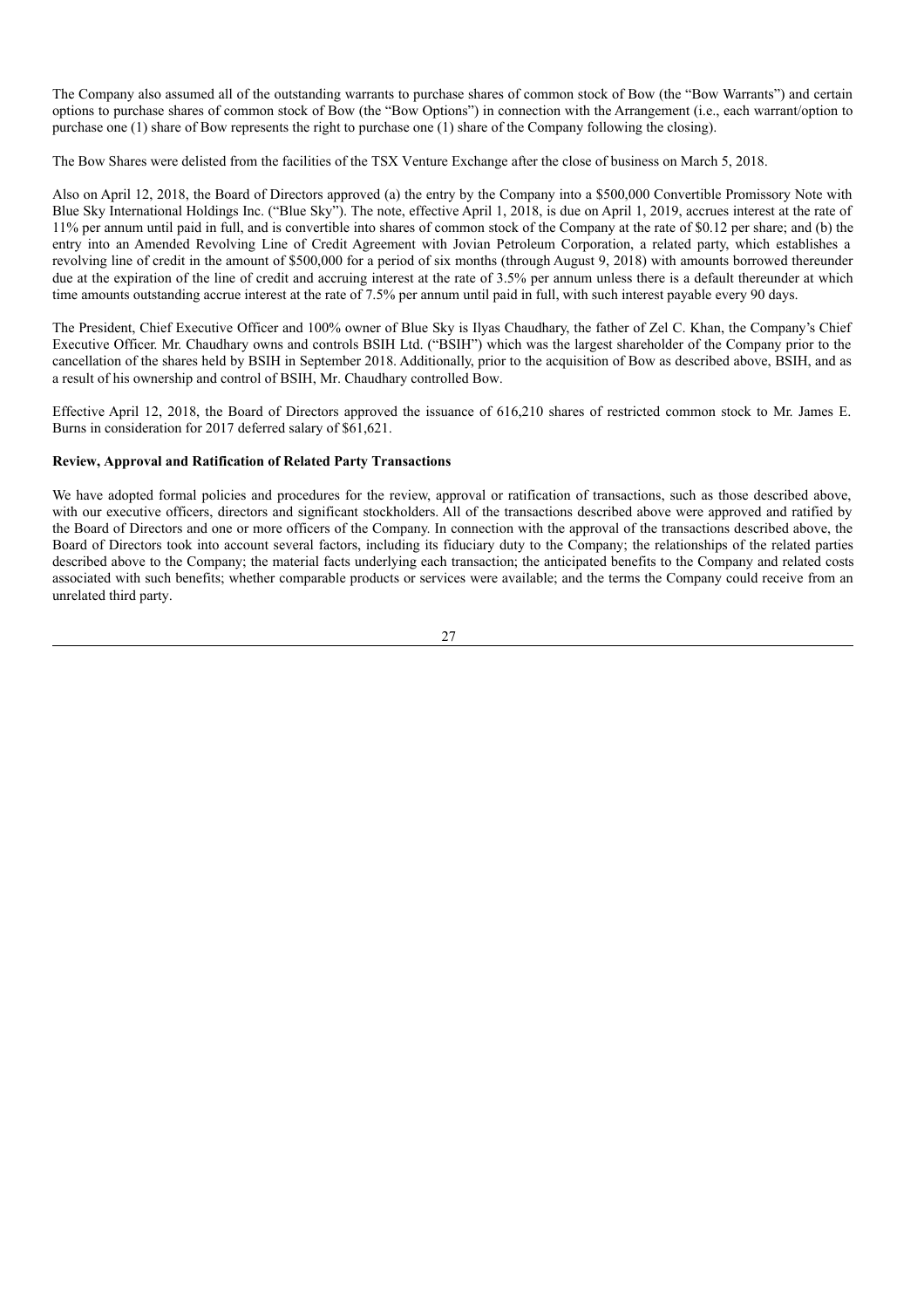# **PART IV**

# **ITEM 15. EXHIBITS, FINANCIAL STATEMENT SCHEDULES.**

# **INDEX TO FINANCIAL STATEMENTS**

Audited Financial Statements for Years Ended December 31, 2017 and 2016

| Report of Independent Registered Public Accounting Firm                                       | F-1   |
|-----------------------------------------------------------------------------------------------|-------|
| Consolidated Balance Sheets as of December 31, 2017 and 2016                                  | $F-2$ |
| Consolidated Statements of Operations for the Years Ended December 31, 2017 and 2016          | $F-3$ |
| Consolidated Statements of Cash Flows for the Years Ended December 31, 2017 and 2016          | $F-4$ |
| Consolidated Statement of Shareholders' Equity for the Years Ended December 31, 2017 and 2016 | $F-6$ |
| Notes to Consolidated Financial Statements                                                    | $F-7$ |

#### **(2) Financial Statement Schedules**

All financial statement schedules have been omitted, since the required information is not applicable or is not present in amounts sufficient to require submission of the schedule, or because the information required is included in the consolidated financial statements and notes thereto included in this Form 10-K/A.

#### **(3) Exhibits required by Item 601 of Regulation S-K**

# **EXHIBIT INDEX**

|               |                                                                                                                                                                                                           |                                     |        | <b>Incorporated by Reference</b><br>Filing |                 |                       |  |
|---------------|-----------------------------------------------------------------------------------------------------------------------------------------------------------------------------------------------------------|-------------------------------------|--------|--------------------------------------------|-----------------|-----------------------|--|
| Exhibit       |                                                                                                                                                                                                           | <b>Filed or</b><br><b>Furnished</b> |        | Exhibit                                    | Date/<br>Period |                       |  |
| <b>Number</b> |                                                                                                                                                                                                           | Herewith                            |        | Form Number                                | <b>End Date</b> | File No.              |  |
| 2.1           | Purchase and Sale Agreement effective October 1, 2015, by and<br>between SUDS Properties, LLC and the Company                                                                                             |                                     | 8-K    | 2.1                                        | 9/28/2015       | 000-52690             |  |
| 2.2           | Arrangement Agreement, dated November 30, 2017 by and between<br>the Company and Bow Energy Ltd.                                                                                                          |                                     | 8-K    | 10.1                                       | 12/5/2017       | 000-52690             |  |
| 3.1           | Original Colorado Articles of Incorporation                                                                                                                                                               |                                     | $SB-2$ | 3.1                                        | 7/25/2006       | 333-136012            |  |
| 3.2           | Amended and Restated Colorado Articles of Incorporation                                                                                                                                                   |                                     | $SB-2$ | 3.2                                        | 7/25/2006       | 333-136012            |  |
| 3.3           | Amendment to Colorado Articles of Incorporation                                                                                                                                                           |                                     | $S-1$  | 3.3                                        |                 | 10/24/2012 333-184575 |  |
| 3.4           | <b>Texas Certificate of Conversion Converting From Rockdale Resources</b><br>Corporation (Colorado) to Petrolia Energy Corporation (Texas) filed<br>with the Secretary of State of Texas on June 15, 2016 |                                     | 8-K    | 3.1                                        | 9/12/2016       | 000-52690             |  |
| 3.5           | Certificate of Correction to Texas Certificate of Formation filed with<br>the Secretary of State of Texas on August 24, 2016                                                                              |                                     | $8-K$  | 3.2                                        | 9/12/2016       | 000-52690             |  |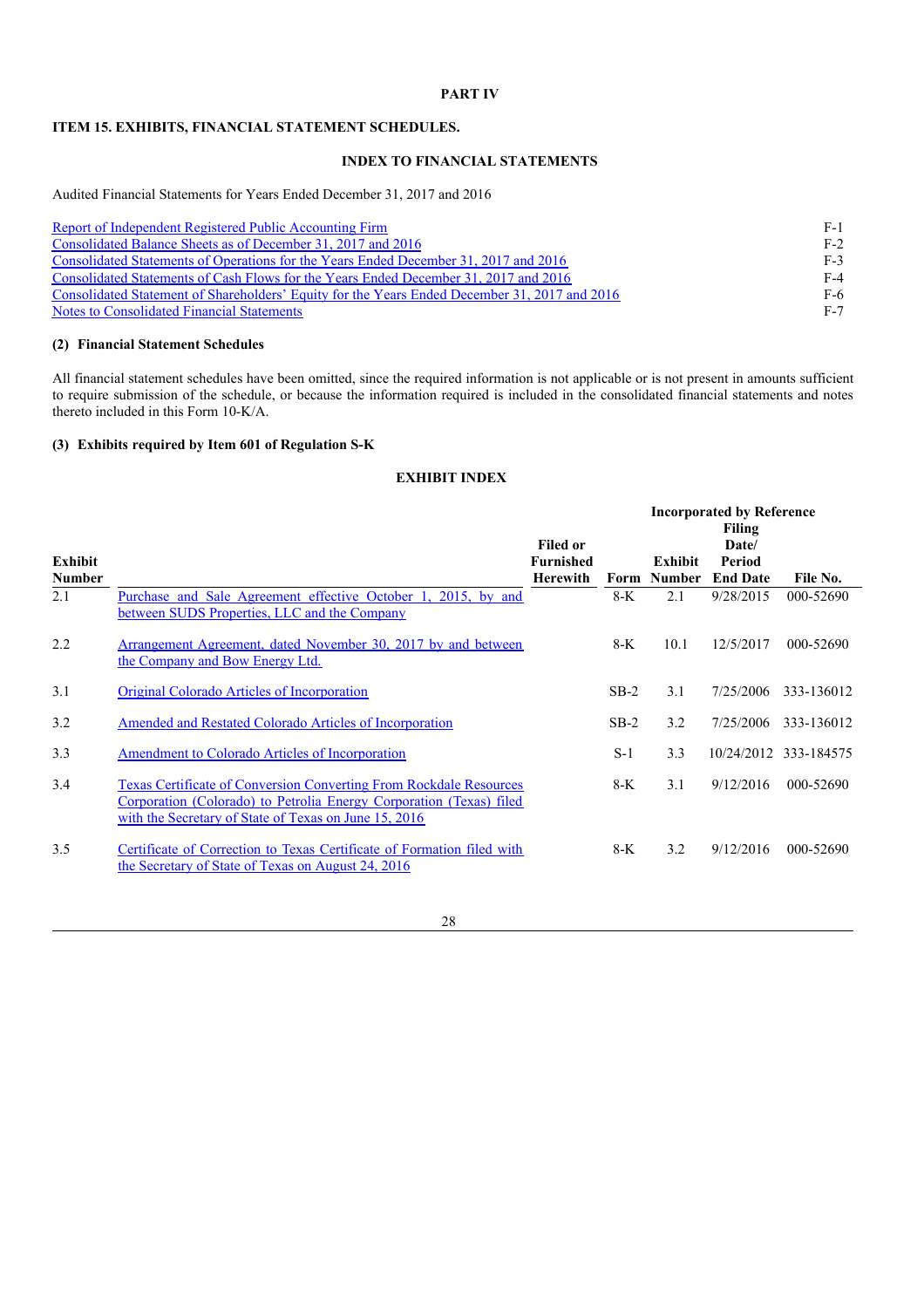| 3.6        | Statement of Conversion as filed with the Secretary of State of<br>Colorado on August 30, 2016                                                                                                                                                                                         |   | 8-K    | 3.3  | 9/12/2016            | 000-52690 |
|------------|----------------------------------------------------------------------------------------------------------------------------------------------------------------------------------------------------------------------------------------------------------------------------------------|---|--------|------|----------------------|-----------|
| 3.7        | Certificate of Amendment to Certificate of Formation to Increase the<br>Company's Authorized Shares of Common Stock to 400,000,000<br>Shares and to amend the par value of the Preferred Stock to \$0.001 per<br>share, filed with the Secretary of State of Texas on November 9, 2017 | # |        |      |                      |           |
| 3.8        | Certificate of Designations of Series A Convertible Preferred Stock of<br>Petrolia Energy Corporation, filed with the Secretary of State of Texas<br>on May 3, 2017                                                                                                                    |   | $10-Q$ | 3.1  | 3/31/2017            | 000-52690 |
| 3.9        | <b>Bylaws of Petrolia Energy Corporation (Texas)</b>                                                                                                                                                                                                                                   |   | $8-K$  | 3.4  | 9/12/2016            | 000-52690 |
| $10.1***$  | Employment Agreement with Mr. Zel C. Khan dated September 23,<br>2015                                                                                                                                                                                                                  |   | $8-K$  | 10.1 | 9/28/2015            | 000-52690 |
| $10.2***$  | Form of Warrant Agreement for the deferral of Mr. Khan's salary                                                                                                                                                                                                                        |   | $8-K$  | 10.2 | 9/28/2015            | 000-52690 |
| 10.3       | Memorandum of Agreement dated November 4, 2015, by and between<br>Blue Sky NM, Inc. and the Company, relating to the 15% Net<br>Working Interest in the Twin Lakes San Andres Unit                                                                                                     |   | $8-K$  | 10.1 | 11/10/2015           | 000-52690 |
| 10.4       | \$146,875 Promissory Note with Financial Assurance & Bonds dated<br>November 4, 2015, owed by the Company to Blue Sky NM, Inc.                                                                                                                                                         |   | $8-K$  | 10.2 | 11/10/2015           | 000-52690 |
| 10.5       | Memorandum of Agreement dated November 4, 2015, by and between<br>Blue Sky NM, Inc. and the Company, relating to the acquisition of a<br>\$1.3 million promissory note in connection with the Bankruptcy of<br>Orbit Petroleum, Inc.                                                   |   | $8-K$  | 10.3 | 11/10/2015 000-52690 |           |
| 10.6       | \$1.3 million Installment Promissory Note due from Canyon E&P<br>Company dated September 24, 2010                                                                                                                                                                                      |   | $8-K$  | 10.4 | 11/10/2015           | 000-52690 |
| $10.7***$  | Amended and Restated Petrolia Energy Corporation 2015 Stock<br><b>Incentive Plan</b>                                                                                                                                                                                                   |   | 8-K    | 10.1 | 11/16/2017           | 000-52690 |
| 10.8       | Agreement for Share Exchange, dated January 29, 2016 and effective<br>February 1, 2016 between the Company and Askarii Resources, LLC                                                                                                                                                  |   | $8-K$  | 10.2 | 2/9/2016             | 000-52690 |
| $10.9***$  | Employment Agreement dated August 17, 2016, with Paul M. Deputy<br>as Chief Financial Officer                                                                                                                                                                                          |   | $10-O$ | 10.1 | 6/30/2016            | 000-52690 |
| $10.10***$ | Option Agreement with Paul M. Deputy dated August 17, 2016                                                                                                                                                                                                                             |   | $10-Q$ | 10.2 | 6/30/2016            | 000-52690 |
| 10.11      | Rick Wilber Note Extension Agreement dated June 30, 2016                                                                                                                                                                                                                               |   | $10-O$ | 10.3 | 6/30/2016            | 000-52690 |
| 10.12      | Purchase and Sale Agreement effective September 1, 2016, by and<br>between Whistler Ventures, LLC and Petrolia Energy Corporation,<br>relating to the 25% Net Working Interest in the Twin Lakes San<br><b>Andres Unit</b>                                                             |   | 8-K    | 10.1 | 9/22/2016            | 000-52690 |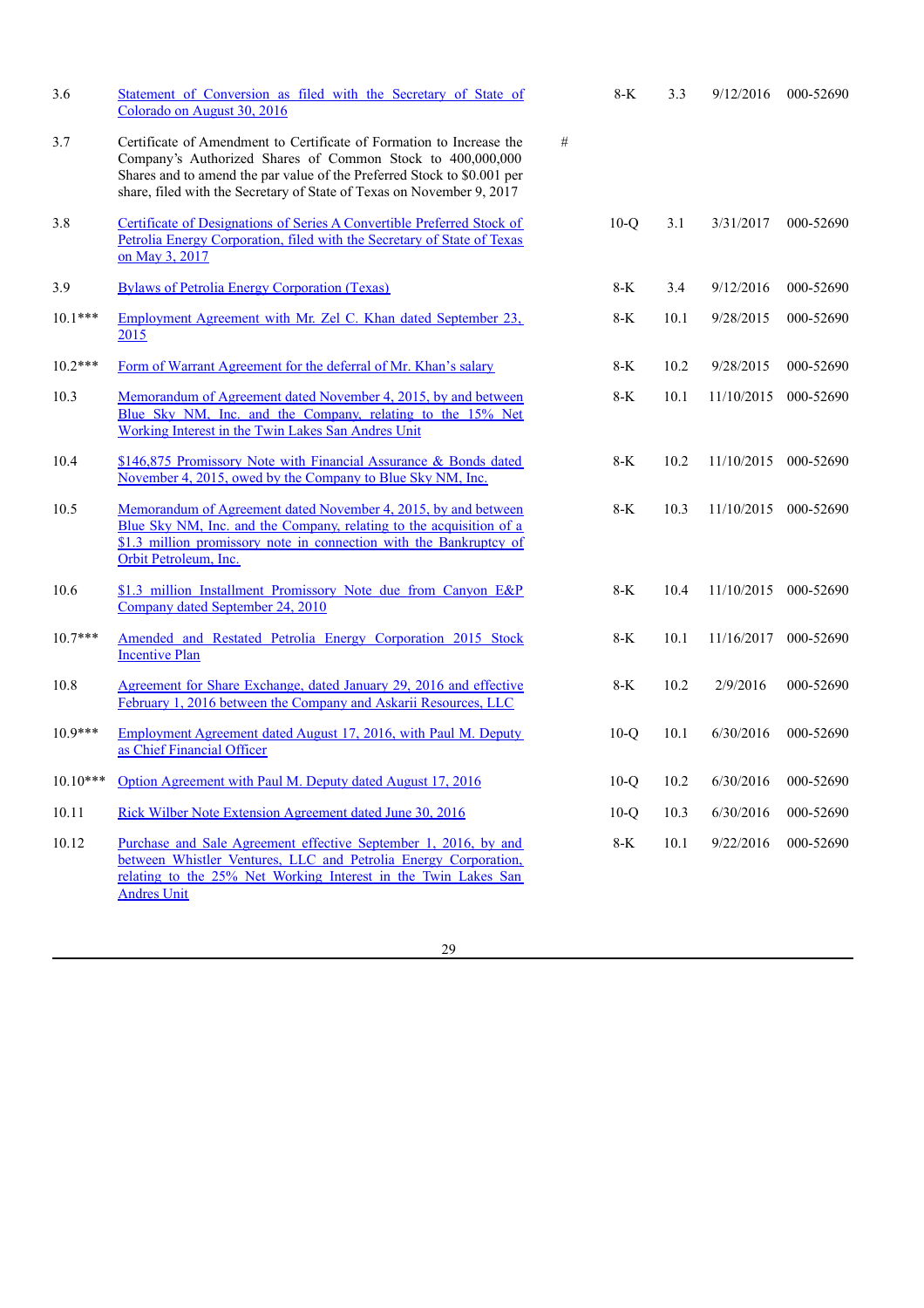| 10.13 | Assignment and Transfer of Interest effective September 1, 2016<br>between Petrolia Energy Corporation and Whistler Ventures LLC                                                                                                                                                                                                                                           | $8-K$  | 10.2 | 9/22/2016  | 000-52690 |
|-------|----------------------------------------------------------------------------------------------------------------------------------------------------------------------------------------------------------------------------------------------------------------------------------------------------------------------------------------------------------------------------|--------|------|------------|-----------|
| 10.14 | Purchase and Sale Agreement effective September 28, 2016, by and<br>between Jovian Petroleum Corporation and Petrolia Energy<br>Corporation, relating to the 50% Net Working Interest in the Slick<br><b>Unit Dutcher Sands</b>                                                                                                                                            | $8-K$  | 10.1 | 10/5/2016  | 000-52690 |
| 10.15 | Assignment and Transfer of Interest (50%) effective September 28,<br>2016 between Petrolia Energy Corporation and Jovian Petroleum<br>Corporation                                                                                                                                                                                                                          | $8-K$  | 10.2 | 10/5/2016  | 000-52690 |
| 10.16 | Share Exchange Agreement effective September 28, 2016, by and<br>between Jovian Petroleum Corporation and Petrolia Energy<br>Corporation, relating to the 40% Net Working Interest in the Slick<br><b>Unit Dutcher Sands</b>                                                                                                                                               | 8-K    | 10.3 | 10/5/2016  | 000-52690 |
| 10.17 | Promissory Note (\$1M) effective September 28, 2016, by and between<br>Jovian Petroleum Corporation and Petrolia Energy Corporation,<br>relating to the 50% Net Working Interest in the Slick Unit Dutcher<br><b>Sands</b>                                                                                                                                                 | $8-K$  | 10.4 | 10/5/2016  | 000-52690 |
| 10.18 | Production Payment Note (\$3M) effective September 28, 2016, by and<br>between Jovian Petroleum Corporation and Petrolia Energy<br>Corporation, relating to the 50% Net Working Interest in the Slick<br><b>Unit Dutcher Sands</b>                                                                                                                                         | $8-K$  | 10.5 | 10/5/2016  | 000-52690 |
| 10.19 | Settlement Agreement effective February 12, 2017 between Petrolia<br><b>Energy Corporation and Dead Aim Investments</b>                                                                                                                                                                                                                                                    | $8-K$  | 10.1 | 2/21/2017  | 000-52690 |
| 10.20 | Quitclaim Deed effective February 12, 2017 by and between Dead<br>Aim Investments and Petrolia Energy Corporation, relating to the 60%<br>Net Working Interest in the Twin Lakes San Andres Unit                                                                                                                                                                           | $8-K$  | 10.2 | 2/21/2017  | 000-52690 |
| 10.21 | Second Amendment to Rick Wilber Note Agreement effective as of<br>December 31, 2016                                                                                                                                                                                                                                                                                        | $10-K$ | 99.2 | 12/31/2016 | 000-52690 |
| 10.22 | Series A Convertible Preferred Stock Offering Memorandum (filed as<br>Exhibit 10.3 to the Company's Quarterly Report on Form 10-Q for the<br>quarter ended March 31, 2017, filed with the Securities and Exchange<br>Commission on May 15, 2017 (File Number 000-52690), and<br>incorporated by reference herein)                                                          | $10-Q$ | 10.3 | 3/31/2017  | 000-52690 |
| 10.23 | Form of Preferred Stock Subscription Agreement for the Company's<br>Series A Convertible Preferred Stock Offering (filed as Exhibit 10.4 to<br>the Company's Quarterly Report on Form 10-Q for the quarter ended<br>March 31, 2017, filed with the Securities and Exchange Commission<br>on May 15, 2017 (File Number 000-52690), and incorporated by<br>reference herein) | $10-Q$ | 10.4 | 3/31/2017  | 000-52690 |
| 10.24 | Debt Conversion Agreement, dated June 30, 2011, by and between the<br>Company, Jovian Petroleum Corporation and its subsidiary, Jovian<br><b>Resources LLC</b>                                                                                                                                                                                                             | 8-K    | 10.1 | 5/31/2017  | 000-52690 |
| 10.25 | Debt Conversion Agreement, dated July 19, 2017 by and between the<br>Company and Jovian Petroleum Corporation and its subsidiary, Jovian<br><b>Resources LLC</b>                                                                                                                                                                                                           | 8-K    | 10.1 | 7/24/2017  | 000-52690 |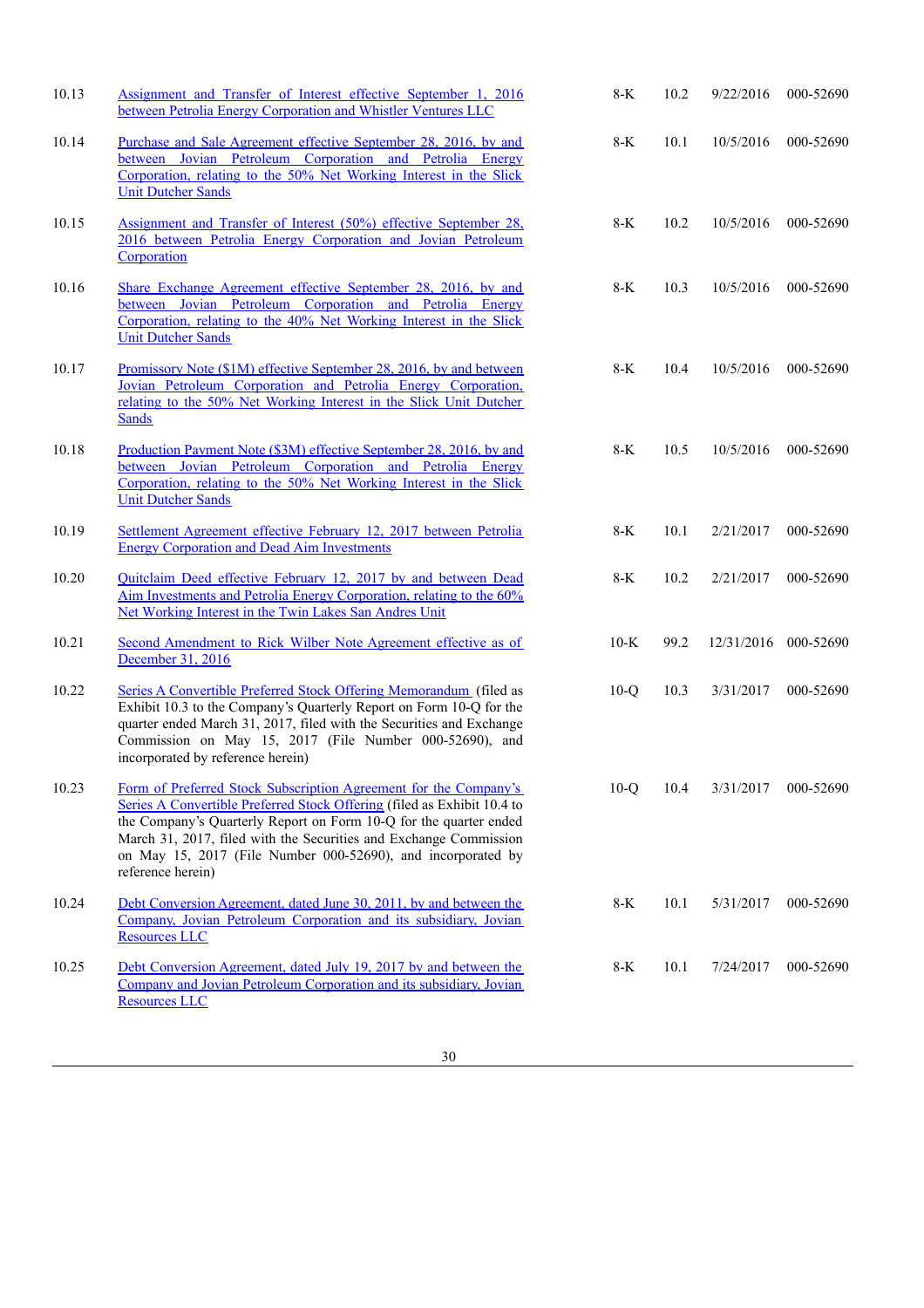| 10.26           | Debt Conversion Agreement, dated July 6, 2017 by and between the<br><b>Company and Rick Wilber</b>                                |                           | $8-K$  | 10.2 | 7/24/2017 | 000-52690 |
|-----------------|-----------------------------------------------------------------------------------------------------------------------------------|---------------------------|--------|------|-----------|-----------|
| 10.27           | Employment Agreement dated April 18, 2017, with James E. Burns as<br><b>President of Petrolia Energy Corporation</b>              |                           | $10-Q$ | 10.6 | 6/30/2017 | 000-52690 |
| $10.28*$        | \$500,000 Convertible Promissory Note dated April 1, 2018 entered<br>into with Blue Sky International Holdings Inc.               | #                         |        |      |           |           |
| $10.29*$        | Amended Revolving Line of Credit Agreement with Jovian Petroleum<br>Corporation dated February 9, 2018 and amended April 12, 2018 | $\#$                      |        |      |           |           |
| 14.1            | <b>Code of Ethical Business Conduct</b>                                                                                           |                           | $10-o$ | 14.1 | 9/30/2015 | 000-52690 |
| $21.1*$         | <b>Subsidiaries</b>                                                                                                               | #                         |        |      |           |           |
| $23.1*$         | Consent of MKM Engineering dated April 12, 2018                                                                                   | $\#$                      |        |      |           |           |
| $31.1*$         | Certification pursuant to Section 302 of the Sarbanes-Oxley Act of<br>2002                                                        | $\mathbf X$               |        |      |           |           |
| $31.2*$         | Certification pursuant to Section 302 of the Sarbanes-Oxley Act of<br>2002                                                        | $\boldsymbol{\mathrm{X}}$ |        |      |           |           |
| $32.1**$        | Certification pursuant to Section 906 of the Sarbanes-Oxley Act                                                                   | X                         |        |      |           |           |
| $32.2**$        | Certification pursuant to Section 906 of the Sarbanes-Oxley Act                                                                   | $\mathbf X$               |        |      |           |           |
| 99.1*           | Oil and gas reserve report dated April 12, 2018                                                                                   | $\#$                      |        |      |           |           |
| $101$ . INS $+$ | <b>XBRL Instance Document</b>                                                                                                     | X                         |        |      |           |           |
|                 | 101.SCH+ XBRL Taxonomy Extension Schema Document                                                                                  | $\mathbf X$               |        |      |           |           |
|                 | 101.CAL+ XBRL Taxonomy Extension Calculation Linkbase Document                                                                    | $\mathbf X$               |        |      |           |           |
|                 | 101.DEF+ XBRL Taxonomy Extension Definition Linkbase Document                                                                     | X                         |        |      |           |           |
|                 | 101.LAB+ XBRL Taxonomy Extension Label Linkbase Document                                                                          | X                         |        |      |           |           |
|                 | 101.PRE+ XBRL Taxonomy Presentation Linkbase Document                                                                             | X                         |        |      |           |           |

# Filed/furnished as exhibits to the initial Annual Report on Form 10-K filing which this Form 10-K/A amends.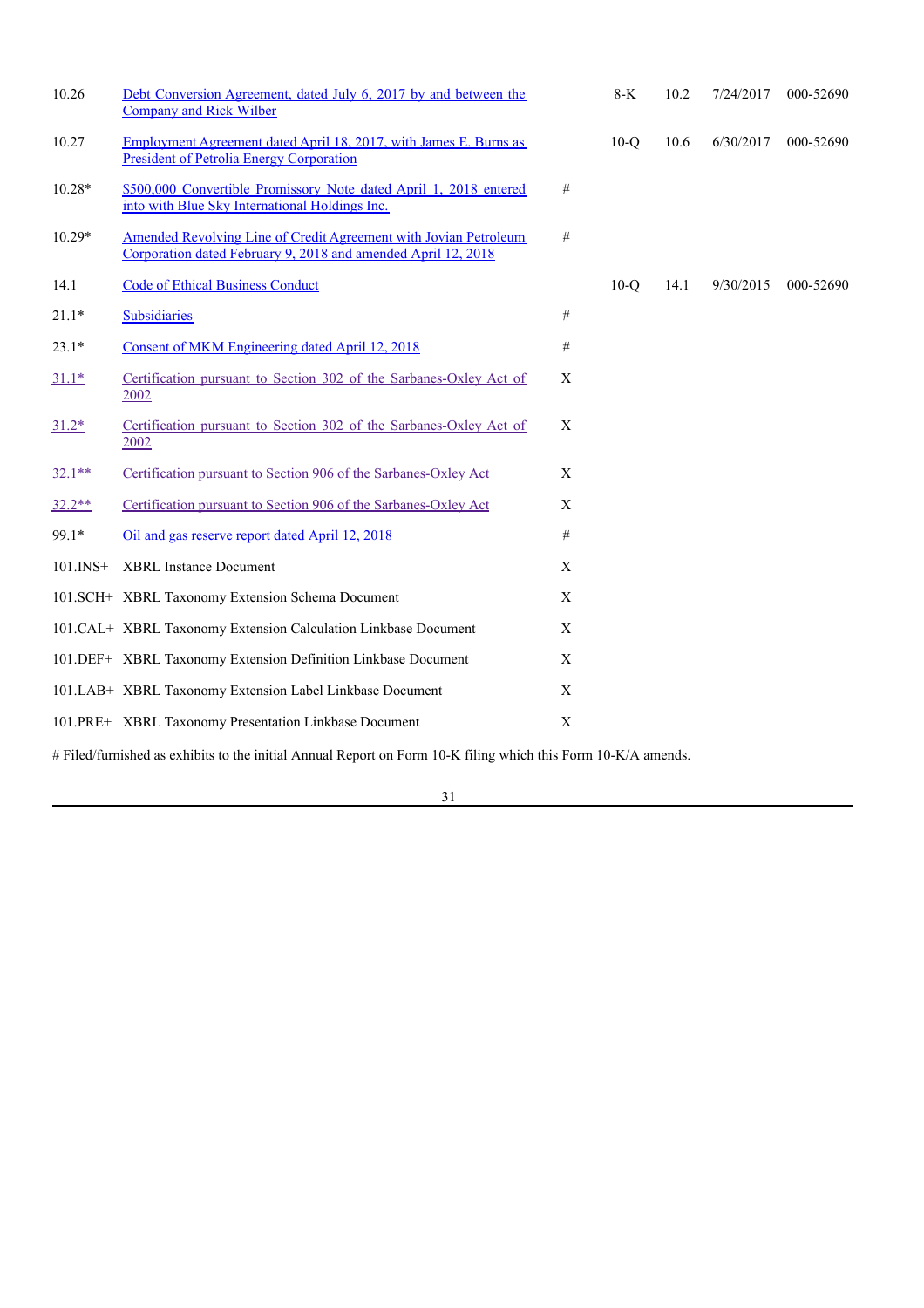# **SIGNATURES**

Pursuant to the requirements of Section 13 or 15(d) of the Securities Exchange Act of 1934, the registrant has duly caused this report to be signed on its behalf by the undersigned, thereunto duly authorized.

# **PETROLIA ENERGY CORPORATION**

By: */s/ Zel Khan*

Zel Khan Chief Executive Officer (Principal Executive Officer)

Date: September 26, 2018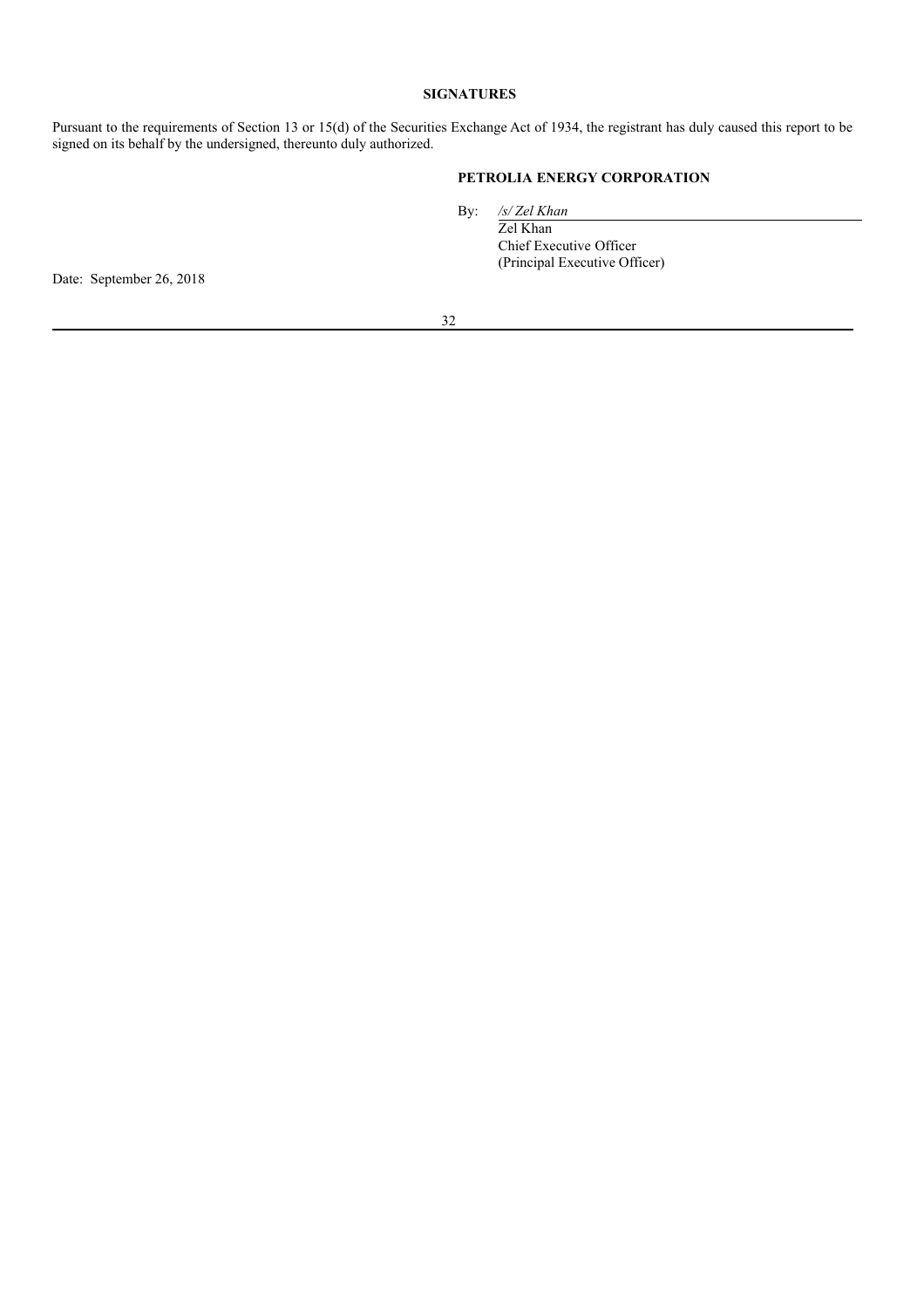# **REPORT OF INDEPENDENT REGISTERED PUBLIC ACCOUNTING FIRM**

To the shareholders and Board of Directors of Petrolia Energy Corporation

#### *Opinion on the Financial Statements*

We have audited the accompanying consolidated balance sheets of Petrolia Energy Corporation and its subsidiary (collectively, the "Company") as of December 31, 2017 and 2016, and the related consolidated statements of operations, stockholders' equity, and cash flows for the years then ended, and the related notes (collectively referred to as the "financial statements"). In our opinion, the financial statements present fairly, in all material respects, the financial position of the Company as of December 31, 2017 and 2016, and the results of their operations and their cash flows for the years then ended, in conformity with accounting principles generally accepted in the United States of America.

#### *Amendment to Disclose Related Party Transactions*

As disclosed in Note 3 to the consolidated financial statements, the Company amended its 2017 financial statements to properly disclose certain significant related party transactions not disclosed as such previously. Specifically, the Company amended the related party transactions included in Note 6 and Note 15 to properly disclose these related party transactions.

#### *Going Concern Matter*

The accompanying financial statements have been prepared assuming that the Company will continue as a going concern. As discussed in Note 4 to the financial statements, the Company has suffered recurring losses from operations and has a net capital deficiency that raises substantial doubt about its ability to continue as a going concern. Management's plans regarding these matters are also described in Note 4. The financial statements do not include any adjustments that might result from the outcome of this uncertainty.

#### *Basis for Opinion*

These financial statements are the responsibility of the Company's management. Our responsibility is to express an opinion on the Company's financial statements based on our audits. We are a public accounting firm registered with the Public Company Accounting Oversight Board (United States) ("PCAOB") and are required to be independent with respect to the Company in accordance with the U.S. federal securities laws and the applicable rules and regulations of the Securities and Exchange Commission and the PCAOB.

We conducted our audits in accordance with the standards of the PCAOB. Those standards require that we plan and perform the audit to obtain reasonable assurance about whether the financial statements are free of material misstatement, whether due to error or fraud. The Company is not required to have, nor were we engaged to perform, an audit of its internal control over financial reporting. As part of our audits we are required to obtain an understanding of internal control over financial reporting but not for the purpose of expressing an opinion on the effectiveness of the entity's internal control over financial reporting. Accordingly, we express no such opinion.

Our audits included performing procedures to assess the risks of material misstatement of the financial statements, whether due to error or fraud, and performing procedures that respond to those risks. Such procedures included examining, on a test basis, evidence regarding the amounts and disclosures in the financial statements. Our audits also included evaluating the accounting principles used and significant estimates made by management, as well as evaluating the overall presentation of the financial statements. We believe that our audits provide a reasonable basis for our opinion.

*/s/ MaloneBailey, LLP* www.malonebailey.com We have served as the Company's auditor since 2011. Houston, Texas April 17, 2018, except for Note 6 and Note 15, as to which the date is September 26, 2018

F-1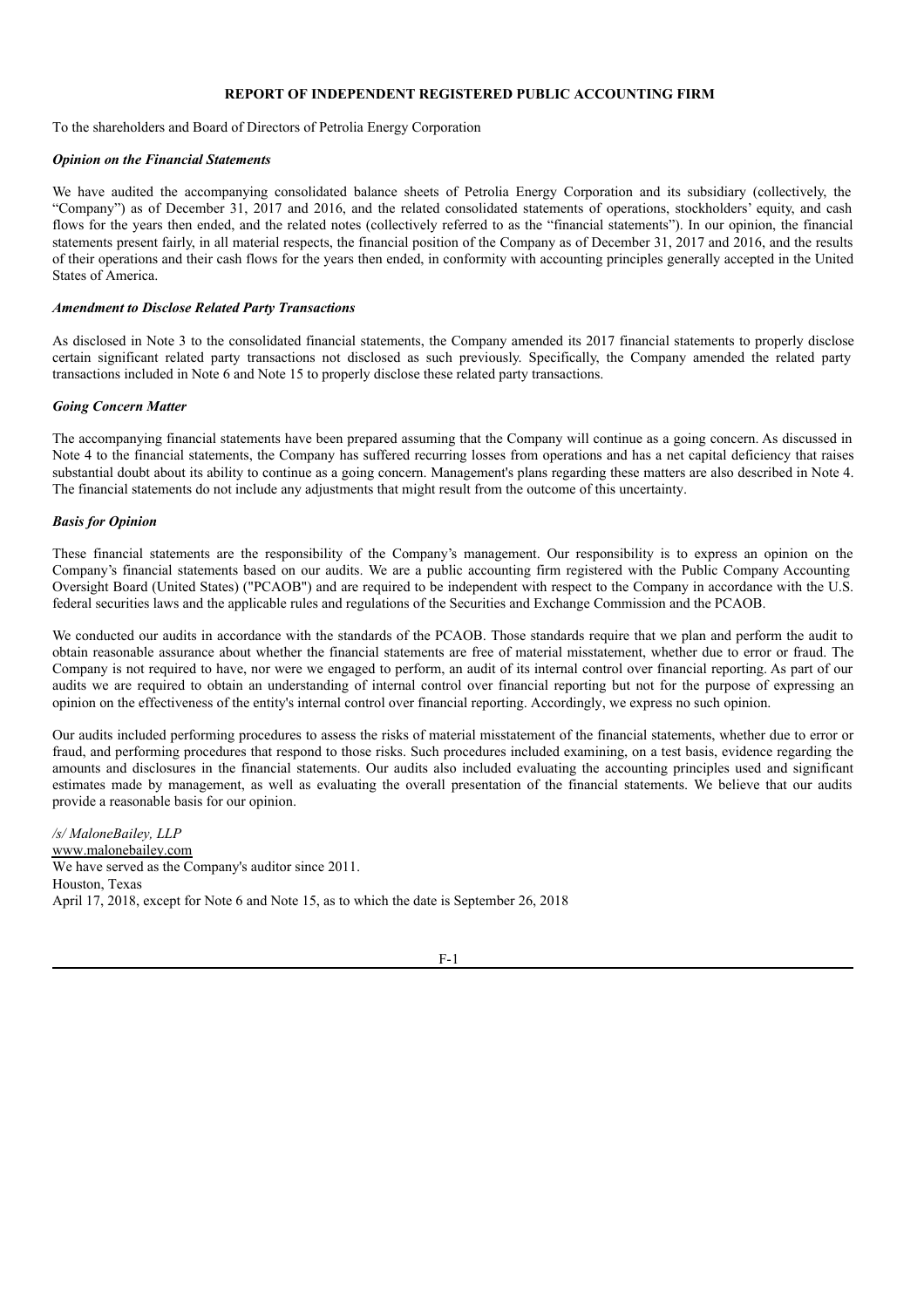# **PETROLIA ENERGY CORPORATION CONSOLIDATED BALANCE SHEETS**

|                                                                                                  |              | December 31,<br>2017 |    | December 31,<br>2016 |  |
|--------------------------------------------------------------------------------------------------|--------------|----------------------|----|----------------------|--|
| <b>ASSETS</b>                                                                                    |              |                      |    |                      |  |
| <b>Current assets</b><br>Cash                                                                    | $\mathbb{S}$ | 82,593               | \$ | 68,648               |  |
| Accounts receivable                                                                              |              | 51,026               |    | 199,003              |  |
| Other current assets                                                                             |              | 8,993                |    | 31,192               |  |
| <b>Total current assets</b>                                                                      |              | 142,612              |    | 298,843              |  |
|                                                                                                  |              |                      |    |                      |  |
| Property & equipment                                                                             |              |                      |    |                      |  |
| Oil and gas, on the basis of full cost accounting                                                |              |                      |    |                      |  |
| <b>Evaluated</b> properties                                                                      |              | 14,312,580           |    | 13,465,387           |  |
| Furniture, equipment & software                                                                  |              | 264,723              |    | 200,416              |  |
| Less accumulated depreciation                                                                    |              | (1,192,229)          |    | (1, 119, 708)        |  |
| Net property and equipment                                                                       |              | 13,385,074           |    | 12,546,095           |  |
| <b>Other Assets</b>                                                                              |              |                      |    |                      |  |
| Intangible assets                                                                                |              | 49,886               |    | 49,886               |  |
| Note receivable                                                                                  |              |                      |    | 316,800              |  |
|                                                                                                  |              |                      |    |                      |  |
| <b>Total Assets</b>                                                                              | \$           | 13,577,572           | \$ | 13,211,624           |  |
|                                                                                                  |              |                      |    |                      |  |
| <b>LIABILITIES &amp; STOCKHOLDERS' EQUITY</b>                                                    |              |                      |    |                      |  |
|                                                                                                  |              |                      |    |                      |  |
| <b>Current liabilities</b>                                                                       |              |                      |    |                      |  |
| Accounts payable                                                                                 | \$           | 413,435              | \$ | 352,241              |  |
| <b>Accrued liabilities</b>                                                                       |              | 896,897              |    | 494,983              |  |
| Debt short term                                                                                  |              |                      |    | 275,000              |  |
| Convertible debt - related party                                                                 |              |                      |    | 550,000              |  |
| Current maturities of installment notes payable                                                  |              | 32,582               |    | 26,186               |  |
| Note payable – related parties                                                                   |              | 217,100              |    | 1,287,980            |  |
| <b>Total current liabilities</b>                                                                 |              | 1,560,014            |    | 2,986,390            |  |
| Asset retirement obligations                                                                     |              | 473,868              |    | 322,710              |  |
| Installment note payable                                                                         |              | 24,204               |    |                      |  |
| Note payable to related party - long term                                                        |              |                      |    | 2,904,020            |  |
| <b>Total Liabilities</b>                                                                         |              | 2,058,086            |    | 6,213,120            |  |
| <b>Stockholders' Equity</b>                                                                      |              |                      |    |                      |  |
| Preferred stock, \$0.001 par value; 1,000,000 shares authorized; 197,100 and 0 shares issued and |              |                      |    |                      |  |
| outstanding                                                                                      |              | 197                  |    |                      |  |
| Common stock, \$.001 par value; 400,000,000 shares authorized; 111,698,222 and 79,034,505 shares |              |                      |    |                      |  |
| issued and outstanding                                                                           |              | 111,698              |    | 79,034               |  |
| Additional paid in capital                                                                       |              | 22,730,974           |    | 14,887,090           |  |
| Accumulated deficit                                                                              |              | (11, 323, 383)       |    | (7,967,620)          |  |
|                                                                                                  |              |                      |    |                      |  |
| <b>Total Stockholders' Equity</b>                                                                |              | 11,519,486           |    | 6,998,504            |  |
| <b>Total Liabilities and Stockholders' Equity</b>                                                | \$           | 13,577,572           | \$ | 13,211,624           |  |

The accompanying notes are an integral part of these audited consolidated financial statements.

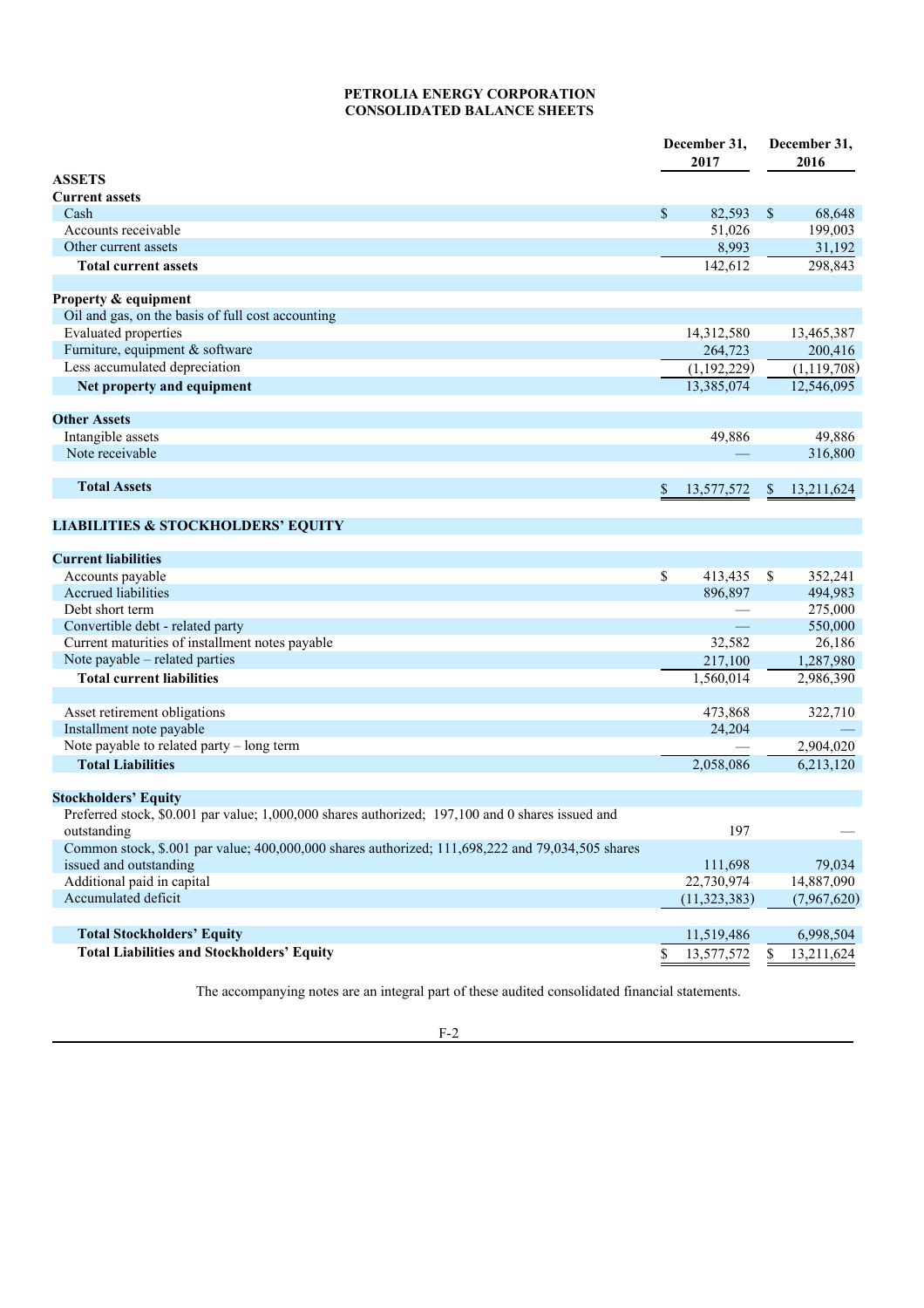# **PETROLIA ENERGY CORPORATION CONSOLIDATED STATEMENTS OF OPERATIONS**

|                                                                         | <b>Year ended</b><br>December 31.<br>2017 | <b>Year ended</b><br>December 31,<br>2016 |  |
|-------------------------------------------------------------------------|-------------------------------------------|-------------------------------------------|--|
| Oil and gas sales                                                       | <sup>\$</sup><br>148,835                  | $\mathbb{S}$<br>123,246                   |  |
| <b>Equipment sales to related party</b>                                 |                                           | 198,000                                   |  |
| <b>Total Revenue</b>                                                    | 148,835                                   | 321,246                                   |  |
| <b>Operating expenses</b>                                               |                                           |                                           |  |
| Cost of equipment sold                                                  |                                           | 33,330                                    |  |
| Lease operating expense                                                 | 416.232                                   | 304,199                                   |  |
| General and administrative expenses                                     | 2,550,481                                 | 1,433,182                                 |  |
| Depreciation, depletion and amortization                                | 74,469                                    | 74,065                                    |  |
| Asset retirement obligation accretion                                   | 49,753                                    | 38,998                                    |  |
| <b>Total Operating Expense</b>                                          | 3,090,935                                 | 1,883,774                                 |  |
| <b>Loss from Operations</b>                                             | (2,942,100)                               | (1,562,528)                               |  |
| <b>Interest (expense)</b>                                               | (265, 813)                                | (359, 239)                                |  |
| Other income                                                            | 40,806                                    | 60,324                                    |  |
| <b>Loss on warrants issued for PORRI</b>                                |                                           | (14, 336)                                 |  |
| Loss on conversion of debt, including related party debt                | (94, 177)                                 |                                           |  |
| <b>Total other income (expense)</b>                                     | (319, 184)                                | (313, 251)                                |  |
| Net loss from continuing operations before taxes                        | (3,261,284)                               | (1,875,779)                               |  |
| Income tax provision (benefit)                                          |                                           |                                           |  |
| <b>Net Loss</b>                                                         | \$<br>(3,261,284)                         | (1,875,779)<br>\$                         |  |
| <b>Series A Preferred Dividends</b>                                     | (94, 479)                                 |                                           |  |
| <b>Net Loss Attributable to Common Stockholders</b>                     | (3,355,763)                               | (1,875,779)                               |  |
| Loss per share                                                          |                                           |                                           |  |
| (Basic and fully diluted)                                               | (0.04)<br>\$                              | S<br>(0.03)                               |  |
| Weighted average number of common shares outstanding, basic and diluted | 93,545,807                                | 54,541,922                                |  |

The accompanying notes are an integral part of these audited consolidated financial statements.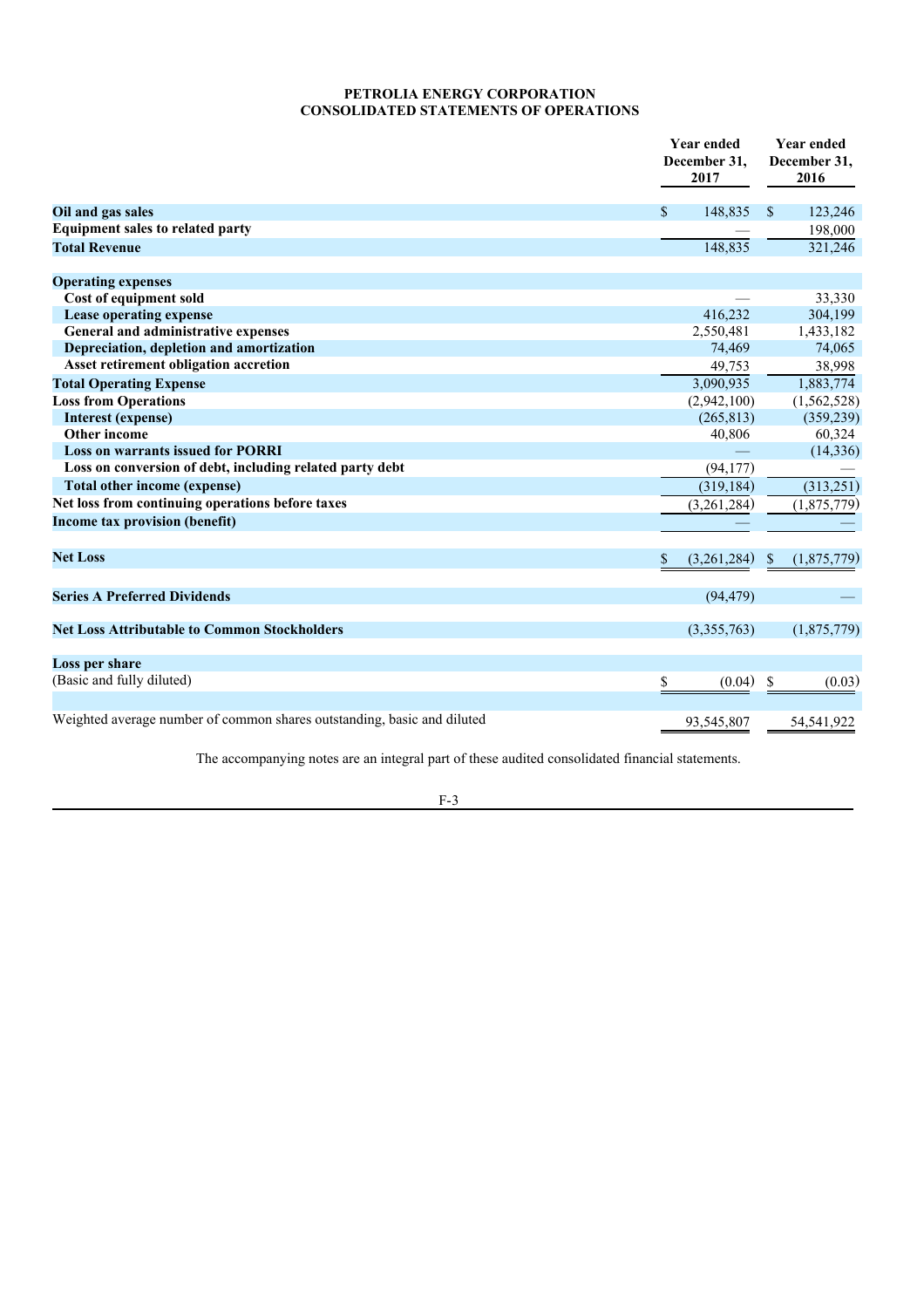# **PETROLIA ENERGY CORPORATION CONSOLIDATED STATEMENTS OF CASH FLOWS**

|                                                                            | <b>Year Ended</b><br>December 31,<br>2017 | <b>Year Ended</b><br>December 31,<br>2016 |
|----------------------------------------------------------------------------|-------------------------------------------|-------------------------------------------|
| <b>Cash Flows from Operating Activities</b>                                |                                           |                                           |
| Net Loss                                                                   | \$<br>$(3,261,284)$ \$                    | (1,875,779)                               |
| Adjustment to reconcile net loss to net cash Used in operating activities: |                                           |                                           |
| Depreciation and amortization                                              | 74,469                                    | 74,065                                    |
| Accretion of debt discount                                                 |                                           | 171,573                                   |
| Finance fee for extension on note payable                                  | 60,101                                    | 79,223                                    |
| Loss on conveyance of ORRI warrants                                        |                                           | 14,336                                    |
| Interest on ORRI conversion                                                | 128,229                                   |                                           |
| Guarantor fees                                                             | 524,502                                   |                                           |
| Loss on disposal of assets                                                 | 3,677                                     |                                           |
| Debt Issuance costs                                                        | 47,319                                    | 38,622                                    |
| Loss on conversion of related party debt                                   | 88,755                                    |                                           |
| Loss on conversion of short term debt                                      | 5,422                                     |                                           |
| Asset retirement obligation accretion                                      | 49,753                                    | 38,998                                    |
| Stock-based compensation expense-employees                                 | 325,747                                   | 150,790                                   |
| Stock-based compensation expense- directors                                | 394,154                                   | 209,125                                   |
| Stock-based compensation expense-consultants                               | 179,519                                   |                                           |
| Changes in operating assets and liabilities                                |                                           |                                           |
| Accounts receivable                                                        | (1,010)                                   | (150, 370)                                |
| Inventory                                                                  |                                           | 33,330                                    |
| Other assets                                                               | 22,199                                    | (143)                                     |
| Accounts payable                                                           | 61,195                                    | 302,821                                   |
| <b>Accrued</b> liabilities                                                 | 164,307                                   | 161,586                                   |
| Deferred salaries                                                          | 195,789                                   | 200,000                                   |
| Net cash used in operating activities                                      | (937, 157)                                | (551, 823)                                |
| <b>Cash Flows from Investing Activities</b>                                |                                           |                                           |
| Cash acquired from investment in Askarii                                   |                                           | 114                                       |
| Proceeds from sale of property and equipment                               |                                           | 30,000                                    |
| Purchase of fixed assets                                                   | (9,256)                                   | (93, 476)                                 |
| Cash used in investing activities                                          | (9,256)                                   | (63, 362)                                 |
| <b>Cash Flows from Financing Activities</b>                                |                                           |                                           |
| Proceeds from shareholder advances                                         | 361,600                                   | 388,000                                   |
| Proceed from issuance of common stocks                                     | 323,000                                   |                                           |
| Proceeds from issuance of common stock. Related party.                     | 112,065                                   | 111,352                                   |
| Proceeds from issuance of preferred stock                                  | 241,000                                   |                                           |
| Payments of shareholder advances                                           | (69,000)                                  | (92,000)                                  |
| Payments on notes payable                                                  | (5,076)                                   | (1,610)                                   |
| Cash paid for PORRI conversion                                             | (3,230)                                   |                                           |
| Proceeds from short term loans                                             |                                           | 275,000                                   |
| Cash provided by financing activities                                      | 960,359                                   | 680,742                                   |
| Net change in cash and cash equivalents                                    | 13,945                                    | 65,557                                    |
| Cash and cash equivalents                                                  |                                           |                                           |
| Beginning of period                                                        | 68,648                                    | 3,091                                     |
| End of period                                                              | \$<br>82,593                              | \$<br>68,648                              |

The accompanying notes are an integral part of these audited consolidated financial statements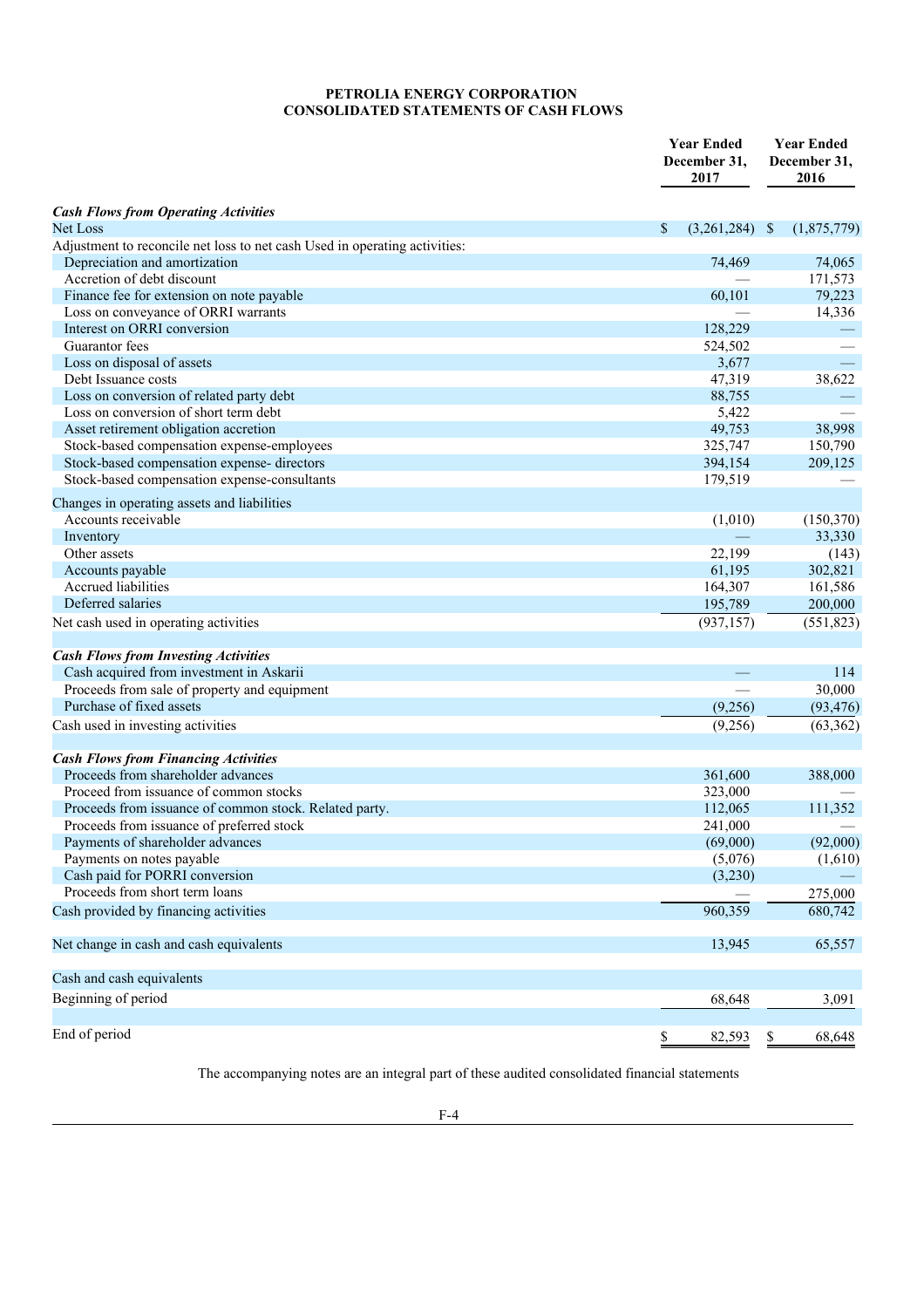|                                                                                            |              | <b>Year Ended</b><br>December 31,<br>2017 |               | <b>Year Ended</b><br>December 31,<br>2016 |
|--------------------------------------------------------------------------------------------|--------------|-------------------------------------------|---------------|-------------------------------------------|
| SUPPLEMENTAL DISCLOSURES                                                                   |              |                                           |               |                                           |
| Interest paid                                                                              | S            | 23,210                                    | -S            | 33,088                                    |
| Income taxes paid                                                                          |              |                                           |               |                                           |
| NON-CASH INVESTING AND FINANCIAL DISCLOSURES                                               |              |                                           |               |                                           |
| Sale of vehicle to related party                                                           |              | 8,677                                     |               |                                           |
| Note payable for purchase of vehicle                                                       |              | 35,677                                    |               |                                           |
| Initial recognition of asset retirement obligation                                         |              | 101,405                                   |               | 70,384                                    |
| Preferred shares issued for purchase of related party's equipment                          |              | 30,000                                    |               |                                           |
| Settlement of accounts receivable and other assets for oil and gas properties              |              | 465,788                                   |               |                                           |
| Settlement of debt with preferred shares                                                   |              | 154,000                                   |               |                                           |
| Settlement of debt and advances with preferred shares - related parties                    |              | 925,900                                   |               |                                           |
| Settlement of debt with common shares                                                      |              | 32,532                                    |               |                                           |
| Settlement of ORRI investments with preferred shares                                       |              | 231,000                                   |               | $\equiv$                                  |
| Settlement of ORRI investments with preferred shares. Related party                        |              | 174,000                                   |               |                                           |
| Settlement of related party debt with shares of common stock, preferred stock and warrants |              | 4,033,151                                 |               |                                           |
| Series A Preferred Dividends                                                               |              | 94,479                                    |               |                                           |
| Settlement of accrued accounts payable through share issuance                              |              |                                           |               | 120,146                                   |
| Fair value of stock issued for oil properties                                              |              |                                           |               | 4,773,186                                 |
| Fair value of stock issued for extinguishment of debt                                      |              |                                           |               | 146,875                                   |
| Shares issued in payment of shareholder advance                                            |              |                                           |               | 150,000                                   |
| Note payable for oil & gas properties                                                      | $\mathbb{S}$ |                                           | <sup>\$</sup> | 4,000,000                                 |

The accompanying notes are an integral part of these audited consolidated financial statements.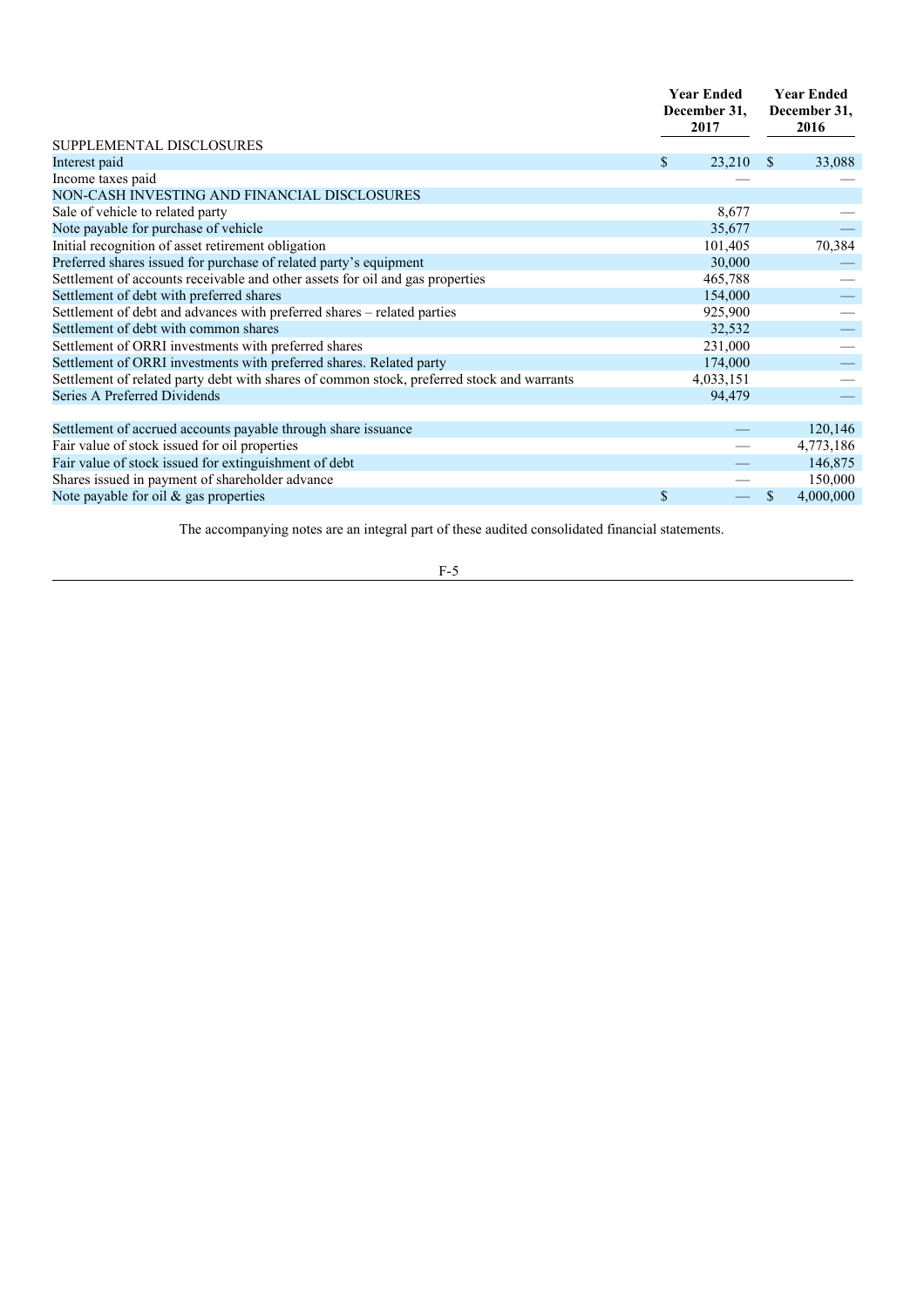#### **PETROLIA ENERGY CORPORATION STATEMENTS OF CHANGES IN STOCKHOLDERS' EQUITY**

|                                          |               |                          |                     |                      | <b>Additional</b>       |                                       | Stockholders'   |
|------------------------------------------|---------------|--------------------------|---------------------|----------------------|-------------------------|---------------------------------------|-----------------|
|                                          |               | <b>Preferred Stock</b>   | <b>Common Stock</b> |                      | Paid-In                 | Accumulated                           | <b>Equity</b>   |
|                                          | <b>Shares</b> | Amount                   | <b>Shares</b>       | Amount               | Capital                 | Deficit                               | (Deficit)       |
| Balance at December 31, 2015             |               |                          | 42,839,958          | $\overline{)42,840}$ | $\overline{$9,129,629}$ | $\overline{6,091,841}$ $\overline{5}$ | 3,080,628       |
|                                          |               |                          |                     |                      |                         |                                       |                 |
| Shares issued for settlement of payables |               |                          | 1,581,098           | 1,581                | 118,565                 |                                       | 120,146         |
| Stock based compensation - directors     |               |                          |                     |                      | 209,125                 |                                       | 209,125         |
| Stock based compensation - employees     |               |                          | 800,000             | 800                  | 149,990                 |                                       | 150,790         |
| Shares issued for issuance of common     |               |                          |                     |                      |                         |                                       |                 |
| stock for cash                           |               |                          | 1,625,000           | 1,625                | 109,727                 |                                       | 111,352         |
| Shares issued related to acquisitions    |               |                          | 28,808,985          | 28,809               | 4,744,377               |                                       | 4,773,186       |
| Warrants issued for note extension       |               |                          |                     |                      | 79,223                  |                                       | 79,223          |
| Warrants issued for loans                |               |                          |                     |                      | 38,622                  |                                       | 38,622          |
| Shares issued for conversion of          |               |                          |                     |                      |                         |                                       |                 |
| shareholder advances                     |               |                          | 1,910,714           | 1,910                | 148,090                 |                                       | 150,000         |
| Warrants issued for PORRI equity         |               |                          |                     |                      |                         |                                       |                 |
| offering                                 |               |                          |                     |                      | 14,336                  |                                       | 14,336          |
| Shares issued for extinguishment of      |               |                          |                     |                      |                         |                                       |                 |
| debt                                     |               |                          | 1,468,750           | 1,469                | 145,406                 |                                       | 146,875         |
| <b>Net Loss</b>                          |               |                          |                     |                      |                         |                                       |                 |
|                                          |               |                          |                     |                      |                         | (1,875,779)                           | (1,875,779)     |
| Balance at December 31, 2016             |               | $\overline{\phantom{0}}$ | 79,034,505          | \$79,034             | \$14,887,090            | $\mathbb{S}^-$<br>(7,967,620)         | 6,998,504<br>\$ |
|                                          |               |                          |                     |                      |                         |                                       |                 |
| Shares issued for settlement of payables |               |                          | 1,400,000           | 1,400                | 178,119                 |                                       | 179,519         |
| Shares issued for conversion of debt     |               |                          | 271,096             | 271                  | 32,260                  | <u>—</u>                              | 32,531          |
| Stock based compensation - directors     |               |                          | 200,000             | 200                  | 393,954                 | $\overline{\phantom{0}}$              | 394,154         |
| Stock based compensation - employees     |               |                          | 1,700,000           | 1,700                | 324,047                 |                                       | 325,747         |
| Shares issued for issuance of common     |               |                          |                     |                      |                         |                                       |                 |
| stock for cash.                          |               |                          | 2,891,669           | 2,892                | 320,108                 |                                       | 323,000         |
| Shares issued for issuance of common     |               |                          |                     |                      |                         |                                       |                 |
| stock for cash. Related Party            |               |                          | 1,451,667           | 1,452                | 110,613                 |                                       | 112,065         |
| Warrants issued for loans                |               |                          |                     |                      | 385,922                 |                                       | 385,922         |
| Shares and warrants issued for           |               |                          |                     |                      |                         |                                       |                 |
| conversion of Notes payable to related   |               |                          |                     |                      |                         |                                       |                 |
| party                                    |               |                          | 22,749,285          | 22,749               | 3,884,057               |                                       | 3,906,806       |
| Shares issued to related party for       |               |                          |                     |                      |                         |                                       |                 |
| guarantor fee                            |               |                          | 2,000,000           | 2,000                | 244,000                 |                                       | 246,000         |
| Shares issued for cash                   | 24,100        | 24                       |                     |                      | 240,976                 |                                       | 241,000         |
| Shares issued for conversion of          |               |                          |                     |                      |                         |                                       |                 |
| shareholder advances                     | 27,090        | 27                       |                     |                      | 270,873                 |                                       | 270,900         |
| Shares issued for conversion of debt     | 42,010        | 42                       |                     |                      |                         |                                       | 420,100         |
| Shares issued for conversion of related  |               |                          |                     |                      | 420,058                 |                                       |                 |
|                                          |               |                          |                     |                      |                         |                                       |                 |
| party debt                               | 60,400        | 61                       |                     |                      | 603,940                 |                                       | 604,001         |
| Shares issued for purchase of            |               |                          |                     |                      |                         |                                       |                 |
| equipment                                | 3,000         | 3                        |                     |                      | 29,997                  |                                       | 30,000          |
| Shares issued for conversion of TORRI    | 23,100        | 23                       |                     |                      | 230,977                 |                                       | 231,000         |
| Shares issued for conversion of          |               |                          |                     |                      |                         |                                       |                 |
| TORRI, a related party                   | 17,400        | 17                       |                     |                      | 173,983                 |                                       | 174,000         |
| Series A Preferred Dividends             |               |                          |                     |                      |                         | (94, 479)                             | (94, 479)       |
| Net Loss                                 |               |                          |                     |                      |                         | (3,261,284)                           | (3,261,284)     |
| Balance at December 31, 2017             | 197,100       | 197<br>\$                | 111,698,222         | \$111,698            | \$22,730,974            | $(11,323,383)$ \$                     | 11,519,486      |

The accompanying notes are an integral part of these audited consolidated financial statements.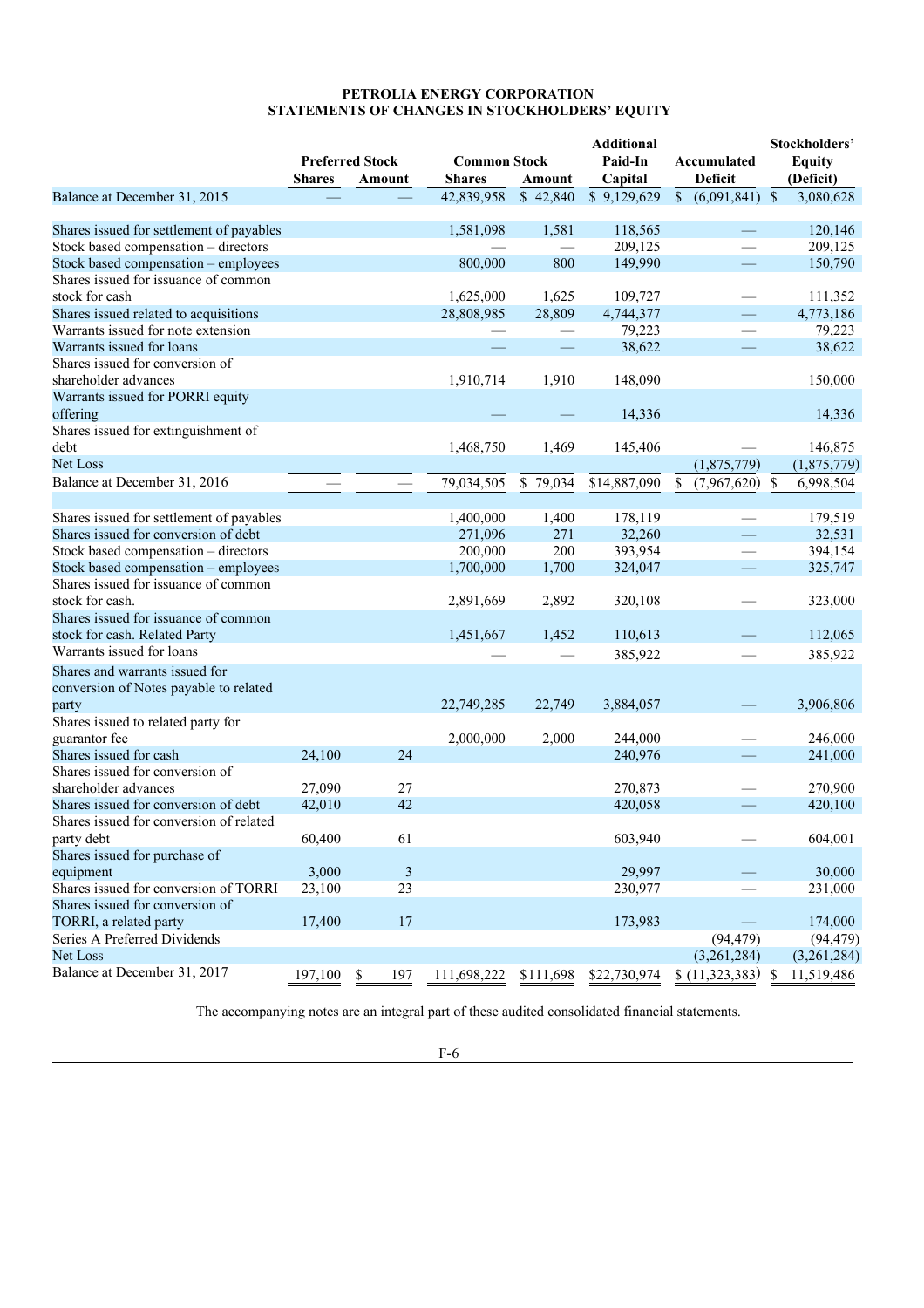# **PETROLIA ENERGY CORPORATION NOTES TO CONSOLIDATED FINANCIAL STATEMENTS FOR THE YEARS ENDED DECEMBER 31, 2017 AND 2016**

# **NOTE 1. ORGANIZATION**

Petrolia Energy Corporation ("we", "us", and the "Company") is in the business of oil and gas exploration, development, and production. The financial statements have been prepared in conformity with accounting principles generally accepted in the United States of America and the rules of the U.S. Securities and Exchange Commission ("SEC").

# **NOTE 2. SUMMARY OF SIGNIFICANT ACCOUNTING POLICIES**

#### Basis of Presentation

The accompanying financial statements have been prepared in accordance with accounting principles generally accepted in the United States of America ("GAAP") and pursuant to the accounting and disclosure rules and regulations of the SEC. A summary of the significant accounting policies applied in the preparation of the accompanying financial statements follows.

*Management Estimates* — The preparation of financial statements in conformity with generally accepted accounting principles requires management to make estimates and assumptions that affect reported amounts of assets and liabilities and disclosure of contingent assets and liabilities at the date of the financial statements and the reported amounts of revenues and expenses during the reporting period. Actual results could differ from those estimates. Significant estimates made in preparing these financial statements include asset retirement obligations (Note 10), income taxes (Note 11) and the estimate of proved oil and gas reserves and related present value estimates of future net cash flows therefrom (Note 12).

*Reclassifications* – Certain amounts previously presented for prior periods have been reclassified to conform to the current presentation. The reclassifications had no effect on net loss, working capital or equity previously reported.

*Cash and Cash Equivalents* — The Company considers all highly liquid instruments purchased with an original maturity date of three months or less to be cash equivalents.

*Oil and Gas Properties* — The Company follows the full cost accounting method to account for oil and natural gas properties, whereby costs incurred in the acquisition, exploration and development of oil and gas reserves are capitalized. Such costs include lease acquisition, geological and geophysical activities, rentals on nonproducing leases, drilling, completing and equipping of oil and gas wells and administrative costs directly attributable to those activities and asset retirement costs. Disposition of oil and gas properties are accounted for as a reduction of capitalized costs, with no gain or loss recognized unless such adjustment would significantly alter the relationship between capital costs and proved reserves of oil and gas, in which case the gain or loss is recognized to operations.

The capitalized costs of oil and gas properties, excluding unevaluated and unproved properties, are amortized as depreciation, depletion and amortization expense using the units-of-production method based on estimated proved recoverable oil and gas reserves.

The costs associated with unevaluated and unproved properties, initially excluded from the amortization base, relate to unproved leasehold acreage, wells and production facilities in progress and wells pending determination of the existence of proved reserves, together with capitalized interest costs for these projects. Unproved leasehold costs are transferred to the amortization base with the costs of drilling the related well once a determination of the existence of proved reserves has been made or upon impairment of a lease. Costs associated with wells in progress and completed wells that have yet to be evaluated are transferred to the amortization base once a determination is made whether or not proved reserves can be assigned to the property. Costs of dry wells are transferred to the amortization base immediately upon determination that the well is unsuccessful.

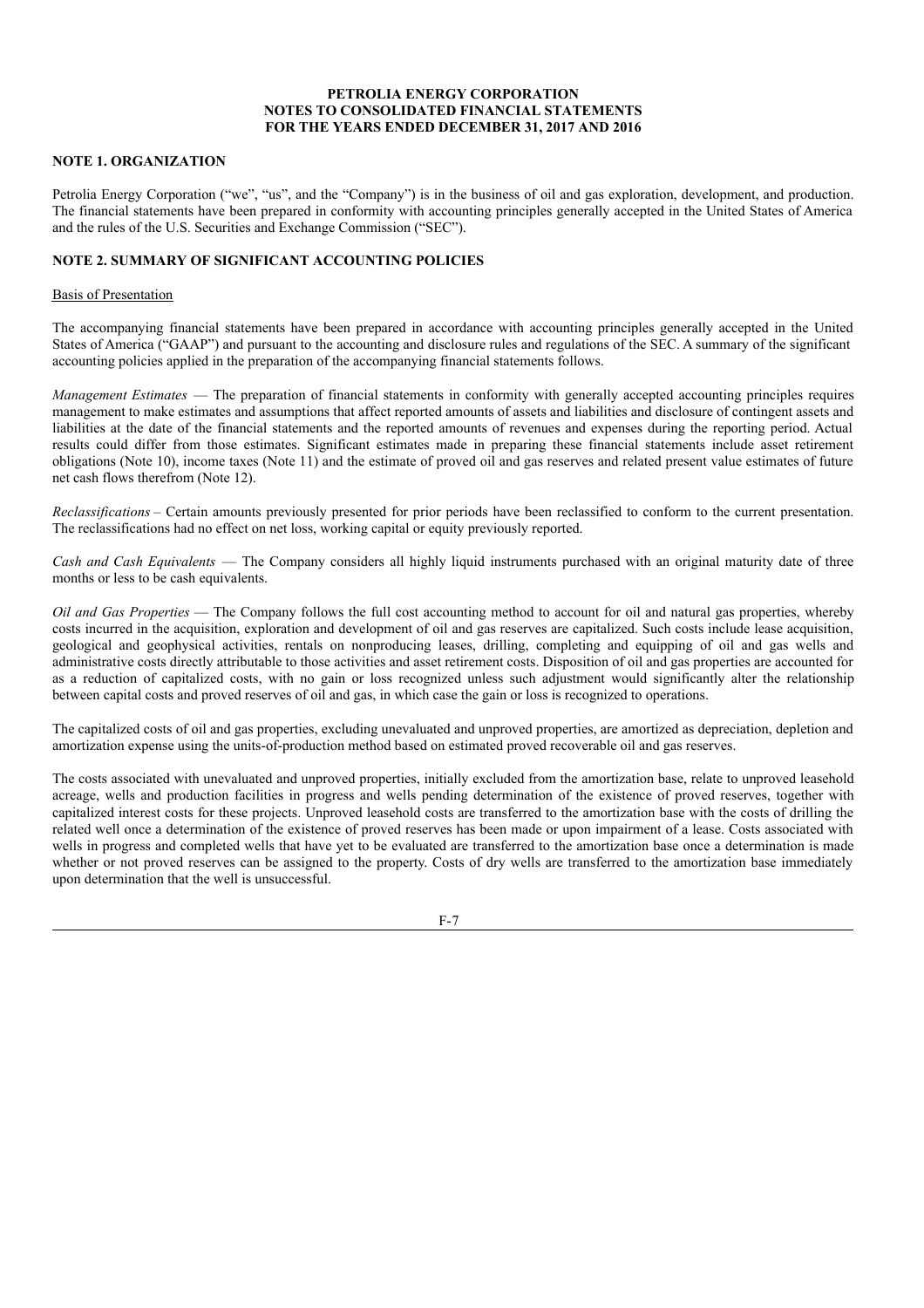All items classified as unproved property are assessed on a quarterly basis for possible impairment or reduction in value. Properties are assessed on an individual basis or as a group if properties are individually insignificant. The assessment includes consideration of various factors, including, but not limited to, the following: intent to drill; remaining lease term; geological and geophysical evaluations; drilling results and activity; assignment of proved reserves; and economic viability of development if proved reserves are assigned. During any period in which these factors indicate an impairment, the cumulative drilling costs incurred to date for such property and all or a portion of the associated leasehold costs are transferred to the full cost pool and become subject to amortization.

Under full cost accounting rules for each cost center, capitalized costs of evaluated oil and gas properties, including asset retirement costs, less accumulated amortization and related deferred income taxes, may not exceed an amount (the "cost ceiling") equal to the sum of (a) the present value of future net cash flows from estimated production of proved oil and gas reserves, based on current prices and operating conditions, discounted at ten percent (10%), plus (b) the cost of properties not being amortized, plus (c) the lower of cost or estimated fair value of any unproved properties included in the costs being amortized, less (d) any income tax effects related to differences between the book and tax basis of the properties involved. If capitalized costs exceed this limit, the excess is charged to operations. For purposes of the ceiling test calculation, current prices are defined as the un-weighted arithmetic average of the first day of the month price for each month within the 12 month period prior to the end of the reporting period. Prices are adjusted for basis or location differentials. Unless sales contracts specify otherwise, prices are held constant for the productive life of each well. Similarly, current costs are assumed to remain constant over the entire calculation period. There was no impairment during the year ended December 31, 2017 and 2016.

Given the volatility of oil and gas prices, it is reasonably possible that the estimate of discounted future net cash flows from proved oil and gas reserves could change in the near term. If oil and gas prices decline in the future, even if only for a short period of time, it is possible that impairments of oil and gas properties could occur. In addition, it is reasonably possible that impairments could occur if costs are incurred in excess of any increases in the present value of future net cash flows from proved oil and gas reserves, or if properties are sold for proceeds less than the discounted present value of the related proved oil and gas reserves.

*Revenue Recognition* — Revenues from the sale of crude oil, natural gas, and natural gas liquids are recognized when the product is delivered at a fixed or determinable price, title has transferred; collectability is reasonably assured and evidenced by a contract. The Company follows the sales method of accounting for its oil and natural gas revenue, so it recognizes revenue on all crude oil, natural gas, and natural gas liquids sold to purchasers, regardless of whether the sales are proportionate to its ownership in the property. A receivable or liability is recognized only to the extent that the Company has an imbalance on a specific property greater than the expected remaining proved reserves. The Company had no imbalance positions at December 31, 2017 or 2016. Charges for gathering and transportation are included in production expenses.

*Receivables and allowance for doubtful accounts* — Oil revenues receivable do not bear any interest. These receivables are primarily comprised of joint interest billings. Early in 2017, \$117,000 of these receivables were provided as consideration towards the purchase of the 60% WI in TLSAU (see Note 9 for further explanation). We regularly review collectability and establish or adjust an allowance for uncollectible amounts as necessary using the specific identification method. Account balances are charged off against the allowance after all means of collection have been exhausted and the potential for recovery is considered remote. Management has determined that a reserve for uncollectible amounts was not required in the periods presented.

*Asset Retirement Obligations* — The Company records a liability for asset retirement obligations ("ARO") associated with its oil and gas wells when those assets are placed in service. The corresponding cost is capitalized as an asset and included in the carrying amount of oil and gas properties and is depleted over the useful life of the properties. Subsequently, the ARO liability is accreted to its then-present value.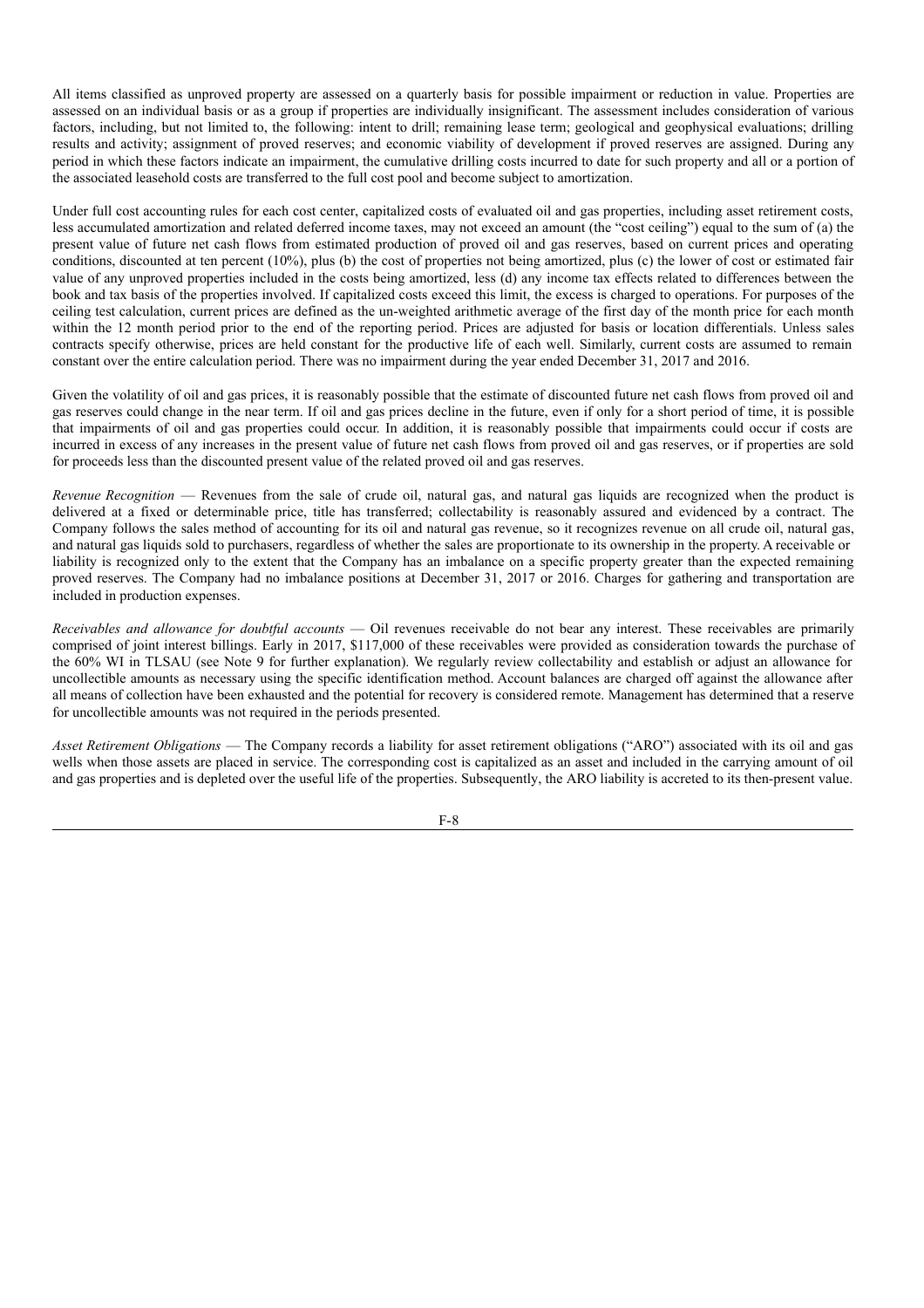Inherent in the fair value calculation of an ARO are numerous assumptions and judgments including the ultimate settlement amounts, inflation factors, credit adjusted discount rates, timing of settlement, and changes in the legal, regulatory, environmental and political environments. To the extent future revisions to these assumptions impact the fair value of the existing ARO liability, a corresponding adjustment is made to the oil and gas property balance. Settlements greater than or less than amounts accrued as ARO are recorded as a gain or loss upon settlement.

*Debt Issuance Costs* — Costs incurred in connection with the issuance of long-term debt are presented as a direct deduction from the carrying value of the related debt and amortized over the term of the related debt.

*Stock-Based Compensation* — The Company accounts for stock-based compensation to employees in accordance with FASB ASC 718. Stock-based compensation to employees is measured at the grant date, based on the fair value of the award, and is recognized as expense over the requisite employee service period. The Company accounts for stock-based compensation to other than employees in accordance with FASB ASC 505-50. Equity instruments issued to other than employees are valued at the earlier of a commitment date or upon completion of the services, based on the fair value of the equity instruments, and is recognized as expense over the service period. The Company estimates the fair value of stock-based payments using the Black-Sholes option-pricing model for common stock options and warrants and the closing price of the Company's common stock for common share issuances. The Company may grant stock to employees and contractors in exchange for services rendered.

*Income Taxes* — Income taxes are accounted for pursuant to ASC 740, *Income Taxes*, which requires recognition of deferred income tax liabilities and assets for the expected future tax consequences of events that have been recognized in the Company's financial statements or tax returns. The Company provides for deferred taxes on temporary differences between the financial statements and tax basis of assets using the enacted tax rates that are expected to apply to taxable income when the temporary differences are expected to reverse. Valuation allowances are established when necessary to reduce deferred income tax assets to the amount expected to be realized.

Uncertain tax positions are recognized in the financial statements only if that position is more likely than not of being sustained upon examination by taxing authorities, based on the technical merits of the position. The Company recognizes interest and penalties related to uncertain tax positions in the income tax provision. There are currently no unrecognized tax benefits that if recognized would affect the tax rate. There was no interest or penalties recognized for the twelve months ended December 31, 2017 and 2016.

The Company is required to file federal income tax returns in the United States and in various state and local jurisdictions. The Company's tax returns filed since the 2015 tax year are subject to examination by taxing authorities in the jurisdictions in which it operates in accordance with the normal statutes of limitations in the applicable jurisdiction.

*Furniture, equipment, and software* — Furniture, equipment, and software are stated at cost, less accumulated depreciation. Depreciation is computed using the straight-line method over the estimated useful lives of the related asset, generally three to five years. Fully depreciated assets are retained in property and accumulated depreciation accounts until they are removed from service. We perform ongoing evaluations of the estimated useful lives of the property and equipment for depreciation purposes. Maintenance and repairs are expensed as incurred. We periodically review our long-lived assets, other than oil and gas property, for impairment whenever events or changes in circumstances indicate that the carrying amount of the assets may not be fully recoverable. We recognize an impairment loss when the sum of expected undiscounted future cash flows is less than the carrying amount of the asset. The amount of impairment is measured as the difference between the asset's estimated fair value and its book value. We recorded no impairment on our non-oil and gas long-lived assets during the years ended December 31, 2017 and 2016, respectively.

*Earnings (Loss) Per Share* — Basic earnings (loss) per share have been calculated based upon the weighted-average number of common shares outstanding. The weighted-average number of common shares outstanding used in the computations of earnings (loss) per share was 93,545,807 for 2017 and 54,541,922 for 2016. Diluted earnings per share (EPS) amounts would include the effect of outstanding stock options, warrants, and other convertible securities if including such potential shares of common stock is dilutive. Basic and diluted earnings per share are the same in all periods presented because losses are anti-dilutive.

*Concentration of Credit Risk* — The Company is subject to credit risk resulting from the concentration of its oil receivables with significant purchasers. Two purchasers accounted for all of the Company's oil sales revenues for 2017 and 2016. The Company does not require collateral. While the Company believes its recorded receivable will be collected, in the event of default the Company would follow normal collection procedures. The Company does not believe the loss of a purchaser would materially impact its operating results as oil is a fungible product with a well-established market and numerous purchasers.

At times, the Company maintains deposits in federally insured financial institutions in excess of federally insured limits. Management monitors the credit ratings and concentration of risk with these financial institutions on a continuing basis to safeguard cash deposits.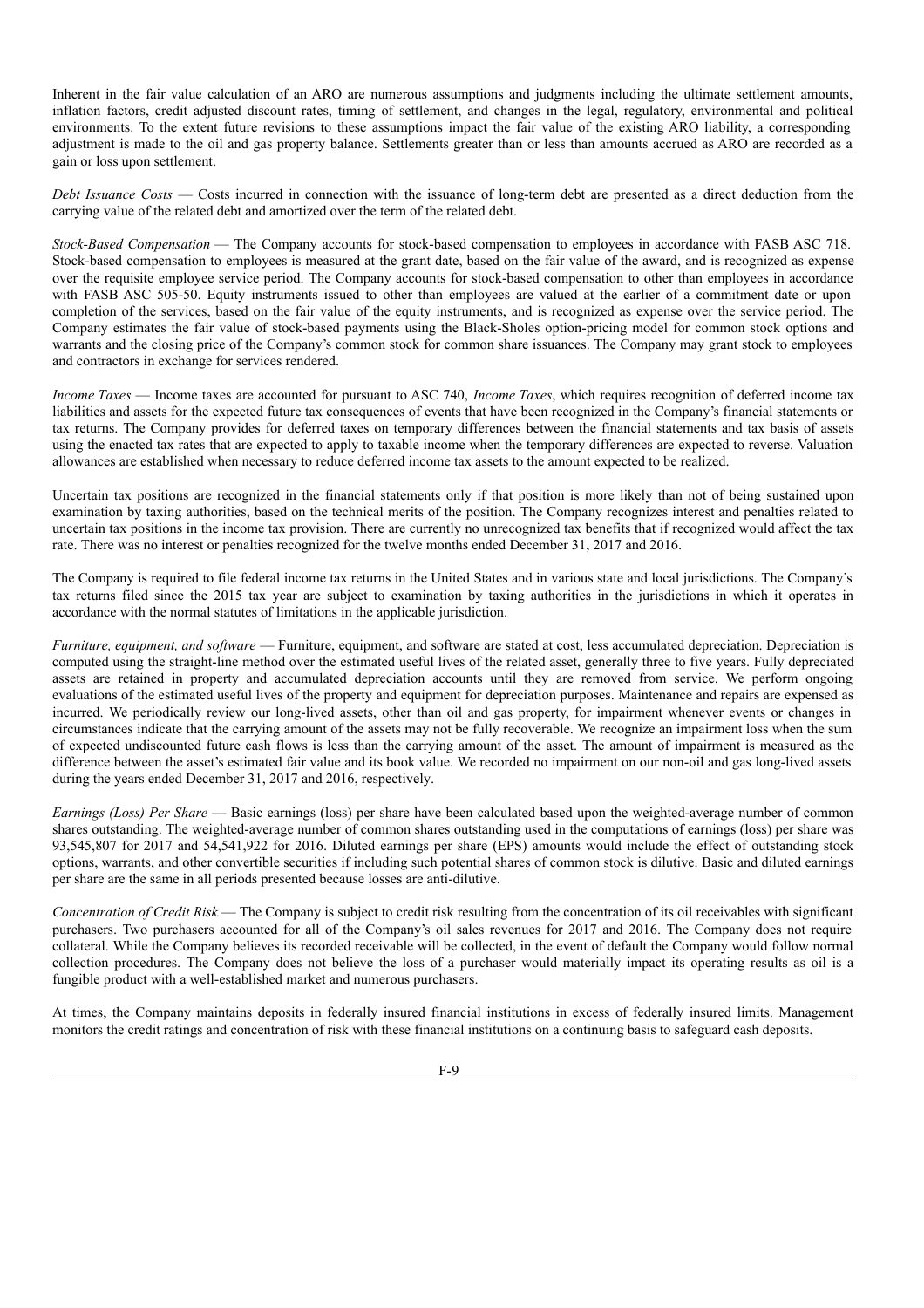*Fair Value Measurements* – The carrying value of cash and cash equivalents, accounts receivable, and accounts payable, as reflected in the consolidated balance sheets, approximate fair value because of the short-term maturity of these instruments.

*Intangible Assets* – Our intangible assets are subject to amortization and are amortized using the straight-line method over their estimated period of benefit. Intangible assets acquired as part of a business combination are capitalized at their acquisition date fair value.

*Equipment Sales* – Revenues from the sale of oil and gas related equipment are recognized at the time of sale, when the significant risks and rewards of ownership have been transferred to the buyer and the recovery of the consideration is probable.

#### Recent Accounting Pronouncements

The Company has evaluated all the recent accounting pronouncements through the filing date and believes that none of them will have a material effect on the Company.

# **NOTE 3. AMENDMENT OF PREVIOUSLY ISSUED FINANCIAL STATEMENTS**

The Company has determined that it should amend its previously issued financial statements in its Form 10-K for the fiscal year ended December 31, 2018 due to its failure to adequately disclose the following matters associated with related party transactions involving the Company and its officers. Thus, the Company has filed the amendment to its previously issued financial statements to adequately disclose and clarify that: (a) the Bow Acquisition is a related party transaction, because of the related party relationship we failed to disclose as described in (c) below, (b) the President, Chief Executive Officer and 100% owner of Blue Sky International Holdings Inc. ("Blue Sky") is Ilyas Chaudhary, the father of Zel C. Khan, the Company's Chief Executive Officer; that Mr. Chaudhary owns and controls BSIH Ltd. ("BSIH"), which was the largest shareholder of the Company prior to the cancellation of the shares held by BSIH in September 2018, pursuant to the terms of a Share Exchange Agreement between the Company and Blue Sky Resources Ltd. dated August 31, 2018 of which entity Mr. Chaudhary also owns and controls; (c) prior to the acquisition of Bow Energy Ltd ("Bow") as described in (b), above, BSIH, and as a result of his ownership and control of BSIH, Mr. Chaudhary controlled Bow; (d) on April 12, 2018 a \$500,000 convertible promissory note was issued to Blue Sky and such note was subsequently canceled by the Company; (e) BSIH and Blue Sky Resources Ltd. are both entirely owned by Mr. Chaudhary; (f) Quinten Beasley, the Company's Director, and not Mr. Khan, beneficially owns the shares of the Company's common stock held by Jovian Petroleum Corporation; (g) the Company's disclosure controls and procedures, and internal control over financial reporting were ineffective as of December 31, 2017; specifically, we have material weakness in internal controls over monitoring and disclosing related party transactions as indicated in the amendment of the related party disclosures above.

$$
F-10
$$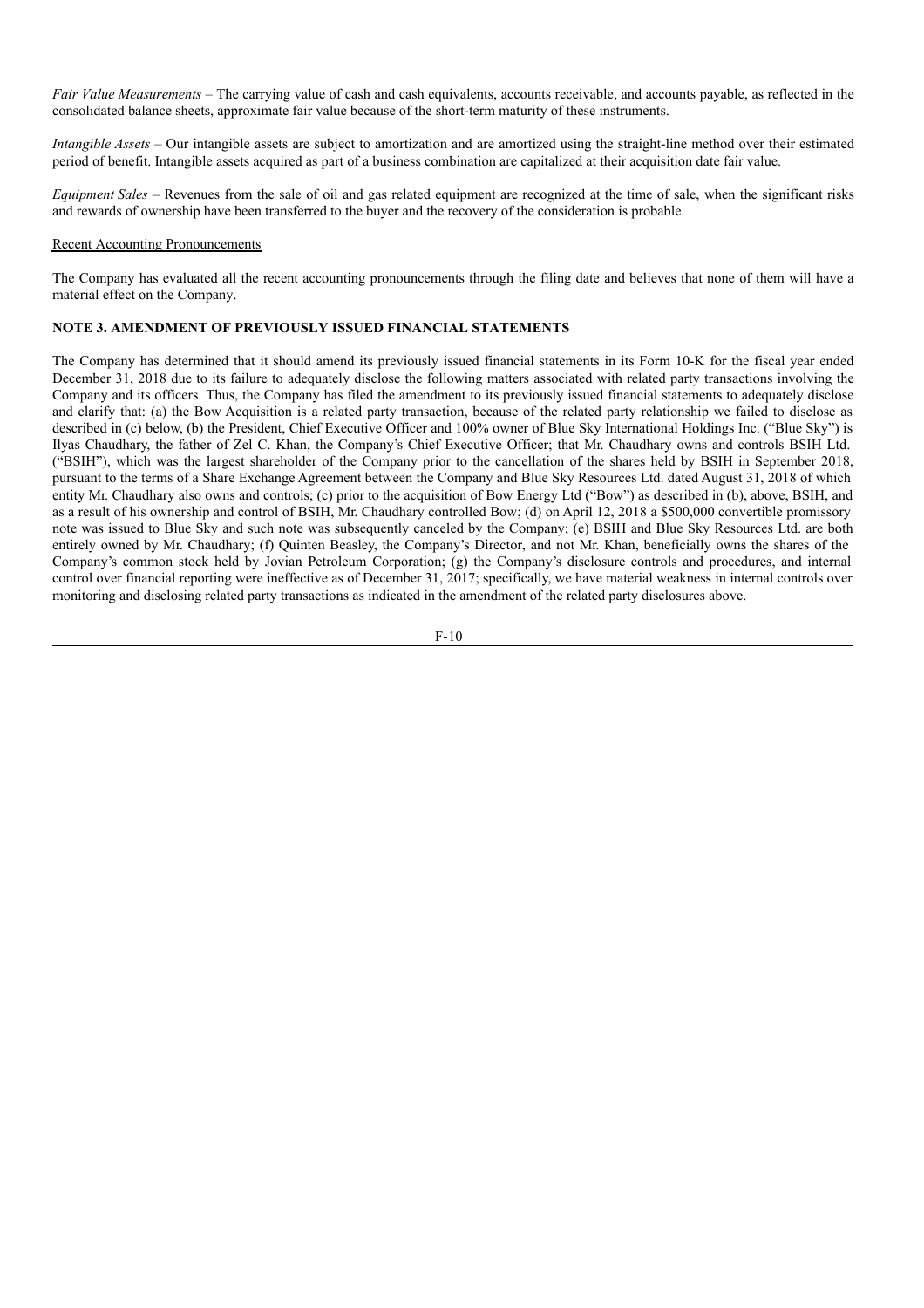# **NOTE 4. GOING CONCERN**

The Company has suffered recurring losses from operations and currently has a working capital deficit. These conditions raise substantial doubt about the Company's ability to continue as a going concern. We plan to generate profits by drilling productive oil or gas wells. However, we will need to raise the funds required to drill new wells through the sale of our securities, through loans from third parties or from third parties willing to pay our share of drilling and completing the wells. We do not have any commitments or arrangements from any person to provide us with any additional capital. If additional financing is not available when needed, we may need to cease operations. We may not be successful in raising the capital needed to drill oil or gas wells. Any wells that we may drill may not be productive of oil or gas. Management believes that actions presently being taken to obtain additional funding provide the opportunity for the Company to continue as a going concern. The accompanying financial statements have been prepared assuming the Company will continue as a going concern; no adjustments to the financial statements have been made to account for this uncertainty.

#### **NOTE 5. NOTE RECEIVABLE**

The Company purchased a Note Receivable from Blue Sky New Mexico, Inc. ("BSNM") on November 4, 2015 with a face value of \$1,300,000. BSNM had previously purchased this note from the Bankruptcy Trustee, it was an asset of the Orbit Petroleum bankruptcy liquidation. The Company issued six million (6,000,000) shares of common stock as consideration for the note. The dollar value of the shares on this date was \$316,800, specifically 6,000,000 shares at a market price of \$0.528 per share. The note bears an annual simple interest rate that accrues at the rate of 10%. The note is secured by mortgages on the Twin Lakes oil and gas leases.

On November 4, 2015, the note was past due and is considered to be in default. In February 2017, the Company included the note as consideration for the purchase of a 60% working interest in TLSAU, so it is no longer outstanding. See Note 12 for further explanation.

#### **NOTE 6. RELATED PARTY TRANSACTIONS**

Beginning February 1, 2016, the Company sponsored the SUDS 1% Term Overriding Royalty Interest offering ("ORRI") on behalf of the SUDS field to raise \$300,000 to purchase and install pump jacks for twenty two (22) previously drilled wells at the field. Under the terms of the offering, investors received 1% of the gross revenue from the field monthly, based on their investment of \$20,000 until such time they receive a cumulative revenue amount of \$30,000. At its completion, the ORRI raised a total of \$300,000. Effective April 18, 2017, all owners of SUDS ORRI interests were authorized to convert their interests, at their sole discretion, to Preferred Stock in the Company in conjunction with the Company's current Series A Preferred Stock Offering. Included in this conversion offering each investor converted ORRI interests equal to the cumulative revenue amount of \$30,000, less their revenue received since inception. During the second quarter of 2017, 14% of the 15% outstanding SUDS ORRI interests were converted to Preferred Stock of the Company. This conversion resulted in 40,500 shares of Preferred Stock being issued to those holders who chose to convert, with a value of \$405,000. The transaction resulted in an increase to Oil and Gas Property assets by \$280,000 and an increase to interest expense of \$128,229 and a cash true-up payment of \$3,230. Related parties (James Burns, Joel Oppenheim, Paul Deputy, Lee Lytton, Leo Womack and Jovian) converted 6% in ORRI interests and received a total of 17,400 shares of Preferred Stock (2,900 shares of Preferred Stock each), with the total valued at \$174,000.

The Company through its wholly-owned subsidiary Askarii sold pump jacks to the other owners of the SUDS properties (before the Company's September 2016 acquisition of the 90% working interest), totaling \$198,000 for the year ended December 31, 2016. Askarii booked a profit of \$164,670 on the sale of pump jacks to the other owners of the SUDs properties.

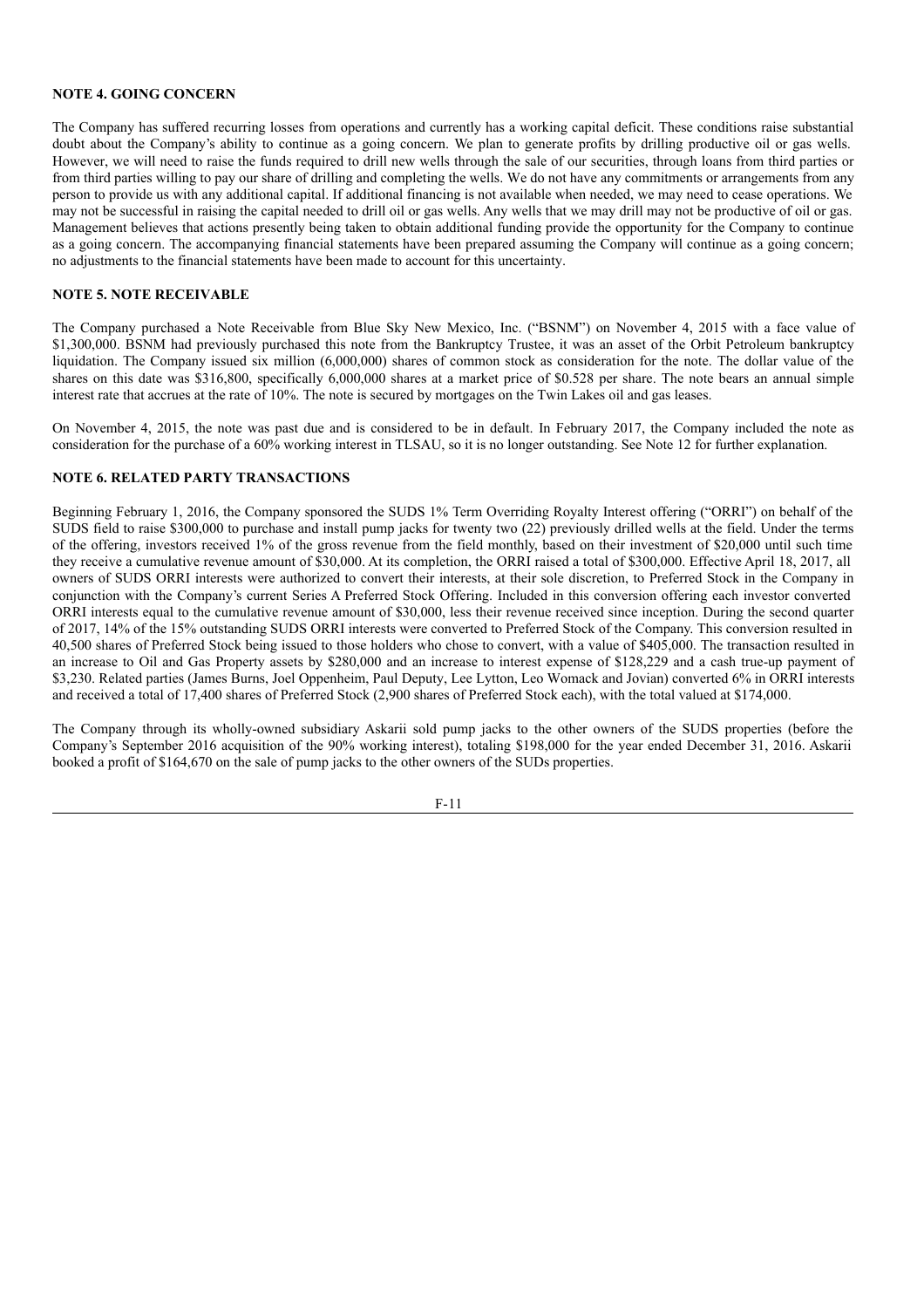On February 10, 2016, a shareholder provided an advance of \$20,000 in order to temporarily fund the Company's working capital needs. On April 1, 2016, in order to compensate the shareholder, the Company issued 285,714 shares in consideration for forgiveness of the debt in full. The valuation of the issuance was \$20,000, based on 285,714 shares valued at \$0.07 per share on April 1, 2016.

On March 11, 2016, the Board of Directors granted Leo B. Womack, the Chairman of the Board of Directors of the Company an option to purchase 1 million shares of the Company's common stock at an exercise price of \$0.06 per share, which vested on January 1, 2017, and is exercisable for 36 months thereafter. The Board also granted Lee Lytton and Joel Oppenheim, members of the Board of Directors each an option to purchase 500,000 shares of the Company's common stock at an exercise price of \$0.06 per share, which vests on January 1, 2017, and is excisable for 36 months thereafter. The fair value of the options granted on March 11, 2016 is \$115,045.

Effective April 18, 2016, Quinten Beasley was compensated for his Board service during 2016 through a grant of 500,000 warrants to purchase 500,000 shares of the Company's common stock at an exercise price of \$0.07 per share, which vested immediately, and is exercisable for 36 months thereafter. The fair value of the warrants is \$41,891 based on a \$0.08 valuation, volatility of 235%, a discount rate of 1.09% and a 3 year term. The total amount of the warrants was expensed in 2016. These warrants are subject to a claw-back provision which would be ratably invoked if a director did not complete his 2016 service term.

On May 2, 2016, the Company paid off its outstanding Promissory Note to Blue Sky NM ("BSNM") for \$146,875. This Note was created when the 15% working interest in the Twin Lakes field was purchased in November of 2015. The payoff was made by issuing 1,468,750 shares of the Company's restricted common stock. Based on the market value of the stock on May 2, 2016 of \$0.10, the value of the transaction was \$146,875 and resulted in no gain or loss. In addition, a cash payment of \$4,869 was made to pay off the remaining outstanding interest.

On May 31, 2016, in exchange for a cash payment of \$48,000, the Company issued 8 units or 800,000 shares to the then CFO as part of, and under the terms of, the September 1, 2015 private offering. The shares were issued at a price of \$0.06 per share and included warrants to purchase an additional 800,000 shares of common stock at a price of \$0.10 cents per share at any time prior to August 5, 2018. This represented the final sale under this offering.

On June 24, 2016, the Company purchased a 2007 Toyota Tundra vehicle for \$10,625 from Jovian. It is being used for field operations. During July 2016, payments of \$7,000 were made against the outstanding balance. There was no promissory note created for the remaining outstanding balance of \$3,264, and both parties agreed for the balance to be paid when funds become available. The truck's estimated useful life is 5 years.

On July 13, 2016, the Company issued warrants to purchase 60,000 shares of common stock. The warrants were related loans provided by investors to the purchase a pulling rig. The fair value of all of the warrants was \$3,744 at an exercise price of \$0.06 per share, expiring on July 13, 2019. The following affiliated investors each received 10,000 warrants related to their loans: Joel Oppenheim – Director, Lee Lytton – then Director, Paul Deputy – then CFO, Leo Womack – Board Chairman and Quinten Beasley – Director.

On August 18, 2016, Paul M. Deputy was appointed Chief Financial Officer ("CFO") of the Company and entered into an employment agreement with the Company effective July 1, 2016 to serve as Chief Financial Officer for an initial term of twelve (12) months (automatically renewable thereafter for additional one year terms). The agreement provides that the Company will pay Mr. Deputy \$140,000 per year. After 90 days the Board has chosen to issue Mr. Deputy's one warrant for each dollar of gross salary that is deferred. The exercise price of the warrants is the market price of the Company's shares at each quarter end. The Company granted Mr. Deputy options to purchase 550,000 shares of the Company's restricted common stock at a value of \$26,096 with an exercise price of \$0.077 per share with a term of three (3) years beginning July 1, 2016, as a signing bonus. These warrants were recognized as stock compensation expense.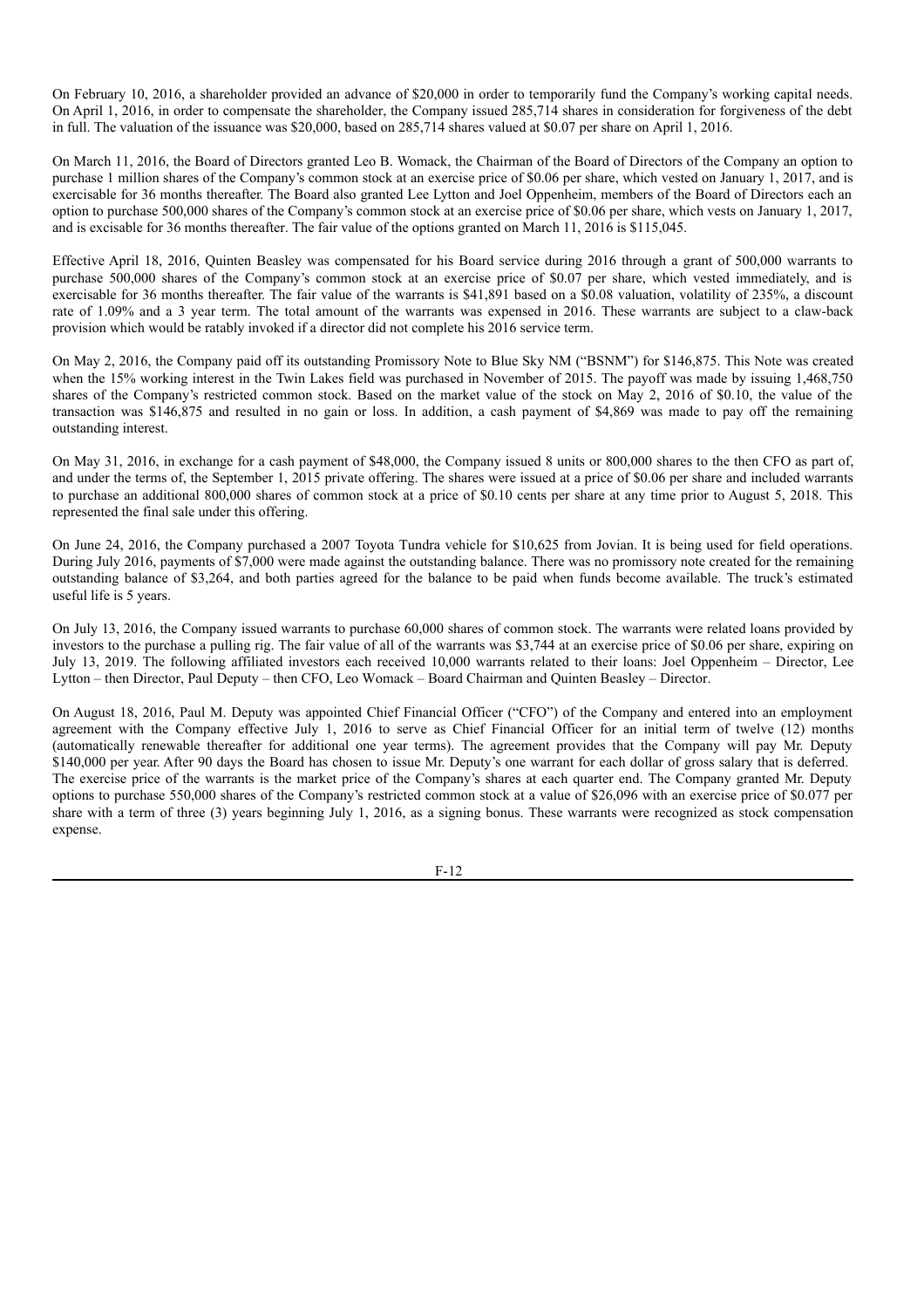In association with the employment agreement of Paul Deputy, our Chief Financial Officer, dated July 1, 2016, the Company issued one warrant to purchase one share of the Company's restricted stock at the exercise price at quarter end for each dollar of Mr. Deputy's deferred gross salary for the quarter ended December 31, 2017. Mr. Deputy's total accrued salary from September 1, 2016 to December 31, 2017 was \$186,687. The Company granted warrants to purchase 29,167 shares of common stock for the quarter ended December 31 2017 valued at \$4,890 (the Company also granted 35,000 shares of common stock for the quarter ended September 30, 2017 valued at \$4,146 the Company also granted warrants to purchase 35,000 shares of common stock for the quarter ended June 30, 2017 valued at \$3,106 and for the quarter ended March 31, 2017 valued at \$4,851). The aggregate fair value of the warrants for the twelve months ended December 31, 2017 was \$16,993. The warrants were valued using the Black Sholes valuation model. The warrants were recognized as stock compensation expense.

On August 17, 2016, the Company issued warrants to purchase 10,000 shares of common stock. The warrants were related to Bridge loans – working capital notes that were not paid timely. The agreement stated that lenders would be paid a 10% warrant coverage. At August 17, 2016, Director Joel Oppenheim was due \$100,000 and was issued 10,000 warrants. The fair value of these warrants was \$1,588 at an exercise price of \$0.09 per share, expiring on August 17, 2019.

On August 18, 2016, the Board of Directors issued the then CFO 500,000 shares of the Company's restricted common stock for a signing bonus. The shares were issued at current market price of \$0.077 per share on August 17, 2016 at a value of \$38,500 and recorded as stock based compensation.

On August 18, 2016, the Board of Directors granted Joel Oppenheim options to purchase 300,000 shares of the Company's restricted common stock at an exercise price of \$0.077 per share and have a term of three (3) years beginning August 17, 2016 at a value of \$23,028 as compensation for arranging and guaranteeing certain bank relationships for the Company.

On August 25, 2016, in consideration for the cancellation of \$12,000 of accounts payable, the Company issued 150,000 shares at a valuation of \$12,000 priced at \$0.08 per share, to Director Quinten Beasley.

On August 25, 2016, in consideration for the cancellation of debts incurred, the Company issued 250,000 shares to Director Joel Oppenheim. These shares had a valuation of \$20,000 and were priced at \$0.08 per share.

On August 25, 2016, in consideration for the cancellation of \$56,107 of accounts payable and \$110,000 of debts incurred, the Company issued 2,076,000 shares at a valuation of \$166,107 priced at \$0.08 per share, to the then CFO.

During the 2nd and 3rd quarter of 2016, warrants to purchase 230,000 shares of common stock were issued for pre-bridge loans. The loans were provided as follows: \$110,000 by Director Joel Oppenheim, \$100,000 by the CFO and \$20,000 by Chairman Leo Womack. These warrants had a valuation of \$15,792 with an exercise price of \$0.09 per share and expire in the 2nd and 3rd quarter of 2019.

On September 28, 2016, the Company issued 24,308,985 shares of its restricted common stock to SUDS Properties LLC., a related party, to acquire an additional 40% working interest ownership As a result of the exchange, SUDS became a wholly-owned subsidiary of the Company. The purchase price of the shares equates to a \$4,373,186 value, based on the \$0.1799 per share market price of the Company's shares on September 28, 2016 (the effective date of the transaction).

On September 28, 2016, the Company acquired an additional 50% working interest ownership from Jovian Resources LLC for \$4,000,000 in debt. Specifically, a Promissory Note payable for \$1,000,000 as outlined above in Note 4. In addition, a Production Payment Note for \$3,000,000 will be paid out net revenues received by the purchaser. See Note 6 for additional details of this transaction. The final purchase price allocation of the combined transactions is as follows: oil and gas properties acquired \$8,401,318, asset retirement obligation assumed of \$28,132.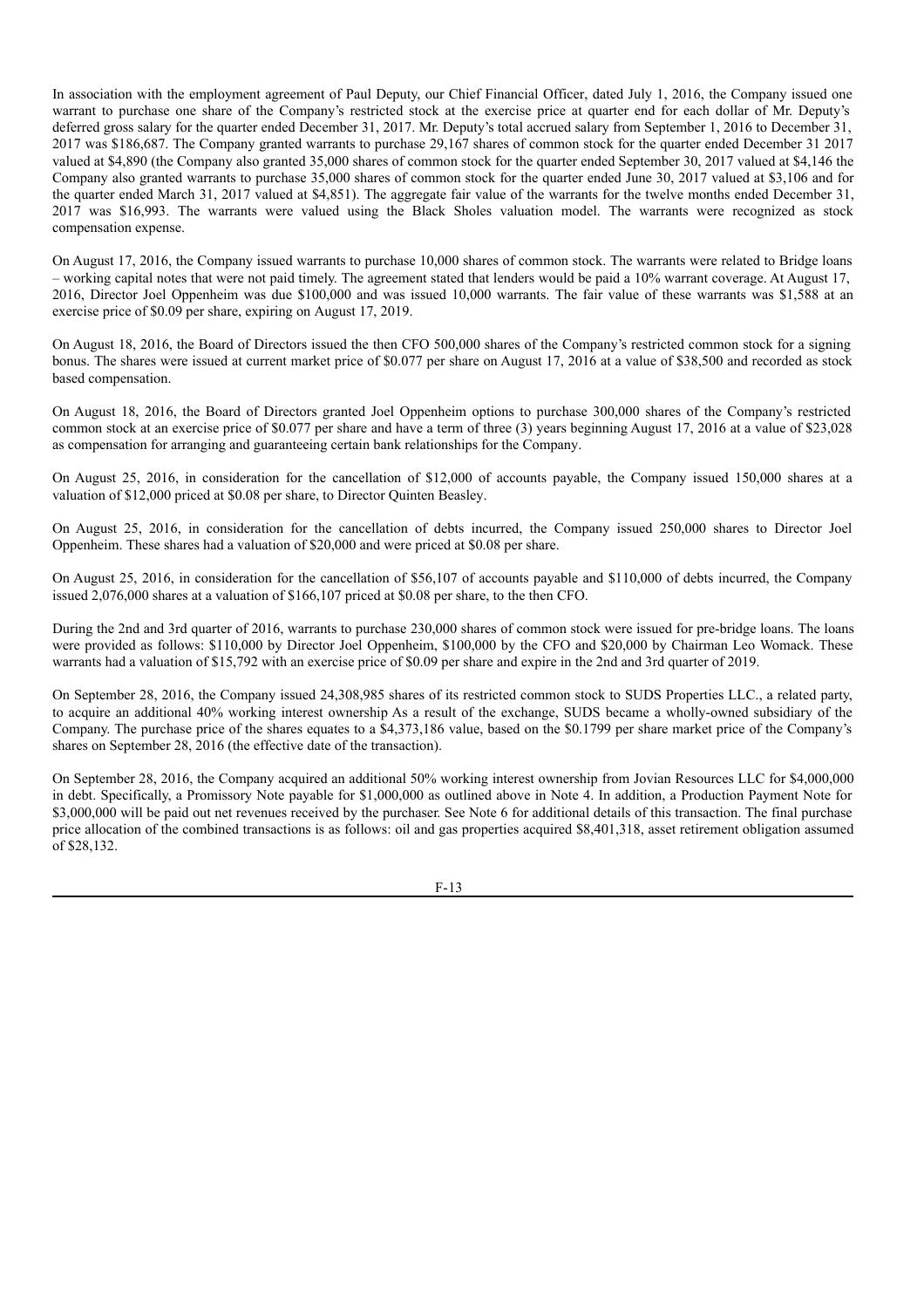During the nine months ended September 30, 2016, two directors were granted warrants to purchase 31,250 shares of common stock in exchange for providing collateral to a bank to collateralize the Company's letters of credit. The value of the warrants was \$2,629 with an exercise price of each warrant is \$0.06 per share and they expire three (3) years from their grant date. The value of these warrants was recorded as debt issuance costs on the date of the grant.

The Board authorized the Company to allow all outstanding warrant-holders to exercise their outstanding warrants at a 20% discount. In October 2016, four (4) warrant holders exercised a total of 825,000 warrants by remitting payments of \$63,352 at an average share price of \$0.095 per share. Director Lee Lytton exercised 10,000 warrants (included in the total above) by remitting a payment of \$472 at a share price of \$0.059 per share. Director Joel Oppenheim exercised 300,000 warrants by remitting payment of \$18,480 at a share price of \$0.06 per share.

On December 31, 2016, the Company issued warrants to purchase 500,000 shares of Company common stock to extend the due date on Rick Wilber's Notes, based on the Amendment to the Agreement. These warrants were valued at \$79,223 and have an exercise price of \$0.15 and expire on December 31, 2021.

On April 18, 2017, James E. Burns was appointed President of the Company and entered into an employment agreement with the Company to serve as President. The agreement provides that the Company will pay Mr. Burns \$300,000 per year in base salary. For the first year of employment, \$100,000 of the salary will be paid in cash, the remaining amount will be paid by the issuance of 1,400,000 shares of common stock. On June 30, 2017, 350,000 shares, valued at \$35,000, were issued in accordance with Mr. Burns common stock related salary compensation. On September 30, 2017, 350,000 shares, valued at \$42,000, were issued in accordance with Mr. Burns common stock related salary compensation. The \$100,000 cash salary will commence after \$1,000,000 is raised from the Series A Preferred Offering or a material event that brings cash into the Company. A one-time signing bonus of 1,000,000 shares of common stock, valued at \$120,000, was granted to Mr. Burns upon execution of the agreement. Mr. Burns will also receive an annual bonus based on the percentage increase in stock price during the year. For every percentage point increase in stock price, Mr. Burns will be paid that percentage times his base salary. For example, if the stock price increased by 20%, then a \$60,000 bonus (\$300,000 \*  $20\% = $60,000$ ) would be paid. On an annual basis, Mr. Burns will also receive service related warrants to purchase 1,000,000 shares of common stock with an exercise price of \$0.14 per share. At September 30, 2017, warrants to purchase 250,000 shares of common stock were granted, valued at \$29,580, related to his 3rd quarter service bonus. These warrants are based on a \$0.12 price per share valuation, volatility of 286%, a discount rate of 1.09% and a 3 year term. In addition, warrants to purchase 166,667 shares of common stock were granted, valued at \$14,758, related to his 2nd quarter service bonus. These warrants are based on a \$0.09 price per share valuation, volatility of 286%, a discount rate of 1.09% and a 3 year term. On December 31, 2017, warrants to purchase 250,000 shares of common stock were granted, at \$0.17 price per share valuation, related to his 4<sup>th</sup> quarter service, volatility of 284%, a discount rate of 1.09%, valued at \$41,916.

On June 8, 2017, the Company sold a 2007 Toyota Tundra truck to Jovian for \$5,000. The payment was made through a \$5,000 reduction of Jovian's shareholder advance balance. The transaction resulted in a loss of \$3,677 based on an original cost of \$10,625 and accumulated depreciation of \$1,948.

During the year ended December 31, 2017, shareholders advanced an additional \$361,600 to the Company, the Company made payments back to shareholders of \$74,000 (\$5,000 out of the \$74,000 related to the truck purchase disclosed above) and \$262,500 of outstanding debt was converted to Series A Preferred Stock. This resulted in an increase to the shareholder advance liability from \$192,000 at December 31, 2016 to \$217,100 at December 31, 2017. The following related parties (Leo Womack – \$55,000, Lee Lytton – \$25,000, Joel Oppenheim – \$167,500 and Paul Deputy - \$15,000) converted their shareholder advances into Preferred Stock.

For their service as Directors on the Company's Board of Directors, on May 23, 2017, the Board granted Leo B. Womack, the Chairman of the Board of Directors of the Company an option to purchase 1,000,000 shares of the Company's common stock at an exercise price of \$0.12 per share, which vested immediately, and is exercisable for 36 months thereafter. The Board also granted Lee Lytton, Joel Oppenheim, Quinten Beasley and Saleem Nizami, members of the Board of Directors each an option to purchase 500,000 shares of the Company's common stock at an exercise price of \$0.12 per share, which vested immediately, and is exercisable for 36 months thereafter. The fair value of the options granted on May 23, 2017 is \$356,027, based on a \$0.12 valuation, volatility of 235%, a discount rate of 1.09% and a 3 year term. The total amount of the options was expensed during the year ended December 31, 2017. These warrants are subject to a clawback provision which would be ratably invoked if a director did not complete his 2017 service term.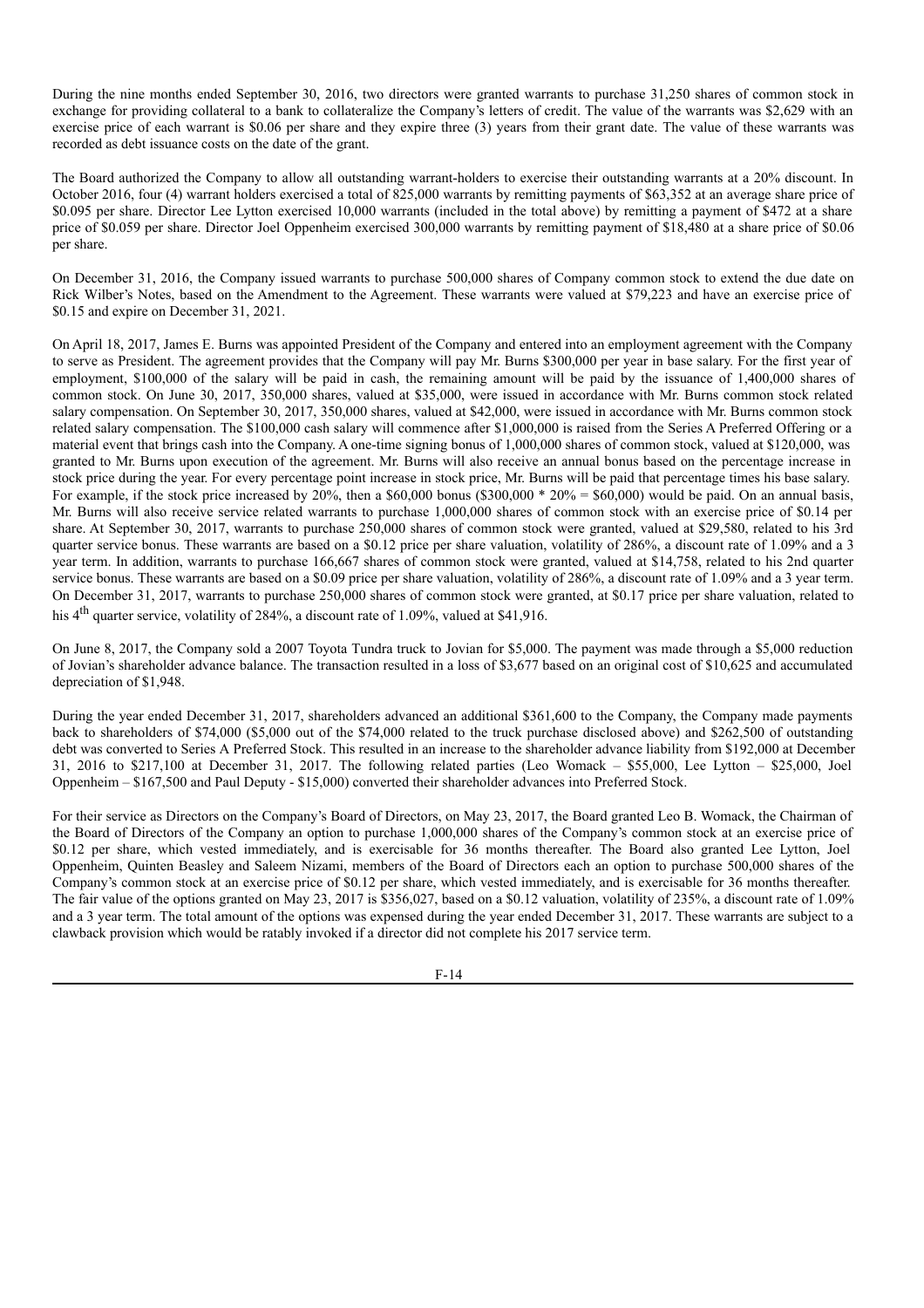On April 18, 2017, Mr. James Burns and Mr. Saleem Nizami were elected Directors of the Company. In exchange for accepting their appointments, each individual was granted 100,000 shares of common stock valued at \$0.13 per share. Each Directors shares were valued at \$13,000.

On May 23, 2017, related party debt holders were offered the option to convert their outstanding loan balances of \$362,500 and accrued interest of \$13,400 (totaling \$375,900) into Preferred Stock. As a result, the following Preferred Stock shares were issued: Leo Womack 5,500 shares, Joel Oppenheim 17,590 shares, Lee Lytton 2,500 shares, James Burns 10,500 shares and Paul Deputy (former CFO) 1,500 shares. In addition, any holder of any non-interest bearing loan converted also received warrants to purchase four shares of common stock for each dollar converted. Consequently, a total of warrants to purchase 400,000 shares of common stock were granted (Leo Womack 70,000 shares, Joel Oppenheim 270,000 shares, Lee Lytton 30,000 shares and Paul Deputy (former CFO) 30,000 shares) as part of the conversion, which each had an exercise price of \$0.20 per share and a term of 3 years. The warrants were valued at \$47,319. Any loan that had received warrants when initially issued did not receive additional warrants in this conversion offering.

Jovian converted its outstanding \$4,000,000 of debt in two tranches, a \$2,000,000 first tranche on May 30, 2017 and a \$2,000,000 second tranche on July 19, 2017. Although the two transactions occurred in different reporting periods, the two transactions were contemplated together, and they were accounted for as one extinguishment that was accomplished in two tranches, the first in May 2017 and the second in July 2017 (See Note 6. Notes Payable for the details of these transactions).

The combination of the two transactions resulted in an \$88,755 loss which was recognized in the second quarter of 2017. The extinguishment of tranche 2 was recognized in the third quarter, with no impact on the consolidated statement of operations.

On May 23, 2017, James E. Burns, the President of the Company, sold a Caterpillar D6 Dozer to the Company in exchange for 3,000 shares of Preferred Stock. The equipment was valued at \$30,000.

On August 1, 2017 Mr. Joel Oppenheim provided a Letter of Credit (LOC), which was posted as collateral, in order for the Company to issue operating bonds with the State of New Mexico for the operation of 25 Twin Lakes San Andres Unit wells. In exchange for the LOC, the Company issued Mr. Oppenheim 2,000,000 shares of common stock valued at \$246,000 and warrants to purchase 2,000,000 shares of common stock valued at \$236,586 with an exercise price of \$0.14 per share. The warrants are based on a \$0.12 price per share valuation, volatility of 286%, a discount rate of 1.09% and a 3 year term. For each quarter following the initial advance until the LOC is revoked an additional two hundred fifty thousand (250,000) warrants will be granted. The exercise price of those warrants will be the average common stock market price over the previous 90 days. In addition, Petrolia will provide security interest in the form of 100% undivided working interest in the Noack field. On December 31, 2017, warrants to purchase 250,000 shares of common stock were granted, at \$0.17 price per share valuation, related to the Letter of Credit (LOC) provided for the 4<sup>th</sup> quarter, volatility of 284%, a discount rate of 1.09%, and a 3 years term, valued at \$41,916.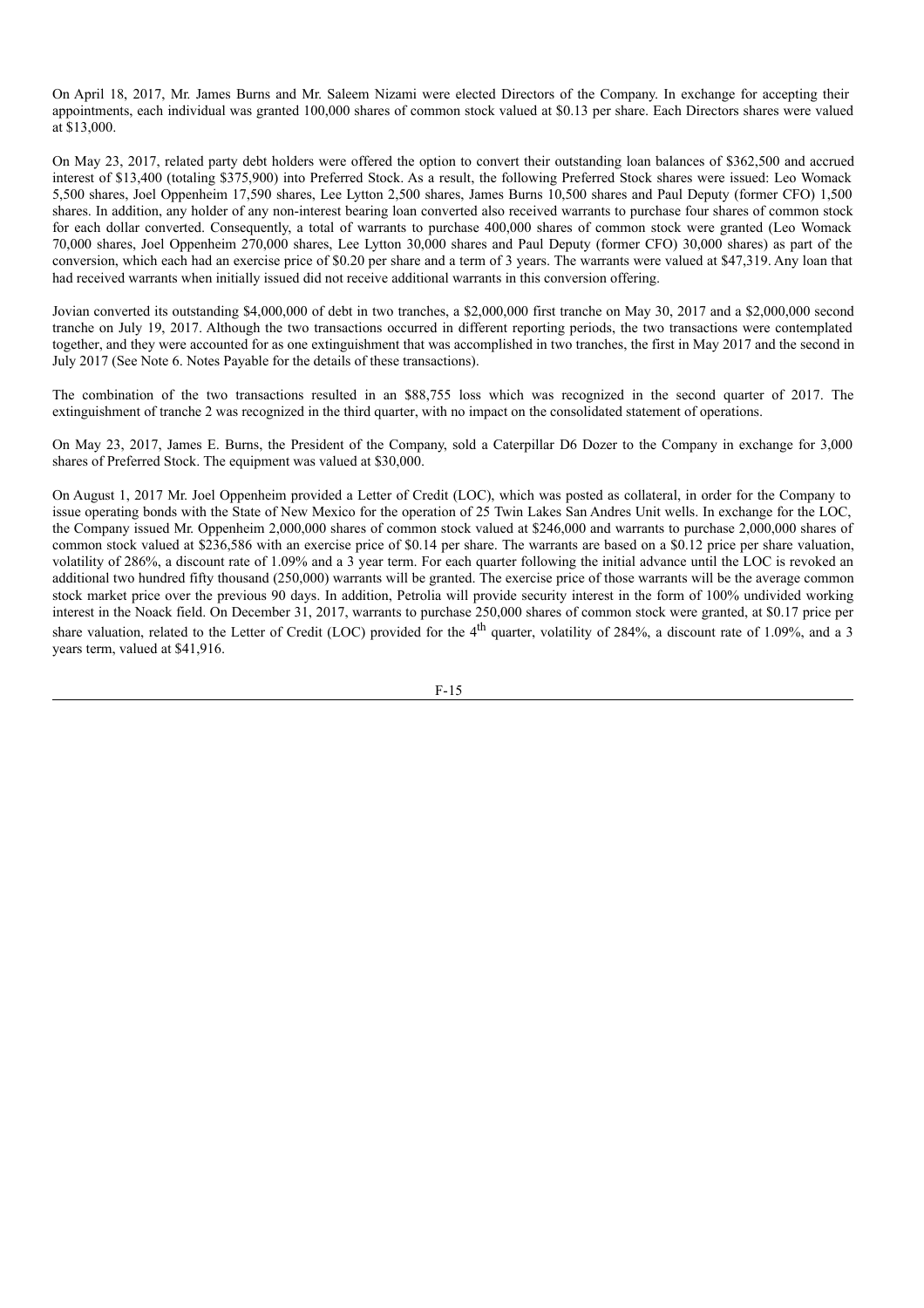On September 26, 2017, Mr. Oppenheim was issued 1,035,000 shares of common stock. These shares were the result of exercising warrants to purchase 1,035,000 shares of common stock, at an exercise price of \$0.06 per share, which included the remittance of \$62,065 as the aggregate exercise price.

On October 1, 2017, the Company commenced a private offering of its securities under Regulation D to accredited investors. Each unit is comprised of 416,667 shares of common stock at a price of \$0.12 per share and one warrant to purchase an additional 416,670 shares of common stock at a price of \$0.20 per share at any time prior to October 1, 2020. As of December 31, 2017 six and a half (6.5) units had been subscribed for and 2,708,336 shares of common stock had been purchased by various accredited investors. See Note 6 for financial related details on all purchases. Out of the six and a half (6.5) units subscribed for, 4/5 (0.80) of one unit was subscribed by and 333,333 shares of common stock had been purchased by our Director Leo Womack, and 1/5 (0.20) of one unit was subscriber for and 83,334 shares of common stock had been purchased by our Director Joel Oppenheim.

On January 16, 2018, Paul Deputy tendered his resignation as the Chief Financial Officer of the Company.

Also effective on January 16, 2018, the Company appointed Tariq Chaudhary as the Company's new Chief Financial Officer (CFO), in anticipation of the completion of the Company's acquisition of Bow Energy Ltd.

Mr. Chaudhary's biographical information is presented in PART III. ITEM 10.

On January 24, 2018, 350,000 shares, valued at \$44,800, were issued in accordance with Mr. James Burns' common stock related salary compensation.

On February 1, 2018, a law firm was granted 100,000 shares of common stock as a bonus for the Bow Energy acquisition.

On February 1, 2018, in consideration for the cancellation of \$25,000 in debt, the Company issued 125,000 shares of common stock to a Director, a related party transaction.

On February 1, 2018, a Director exercised 1,110,000 warrants of common stock by settling \$102,590 of Accounts Payable to a company controlled by the director at an average share price of \$0.092 per share, a related party transaction.

On February 23, 2018, a Director was issued 100,000 shares of common stock for reissuance of lost certificate, related party transaction.

On February 27, 2018, the Company closed the Acquisition and Petrolia acquired all of the issued and outstanding shares of capital stock of Bow Energy Ltd., ("BOW"), a Canadian company with corporate offices in Alberta, Calgary. Bow's common shares were listed for trading on the TSX Venture Exchange. The Bow shares were delisted from the facilities of the TSX Venture Exchange on March 5, 2018.

Under the terms of the Arrangement, Bow shareholders are deemed to have received 1.15 Petrolia common stock shares for each Bow share. A total of 106,156,712 shares of the Company's common stock were issued to the Bow shareholders as a result of the Arrangement, plus additional shares in connection with rounding.

Bow is an Oil & Gas Exploration and Development company operating in the prolific Indonesian Sumatra basin. BOW's key assets include South Block A PSC – 44.48% working interest, Bohorok PSC – 50% working interest, Bohorok Deep JSA – 20.25% working interest, Palmerah Baru – 54% working interest, MNK Palmerah – 69.36% working interest, Mahato PSC – 20% working interest. BOW will continue as a wholly owned subsidiary of Petrolia and continue to operate all properties under BOW.

Ilyas Chaudhary, is the father of Zel C. Khan, the Company's Chief Executive Officer. Mr. Chaudhary owned and controlled BSIH Ltd. ("BSIH") prior to the acquisition of Bow and through the ownership and control of BSIH, Mr. Chaudhary controlled Bow. Therefore, the BOW acquisition is considered to be a related party transaction. Additionally, BSIH was the largest shareholder of the Company prior to the cancellation of the shares pursuant to the terms of a Share Exchange Agreement between the Company and Blue Sky Resources Ltd dated August 31, 2018.

The acquired assets of Bow consist of over 948,000 net acres onshore North Sumatra, Indonesia which consists of interests in five production-sharing contracts (PSCs) and one Joint Study Agreement (JSA) with the Indonesian government.

On February 28, 2018, Director Joel Oppenheim exercised 630,000 warrants by remitting payment of \$61,800 at an average share price of \$0.098 per share.

Effective April 12, 2018, the Board of Directors (a) appointed Zel C. Khan as Secretary of the Company; (b) appointed Ivar Siem as a member of the Board of Directors of the Company; and (c) approved the issuance of 616,210 shares of restricted common stock to Mr. James E. Burns, a member of the Board of Directors, in consideration for 2017 deferred salary of \$61,621.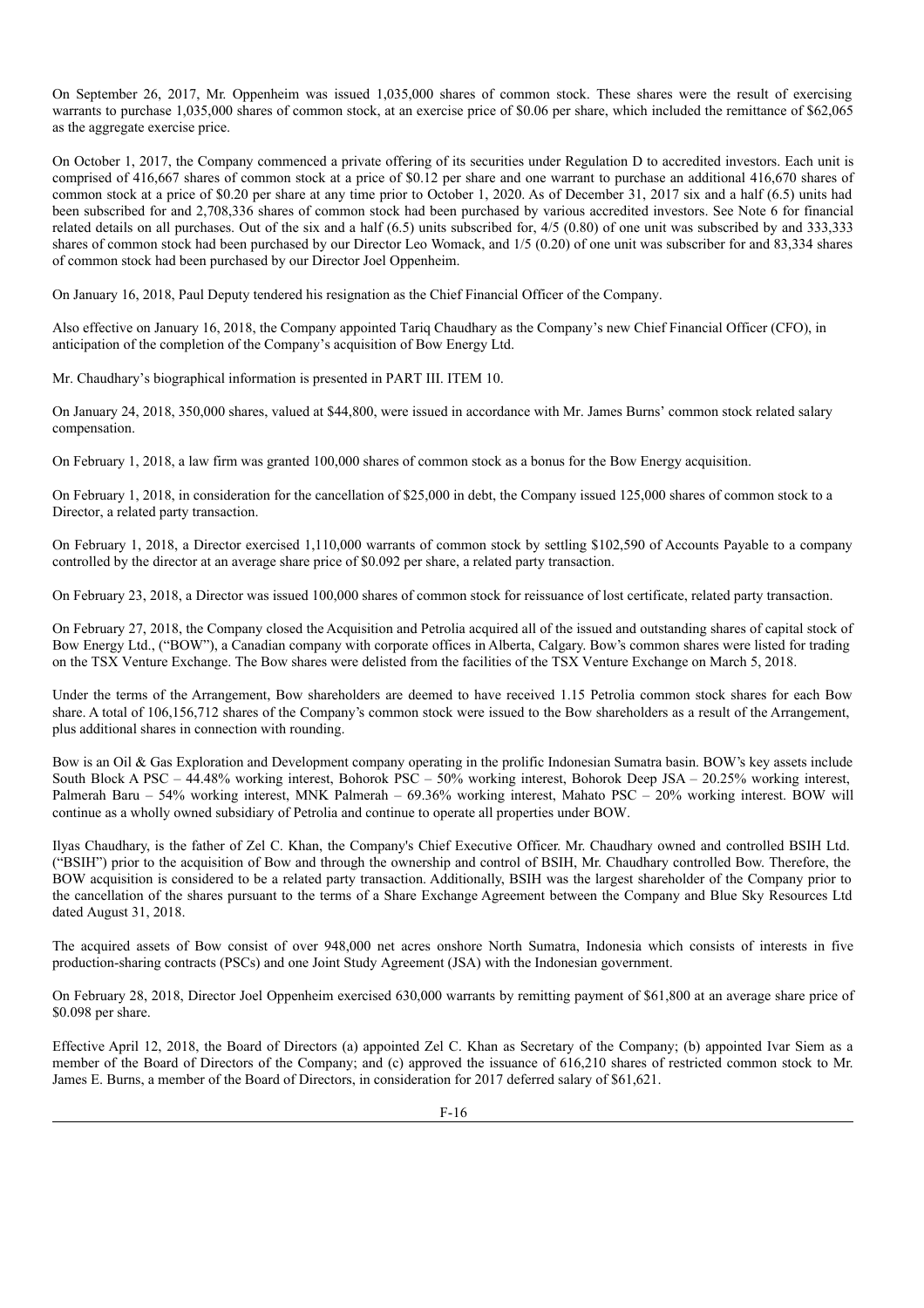Also, on April 12, 2018, the Board of Directors approved (a) the entry by the Company into a \$500,000 Convertible Promissory Note with Blue Sky International Holdings Inc., a related party. The note, effective April 1, 2018, is due on April 1, 2019, accrues interest at the rate of 11% per annum until paid in full, and is convertible into shares of common stock of the Company at the rate of \$0.12 per share. This note was never utilized and subsequently cancelled; and (b) the entry into an Amended Revolving Line of Credit Agreement with Jovian Petroleum Corporation, a related party, which establishes a revolving line of credit in the amount of \$500,000 for a period of six months (through August 9, 2018) with amounts borrowed thereunder due at the expiration of the line of credit and accruing interest at the rate of 3.5% per annum unless there is a default thereunder at which time amounts outstanding accrue interest at the rate of 7.5% per annum until paid in full, with such interest payable every 90 days. Both the Blue Sky International Holdings Inc. Promissory Note and the Jovian Line of Credit are related party transactions. Blue Sky International Holdings Inc. is owned by Mr. Ilyas Chaudhary, father of Zel C. Khan, former Director and Officer of Jovian and current CEO and President of the Company.

Effective on June 29, 2018, the Company acquired a 25% working interest in approximately 41,526 acres located in the Luseland, Hearts Hill, and Cuthbert fields, located in Southwest Saskatchewan and Eastern Alberta, Canada (collectively, the "Canadian Properties" and the "Working Interest"). The Canadian Properties currently encompass 64 sections, with 240 oil and 12 natural gas wells currently producing on the properties. Additionally, there are several idle wells with potential for reactivation and 34 sections of undeveloped land (approximately 21,760 acres).

The Canadian Properties and the Working Interest were acquired from Blue Sky Resources Ltd. ("Blue Sky"), whose President is Ilyas Chaudhary, the father of Zel C. Khan, the Company's Chief Executive Officer. Mr. Chaudhary owns and controls BSIH Ltd. ("BSIH"). BSIH was the largest shareholder of the Company prior to the cancellation of the shares pursuant to the terms of a Share Exchange Agreement between the Company and Blue Sky Resources Ltd dated August 31, 2018. Blue Sky had previously acquired an 80% working interest in the Canadian Properties from Georox Resources Inc., who had acquired the Canadian Properties from Cona Resources Ltd. and Cona Resources Partnership prior to the acquisition by the Company.

The effective date of the acquisition was June 1, 2018. The acquisition of the Canadian Properties was evidenced and documented by a Memorandum of Understanding between the Company and Blue Sky dated June 29, 2018 and a General Conveyance between the parties dated as of the same date, pursuant to which the Company agreed to acquire the Working Interest in consideration for \$1,428,581 in Canadian dollars ("CAD") (approximately \$1,089,150 in U.S. dollars) of which CAD \$1,022,400 (approximately \$779,478 in U.S. dollars) was paid in cash (the "Cash Payment") and CAD \$406,181 (approximately \$314,912 in U.S. dollars) was evidenced by a promissory note (the "Acquisition Note").

The Cash Payment was made with funds borrowed by the Company pursuant to the terms of that certain \$1,530,000 May 9, 2018, Amended and Restated Loan Agreement entered into with Bow and a third party (the "Loan Agreement" and the "Lender"). The amount owed under the Loan Agreement accrues interest at the rate of 12% per annum (19% upon the occurrence of an event of default) and is due and payable on May 11, 2021. The Working Interest will be held in the name of the Company's newly formed wholly-owned Alberta, Canada, subsidiary, Petrolia Canada Corporation. The Acquisition Note, which was dated June 8, 2018, bears interest at the rate of 9% per annum, beginning on August 1, 2018 and is due and payable on November 30, 2018, provided that we have the right to extend the maturity date for a period six months with 10 days' notice to Blue Sky, in the event we pay 25% of the principal amount of the Acquisition Note at the time of extension.

The acquisition has not formally closed as the assets can only be transferred after the payment/settlement of the Acquisition Note.

On August 17, 2018, the Company sold an aggregate of \$90,000 in Convertible Promissory Notes (the "Director Convertible Notes"), to the Company's directors, Ivar Siem (\$20,000) through an entity that he is affiliated with; Leo Womack (\$60,000); and Joel Oppenheim (\$10,000). The Director Convertible Notes accrue interest at the rate of 12% per annum until paid in full and are due and payable on October 17, 2018. The amount owed may be prepaid at any time without penalty. The outstanding principal and interest owed under the Director Convertible Notes are convertible into common stock of the Company, from time to time, at the option of the holders of the notes, at a conversion price of \$0.10 per share. As additional consideration for entering into the notes, the Company agreed to grant one-year warrants to purchase one share of the Company's common stock at an exercise price of \$0.10 per share for each dollar loaned pursuant to the Director Convertible Notes (the "Bridge Note Warrants"). As such, the Company granted (a) 20,000 Bridge Note Warrants to an entity affiliated with Ivar Siem; (b) 60,000 Bridge Note Warrants to Leo Womack; and (c) 10,000 Bridge Note Warrants to Joel Oppenheim. The Director Convertible Notes contain standard and customary events of default. It is contemplated that up to an additional \$160,000 in Director Convertible Notes will be sold to affiliates of the Company in the next several months.

Effective on August 31, 2018, the Company entered into and closed the transactions contemplated by a Share Exchange Agreement with Blue Sky Resources Ltd. ("Blue Sky" and the "Exchange Agreement"). The President, Chief Executive Officer and 100% owner of Blue Sky is Ilyas Chaudhary, the father of Zel C. Khan, the Company's Chief Executive Officer. Chaudhary indirectly owns and controls BSIH Ltd. ("BSIH"), which is a significant shareholder of the Company. Additionally, prior to the acquisition of Bow Energy Ltd. ("Bow") (which we acquired pursuant to an Arrangement Agreement dated November 30, 2017, which acquisition closed on February 27, 2018), BSIH, and as a result of his ownership and control of BSIH, Mr. Chaudhary, controlled Bow.

Pursuant to the Exchange Agreement, we exchanged 100% of the ownership of Bow, in consideration for:

(a) 70,807,417 shares of the Company's common stock owned and controlled by Mr. Chaudhary and BSIH (the "Blue Sky Shares");

(b) \$100,000 in cash (less certain advances paid by Blue Sky or Bow to the Company since April 1, 2018);

(c) the assumption of certain payables owed by Bow totaling \$1,696,332 (which includes \$730,000 owed under the terms of a Loan Agreement, as amended, originally entered into by Bow, but not the subsequent \$800,000 borrowed by Bow pursuant to the amendment to the Loan Agreement dated May 9, 2018 (which obligation is documented by a Debt Repayment Agreement));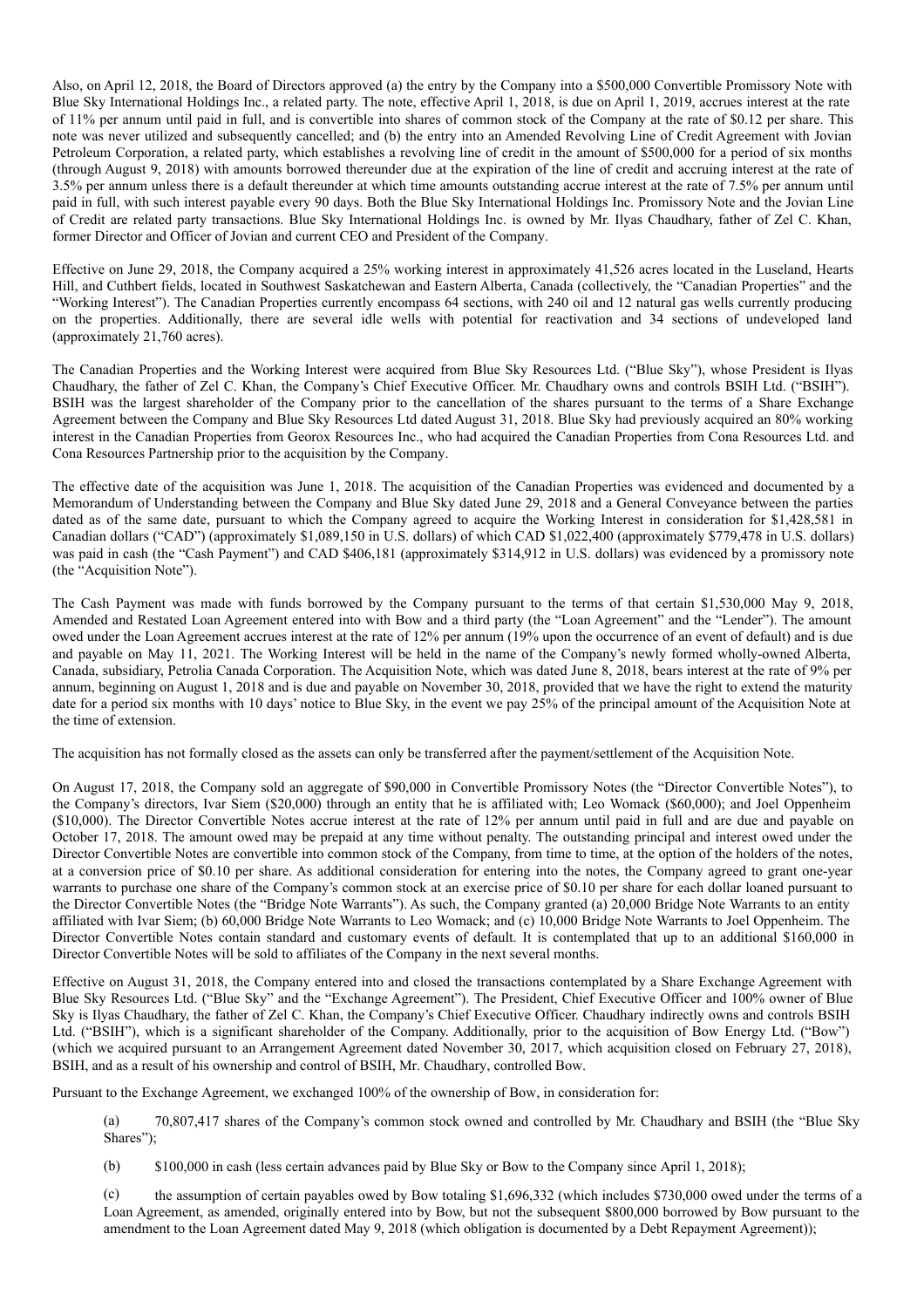(d) 20% of Bow Energy International Holdings, Inc, which is wholly-owned by Bow ("Bow EIH")(which entity's subsidiaries own certain Production Sharing Contracts (the "PSC") and certain other participating assets), pursuant to an Assignment Agreement;

(e) certain carry rights described in greater detail in the Exchange Agreement, providing for Blue Sky to carry the Company for up to the next \$10 million of aggregate costs in BOW EIH and the PSC assets, with any profits from BOW EIH being distributed 80% to Bow and 20% to the Company, pursuant to a Petrolia Carry Agreement (the "Carry Agreement"); and

(f) a 3% royalty, after recovery of (i) the funds expended by Bukit Energy Bohorok Pte Ltd, which is wholly-owned by BOW EIH in the Bohorok, Indonesia PSC (the "Bohorok PSC") since July 1, 2018, plus (ii) \$3,546,450 (i.e., ½ of Bow's share of the prior sunk cost of the Bohorok PSC), which royalty is evidenced by an Assignment of Petrolia Royalty (the "Royalty Assignment").

The Exchange Agreement closed on August 31, 2018 and has an effective date of July 1, 2018. The Exchange Agreement contains customary and standard representations and warranties of the parties, indemnification obligations (which survive for six months following the closing) and closing conditions. The Company is in the process of cancelling the Blue Sky Shares and returning such shares to the status of authorized but unissued shares of common stock.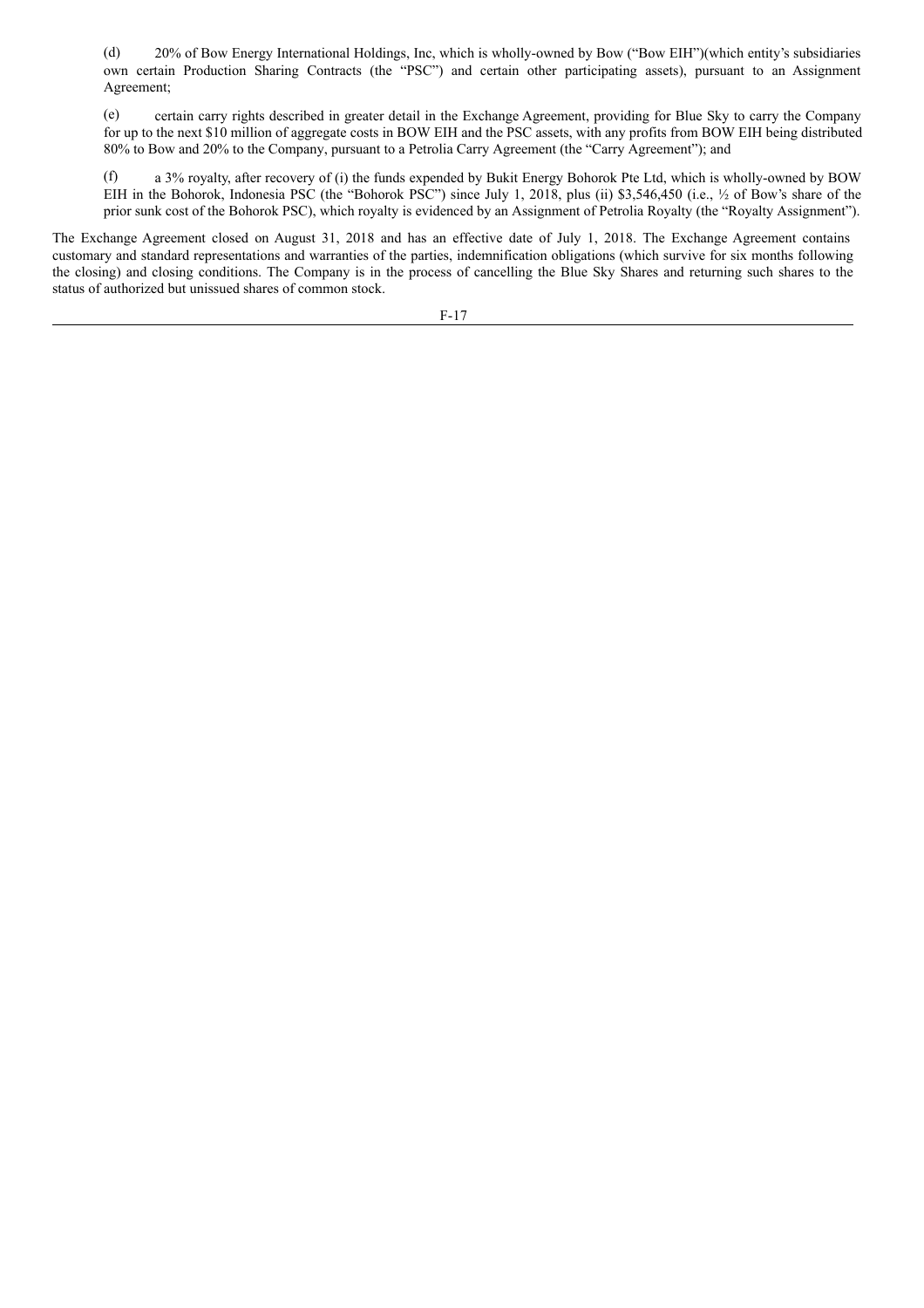#### **NOTE 7. NOTES PAYABLE**

#### Convertible Debt – Related Party

On June 17, 2013, the Company entered into a Convertible Secured Note and Warrant Purchase Agreement (the "Purchase Agreement") with Rick Wilber. Pursuant to the Purchase Agreement, the Company agreed to sell, and Mr. Wilber agreed to buy, for aggregate consideration of \$350,000, a convertible secured promissory note in the principal amount of \$350,000 (the "Note") convertible at \$0.30 per share, and a warrant to purchase 1,000,000 shares of the Company's common stock (the "Warrant") at an exercise price of \$0.80 per share. The Warrant vests immediately and has a term of 10 years. The relative fair value of the Warrant was determined to be \$148,925, which was recorded as a debt discount. The intrinsic value of the beneficial conversion feature of the note was determined to be \$102,259 and was recorded as a debt discount. The debt discounts were amortized over the life of the Note using the effective interest method. The effective interest rate was 53.7%. The \$350,000 balance is due June 17, 2016. The Note's due date was extended until June 30, 2017.

On September 30, 2013, the Company entered into a Convertible Secured Note and Warrant Purchase Agreement (the "September Purchase Agreement") with Rick Wilber. Pursuant to the September Purchase Agreement, the Company agreed to sell, and Mr. Wilber agreed to buy, for aggregate consideration of \$100,000, a convertible secured promissory note in the principal amount of \$100,000 (the "September Note") convertible at \$0.30 per share, and a warrant to purchase 285,000 shares of the Company's common stock (the "September Warrant") at an exercise price of \$0.80 per share. The September Warrant vests immediately and has a term of 10 years. The relative fair value of the September Warrant was determined to be \$46,022 which was recorded as a debt discount. The intrinsic value of the beneficial conversion feature of the September Note was determined to be \$46,022 and was recorded as a debt discount. The debt discounts were amortized over the life of the September Note using the effective interest method. The effective interest rate was 119.7%. The \$100,000 balance is due September 30, 2016. The September Note's due date was extended to June 30, 2017. In order to extend the September Note's due date and based on the Amendment to the Agreement, warrants to purchase 500,000 shares of Company common stock were issued by the Company. These warrants were valued at \$79,223 and have an exercise price of \$0.15 and expire on December 31, 2021.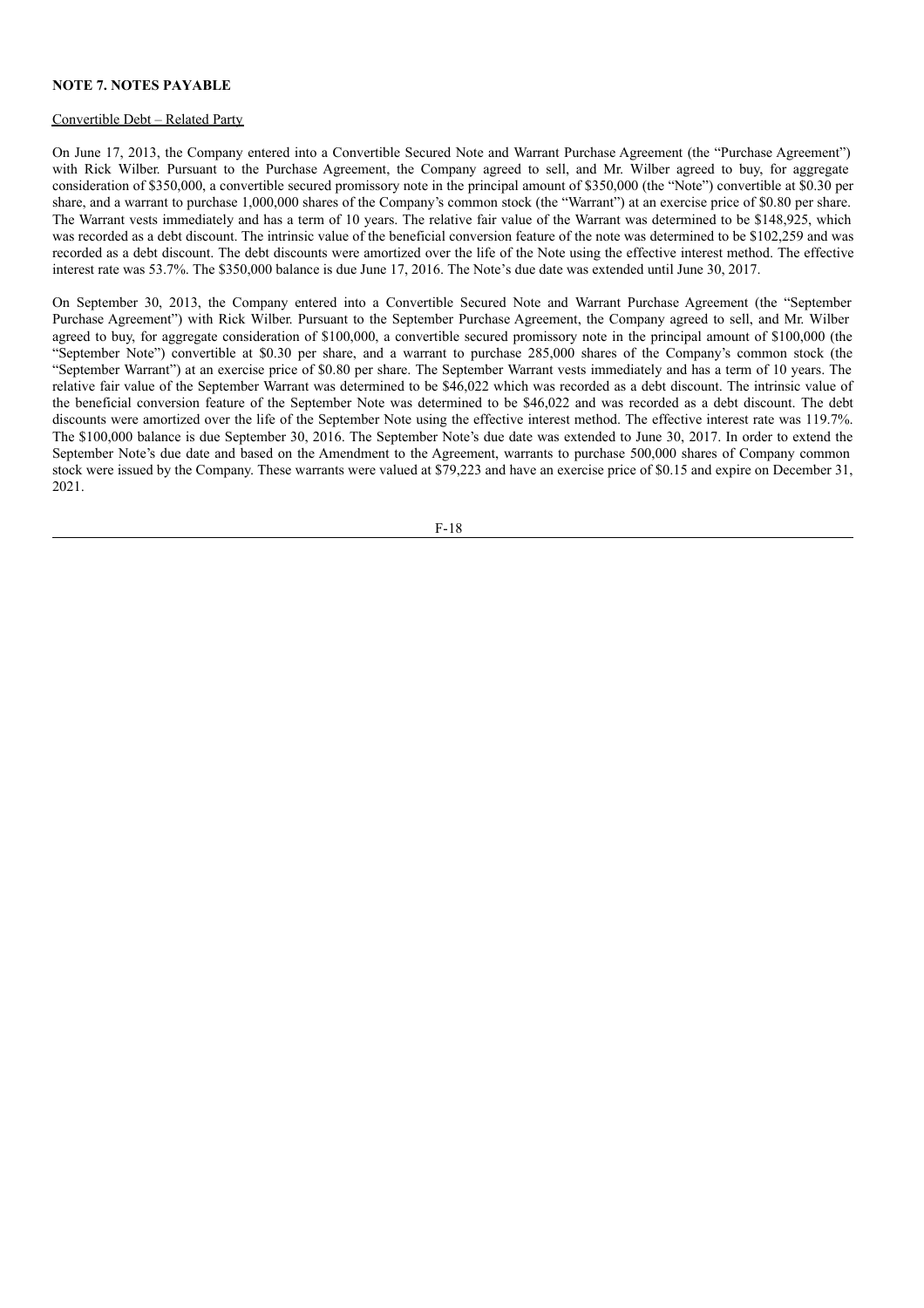On December 31, 2013, the Company entered into a Convertible Secured Note and Warrant Purchase Agreement (the "December Purchase Agreement") with Rick Wilber. The September Note was consolidated into the December Purchase Agreement. Pursuant to the December Purchase Agreement, in addition to the proceeds of the September Note, the Company agreed to sell, and Mr. Wilber agreed to buy, for aggregate consideration of \$100,000, a convertible secured promissory note in the principal amount of \$100,000 (the "December Note") convertible at \$0.30 per share, and a warrant to purchase 285,000 shares of the Company's common stock (the "December Warrant") at an exercise price of \$0.80 per share. The December Warrant vests immediately and has a term of 10 years. The relative fair value of the December Warrant was determined to be \$49,873 which was recorded as a debt discount. The intrinsic value of the beneficial conversion feature of the December Note was determined to be \$50,127 and was recorded as a debt discount. The debt discounts were amortized over the life of the December Note using the effective interest method. The effective interest rate was 132.2%. The \$100,000 balance is due September 30, 2016. The December Note's due date was extended to June 30, 2017.

During the years ended December 31, 2016 and 2015, the Company amortized \$171,573 and 152,980 of the total discounts on the three transactions above to interest expense. At December 31, 2016 the discount was fully amortized, and the ending note payable-related party balance was \$550,000; resulting in net convertible debt-related party of \$550,000.

During January to June 2017, the Company issued 80,000 warrants, at the exercise price of \$0.15 per share for a 36 month term, for each month to keep the December Purchase Agreement compliant while negotiating conversion terms, totaling 480,000 warrants of common shares. On July 6, 2017, Mr. Rick Wilber agreed to convert his cumulative outstanding debt of \$550,000 into 55,000 shares of Preferred Stock.

# Convertible Debt – (non-related parties)

# Convertible Bridge Notes

On July 25, 2016, the Company entered into Promissory Notes for \$75,000 with accredited investors. The notes bear interest at 10% per annum and mature on July 31, 2017. If the Company completes a qualified offering prior to July 31, 2017, the notes and accrued interest will automatically convert into the common shares at an 80% conversion rate. If not converted earlier, the principal and interest on the Note will convert into shares at the rate of \$0.10 per share at maturity.

# Promissory Notes – non convertible (related parties)

On May 1, 2015, twenty two (22) units were subscribed for by accredited investors in a private offering of securities under Regulation D, which resulted in 2,200,000 shares being purchased. Eight (8) units of the twenty two (22) units or 800,000 shares were issued for conversion of debt. These eight units were issued as follows. Mr. Leo Womack, Chairman of the Company, purchased 300,000 shares (including 300,000 warrants) through the Leo B. Womack Family Trust. Mr. Lee Lytton, a Director of the Company, purchased 300,000 shares (including 300,000 warrants). Mr. Joel Oppenheim, a Director of the Company, purchased 200,000 shares (including 200,000 warrants). These 800,000 shares (and 800,000 warrants) offset a total of \$80,000 in advances from affiliates that was disclosed as a liability in the consolidated financial statements as of March 31, 2015 and were converted to equity in this offering. The conversion resulted in a \$90,800 loss on the conversion (including the value of the warrants). In addition, Jovian purchased 100,000 of the shares and Joel Oppenheim purchased an additional 100,000 shares, exclusive of his shares related to his conversion of debt.

On November 4, 2015, the Company executed a Promissory Note for \$146,875 related to the TLSAU acquisition. The note was due on December 31, 2015 and accrues at a rate of 10% per annum and the repayment of the note is secured by 1,000,000 shares of restricted stock of the Company. The Company exercised its one time right for a 6 month extension of the maturity date of the note by issuing BSNM 500,000 additional shares of restricted Company stock. The 500,000 shares were issued at a price of \$0.75 per share at a value of \$37,500.

On May 2, 2016, the Company paid off its outstanding Promissory Note to BSNM for \$146,875. The payoff was made through the issuance of 1,468,750 shares of Company common stock. Based on the market value of the stock on May 2, 2016 of \$0.10, the value of the transaction was \$146,875 and resulted in no gain or loss. In addition, a cash payment of \$4,869 was made to pay off the remaining outstanding interest.

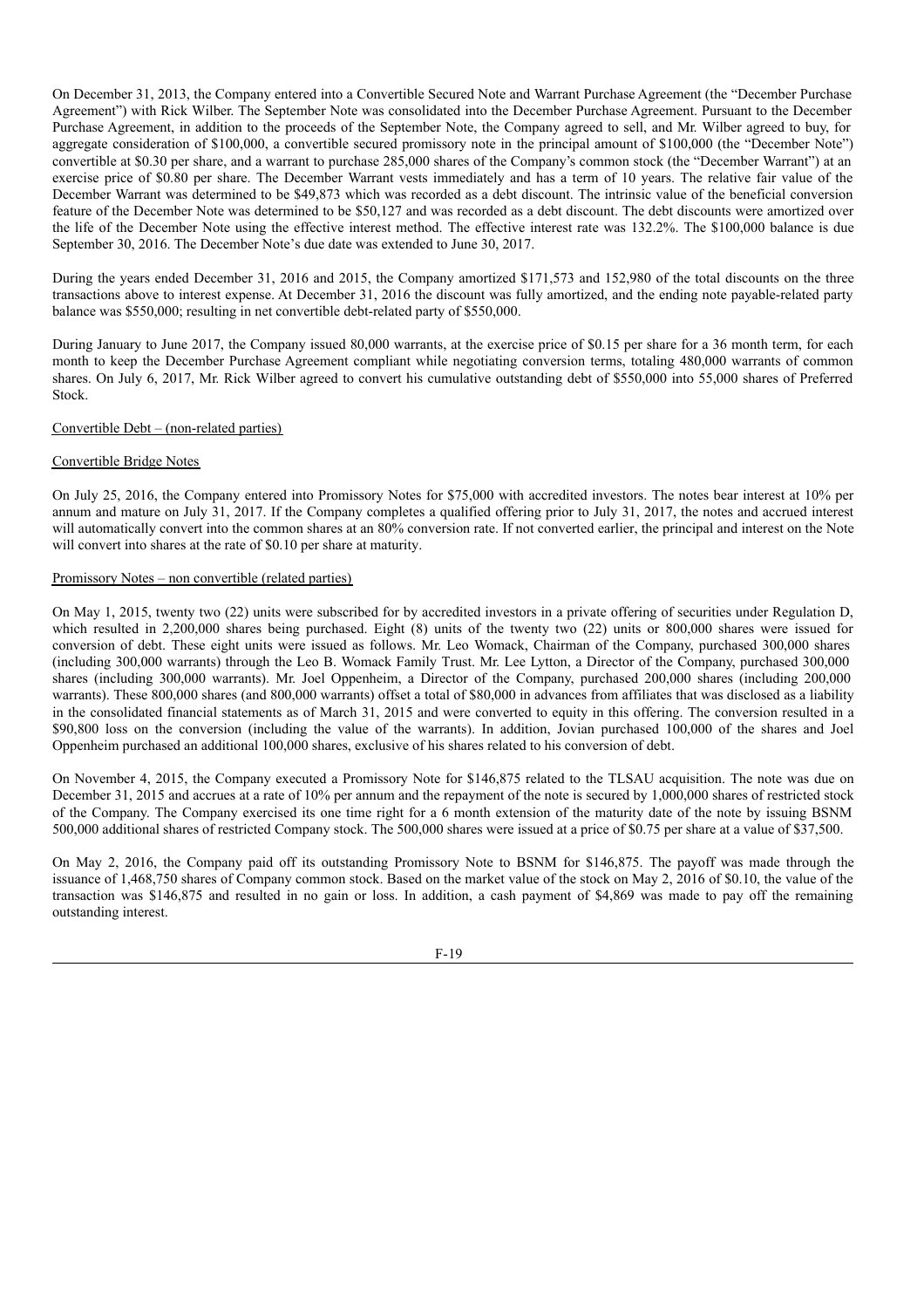A Promissory Note to Jovian for \$1,000,000 was executed bearing interest at 5% and due on December 31, 2016 related to the acquisition of a 50% working interest in the SUDS field. Full payment was due on December 31, 2016, provided the buyer extended the Note to June 30, 2017 by making a \$10,000 payment in cash. The Promissory Note is secured by a 12.5% undivided working interest in the SUDS field. In the event the Company closes any financing related to the SUDS field, 50% of the net proceeds received from the financing will be applied to pay the Note.

# Production Payment Note

In addition to the Promissory Note described above, a Production Payment Note was executed for the same 50% working interest in the SUDS field. This note was for \$3,000,000, paid out of twenty percent (20%) of the 50% undivided interest of net revenues received by the Purchaser that is attributable to the SUDS field assets. The Purchaser shall make the production payments to seller no later than the end of each calendar month. The Production Payment Note is secured by a 12.5% undivided working interest in the SUDS field. Based on forecasts of future SUDS related revenues, \$2,904,020 of the note balance is classified as long term and \$95,980 is classified as current as of December 31, 2016.

# Conversion of \$1,000,000 Promissory Note and \$3,000,000 Production Payment Note to common stock and preferred stock.

Jovian Petroleum Corporation converted its outstanding \$4,000,000 of debt in two tranches, a \$2,000,000 first tranche on May 30, 2017 and a \$2,000,000 second tranche on July 19, 2017. Although the two transactions occurred in different reporting periods, the two transactions were contemplated together, and they were accounted for as one extinguishment that was accomplished in two tranches, the first in May 2017 and the second in July 2017.

*Tranche 1* - On May 30, 2017, Jovian Petroleum Corporation converted \$2 million of its \$4 million debt into 10 million shares of the Company's common stock. The \$2 million debt included a \$1 million Promissory Note and \$1 million of the \$3 million Production Payment Note as well as interest payable of \$33,151.

*Tranche 2* - On July 19, 2017, Jovian Petroleum Corporation converted \$2 million of its remaining debt (outstanding under a Production Payment Note) into 12,749,285 shares of the Company's common stock and 21,510 shares of the Company's Preferred Stock.

The consideration for the debt extinguished consisted of the following:

- ●10 million shares of common stock which were valued using the market price on the date of issuance of \$0.14 per share (\$1,400,000)
- ●Warrants to purchase 6 million shares of common stock with an exercise price of \$0.20 per share based on a \$0.12 valuation, volatility of 293%, a discount rate of 1.09% and warrants to purchase 4 million shares of common stock with an exercise price of \$0.35 per share based on a \$0.12 valuation, volatility of 293%, and a discount rate of 1.09%. All warrants expire in 3 years. The 6 million warrants were valued at \$709,776 while the 4 million warrants were valued at \$471,104, totaling \$1,180,880.
- ●12,749,285 shares of common stock which were valued using the market price on the date of issuance of \$0.104 per share (\$1,325,926).
- ●The Preferred Stock was valued at \$10.00 per share, the cash price paid by third party investors for the same stock with an aggregate value of \$215,100.

The combination of the two transactions resulted in an \$88,755 loss which was recognized in the second quarter of 2017. The extinguishment of tranche 2 was recognized in the third quarter, with no impact on the consolidated statement of operations.

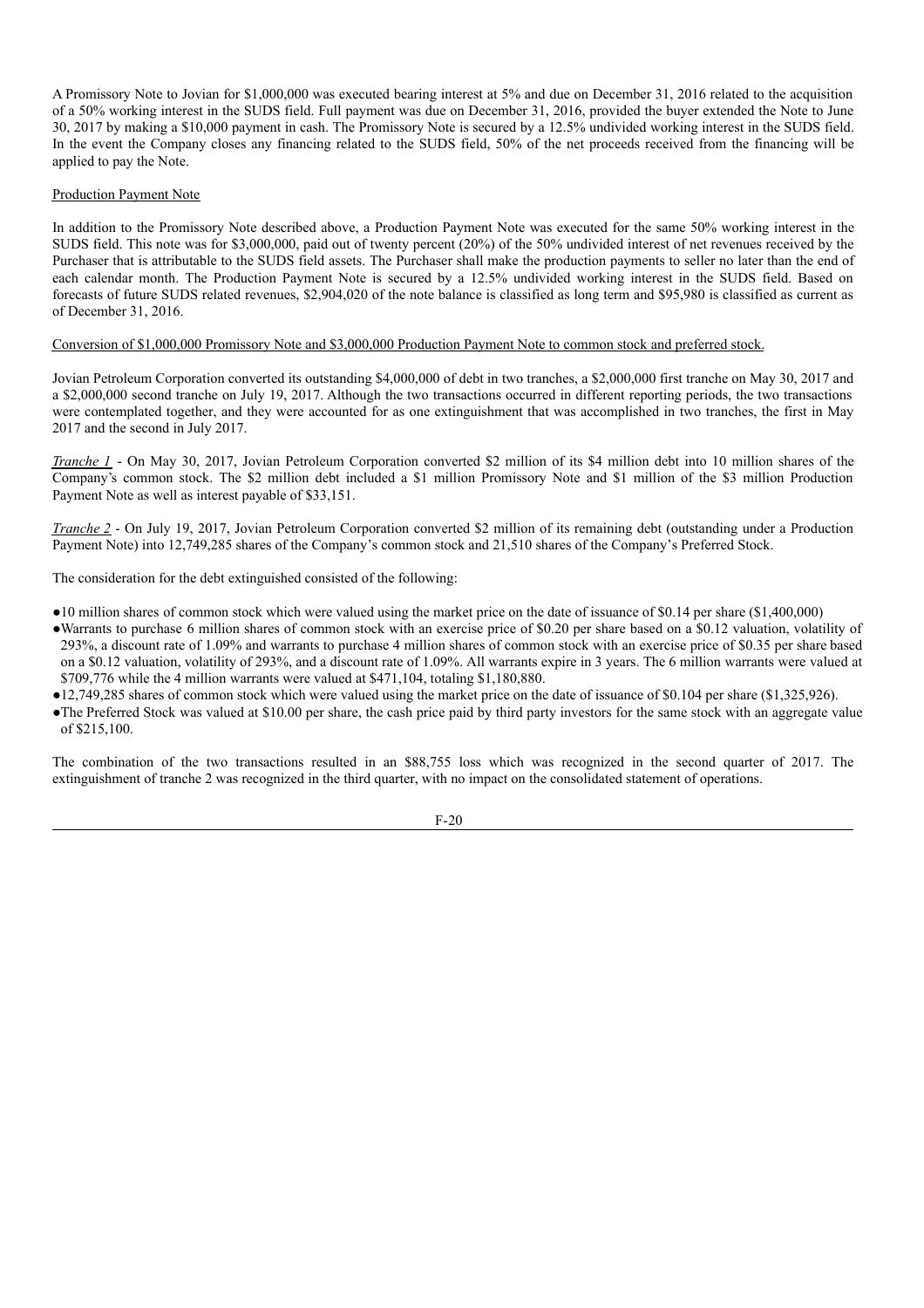# Bridge Loan – Working Capital

On June 17, 2016, the Company entered into Temporary Unsecured Loans (Bridge Loan – Working Capital) for \$230,000. The notes bear interest at 10% per annum payable and mature in sixty (60) days. The lenders receive 100% warrant coverage at an exercise price of \$0.09 per share. If the loans are not paid in 60 days, a 10% warrant coverage default penalty is paid. Initially, Director Leo Womack loaned \$20,000, Director Joel Oppenheim loaned \$110,000 and the CFO loaned \$100,000. At December 31, 2016, the outstanding balance of Bridge Loan – Working Capital was \$120,000. The decrease during 2016 was due to Mr. Oppenheim converting \$20,000 and the CFO converting \$110,000 of their respective debt into shares.

# Rig Loan

On July 13, 2016, the Company entered into Temporary Unsecured Loans (Rig Loan) for \$60,000. The notes bear interest at 10% per annum payable and mature on September 13, 2016. Should the Company default in timely repayment, the Company shall pay a penalty to each of the named parties by issuing warrants at a 100% coverage ratio. Each warrant has an exercise price of \$0.059 per share and will expire September 13, 2019. The following related parties loaned funds to the Company as follows: \$10,000 from Mr. Leo Womack – Chairman, \$10,000 from the CFO, \$10,000 from Mr. Lee Lytton – Director, \$10,000 from Mr. Joel Oppenheim – Director, \$10,000 from Mr. Quinten Beasley – Director. At December 31, 2016 the outstanding balance of Rig Loan was \$60,000.

# Cancelation of Bridge Loan-Working Capital and Rig Loan

As of May 23, 2017, the following related parties had the following outstanding balances corresponding to the Bridge Loan-Working Capital, Rig Loan and Shareholder Advance: Leo Womack \$55,000, Lee Lytton \$\$25,000, Joel Oppenheim \$167,500, Paul Deputy (former CFO) \$15,000 and James Burns \$100,000.

On May 23, 2017, related party debt holders were offered the option to convert their outstanding loan balances of \$362,500 and accrued interest of \$13,400 (totaling \$375,900) into Preferred Stock. As a result, the following Preferred Stock shares were issued: Leo Womack 5,500 shares, Joel Oppenheim 17,590 shares, Lee Lytton 2,500 shares, James Burns 10,500 shares and Paul Deputy (former CFO) 1,500 shares. In addition, any holder of any non-interest bearing loan converted also received warrants to purchase for shares of common stock for each dollar converted. Consequently, a total of warrants to purchase 400,000 shares of common stock were granted (Leo Womack 70,000 shares, Joel Oppenheim 270,000 shares, Lee Lytton 30,000 shares and Paul Deputy (former CFO) 30,000 shares) as part of the conversion, which each had an exercise price of \$0.20 per share and a term of 3 years. The warrants were valued at \$47,319. Any loan that had received warrants when initially issued did not receive additional warrants in this conversion offering.

# Promissory Notes – (non-related parties)

# Short Term Debt

On November 15, 2016 the Company entered into Promissory Notes for \$200,000 with two accredited investors. The notes bear interest at 12% per annum payable monthly at the rate of 1% and will mature on May 31, 2017. The Company will have the option of extending the notes for up to an additional six (6) months at an annual rate of 18% by paying interest monthly at a rate of 1.5%. Investors received warrants to purchase 100,000 shares of common stock (a 50% coverage ratio) at an exercise price of \$0.12 per share. The warrants expire on December 31, 2019. On May 11, 2017, one accredited investor converted his outstanding balance of the loan of \$100,000 into 10,000 Series A preferred shares. On May 26, 2017 one accredited investor converted his outstanding balance of the loan of \$100,000 plus interest accrued of \$5,000 into 10,500 Series A preferred shares.

# Installment Notes

On January 6, 2017, the Company purchased a 2014 Toyota Tundra for a total price of \$35,677 and entered into an installment note with JPMorgan Chase Bank in the amount of \$35,677 for a term of 5 years at 5.49% APR. Principal payments of \$5,076 were made during 2017, leaving a remaining balance of \$30,600 at year end.

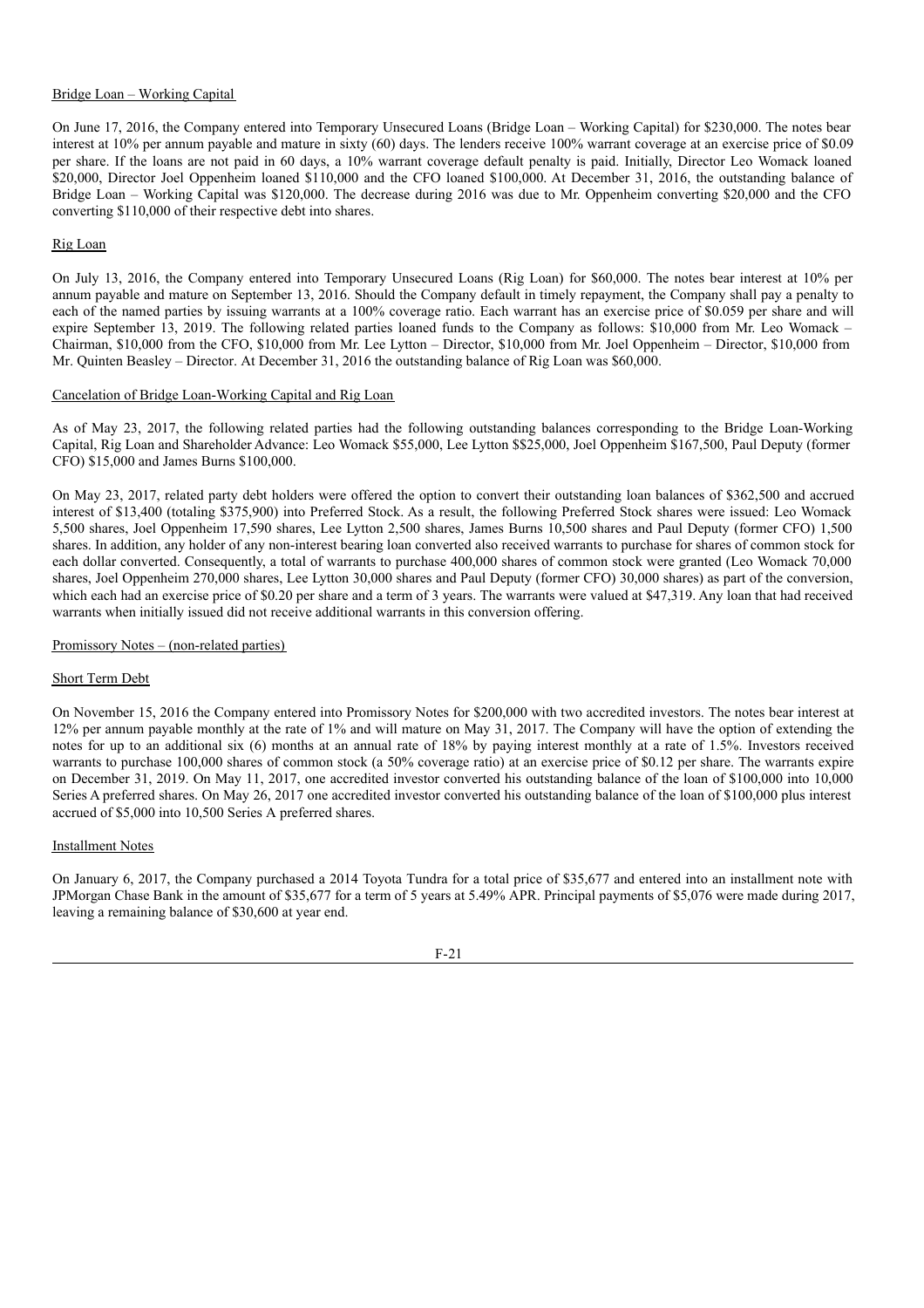# Shareholder Advances (Related Party Only)

# Shareholder Advances (Related Party Only)

|                                                                |   | Amount  |
|----------------------------------------------------------------|---|---------|
| Balance at December 31, 2016                                   | S | 192,000 |
|                                                                |   |         |
| <b>Additions</b>                                               |   |         |
| Advance $(1)$                                                  |   | 361,600 |
| <b>Total Additions</b>                                         |   | 361,600 |
|                                                                |   |         |
| Payments                                                       |   |         |
| Debt Conversion to Shares (2)                                  |   | 262,500 |
| Reduction of shareholder balance through the sale of truck (3) |   | 5,000   |
| Cash (4)                                                       |   | 69,000  |
| <b>Total Payments</b>                                          |   | 336,500 |
|                                                                |   |         |
| Balance at December 31, 2017                                   |   | 217,100 |

(1)Funds that were provided by related parties as shareholder advances.

(2)Shares were issued to extinguish outstanding liabilities of the Company. These liabilities could be outstanding shareholder advances, pre-bridge working capital loans or service related accounts payable.

(3)Reduction of Jovian Petroleum balance through the sale of 2007 pickup truck Toyota.

(4)Funds that were paid in cash by the Company to various related parties to reimburse for funds that were previously loaned as a shareholder advances.

# Five Year Maturity

As of December 31, 2017, future maturities on our notes payable, which include the \$217,100 related party notes, and the \$32,582 current maturities and \$24,204 long term installment note payable, were as follows:

| Fiscal year ending: |         |
|---------------------|---------|
| 2018                | 249,682 |
| 2019                | 7,102   |
| 2020                | 7,502   |
| 2021                | 7,925   |
| 2022                | 1,675   |
| Total               | 273,886 |

# **NOTE 8. EQUITY**

*Preferred Stock* – 1,000,000 shares authorized.

Effective April 11, 2017, the Company initiated a \$2,000,000 Series A Convertible Preferred Stock ("Preferred Stock") offering at a price of \$10.00 per share. The holders of Series A Preferred Stock are entitled to receive cumulative dividends at a rate of 9%. The Preferred Stock will automatically convert into common stock when the Company's common stock market price equals or exceeds \$0.28 per share for 30 consecutive days. At conversion, the value of each dollar of preferred share will convert to 7.1429 common shares (which results in a \$0.14 per common share conversion rate). During the second quarter of 2017, 120,590 shares or \$1,205,900 of the offering had been issued. The 120,590 shares were issued as follows: conversion of TORRI (40,500 shares) – See Note 7 for additional details, conversion of debt (28,900 shares - 25,900 related to short term notes [as described in Note 6] and 3,000 related to equipment purchase), conversion of shareholder advances (27,090 shares of which 840 was for accrued interest, see Note 7 for further explanation) and cash (24,100 shares). Of the 120,590 shares, 57,990 of the shares were issued to related parties while 62,600 of the shares were issued to third parties.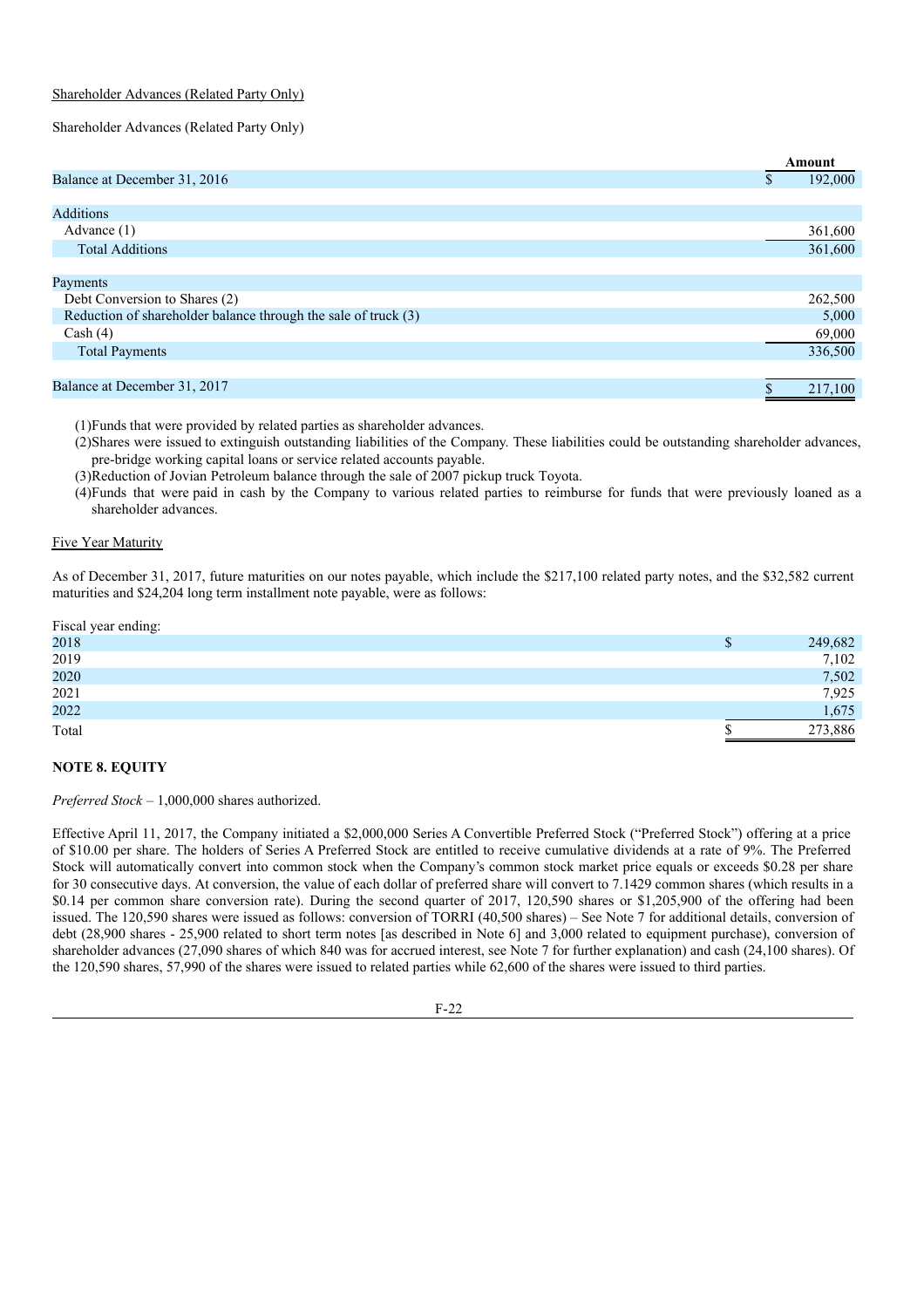On July 6, 2017, Mr. Rick Wilber agreed to convert his cumulative outstanding debt of \$550,000 into 55,000 shares of Preferred Stock. The outstanding debt included the following: a \$350,000 Convertible Secured Note dated June 17, 2013, a \$100,000 Convertible Secured Note dated September 30, 2013 and a \$100,000 Convertible Secured Note dated December 31, 2013. Subsequent to this conversion, all of the Company's debt with Mr. Wilber is deemed cancelled and it is no longer due and payable. Mr. Wilber retains both the warrants and shares that were previously issued by the Company related to the original sale of these notes (and their respective amendments).

On July 19, 2017, Jovian Petroleum Corporation ("Jovian") converted \$2 million of its remaining debt into 12,749,285 shares of the Company's common stock and 21,510 shares of the Company's Preferred Stock. The Preferred Stock was priced at \$10.00 per share with a value of \$215,100. Refer to Note 6 for further explanation. The CEO of Jovian is Quinten Beasley, our director, and the largest shareholder of Jovian is Zel C. Khan, our CEO and director.

On the 1<sup>st</sup> quarter 2017, James Burns received warrants to purchase 120,000 common shares, at an exercise price of \$0.14 per share at a 3 year term, valued at \$15,800, for his consulting services.

#### *Common Stock* –

On May 1, 2015, the Company commenced a private offering of its securities under Regulation D to accredited investors. Each unit with a price of \$10,000 per unit, is comprised of 100,000 shares of common stock and one warrant to purchase an additional 100,000 shares of common stock at a price of \$0.12 per share at any time prior to August 5, 2018. As of December 31, 2015, fourteen (14) units had been subscribed for and 1,400,000 shares of common stock had been purchased by various accredited investors. See Note 6 for financial related details on all purchases.

On September 1, 2015, the Company commenced a private offering of its securities under Regulation D to accredited investors. Each unit which has a price of \$6,000, is comprised of 100,000 shares of common stock and one warrant to purchase an additional 100,000 shares of common stock at a price of \$0.10 per share at any time prior to August 31, 2018. As of December 31, 2015 twenty seven (27) units had been subscribed for and 2,700,000 shares of common stock had been purchased. Seven (7) of those units were purchased by accredited investors. This offering was closed on May 31, 2016.

On September 23, 2015, the Company acquired a 10% working interest from Jovian in the SUDS field, in exchange for 10,586,805 shares of restricted common stock. For further details see Note 9.

On September 24, 2015, the Board of Directors of the Company approved the adoption of the 2015 Stock Incentive Plan (the "Plan"). The Plan provides an opportunity, subject to approval of our Board of Directors of individual grants and awards, for any employee, officer, director or consultant of the Company. The maximum aggregate number of shares of common stock which may be issued pursuant to awards under the Plan was 4,000,000 shares (which has since been increased to 40,000,000 as discussed below). The plan was ratified by the stockholders at the Company's annual meeting which was held on April 14, 2016.

At the 2015 Annual Meeting of our Stockholders, held on April 14, 2016, the shareholders voted to increase the total number of authorized shares of common stock to 150,000,000.

On November 4, 2015, the Company acquired a 15% net working interest in the TLSAU field and all operating equipment on the field, pursuant to the terms of a Memorandum of Agreement between the Company and BSNM, which was dated November 4, 2015 (the "Purchase Agreement").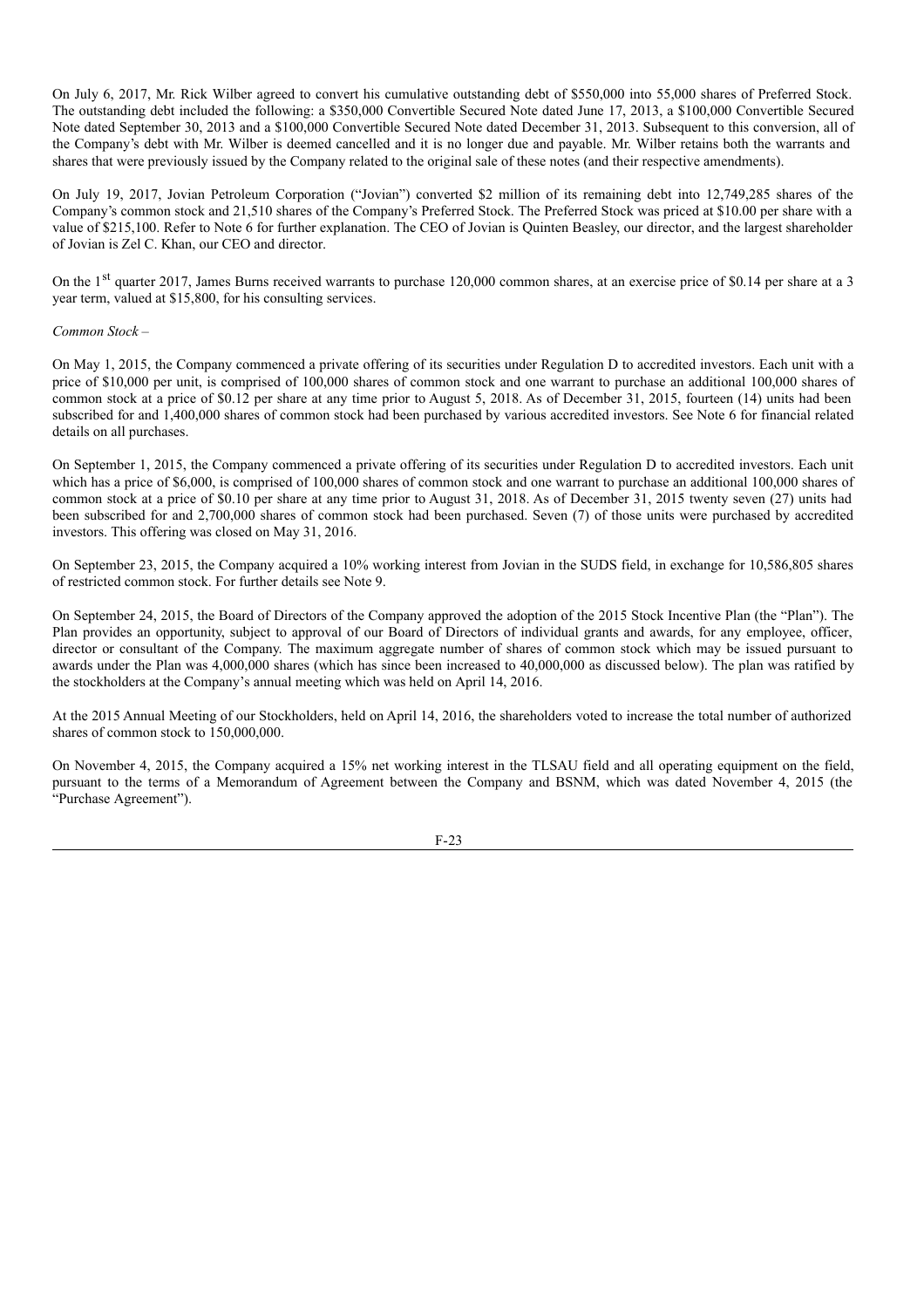On February 1, 2016, the Company acquired 100% of the issued and outstanding shares in Askarii Resources, LLC, a private Texas based oil & gas service company for 1,000,000 shares of Company common stock. See Note 9 for further details on this transaction.

On March 11, 2016, the Board of Directors granted three (3) contract employees 700,000 shares of the Company's restricted common stock for settlement of outstanding payables. The shares were issued at the current market price of \$0.06 per share on March 11, 2016, at an aggregate value of \$42,000.

On August 17, 2016 the Board of Directors issued two employees 200,000 shares of the Company's restricted common stock. The shares were issued at current market price of \$0.077 per share on August 17, 2016 at a value of \$15,400 and recorded as stock based compensation.

On September 1, 2016, the Company acquired an additional 25% working interest ownership of TLSAU field through the issuance of 3,500,000 shares of its restricted common stock with an unrelated party. See Note 9 for additional details on this transaction.

On September 28, 2016, the Company issued 24,308,985 shares of its restricted common stock to Jovian to acquire an additional 40% working interest ownership of SUDS. See Note 9 for further details of this transaction.

On September 30, 2016, per a consulting agreement, a contractor was issued 11,607 shares of common stock in exchange for services. These shares were valued at \$1,625 at a market price of \$0.14 per share.

Effective September 30, 2016, the seven (7) Advisory Board members were compensated for their service from April 1, 2016 through September 30, 2016 (for two quarters) though the granting of 12,500 warrants each (87,500 total warrants per quarter), per quarter per Board member, to purchase 12,500 shares of the Company's common stock at an average exercise price of \$0.095 per share, which vested immediately, and are exercisable for 36 months thereafter. In 2016, a total of 262,000 warrants were issued with a fair value of \$29,161 based on an average \$0.095 valuation, volatility of 235%, a discount rate of 1.09% and a 3 year term. The total amount of the warrants was expensed in 2016. These warrants are subject to a clawback provision which would be ratably invoked if an advisory board member did not complete his 2016 service term.

On December 7, 2016, the Board of Directors issued an employee 100,000 shares of the Company's restricted common stock. The shares were issued at current market price of \$0.12 per share on the effective date of November 17, 2016 at a value of \$12,000 and recorded as stock based compensation.

During December 2016, warrants to purchase 100,000 shares of common stock were issued for short term debt. The loans were provided by accredited investors. These warrants had a valuation of \$14,870 with an exercise price of \$0.12 per share and expire in December 2019.

On December 31, 2016, a contractor was granted warrants to purchase 40,000 shares of common stock with an exercise price of \$0.14 per share. These warrants were valued at \$5,545 at a market price of \$0.16 per share.

On December 31, 2016, per the consulting agreement, a contractor was issued 18,157 shares of common stock in exchange for services. These shares were valued at \$2,869 at a market price of \$0.16 per share.

Effective March 31, 2017, the seven (7) Advisory Board members were compensated for their service from January 1, 2017 through March 31, 2017 by the granting of warrants to purchase 12,500 shares of common stock each per quarter per Board member (in aggregate 87,500 total warrants per quarter), at an average exercise price of \$0.14 per share, which vested immediately, and are exercisable for 36 months thereafter. The warrants were issued with a fair value of \$12,127 based on an average \$0.14 valuation, volatility of 296%, a discount rate of 1.09% and a 3 year term. The warrants were valued using the Black Sholes valuation model. These warrants are subject to a clawback provision which would be ratably invoked if an advisory board member did not complete his 2017 service term. Effective March 31, 2017, the Advisory Board was dissolved and no other warrants were issued subsequent to the first quarter of 2017.

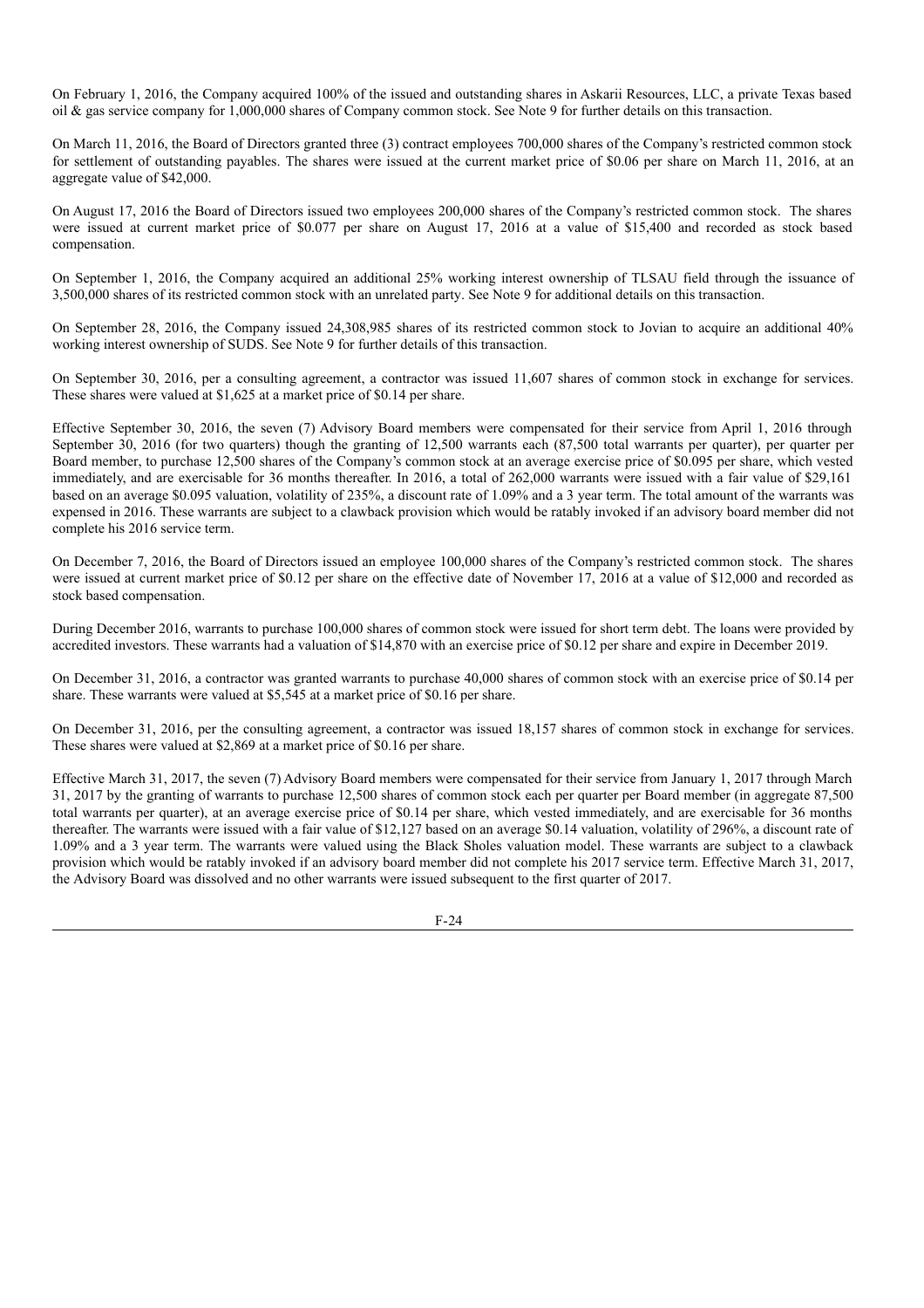Effective February 1, 2017, the Company entered into a consulting agreement in exchange for geology related services. Specifically these services include providing reports detailing analysis of present and potential oil and gas assets. The term of the agreement is one (1) year, subject to a one (1) year extension. The consultant is to be granted warrants to purchase 25,000 shares of common stock for services provided each quarter. The exercise price of the warrants will be the market price of the Company's stock at quarter end, the warrant term expires 3 years from the date of grant. During the first quarter of 2017, 25,000 warrants were issued with a fair value of \$3,465, based on an average \$0.14 valuation, volatility of 296%, a discount rate of 1.09% and a 3 year term. During the second quarter of 2017, 25,000 warrants were issued with a fair value of \$2,217 based on an average \$0.09 valuation, volatility of 296%, a discount rate of 1.09% and a 3 year term. The warrants vested immediately. As of December 31, 2017, the consultant has been granted warrants to purchase 50,000 shares of common stock, with a fair value of \$5,682.

From January to March 2017, James Burns received 120,000 warrants of common shares, at the exercise price of \$0.14 for a 3 year term, valued at \$15,800, for his consulting services.

On May 12, 2017, one (1) warrant holder exercised a total of 600,000 warrants by remitting payment of \$48,000 at a share price of \$0.08 per shares.

On July 6, 2017, the Company contracted with an attorney to facilitate the conversion of the Rick Wilber debt (described above). To compensate the attorney for his service, he was granted 150,000 shares of common stock valued at \$15,000.

On July 31, 2017, based on the terms of the agreement, the Company's final outstanding \$25,000 Convertible Bridge Note was mandatorily converted to 271,096 shares of common stock. Based on the agreement, the debt was converted at \$0.10 per share. This included the principal balance of \$25,000 and accrued interest of \$2,110. However, the market price of the shares on the conversion date was \$0.12 per share resulting in a loss on conversion of \$5,422.

On August 15, 2017, in exchange for services related to negotiations concerning our New Mexico operating bond requirements, the Company paid a law firm 500,000 shares of common stock was valued at \$65,000. Such shares were provided as a bonus for the successful closing of the Twin Lakes San Andres Unit, New Mexico acquisition.

From October to December 2017, the Company issued a total of 750,000 shares of common stock for consulting services valued at \$78,000. Out of the 750,000 shares: 294,000 shares were issued to Sandstone Group Corp; 243,000 shares were issued to Newbridge Securities Corp; 63,000 shares were issued to Robert Santos Nesperiera; and 150,000 shares were issued to Interlink Group Inc.

On October 1, 2017, the Company commenced a private offering of its securities under Regulation D to accredited investors. Each unit which has a price of \$50,000, is comprised of 416,667 shares of common stock and one warrant to purchase an additional 416,667 shares of common stock at a price of \$0.20 per share at any time prior to October 1, 2020. As of December 31, 2017 six and a half (6.5) units had been subscribed for and 2,708,336 shares of common stock had been purchased by various accredited investors for \$325,000. The proceeds from this private offering include units sold to related parties, as described in Note 5.

On November 07, 2017, the majority stockholders of the Company, via written consent to action without meeting, approved (1) the adoption of an amendment to the Petrolia Energy Corporation 2015 Stock Incentive Plan to increase by 36,000,000 (to 40,000,000) the number of shares of common stock reserved for issuance under the plan; (2) the filing of a Certificate of Amendment to the Company's Certificate of Formation with the Secretary of State of Texas to (a) increase the number of authorized shares of common stock, par value \$0.001 per share of the Company, to 400,000,000 shares of common stock; and (b) amend the par value of the Company's preferred stock, from \$0.10 per share to \$0.001 per share.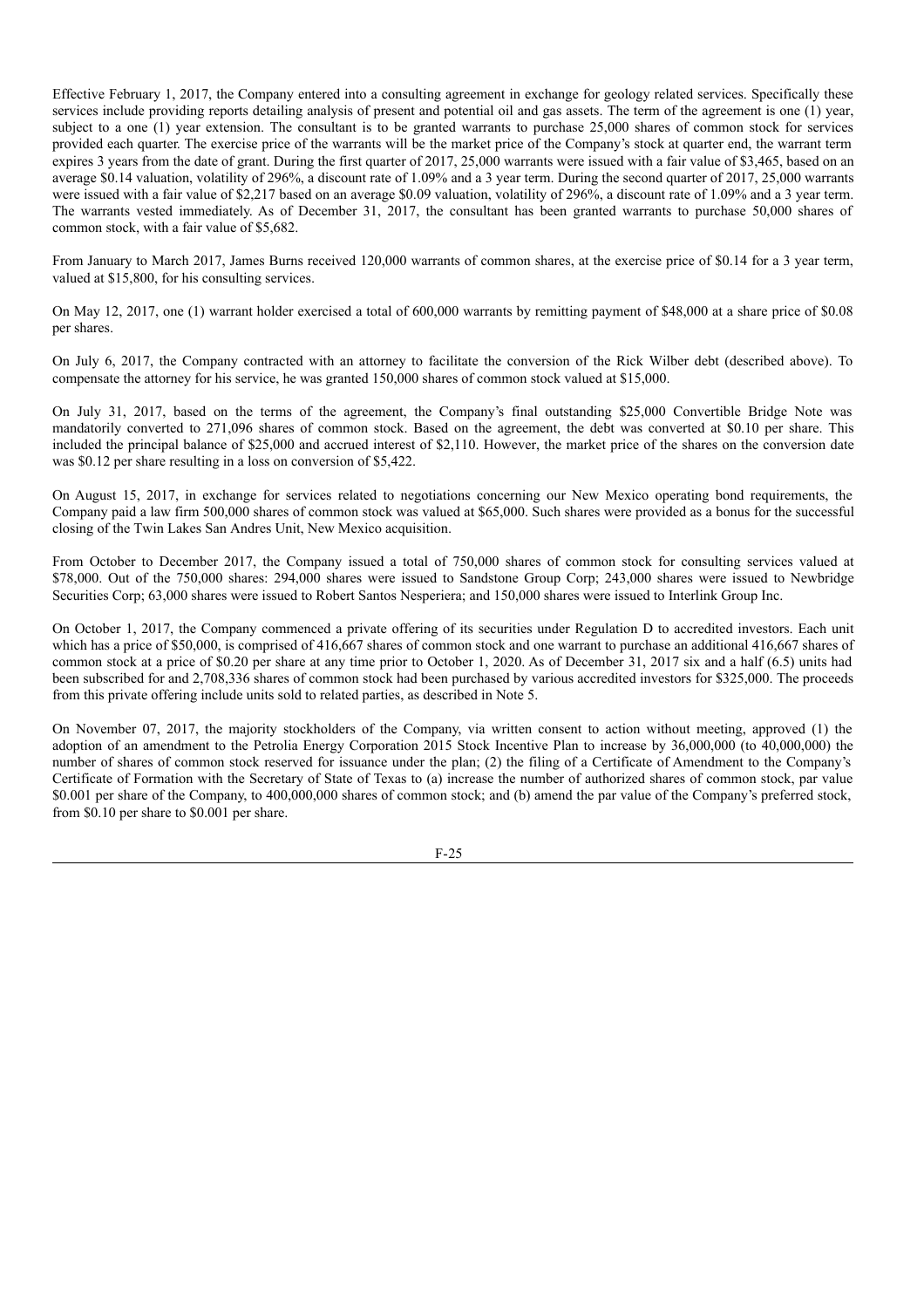Summary information regarding common stock warrants issued and outstanding as of December 31, 2017, is as follows:

|                                                | Warrants    | Weighted<br>Average<br><b>Exercise Price</b> | Aggregate<br>intrinsic<br>value | Weighted average<br>remaining<br>contractual life<br>(years) |
|------------------------------------------------|-------------|----------------------------------------------|---------------------------------|--------------------------------------------------------------|
| Outstanding at year ended December 31, 2015    | 11,910,111  | 0.33<br>S                                    | <sup>\$</sup>                   | 3.5                                                          |
| Granted                                        | 5,740,416   | 0.09                                         |                                 | 2.6                                                          |
| Exercised                                      | (825,000)   |                                              |                                 |                                                              |
| Expired                                        |             |                                              |                                 |                                                              |
| Outstanding at year ended December 31, 2016    | 16,825,527  | 0.26                                         |                                 | 3.20                                                         |
| Granted                                        | 19,896,670  | 0.19                                         |                                 | 3.01                                                         |
| Exercised                                      | (1,635,000) | 0.07                                         |                                 |                                                              |
| Expired                                        |             |                                              |                                 |                                                              |
| Outstanding at quarter ended December 31, 2017 | 35,087,197  | 0.24                                         | 1,106,583                       | 2.15                                                         |

The table below summarizes warrant issuances during the years ended December 31, 2017 and 2016:

|                                    | <b>Year Ended</b><br>December 31, |           |
|------------------------------------|-----------------------------------|-----------|
|                                    | 2017                              | 2016      |
| <b>Warrants Granted</b>            |                                   |           |
| Board of Director Service          | 3,120,000                         | 2,500,000 |
| <b>PORRI</b>                       |                                   | 150,000   |
| Deferred Salary – CEO, CFO         | 134,167                           | 206,666   |
| Performance bonus – President      | 666,667                           |           |
| Providing Bond Related Collateral  | 2,250,000                         | 31,250    |
| Conversion of Debt                 | 10,400,000                        |           |
| Pre-bridge Loans                   |                                   | 290,000   |
| Short-term Debt                    |                                   | 100,000   |
| <b>Advisory Board</b>              | 87,500                            | 262,500   |
| Deferred loan penalty              |                                   | 10,000    |
| <b>Consulting Agreements</b>       | 50,000                            | 340,000   |
| Rick Wilber Loan                   | 480,000                           | 500,000   |
| Signing Bonus – CEO, CFO           |                                   | 550,000   |
| Private Placement Memo (Sept 2015) |                                   | 800,000   |
| Private Placement Memo (Oct 2017)  | 2,708,336                         |           |
| Total                              | 19,896,670                        | 7,740,000 |

# **NOTE 9. COMMITMENTS AND CONTINGENCIES**

*Environmental Matters* – The Company, as a lessee of oil and gas properties, is subject to various federal, state and local laws and regulations relating to discharge of materials into, and protection of, the environment. These laws and regulations may, among other things, impose liability on the lessee under an oil and gas lease for the cost of pollution clean-up resulting from operations and subject the lessee to liability for pollution damages. In some instances, the Company may be directed to suspend or cease operations in the affected area. The Company is not aware of any environmental claims existing as of December 31, 2017, which have not been provided for, covered by insurance or otherwise have a material impact on its financial position or results of operations. There can be no assurance, however, that current regulatory requirements will not change, or past noncompliance with environmental laws will not be discovered on the Company's properties.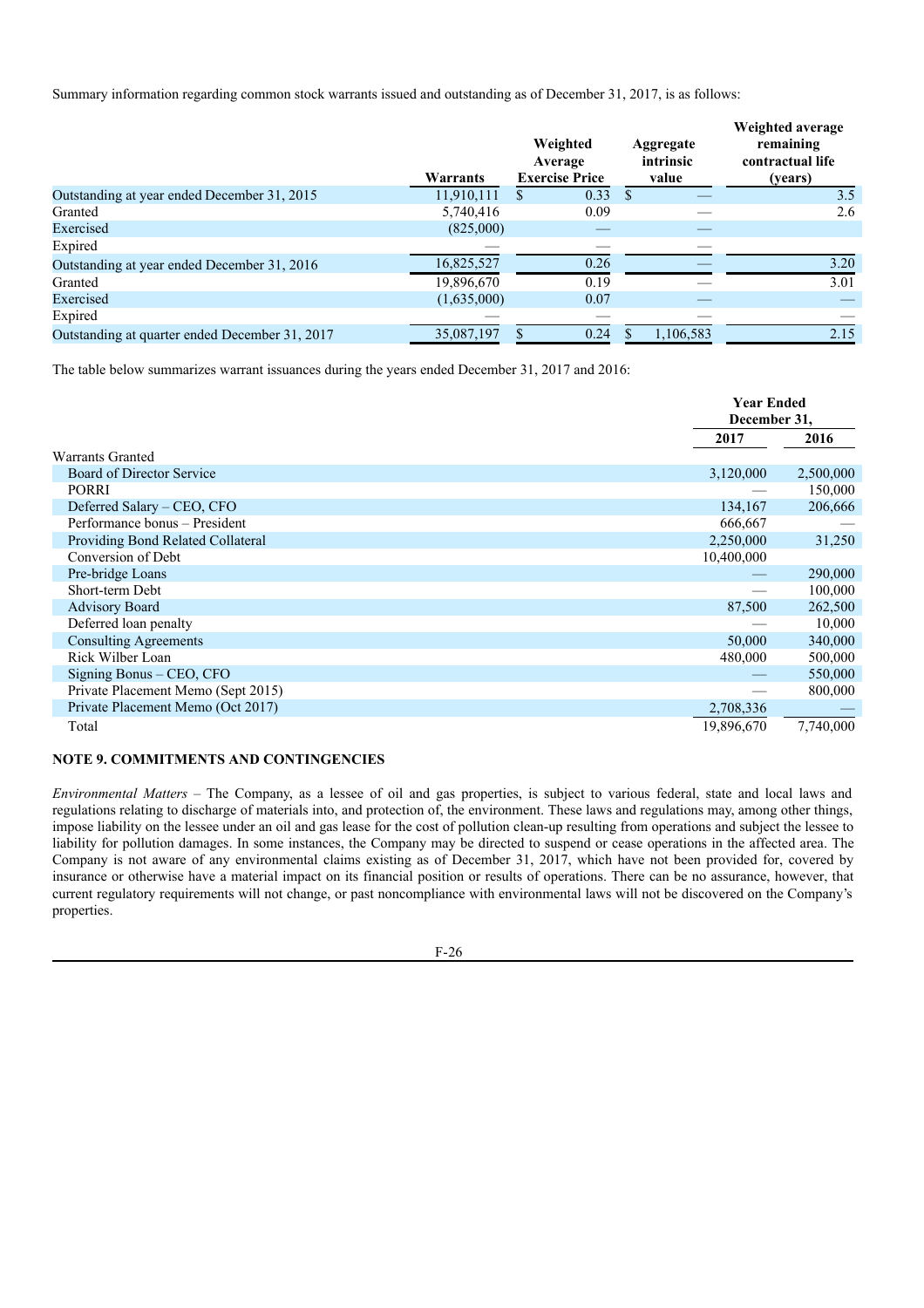*Office Lease* – As of December 31, 2017, the Company has one annually renewable office lease in Houston at a cost of \$2,012 per month.

During 2017, one Director provided personal guarantees to the bank. The bank, relying on those guarantees, issued letters of credit to bonding authorities to meet regulatory bonding requirements.

# **NOTE 10. OIL AND GAS ACQUISITIONS**

As of December 31, 2015, the Company had completed the drilling of sixteen wells on the leased properties. Four of these wells have been pledged as collateral for the convertible notes payable.

On September 23, 2015, the Company entered into a Purchase and Sale Agreement with SUDS Properties, LLC ("SUDS" and the "Purchase Agreement"). SUDS is 100% owned by Jovian Resources LLC ("Jovian"). Mr. Zel C. Khan, our present CEO, is the former manager of Jovian. Pursuant to the Purchase Agreement, the Company acquired a 10% working interest (carrying a 7.8% NRI) in the SUDS field located in Creek County Oklahoma, in exchange for 10,586,805 shares of restricted common stock. Based on that current market value of Company common stock at \$0.068 per share, the price paid was \$719,903. Concurrently with the purchase, Jovian agreed to assign us all rights to be the operator of the SUDS unit under a standard operating agreement. The Company did not prepare an unaudited pro-forma income statement table for 2015, related to this SUDS purchase, because the net income effect of those transactions was consider to be immaterial.

On November 4, 2015, the Company acquired a 15% net working interest in the TLSAU field located in Chavez County, New Mexico (the "Net Working Interest") and all operating equipment on the field, pursuant to the terms of a Memorandum of Agreement between the Company and BSNM, which was dated November 4, 2015 (the "Purchase Agreement").

On February 1, 2016, the Company acquired 100% of the issued and outstanding shares in Askarii Resources, a private Texas based oil  $\&$ gas service company. The Company acquired Askarii by issuing one million restricted common shares. Based on the then current market value of the Company's stock of \$0.05 per share, the aggregate value of the transaction is \$50,000. There were minimal tangible assets purchased from Askarii. The final purchase price allocation is as follows: trademarks \$10,000, internet/website \$5,000, customer lists \$10,000 and customer relationships \$25,000.

On September 1, 2016, the Company acquired an additional 25% working interest ownership of the TLSAU field located 45 miles from Roswell, Chavez County, New Mexico, through the issuance of 3,500,000 shares of its restricted common stock with an unrelated party. The purchase price of the shares equates to a \$350,000 value, based on the \$0.10/share market price of Petrolia's shares on September 1, 2016. After the purchase, the Company holds a total working interest ownership of 40%. The final purchase price allocation of the transaction is as follows: oil and gas properties acquired \$392,252, asset retirement obligation assumed of \$42,252.

On September 28, 2016 the Company issued 24,308,985 shares of its restricted common stock to Jovian, a related party, to acquire 100% (an additional 40% working interest ownership) As a result of the exchange, SUDS became a wholly-owned subsidiary of the Company. The purchase price of the shares equates to a \$4,373,186 value, based on the \$0.1799 per share market price of Petrolia's shares on September 28, 2016 (the effective date of the transaction).

On September 28, 2016, the Company acquired a 100% working interest ownership of SUDs (an additional 50% working interest ownership) through the issuance of a note payable for \$4,000,000 as outlined above in Note 4 and the issuance of 24,308,985 shares of its restricted common stock, from a related party. The purchase price of the shares equates to a \$4,373,186 value, based on the \$0.1799/share market price of the Company's common stock on September 28, 2016. After the acquisition, the Company holds a total working interest ownership of 100%. The final purchase price allocation of the combined transactions is as follows: oil and gas properties acquired \$8,401,318, asset retirement obligation assumed of \$28,132.

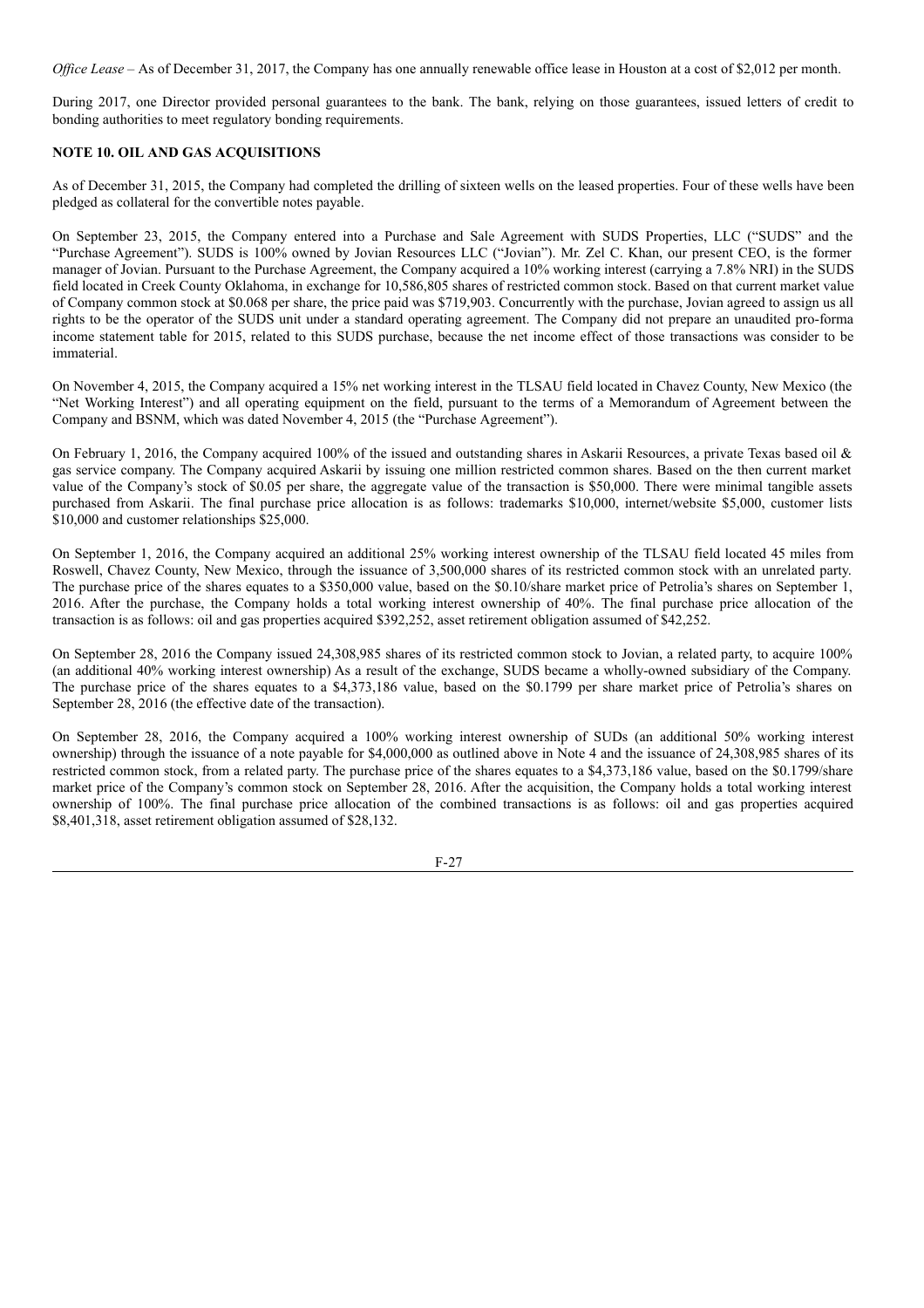Effective February 12, 2017, the Company acquired an additional 60% working interest ownership in the TLSAU field (the "Net Working Interest") resulting from the execution of a Settlement Agreement on February 12, 2017. The agreement assigned Dead Aim Investments' ("Dead Aim") 60% ownership interests to the Company. As a result of this transaction, the Company now owns 100% working interest in TLSAU. Consideration of \$465,788 was given in exchange for Dead Aim's working interest. The consideration includes the forgiveness of the Orbit Petroleum Inc Bankruptcy Estate ("OPBE") note of \$316,800 (with a \$1.3 million face value) which the Company acquired in November 2015 and the write-off of \$148,988 of Dead Aim's outstanding accounts receivable to the Company. Dead Aim assumed liability (prior to the acquisition) for the OPBE note that the Company purchased.

The table below represents the unaudited pro-forma financial statement to show the effects of the combined entity for the periods presented above:

|                   | <b>December</b><br>31,<br>2017<br>Petrolia<br><b>Combined</b><br>(Unaudited) | <b>December</b><br>31,<br>2016<br>Petrolia<br>Combined<br>(Unaudited) |
|-------------------|------------------------------------------------------------------------------|-----------------------------------------------------------------------|
| Oil and Gas Sales | 150,970                                                                      | 333,741                                                               |
|                   |                                                                              |                                                                       |
| <b>Net Loss</b>   | (3,274,539)                                                                  | (1,957,181)                                                           |
|                   |                                                                              |                                                                       |
| Loss per share    | (0.04)                                                                       | (0.04)                                                                |
|                   |                                                                              |                                                                       |

# **NOTE 11. ASSET RETIREMENT OBLIGATIONS**

During the calendar years presented, the Company brought a number of oil and gas wells into productive status and will have asset retirement obligations once the wells are permanently removed from service. The primary obligations involve the removal and disposal of surface equipment, plugging and abandoning the wells, and site restoration. For the purpose of determining the fair value of ARO incurred during the calendar years presented, the Company used the following assumptions:

|                                                                              |              | December 31,<br>2017 |
|------------------------------------------------------------------------------|--------------|----------------------|
| Inflation rate (avg.)                                                        |              | 2.1%                 |
| Estimated asset life                                                         |              | 21 years             |
| The following table shows the change in the Company's ARO for 2017 and 2016: |              |                      |
| Asset retirement obligations at December 31, 2015                            | $\mathbb{S}$ | 213,328              |
| Obligations assumed in acquisitions                                          |              | 70,384               |
| Additional retirement obligations incurred                                   |              |                      |
| Change in estimate                                                           |              |                      |
| Accretion expense                                                            |              | 38,998               |
| <b>Settlements</b>                                                           |              |                      |
| Asset retirement obligations at December 31, 2016                            | S            | 322,710              |
| Obligations assumed in acquisition                                           |              | 101,405              |
| Additional retirement obligations incurred                                   |              |                      |
| Change in estimate                                                           |              |                      |
| Accretion expense                                                            |              | 49,753               |
| <b>Settlements</b>                                                           |              |                      |
| Asset retirement obligations at December 31, 2017                            | S.           | 473,868              |

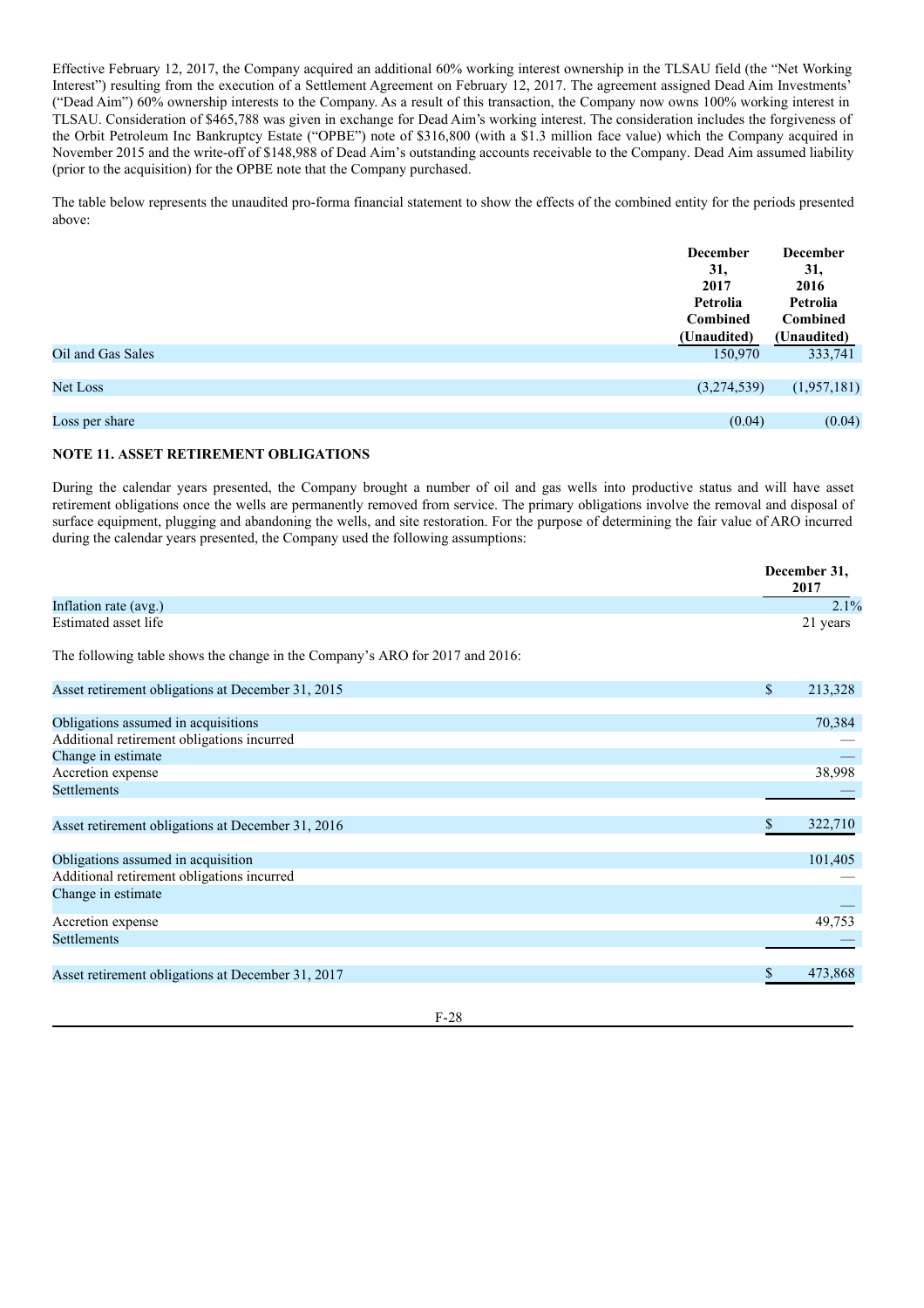# **NOTE 12. INCOME TAXES**

There was no provision for income taxes for 2017 and 2016 due to a net operating losses and doubt as to the entity's ability to continue as a going concern resulting in a 100% valuation allowance. Years from 2015 forward are open to IRS examination.

The provision for income taxes differs from the amount computed by applying the federal statutory income tax rate (35%) on operations due primarily to permanent differences attributable to organizational expenses.

|                                                | Fiscal           | Fiscal          |
|------------------------------------------------|------------------|-----------------|
|                                                | Year             | Year            |
|                                                | <b>Ended</b>     | Ended           |
|                                                | <b>December</b>  | <b>December</b> |
|                                                | 31,              | 31,             |
|                                                | 2017             | 2016            |
|                                                |                  |                 |
| Income tax expense computed at statutory rates | $(1,141,449)$ \$ | (656, 523)      |
| Non-deductible items                           | 536,470          | 219,438         |
| Change in valuation allowance                  | 604,979          | 437,085         |
|                                                |                  |                 |
| Total                                          | \$               |                 |

The components of the net deferred tax asset were as follows:

|                                       | December 31,<br>2016   |                   |  |
|---------------------------------------|------------------------|-------------------|--|
|                                       | Gross<br><b>Values</b> | <b>Tax Effect</b> |  |
| Deferred tax assets                   |                        | S                 |  |
| <b>Book Impairment</b>                | S<br>668,073           | 233,825           |  |
| Net operating loss carryforwards      | 7,120,879              | 2,492,308         |  |
| Asset retirement obligation           |                        |                   |  |
| Other                                 |                        |                   |  |
| Total deferred tax assets             | 7,788,952              | 2,726,133         |  |
|                                       |                        |                   |  |
| Deferred tax liabilities              |                        |                   |  |
| O&G Properties                        | (6,496,717)            | (2,273,851)       |  |
| Other                                 |                        |                   |  |
| Total deferred tax liabilities        | (6,496,717)            | (2,273,851)       |  |
| Less: Valuation allowance             | (1,292,235)            | (452, 282)        |  |
| Net deferred tax assets (liabilities) |                        |                   |  |

|                                       |                        | December 31,<br>2017 |  |  |
|---------------------------------------|------------------------|----------------------|--|--|
|                                       | Gross<br><b>Values</b> | <b>Tax Effect</b>    |  |  |
| Deferred tax assets                   |                        | \$                   |  |  |
| <b>Book Impairment</b>                | \$<br>668,073          | 140,295<br>\$        |  |  |
| Net operating loss carryforwards      | 8,924,934              | 1,874,236            |  |  |
| Asset retirement obligation           |                        |                      |  |  |
| Other                                 |                        |                      |  |  |
| Total deferred tax assets             | 9,593,007              | 2,014,531            |  |  |
|                                       |                        |                      |  |  |
| Deferred tax liabilities              |                        |                      |  |  |
| O&G Properties                        | (1,556,593)            | (326, 884)           |  |  |
| Other                                 |                        |                      |  |  |
| Total deferred tax liabilities        | (1,556,593)            | (326, 884)           |  |  |
|                                       | (8,036,415)            | (1,687,647)          |  |  |
| Less: Valuation allowance             |                        |                      |  |  |
| Net deferred tax assets (liabilities) |                        |                      |  |  |
|                                       |                        |                      |  |  |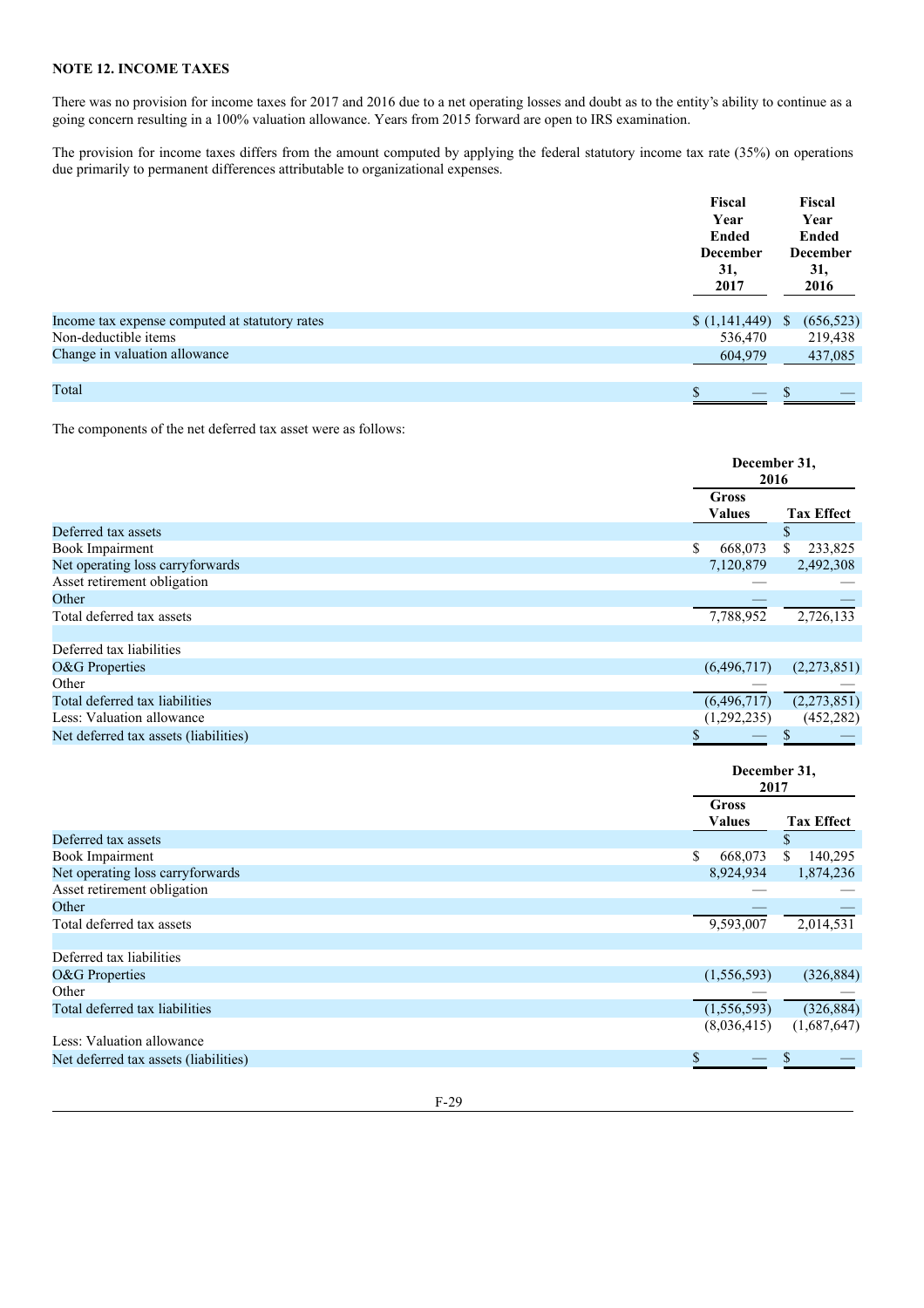A valuation allowance has been established to offset deferred tax assets. The Company's accumulated net operating losses were approximately \$9.6 million at December 31, 2017 and begin to expire if not utilized beginning in the year 2033. The Tax Cuts and Jobs Act was signed into law on December 22, 2017, and reduced the corporate income tax rate from 34% to 21%. The Company's deferred tax assets, liabilities, and valuation allowance have been adjusted to reflect the impact of the new tax law.

# **NOTE 13. SUPPLEMENTAL INFORMATION RELATING TO OIL AND GAS PRODUCING ACTIVITIES (UNAUDITED)**

*Costs Incurred in Oil and Gas Property Acquisition, Exploration and Development.* Amounts reported as costs incurred include both capitalized costs and costs charged to expense during the year for oil and gas property acquisition, exploration and development activities. Costs incurred also include new asset retirement obligations established in the current year, as well as increases or decreases to the asset retirement obligations resulting from changes to cost estimates during the year. Exploration costs presented below include the costs of drilling and equipping successful exploration wells, as well as dry hole costs, leasehold impairments, geological and geophysical expenses, and the costs of retaining undeveloped leaseholds. Development costs include the costs of drilling and equipping development wells, and construction of related production facilities.

In 2016, the Company purchased 90% working interest in the SUDS field in the amount of \$8,373,186 and also purchased the 25% working interest in the TLSAU field in the amount of \$350,000. In 2017, the Company purchased a 60% working interest in the TLSAU field in the amount of \$745,788. With these purchases the Company obtained 100% working interest in the TLSAU field.

|                             | Fiscal<br>Year<br><b>Ended</b><br><b>December</b><br>31,<br>2017 | Fiscal<br>Year<br><b>Ended</b><br><b>December</b><br>31,<br>2016 |
|-----------------------------|------------------------------------------------------------------|------------------------------------------------------------------|
| Property acquisitions       | 745,788<br>S                                                     | \$8,723,186                                                      |
| Unevaluated                 |                                                                  | __                                                               |
| Evaluated                   |                                                                  |                                                                  |
| Exploration                 |                                                                  |                                                                  |
| Development                 |                                                                  |                                                                  |
| <b>Total Costs Incurred</b> | 745,788                                                          | \$8,723,186                                                      |

*Capitalized costs.* Capitalized costs include the cost of properties, equipment and facilities for oil and natural-gas producing activities. Capitalized costs for proved properties include costs for oil and natural-gas leaseholds where proved reserves have been identified, development wells, and related equipment and facilities, including development wells in progress. Capitalized costs for unproved properties include costs for acquiring oil and gas leaseholds and geological and geophysical expenses where no proved reserves have been identified.

|                        | <b>December</b><br>31.<br>2017 | <b>December</b><br>31,<br>2016 |
|------------------------|--------------------------------|--------------------------------|
| Capitalized costs      |                                |                                |
| Unevaluated properties | $\overline{\phantom{0}}$       |                                |
| Evaluated properties   | 13,837,800                     | 13,092,012                     |
|                        | 13,837,800                     | 13,092,012                     |
| Less: Accumulated DD&A | (1,068,795)                    | (1,042,545)                    |
| Net capitalized costs  | \$12,769,005                   | \$12,049,467                   |
|                        |                                |                                |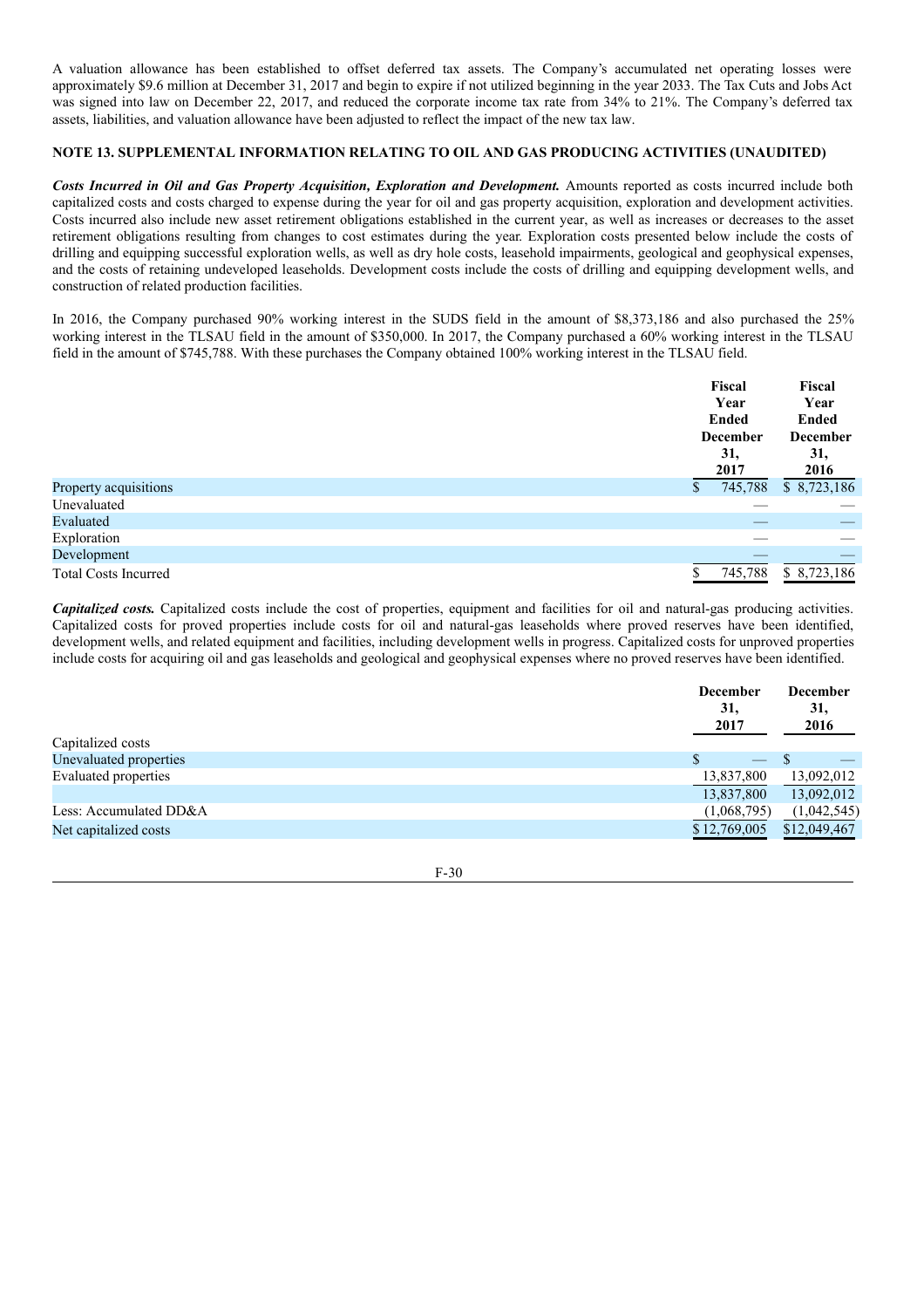# *Oil and Gas Reserve Information.*

MKM Engineering, an independent engineering firm, prepared the estimates of the proved reserves, future production, and income attributable to the leasehold interests as of December 31, 2017 and 2016. The estimated proved net recoverable reserves presented below include only those quantities that were expected to be commercially recoverable at prices and costs in effect at the balance sheet dates under the then existing regulatory practices and with conventional equipment and operating methods. Proved Developed Reserves represent only those reserves estimated to be recovered through existing wells. Proved Undeveloped Reserves include those reserves that may be recovered from new wells on undrilled acreage or from existing wells on which a relatively major expenditure for recompletion or secondary recovery operations is required. All of the Company's Proved Reserves are located onshore in the continental United States of America.

Discounted future cash flow estimates like those shown below are not intended to represent estimates of the fair value of oil and gas properties. Estimates of fair value should also consider unproved reserves, anticipated future oil and gas prices, interest rates, changes in development and production costs and risks associated with future production. Because of these and other considerations, any estimate of fair value is subjective and imprecise.

The following table sets forth estimates of the proved oil and gas reserves (net of royalty interests) for the Company and changes therein, for the periods indicated.

|                                | Oil<br>(Bbls) |
|--------------------------------|---------------|
| December 31, 2015              | 734,520       |
| Revisions of prior estimates   | (58,297)      |
| Purchases of reserves in place | 1,557,660     |
| Production                     | (6, 643)      |
| <b>December 31, 2016</b>       | 2,227,240     |
| Revisions of prior estimates   | (2,186,554)   |
| Purchases of reserves in place | 1,600,935     |
| Production                     | (3,421)       |
| <b>December 31, 2017</b>       | 1,638,200     |

|                                                                  | <b>December</b><br>31.<br>2017 | <b>December</b><br>31,<br>2016 |
|------------------------------------------------------------------|--------------------------------|--------------------------------|
| Estimated Ouantities of Proved Developed Reserves – Oil (Bbls)   | 1.598.010                      | 1.206.010                      |
| Estimated Quantities of Proved Undeveloped Reserves – Oil (Bbls) | 40.190                         | 1.021.230                      |

Proved undeveloped reserves decreased from December 31, 2016 to December 31, 2017, primarily due to a specific "5-year rule", a new disclosure requirement in SEC Regulations S-X 210.4-10, which states that undeveloped projects should be developed within 5 years of the initial proved reserves booking. The Noack field has been under one ownership for 5 plus years. The Company believes that once the drilling plan commences this will no longer be an issue. As per this regulation, once the Company provides evidence that it adopted a development plan for a PUD location and that this development plan contains a "final investment decision" showing that it would be developed within the next 5 years, then the PUDS removed from the 2017 report should be re-qualified at that point.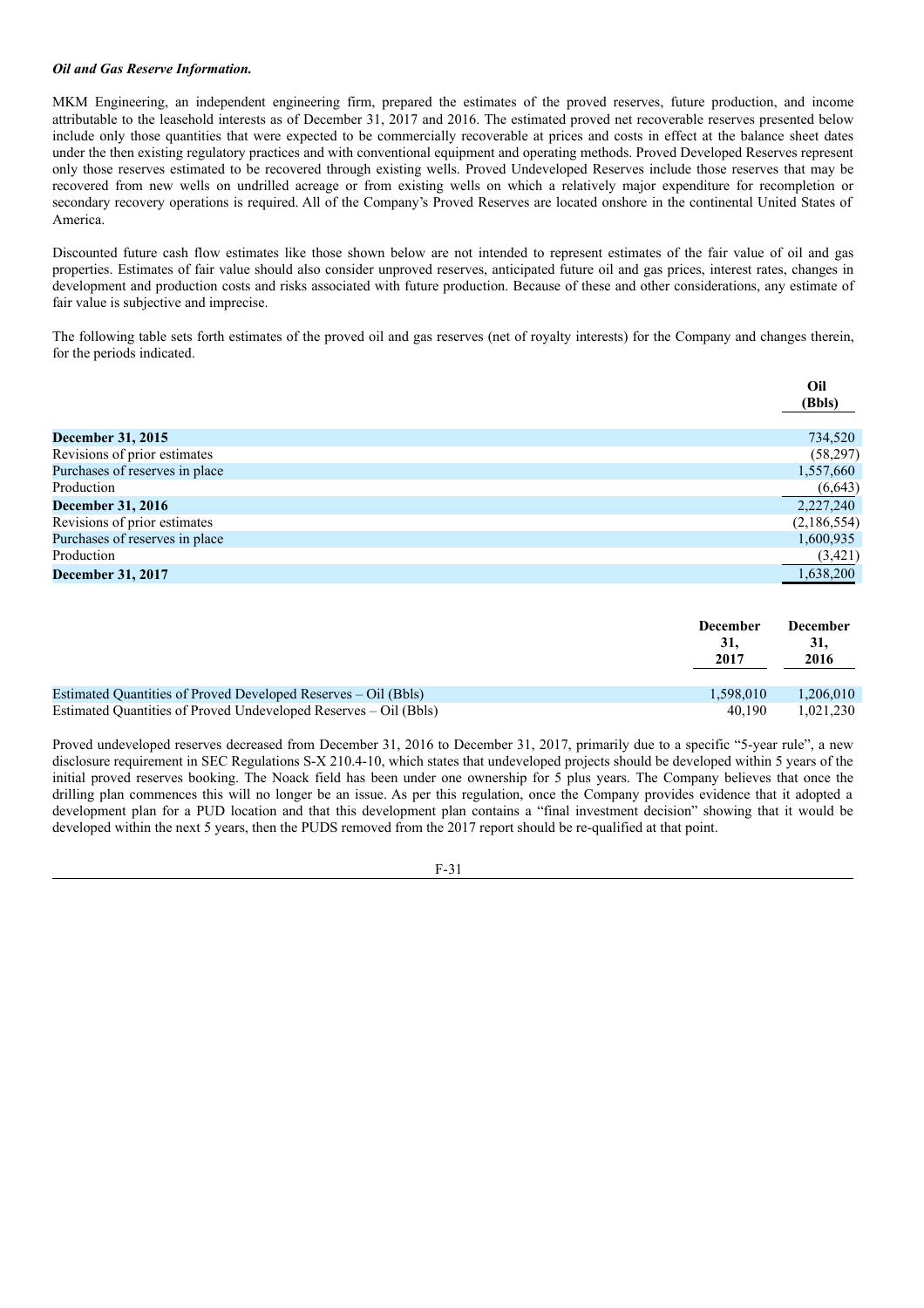The following table sets forth estimates of the proved developed and proved undeveloped oil and gas reserves (net of royalty interests) for the Company and changes therein, for the period indicates.

| Proved developed producing and non-producing reserve | Oil (bbls)  |
|------------------------------------------------------|-------------|
| <b>December 31, 2016</b>                             | 1,206,010   |
| <b>Acquired Reserves</b>                             | 377,670     |
| Revision of prior estimates                          | 17,751      |
| Production                                           | (3,421)     |
| <b>December 31, 2017</b>                             | 1,598,010   |
| <b>Proved undeveloped reserves</b>                   | Oil (bbls)  |
| <b>December 31, 2016</b>                             | 1,021,230   |
| <b>Acquired Reserves</b>                             | 1,223,265   |
| Revisions to prior estimates                         | (2,204,305) |
| December 31, 2017                                    | 40,190      |

The increases in Proved developed reserves and the increase in Proved Undeveloped (PUD) reserves were all due to the acquisition of the 60% working interest in TLSAU.

*Standardized Measure of Discounted Future Net Cash Flows.* The Standardized Measure related to proved oil and gas reserves is summarized below. Future cash inflows were computed by applying a twelve month average of the first day of the month prices to estimated future production, less estimated future expenditures (based on year end costs) to be incurred in developing and producing the proved reserves, less estimated future income tax expense. Future income tax expenses are calculated by applying appropriate year-end tax rates to future pretax net cash flows, less the tax basis of properties involved. Future net cash flows are discounted at a rate of 10% annually to derive the standardized measure of discounted future net cash flows. This calculation procedure does not necessarily result in an estimate of the fair market value or the present value of the Company.

# **Standardized Measure of Oil and Gas**

The following table sets forth the changes in standardized measure of discounted future net cash flows relating to proved oil and gas reserves for the periods indicated.

|                                                          | <b>December</b><br>31,<br>2017 | <b>December</b><br>31,<br>2016 |
|----------------------------------------------------------|--------------------------------|--------------------------------|
| Future cash inflows                                      | \$62,964,150                   | \$90,265,000                   |
| Future production costs                                  | (27,336,630)                   | (47,050,770)                   |
| Future development costs                                 | (1,491,500)                    | (10,396,000)                   |
| Future income taxes                                      |                                |                                |
| Future net cash flows                                    | 34,136,020                     | 32,818,230                     |
| Discount of future net cash flows at 10% per annum       | (17,530,040)                   | (19, 253, 750)                 |
| Standardized measure of discounted future net cash flows | \$16,605,980                   | \$13,564,480                   |

*Changes in standardized measure of discounted future cash flows*

|                                                                       | <b>December</b><br>31,<br>2017 | <b>December</b><br>31,<br>2016 |
|-----------------------------------------------------------------------|--------------------------------|--------------------------------|
| Beginning of year                                                     | \$13,564,480                   | \$6,220,500                    |
| Sales and transfers of oil $\&$ gas produced, net of production costs | 267,997                        | 175,048                        |
| Net changes in prices and production costs                            | 1,967,068                      | (1,917,506)                    |
| Changes in estimated future development costs                         | 1,806,404                      | (673,960)                      |
| Acquisitions of minerals in place, net of production costs            | 7,645,722                      | 9,941,241                      |
| Revision of previous estimates                                        | (19,654,723)                   | (544, 877)                     |
| Change in discount                                                    | 732,656                        | 817,235                        |
| Change in production rate or other                                    | (10, 276, 980)                 | (453,201)                      |
|                                                                       |                                |                                |
| End of year                                                           | \$16,605,980                   | \$13,564,480                   |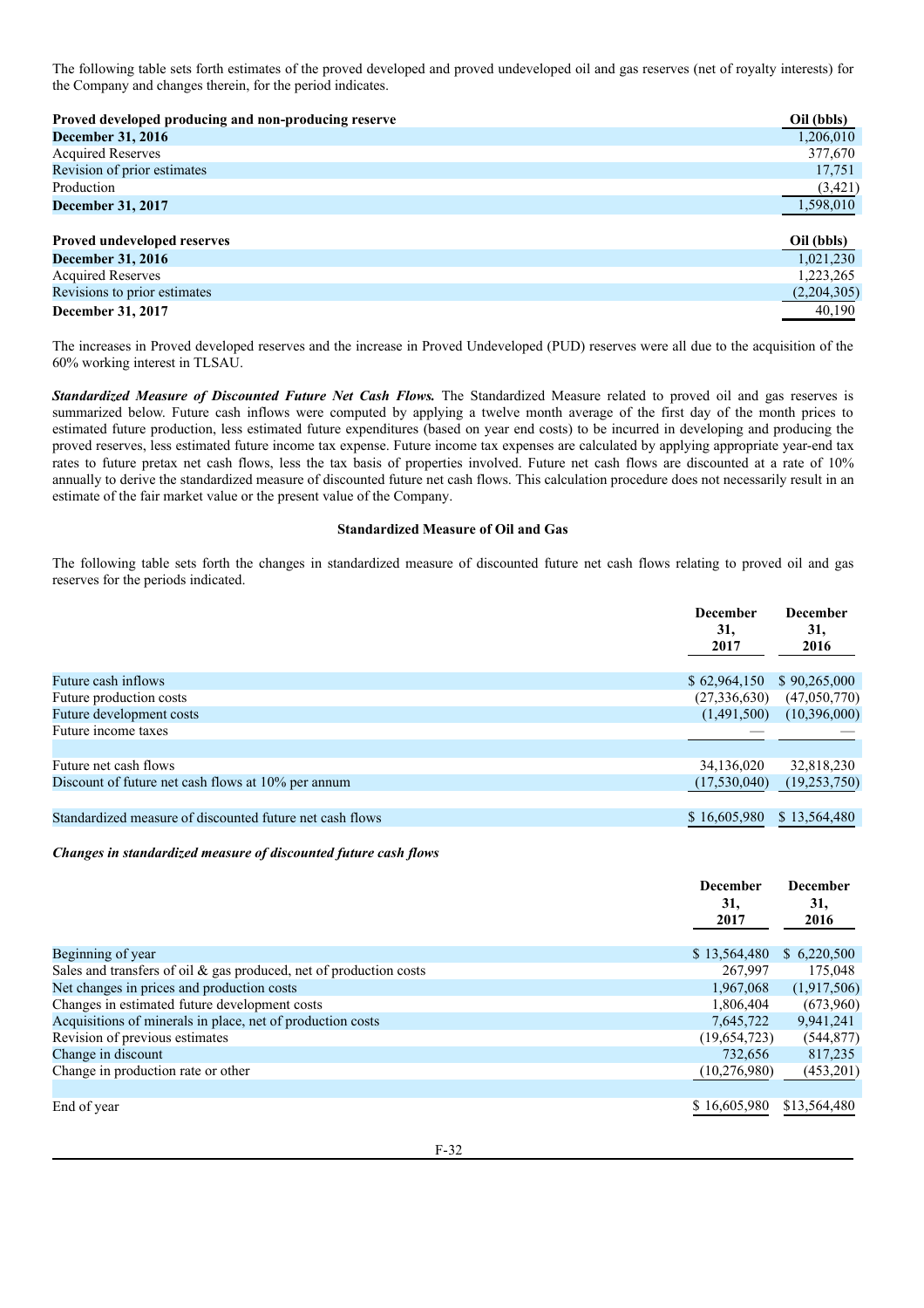#### **NOTE 14. BUSINESS SEGMENTS**

We are a diversified oil and gas company with operations in two segments:

*Oil and Gas Exploration and Production* – which includes exploration, development, and production of current and potential oil and gas properties.

*Oil field services* – which includes selling oil field related equipment and providing various oil field related services to the oil and gas industry.

|                                  | <b>December</b><br>31,<br>2017 | <b>December</b><br>31,<br>2016 |
|----------------------------------|--------------------------------|--------------------------------|
| <b>Revenues</b>                  |                                |                                |
| Oil $&$ Gas                      | $\mathbb{S}$<br>148,835        | 123,246<br><sup>S</sup>        |
| Oil field services               |                                | 198,000                        |
| <b>Total Revenues</b>            | 148,835                        | 321,246                        |
|                                  |                                |                                |
| <b>Net Income</b>                |                                |                                |
| Oil $&$ Gas                      | (3,245,008)                    | (2,052,004)                    |
| Oil field services               | (16,276)                       | 176,225                        |
| <b>Total Net Income</b>          | (3,261,284)                    | (1,875,779)                    |
|                                  |                                |                                |
| <b>Assets</b>                    |                                |                                |
| Oil $&$ Gas                      | 13,408,306                     | 13,026,082                     |
| Oil field services               | 169,266                        | 185,542                        |
| <b>Total Assets</b>              | 13,577,572                     | 13,211,624                     |
| <b>Accounts Receivable</b>       |                                |                                |
| Oil $&$ Gas                      | 51,026                         | 199,003                        |
| Oil field services               |                                |                                |
| <b>Total Accounts Receivable</b> | \$<br>51,026                   | 199,003<br>$\mathbb{S}$        |

During 2017, all segment expenses incurred by the oil and gas segment. During the year ended December 31, 2016, all segment expenses incurred by the oil and gas segment except the cost of equipment sold of \$33,330, which was incurred by the oil field services segment.

# **NOTE 15. SUBSEQUENT EVENTS**

On January 16, 2018, Paul Deputy tendered his resignation as the Chief Financial Officer of the Company.

Also effective on January 16, 2018, the Company appointed Tariq Chaudhary as the Company's new Chief Financial Officer (CFO), in anticipation of the completion of the Company's acquisition of Bow Energy Ltd.

Mr. Chaudhary's biographical information is presented on PART III. ITEM 10.

On January 24, 2018, 350,000 shares, valued at \$44,800, were issued in accordance with Mr. James Burns' common stock related salary compensation.

On February 1, 2018, a law firm was granted 100,000 shares of common stock as a bonus for the Bow Energy acquisition.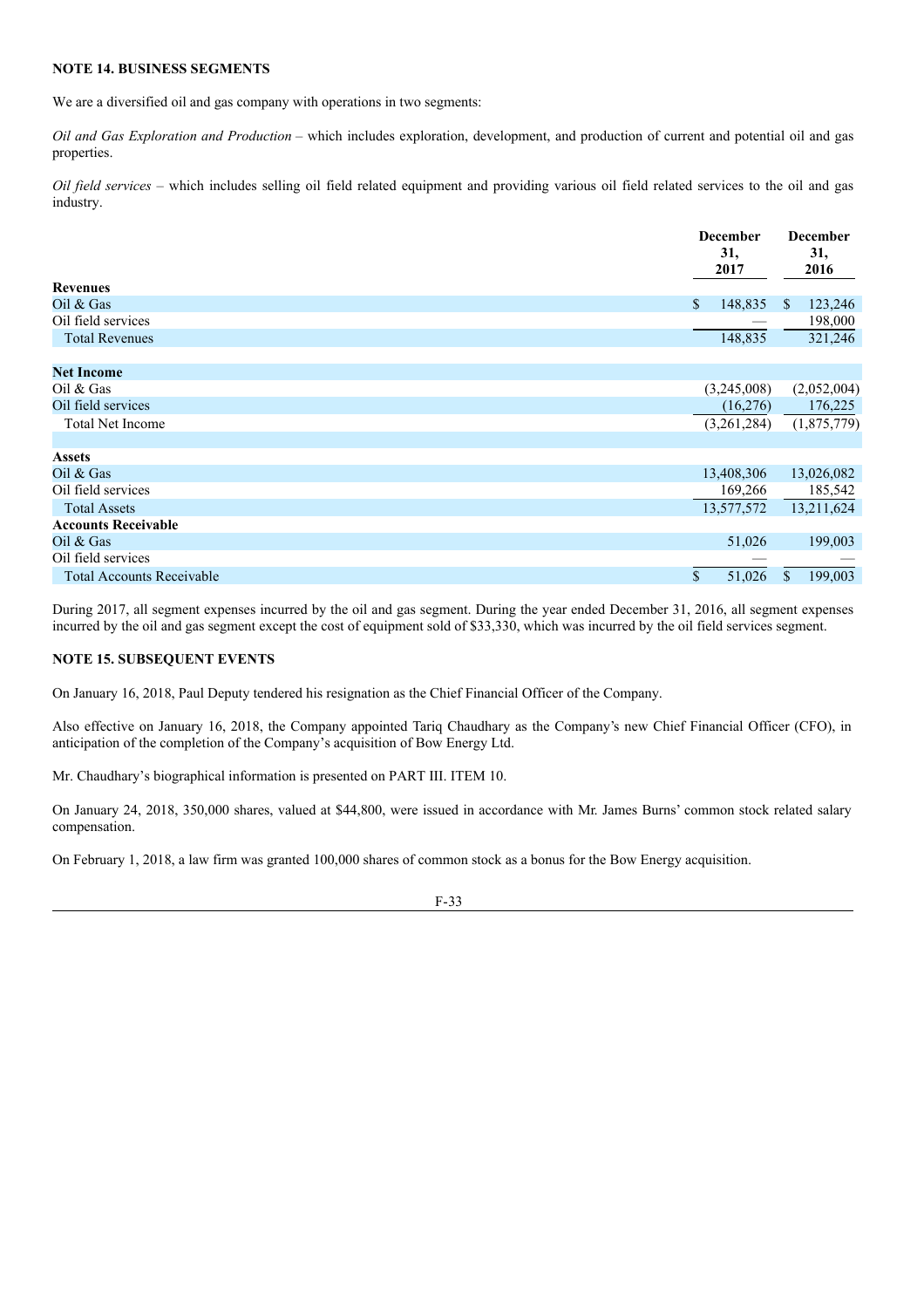On February 1, 2018, a geologist consultant in Oklahoma, was issued 150,000 shares of common stock in exchange for his professional consulting services.

On February 1, 2018, in consideration for the cancellation of \$25,000 in debt, the Company issued 125,000 shares of common stock to a Director.

On February 1, 2018, a Director exercised 1,110,000 warrants of common stock by settling \$102,590 of Accounts Payable to a company controlled by the director at an average share price of \$0.092 per share.

On February 5, 2018, one accredited investors subscribed and purchased 2,000 Series A preferred shares by remitting payment of \$20,000.

On February 23, 2018, a Director was issued 100,000 shares of common stock for reissuance of lost certificate.

On February 27, 2018, the Company closed the Acquisition and Petrolia acquired all of the issued and outstanding shares of capital stock of Bow Energy Ltd ("BOW"), a Canadian company with corporate offices in Alberta, Calgary. Bow's common shares are currently listed and posted for trading on the TSX Venture Exchange. Bow Shares delisted from the facilities of the TSX Venture Exchange on March 5, 2018. The current capital structure of Bow is as follows: 92,310,184 common shares issued and outstanding, 9,046,478 vested stock options, no warrants, no convertible preferred shares, with a fully diluted total of 101,356,662 shares.

Under the terms of the Arrangement, Bow shareholders are deemed to have received 1.15 Petrolia common stock shares for each Bow Share. A total of 106,156,712 shares of the Company's common stock will be issued to the Bow shareholders as a result of the Arrangement, plus additional shares in connection with the rounding described below.

Bow is an Oil & Gas Exploration and Development company operating in the prolific Indonesian Sumatra basin. BOW's key assets include South Block A PSC – 44.48% working interest, Bohorok PSC – 50% working interest, Bohorok Deep JSA – 20.25% working interest, Palmerah Baru – 54% working interest, MNK Palmerah – 69.36% working interest, Mahato PSC – 20% working interest. BOW will continue as a wholly owned subsidiary of Petrolia and continue to operate all properties under BOW.

Ilyas Chaudhary, is the father of Zel C. Khan, the Company's Chief Executive Officer. Mr. Chaudhary owned and controlled BSIH Ltd. ("BSIH") prior to the acquisition of Bow and through the the ownership and control of BSIH, Mr. Chaudhary controlled Bow. Therefore, the BOW acquisition is considered to be a related party transaction. Additionally, BSIH was the largest shareholder of the Company prior to the cancellation of the shares pursuant to the terms of a Share Exchange Agreement between the Company and Blue Sky Resources Ltd dated August 31, 2018.

The acquired assets of Bow consist of over 948,000 net acres onshore North Sumatra, Indonesia which consists of interests in five production-sharing contracts (PSCs) and one Joint Study Agreement (JSA) with the Indonesian government.

On February 27, 2018, three (3) accredited investors subscribed and purchased two and a half (2.5) units of shares of common stock in our private offering of securities. Each unit which has a price of \$50,000, is comprised of 416,667 shares of common stock and one warrant to purchase an additional 416,667 shares of common stock at a price of \$0.20 per share at any time prior to October 1, 2020. In consideration of the two and a half (2.5) units subscribed, the Company issued 1,041,667 common shares for a total price of \$125,000 and 1,041,667 warrants of common stock at a price of \$0.20 per share expiring on October 1, 2020.

On February 28, 2018, one (1) warrant holder exercised a total of 360,000 warrants by remitting payment of \$36,875 at an average share price of \$0.102 per share.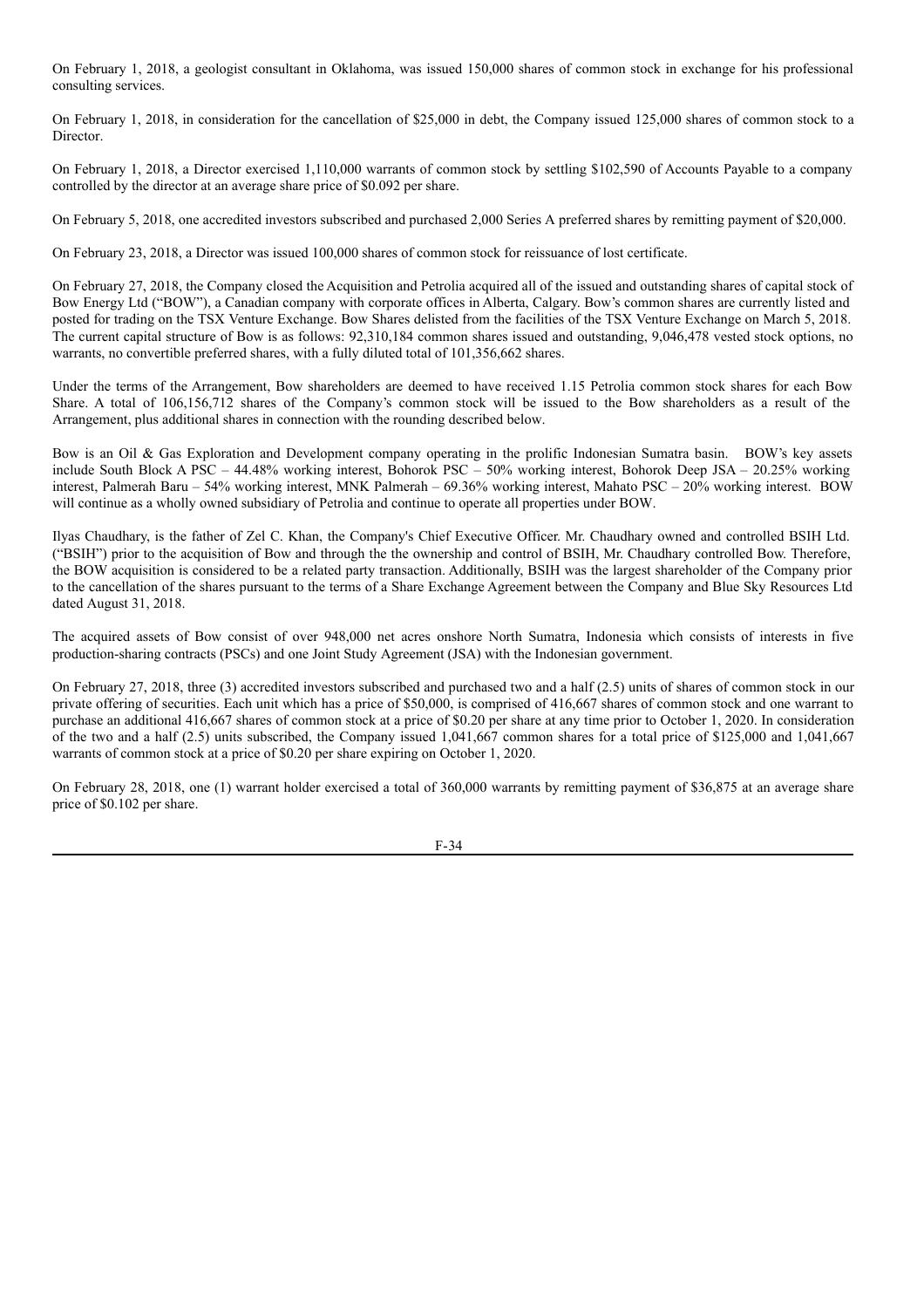On February 28, 2018, Director Joel Oppenheim exercised 630,000 warrants by remitting payment of \$61,800 at an average share price of \$0.098 per share.

Effective April 12, 2018, the Board of Directors (a) appointed Zel C. Khan as Secretary of the Company; (b) appointed Ivar Siem as a member of the Board of Directors of the Company; and (c) approved the issuance of 616,210 shares of restricted common stock to Mr. James E. Burns, a member of the Board of Directors, in consideration for 2017 deferred salary of \$61,621.

Also, on April 12, 2018, the Board of Directors approved (a) the entry by the Company into a \$500,000 Convertible Promissory Note with Blue Sky International Holdings Inc., a related party. The note, effective April 1, 2018, is due on April 1, 2019, accrues interest at the rate of 11% per annum until paid in full, and is convertible into shares of common stock of the Company at the rate of \$0.12 per share. This note was never utilized and subsequently cancelled; and (b) the entry into an Amended Revolving Line of Credit Agreement with Jovian Petroleum Corporation, a related party, which establishes a revolving line of credit in the amount of \$500,000 for a period of six months (through August 9, 2018) with amounts borrowed thereunder due at the expiration of the line of credit and accruing interest at the rate of 3.5% per annum unless there is a default thereunder at which time amounts outstanding accrue interest at the rate of 7.5% per annum until paid in full, with such interest payable every 90 days. Both the Blue Sky International Holdings Inc. Promissory Note and the Jovian Line of Credit are related party transactions. Blue Sky International Holdings Inc. is owned by Mr. Ilyas Chaudhary, father of Zel C. Khan, former Director and Officer of Jovian and current CEO and President of the Company.

Effective on June 29, 2018, the Company acquired a 25% working interest in approximately 41,526 acres located in the Luseland, Hearts Hill, and Cuthbert fields, located in Southwest Saskatchewan and Eastern Alberta, Canada (collectively, the "Canadian Properties" and the "Working Interest"). The Canadian Properties currently encompass 64 sections, with 240 oil and 12 natural gas wells currently producing on the properties. Additionally, there are several idle wells with potential for reactivation and 34 sections of undeveloped land (approximately 21,760 acres).

The Canadian Properties and the Working Interest were acquired from Blue Sky Resources Ltd. ("Blue Sky"), whose President is Ilyas Chaudhary, the father of Zel C. Khan, the Company's Chief Executive Officer. Mr. Chaudhary owns and controls BSIH Ltd. ("BSIH"). BSIH was the largest shareholder of the Company prior to the cancellation of the shares pursuant to the terms of a Share Exchange Agreement between the Company and Blue Sky Resources Ltd dated August 31, 2018. Blue Sky had previously acquired an 80% working interest in the Canadian Properties from Georox Resources Inc., who had acquired the Canadian Properties from Cona Resources Ltd. and Cona Resources Partnership prior to the acquisition by the Company.

The effective date of the acquisition was June 1, 2018. The acquisition of the Canadian Properties was evidenced and documented by a Memorandum of Understanding between the Company and Blue Sky dated June 29, 2018 and a General Conveyance between the parties dated as of the same date, pursuant to which the Company agreed to acquire the Working Interest in consideration for \$1,428,581 in Canadian dollars ("CAD") (approximately \$1,089,150 in U.S. dollars) of which CAD \$1,022,400 (approximately \$779,478 in U.S. dollars) was paid in cash (the "Cash Payment") and CAD \$406,181 (approximately \$309,672 in U.S. dollars) was evidenced by a promissory note (the "Acquisition Note").

The Cash Payment was made with funds borrowed by the Company pursuant to the terms of that certain \$1,530,000 May 9, 2018, Amended and Restated Loan Agreement entered into with Bow and a third party (the "Loan Agreement" and the "Lender"). The amount owed under the Loan Agreement accrues interest at the rate of 12% per annum (19% upon the occurrence of an event of default) and is due and payable on May 11, 2021. The Working Interest will be held in the name of the Company's newly formed wholly-owned Alberta, Canada, subsidiary, Petrolia Canada Corporation. The Acquisition Note, which was dated June 8, 2018, bears interest at the rate of 9% per annum, beginning on August 1, 2018 and is due and payable on November 30, 2018, provided that we have the right to extend the maturity date for a period six months with 10 days' notice to Blue Sky, in the event we pay 25% of the principal amount of the Acquisition Note at the time of extension.

The acquisition has not formally closed as the assets can only be transferred after the payment/settlement of the Acquisition Note.

On August 17, 2018, the Company sold an aggregate of \$90,000 in Convertible Promissory Notes (the "Director Convertible Notes"), to the Company's directors, Ivar Siem (\$20,000) through an entity that he is affiliated with; Leo Womack (\$60,000); and Joel Oppenheim (\$10,000). The Director Convertible Notes accrue interest at the rate of 12% per annum until paid in full and are due and payable on October 17, 2018. The amount owed may be prepaid at any time without penalty. The outstanding principal and interest owed under the Director Convertible Notes are convertible into common stock of the Company, from time to time, at the option of the holders of the notes, at a conversion price of \$0.10 per share. As additional consideration for entering into the notes, the Company agreed to grant one-year warrants to purchase one share of the Company's common stock at an exercise price of \$0.10 per share for each dollar loaned pursuant to the Director Convertible Notes (the "Bridge Note Warrants"). As such, the Company granted (a) 20,000 Bridge Note Warrants to an entity affiliated with Ivar Siem; (b) 60,000 Bridge Note Warrants to Leo Womack; and (c) 10,000 Bridge Note Warrants to Joel Oppenheim. The Director Convertible Notes contain standard and customary events of default. It is contemplated that up to an additional \$160,000 in Director Convertible Notes will be sold to affiliates of the Company in the next several months.

Effective on August 31, 2018, the Company entered into and closed the transactions contemplated by a Share Exchange Agreement with Blue Sky Resources Ltd. ("Blue Sky" and the "Exchange Agreement"). The President, Chief Executive Officer and 100% owner of Blue Sky is Ilyas Chaudhary, the father of Zel C. Khan, the Company's Chief Executive Officer. Chaudhary indirectly owns and controls BSIH Ltd. ("BSIH"), which is a significant shareholder of the Company. Additionally, prior to the acquisition of Bow Energy Ltd. ("Bow") (which we acquired pursuant to an Arrangement Agreement dated November 30, 2017, which acquisition closed on February 27, 2018), BSIH, and as a result of his ownership and control of BSIH, Mr. Chaudhary, controlled Bow.

Pursuant to the Exchange Agreement, we exchanged 100% of the ownership of Bow, in consideration for:

(a) 70,807,417 shares of the Company's common stock owned and controlled by Mr. Chaudhary and BSIH (the "Blue Sky Shares");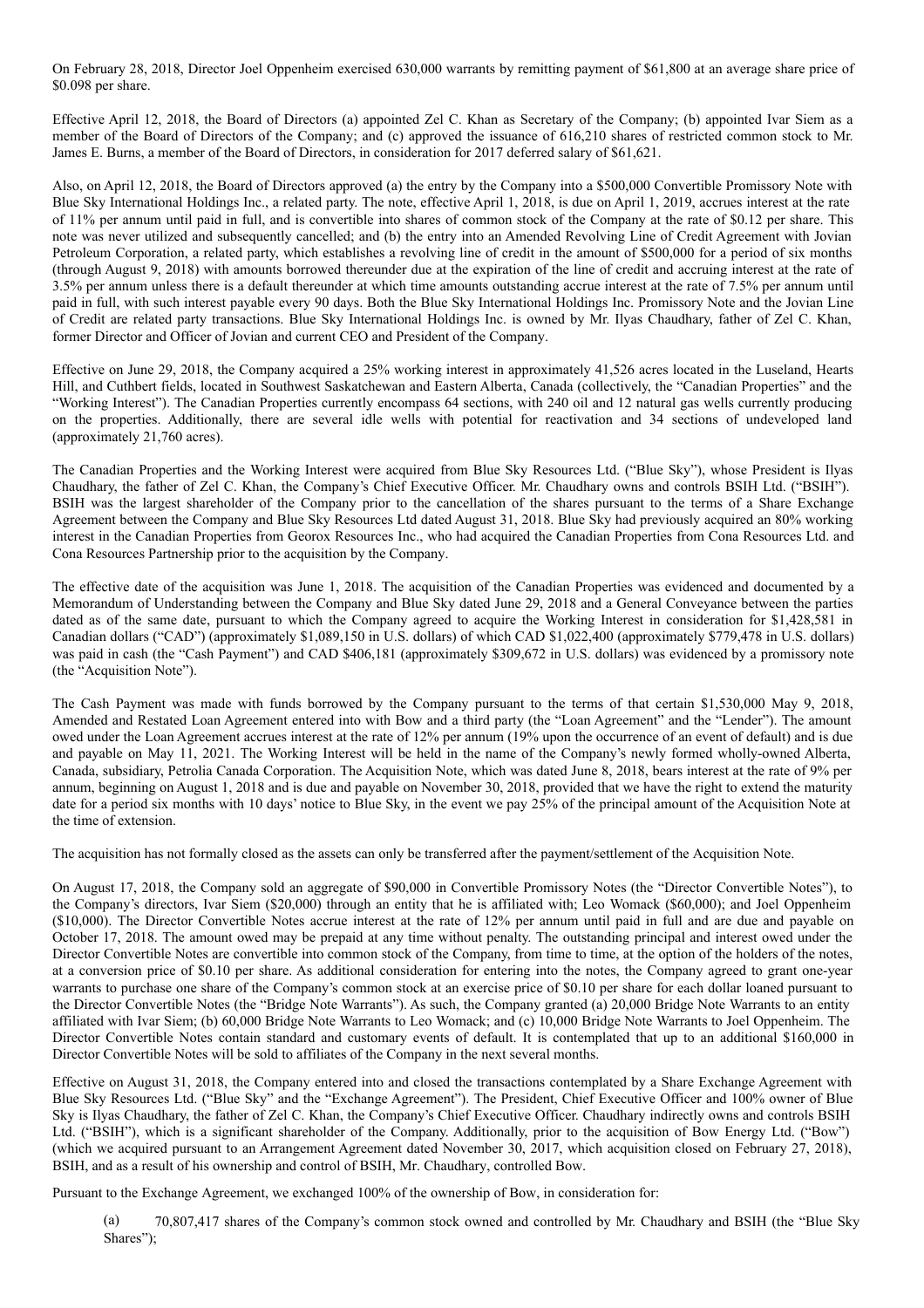(b) \$100,000 in cash (less certain advances paid by Blue Sky or Bow to the Company since April 1, 2018);

(c) the assumption of certain payables owed by Bow totaling \$1,696,332 (which includes \$730,000 owed under the terms of a Loan Agreement, as amended, originally entered into by Bow, but not the subsequent \$800,000 borrowed by Bow pursuant to the amendment to the Loan Agreement dated May 9, 2018 (which obligation is documented by a Debt Repayment Agreement));

(d) 20% of Bow Energy International Holdings, Inc, which is wholly-owned by Bow ("Bow EIH")(which entity's subsidiaries own certain Production Sharing Contracts (the "PSC") and certain other participating assets), pursuant to an Assignment Agreement;

(e) certain carry rights described in greater detail in the Exchange Agreement, providing for Blue Sky to carry the Company for up to the next \$10 million of aggregate costs in BOW EIH and the PSC assets, with any profits from BOW EIH being distributed 80% to Bow and 20% to the Company, pursuant to a Petrolia Carry Agreement (the "Carry Agreement"); and

(f) a 3% royalty, after recovery of (i) the funds expended by Bukit Energy Bohorok Pte Ltd, which is wholly-owned by BOW EIH in the Bohorok, Indonesia PSC (the "Bohorok PSC") since July 1, 2018, plus (ii) \$3,546,450 (i.e., ½ of Bow's share of the prior sunk cost of the Bohorok PSC), which royalty is evidenced by an Assignment of Petrolia Royalty (the "Royalty Assignment").

The Exchange Agreement closed on August 31, 2018 and has an effective date of July 1, 2018. The Exchange Agreement contains customary and standard representations and warranties of the parties, indemnification obligations (which survive for six months following the closing) and closing conditions. The Company is in the process of cancelling the Blue Sky Shares and returning such shares to the status of authorized but unissued shares of common stock.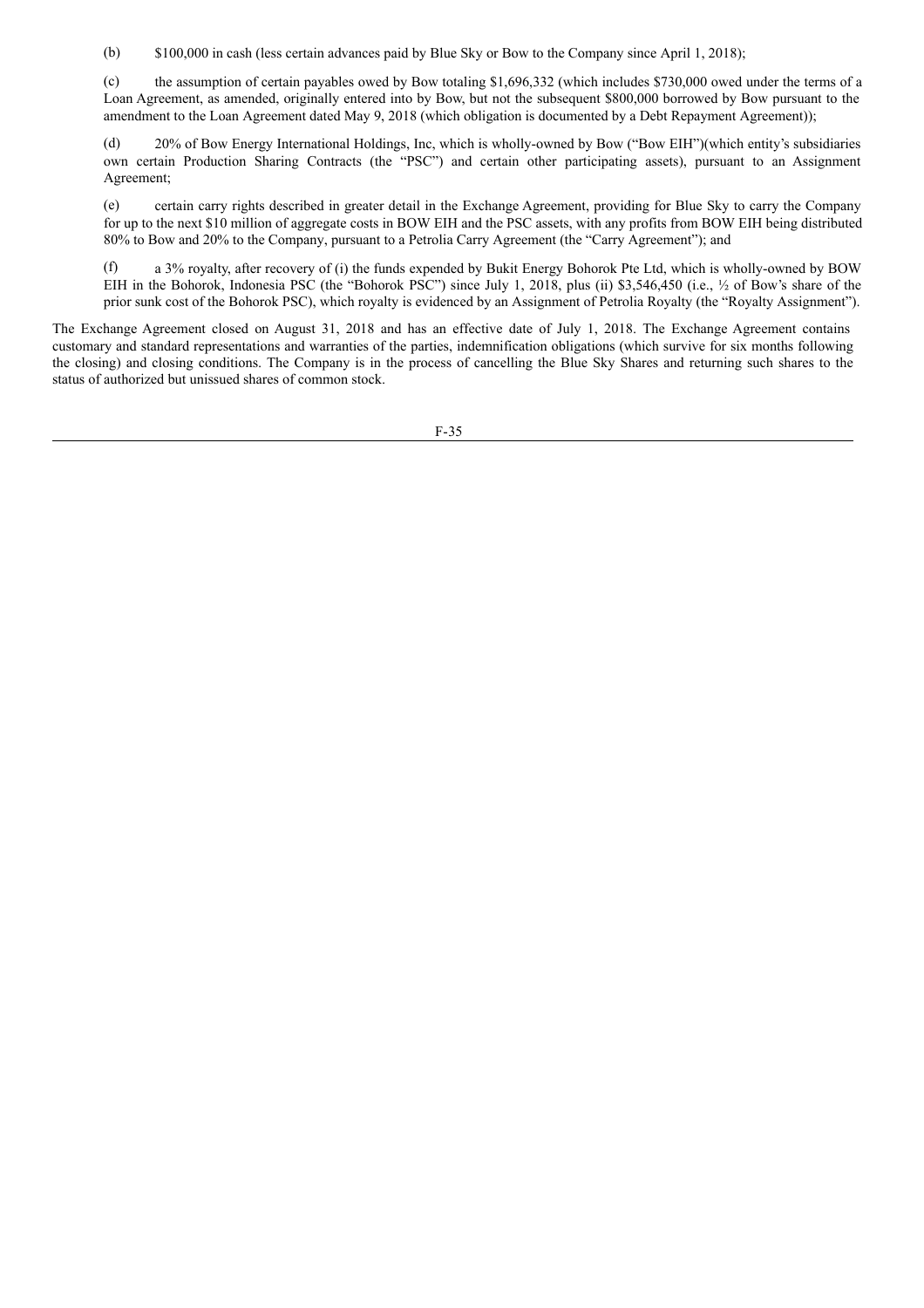# **CERTIFICATION**

I, Zel C. Khan, certify that:

- 1. I have reviewed this annual report on Form 10-K/A of Petrolia Energy Corporation;
- 2. Based on my knowledge, this report does not contain any untrue statement of a material fact or omit to state a material fact necessary to make the statements made, in light of the circumstances under which such statements were made, not misleading with respect to the period covered by this report;
- 3. Based on my knowledge, the financial statements, and other financial information included in this report, fairly present in all material respects the financial condition, results of operations and cash flows of the registrant as of, and for, the periods presented in this report;
- 4. The registrant's other certifying officer and I are responsible for establishing and maintaining disclosure controls and procedures (as defined in Exchange Act Rules 13a-15 and 15d-15(e)) and internal control over financial reporting (as defined in Exchange Act Rules 13a-15(f) and 15d-15(f)) for the registrant and have:
	- a) designed such disclosure controls and procedures, or caused such disclosure controls and procedures to be designed under our supervision, to ensure that material information relating to the registrant, including its consolidated subsidiaries, is made known to us by others within those entities, particularly during the period in which this report is being prepared;
	- b) designed such internal control over financial reporting, or cause such internal control over financial reporting to be designed under our supervision, to provide reasonable assurance regarding the reliability of financial reporting and the preparation of financial statements for external purposes in accordance with generally accepted accounting principles;
	- c) evaluated the effectiveness of the registrant's disclosure controls and procedures and presented in this report our conclusions about the effectiveness of the disclosure controls and procedures, as of the end of the period covered by this report based on such evaluation; and
	- d) disclosed in this report any change in the registrant's internal control over financial reporting that occurred during the registrant's most recent fiscal quarter (the registrant's fourth fiscal quarter in the case of an annual report) that has materially affected, or is reasonably likely to materially affect, the registrant's internal control over financial reporting; and
- 5. I have disclosed, based on my most recent evaluation of the internal control over financial reporting, to the registrant's auditors and the audit committee of the registrant's board of directors (or persons performing the equivalent functions):
	- a) all significant deficiencies and material weaknesses in the design or operation of internal control over financial reporting which are reasonably likely to adversely affect the registrant's ability to record, process, summarize and report financial information; and
	- b) any fraud, whether or not material, that involves management or other employees who have significant role in the registrant's internal control over financial reporting.

September 26, 2018

*/s/ Zel C. Khan*

Zel C. Khan, Chief Executive Officer (Principal Executive Officer)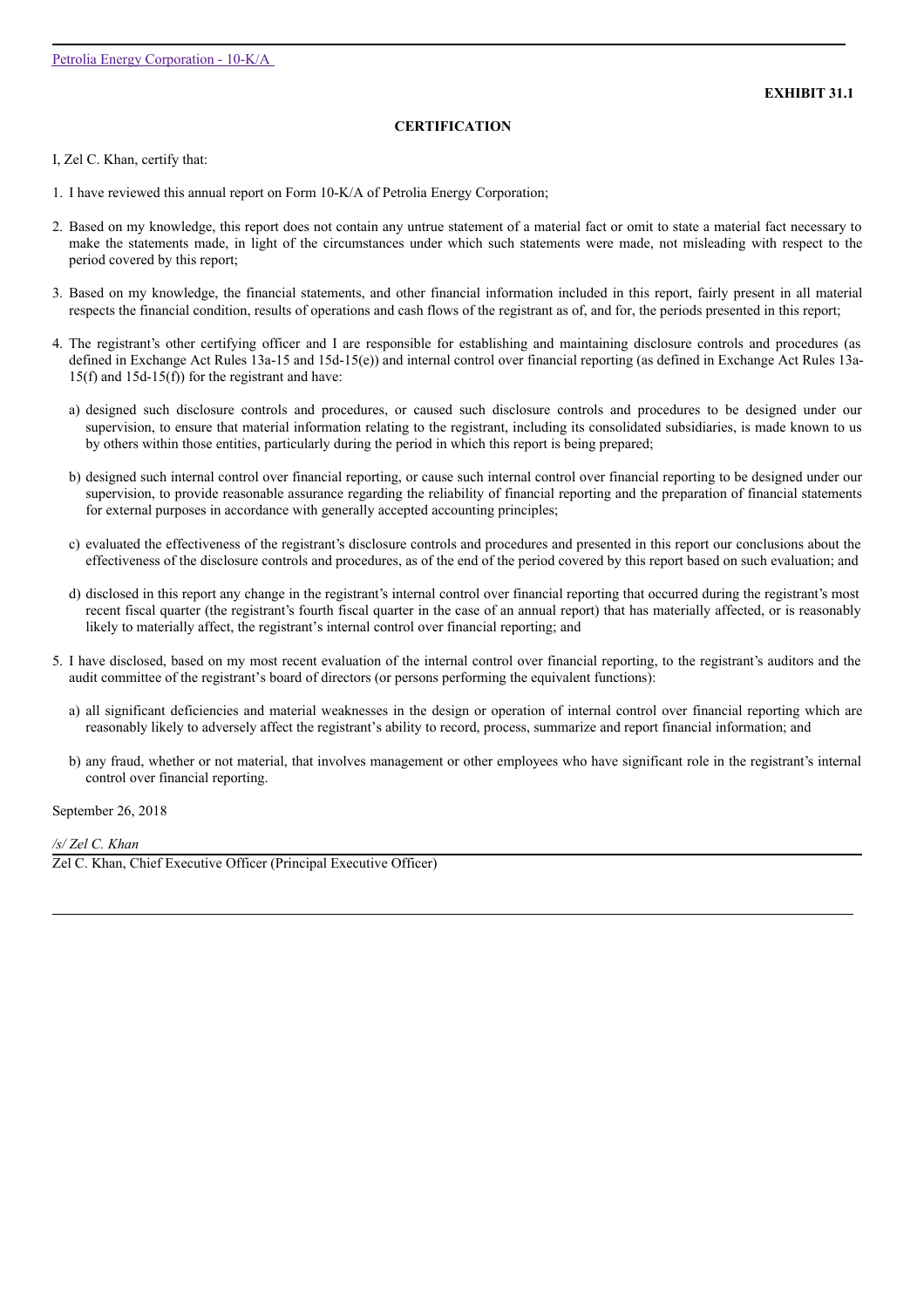# **CERTIFICATION**

I, Tariq Chaudhary, certify that:

- 1. I have reviewed this annual report on Form 10-K/A of Petrolia Energy Corporation;
- 2. Based on my knowledge, this report does not contain any untrue statement of a material fact or omit to state a material fact necessary to make the statements made, in light of the circumstances under which such statements were made, not misleading with respect to the period covered by this report;
- 3. Based on my knowledge, the financial statements, and other financial information included in this report, fairly present in all material respects the financial condition, results of operations and cash flows of the registrant as of, and for, the periods presented in this report;
- 4. The registrant's other certifying officer and I are responsible for establishing and maintaining disclosure controls and procedures (as defined in Exchange Act Rules 13a-15 and 15d-15(e)) and internal control over financial reporting (as defined in Exchange Act Rules 13a-15(f) and 15d-15(f)) for the registrant and have:
	- a) designed such disclosure controls and procedures, or caused such disclosure controls and procedures to be designed under our supervision, to ensure that material information relating to the registrant, including its consolidated subsidiaries, is made known to us by others within those entities, particularly during the period in which this report is being prepared;
	- b) designed such internal control over financial reporting, or cause such internal control over financial reporting to be designed under our supervision, to provide reasonable assurance regarding the reliability of financial reporting and the preparation of financial statements for external purposes in accordance with generally accepted accounting principles;
	- c) evaluated the effectiveness of the registrant's disclosure controls and procedures and presented in this report our conclusions about the effectiveness of the disclosure controls and procedures, as of the end of the period covered by this report based on such evaluation; and
	- d) disclosed in this report any change in the registrant's internal control over financial reporting that occurred during the registrant's most recent fiscal quarter (the registrant's fourth fiscal quarter in the case of an annual report) that has materially affected, or is reasonably likely to materially affect, the registrant's internal control over financial reporting; and
- 5. I have disclosed, based on my most recent evaluation of the internal control over financial reporting, to the registrant's auditors and the audit committee of the registrant's board of directors (or persons performing the equivalent functions):
	- a) all significant deficiencies and material weaknesses in the design or operation of internal control over financial reporting which are reasonably likely to adversely affect the registrant's ability to record, process, summarize and report financial information; and
	- b) any fraud, whether or not material, that involves management or other employees who have significant role in the registrant's internal control over financial reporting.

September 26, 2018

*/s/ Tariq Chaudhary*

Tariq Chaudhary, Chief Financial Officer (Principal Financial/Accounting Officer)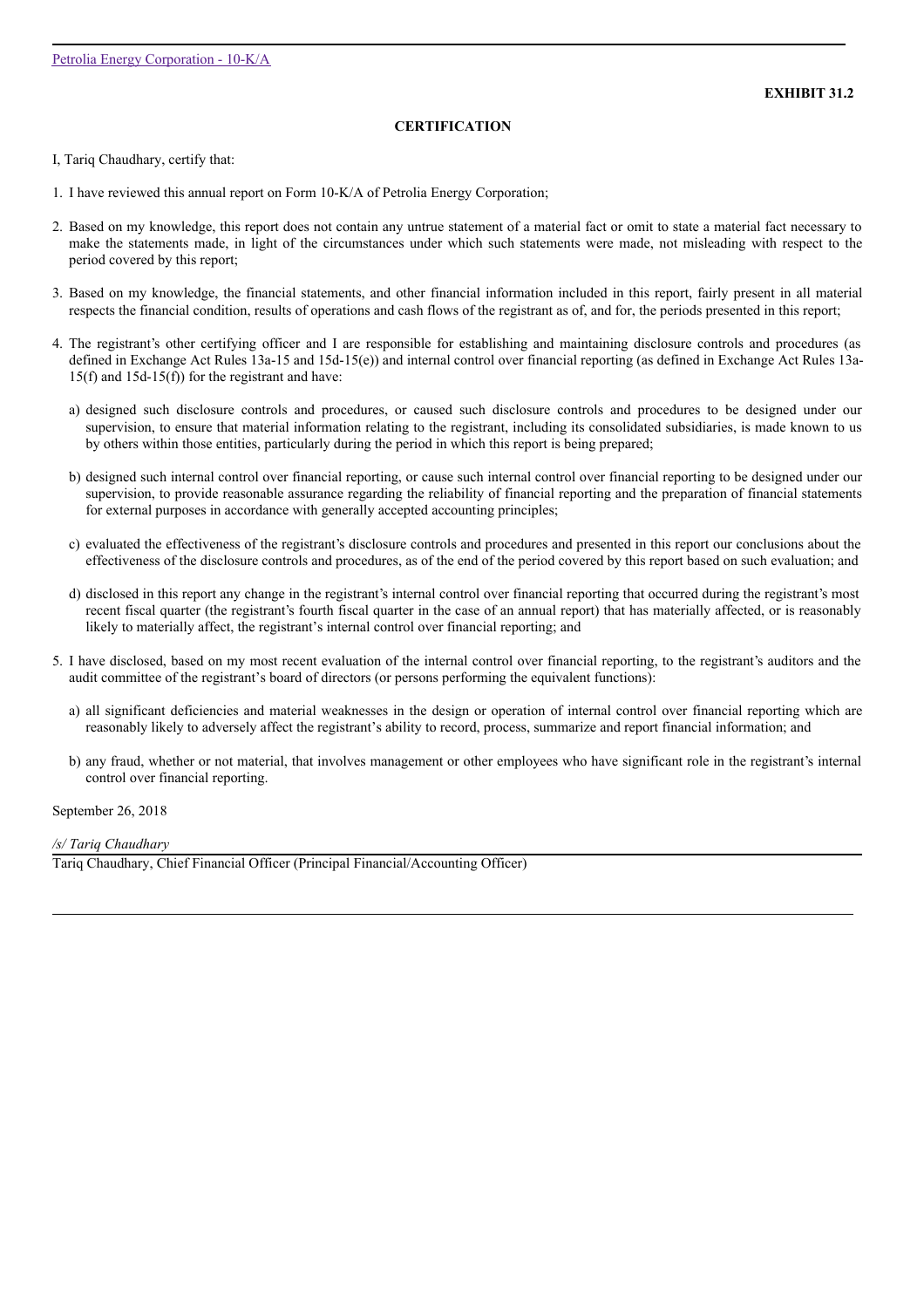## **CERTIFICATION PURSUANT TO 18 U.S.C. SS. 1350 AS ADOPTED PURSUANT TO SECTION 906 OF THE SARBANES-OXLEY ACT OF 2002**

In connection with the Annual Report of Petrolia Energy Corporation (the "Company") on Form 10-K/A for the period ending December 31, 2017 as filed with the Securities and Exchange Commission (the "Report"), Zel C. Khan, the Company's Principal Executive Officer, certifies, pursuant to 18 U.S.C. Section 1350, as adopted pursuant to Section 906 of the Sarbanes-Oxley Act of 2002, that to the best of his knowledge:

(1) The Report fully complies with the requirements of Section 13(a) or 15(d) of the Securities Exchange Act of 1934; and

(2) The information contained in the Report fairly presents, in all material respects, the financial condition and results of the Company.

September 26, 2018

*/s/ Zel C. Khan*

Zel C. Khan, Chief Executive Officer (Principal Executive Officer)